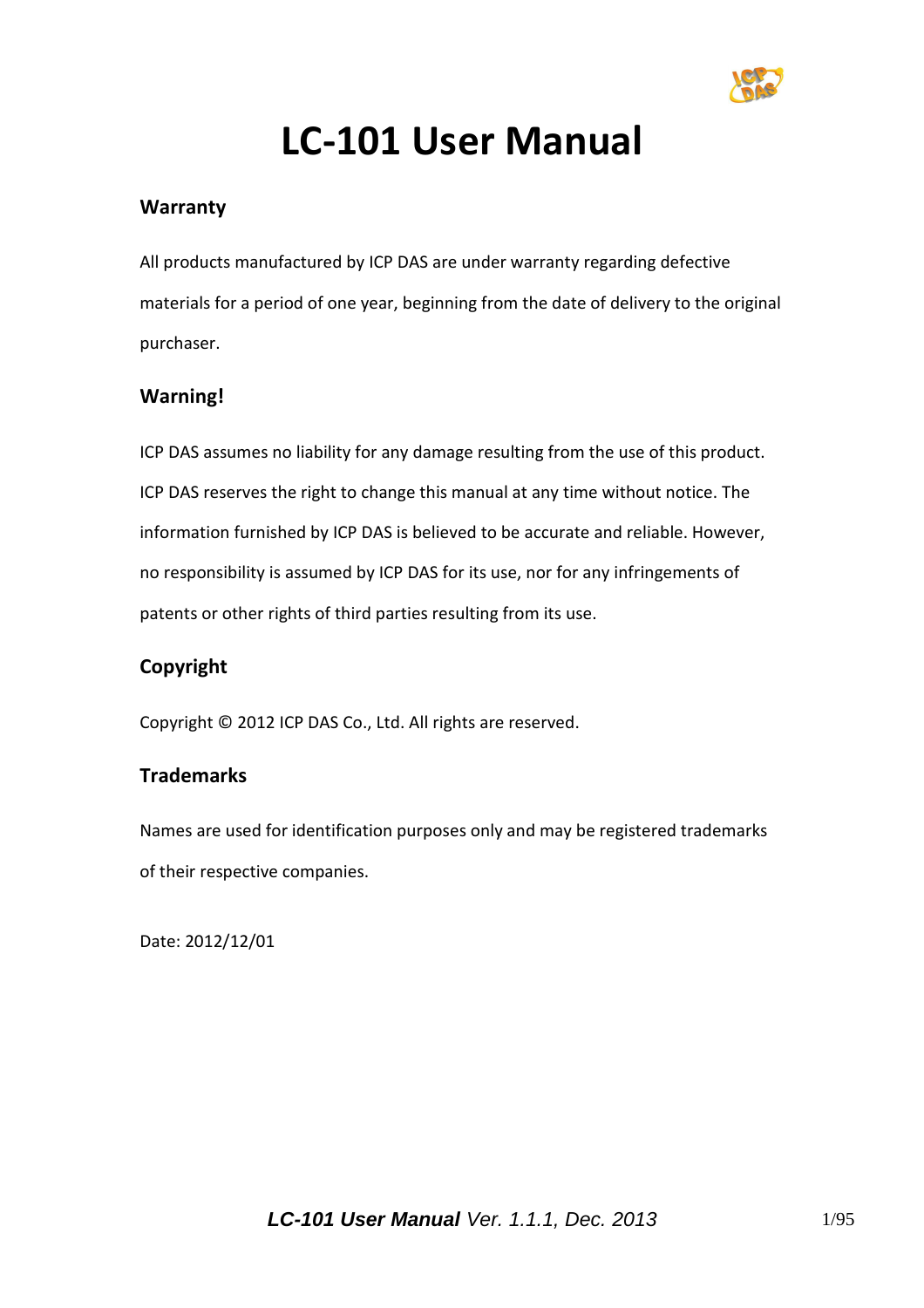

### **Table of Contents**

| 1    |  |
|------|--|
| 1.1  |  |
| 1.2  |  |
| 1.3  |  |
| 1.4  |  |
| 1.5  |  |
| 1.6  |  |
| 1.7  |  |
| 2    |  |
| 2.1  |  |
| 2.2  |  |
| 2.3  |  |
| 2.4  |  |
| 2.5  |  |
| 2.6  |  |
| 2.7  |  |
| 2.8  |  |
| 2.9  |  |
| 2.10 |  |
| 2.11 |  |
| 2.12 |  |
| 2.13 |  |
| 2.14 |  |
| 2.15 |  |
| 2.16 |  |
| 2.17 |  |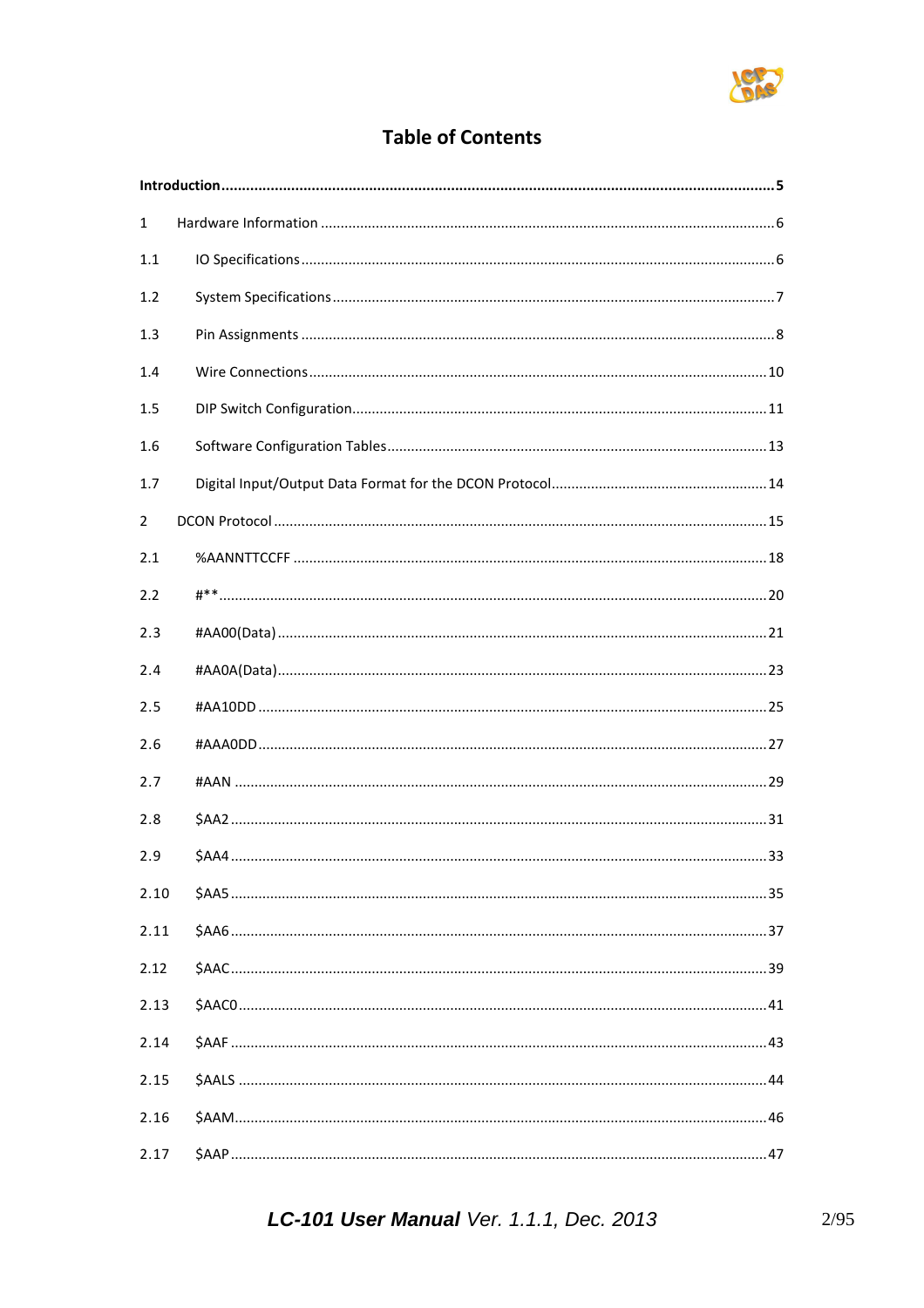

| 2.18 |       |                                                                                                                                                                                                                                                                                                                                                                                  |  |
|------|-------|----------------------------------------------------------------------------------------------------------------------------------------------------------------------------------------------------------------------------------------------------------------------------------------------------------------------------------------------------------------------------------|--|
| 2.19 |       |                                                                                                                                                                                                                                                                                                                                                                                  |  |
| 2.20 |       |                                                                                                                                                                                                                                                                                                                                                                                  |  |
| 2.21 |       |                                                                                                                                                                                                                                                                                                                                                                                  |  |
| 2.22 |       |                                                                                                                                                                                                                                                                                                                                                                                  |  |
| 2.23 |       |                                                                                                                                                                                                                                                                                                                                                                                  |  |
| 2.24 |       |                                                                                                                                                                                                                                                                                                                                                                                  |  |
| 2.25 |       |                                                                                                                                                                                                                                                                                                                                                                                  |  |
| 2.26 |       |                                                                                                                                                                                                                                                                                                                                                                                  |  |
| 2.27 |       |                                                                                                                                                                                                                                                                                                                                                                                  |  |
| 2.28 |       |                                                                                                                                                                                                                                                                                                                                                                                  |  |
| 2.29 |       |                                                                                                                                                                                                                                                                                                                                                                                  |  |
| 2.30 |       | $\verb YAARDVV  1, \verb 1 , \verb 1 , \verb 1 , \verb 1 , \verb 1 , \verb 1 , \verb 1 , \verb 1 , \verb 1 , \verb 1 , \verb 1 , \verb 1 , \verb 1 , \verb 1 , \verb 1 , \verb 1 , \verb 1 , \verb 1 , \verb 1 , \verb 1 , \verb 1 , \verb 1 , \verb 1 , \verb 1 , \verb 1 , \verb 1 , \verb 1 , \verb 1 , \verb 1 , \verb 1 , \verb 1 , \verb 1 , \verb 1 , \verb 1 , \verb 1 $ |  |
| 3    |       |                                                                                                                                                                                                                                                                                                                                                                                  |  |
|      |       |                                                                                                                                                                                                                                                                                                                                                                                  |  |
| 3.1  |       |                                                                                                                                                                                                                                                                                                                                                                                  |  |
|      |       |                                                                                                                                                                                                                                                                                                                                                                                  |  |
| 3.2  |       |                                                                                                                                                                                                                                                                                                                                                                                  |  |
| 3.3  |       |                                                                                                                                                                                                                                                                                                                                                                                  |  |
| 3.4  |       |                                                                                                                                                                                                                                                                                                                                                                                  |  |
| 3.5  |       |                                                                                                                                                                                                                                                                                                                                                                                  |  |
| 3.6  |       |                                                                                                                                                                                                                                                                                                                                                                                  |  |
| 3.7  |       |                                                                                                                                                                                                                                                                                                                                                                                  |  |
| 3.8  |       |                                                                                                                                                                                                                                                                                                                                                                                  |  |
| 3.9  |       |                                                                                                                                                                                                                                                                                                                                                                                  |  |
|      | 3.7.1 |                                                                                                                                                                                                                                                                                                                                                                                  |  |
|      | 3.7.2 |                                                                                                                                                                                                                                                                                                                                                                                  |  |
|      | 3.7.3 |                                                                                                                                                                                                                                                                                                                                                                                  |  |
|      | 3.7.4 |                                                                                                                                                                                                                                                                                                                                                                                  |  |
|      | 3.7.5 |                                                                                                                                                                                                                                                                                                                                                                                  |  |
|      | 3.7.6 | Sub-function 33 (0x21) Write Digital Input Counter Edge Settings  91                                                                                                                                                                                                                                                                                                             |  |
|      | 3.7.7 | Sub-function 34 (0x22) Read Digital Input Counter Edge Settings 92                                                                                                                                                                                                                                                                                                               |  |
|      |       |                                                                                                                                                                                                                                                                                                                                                                                  |  |

LC-101 User Manual Ver. 1.1.1, Dec. 2013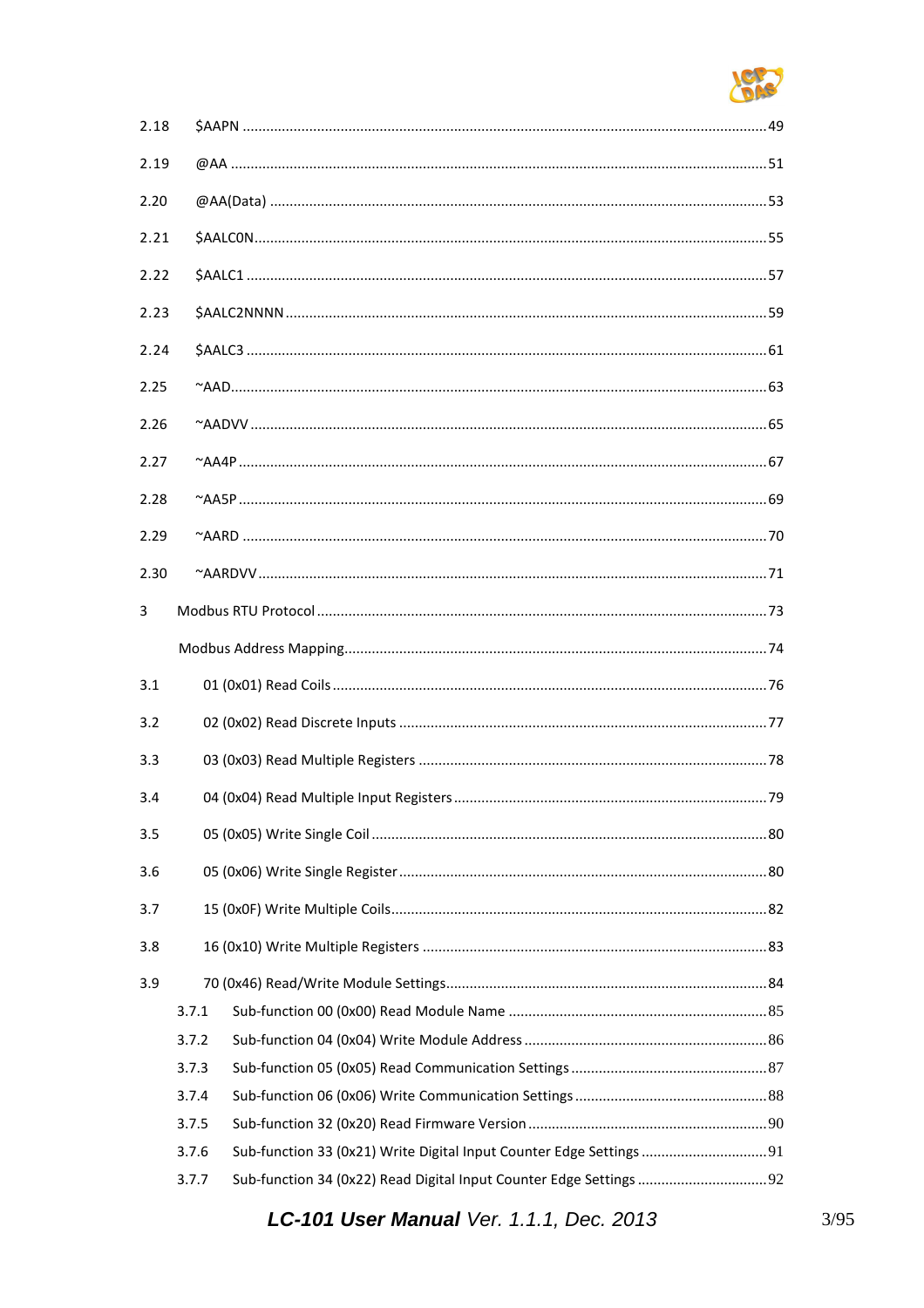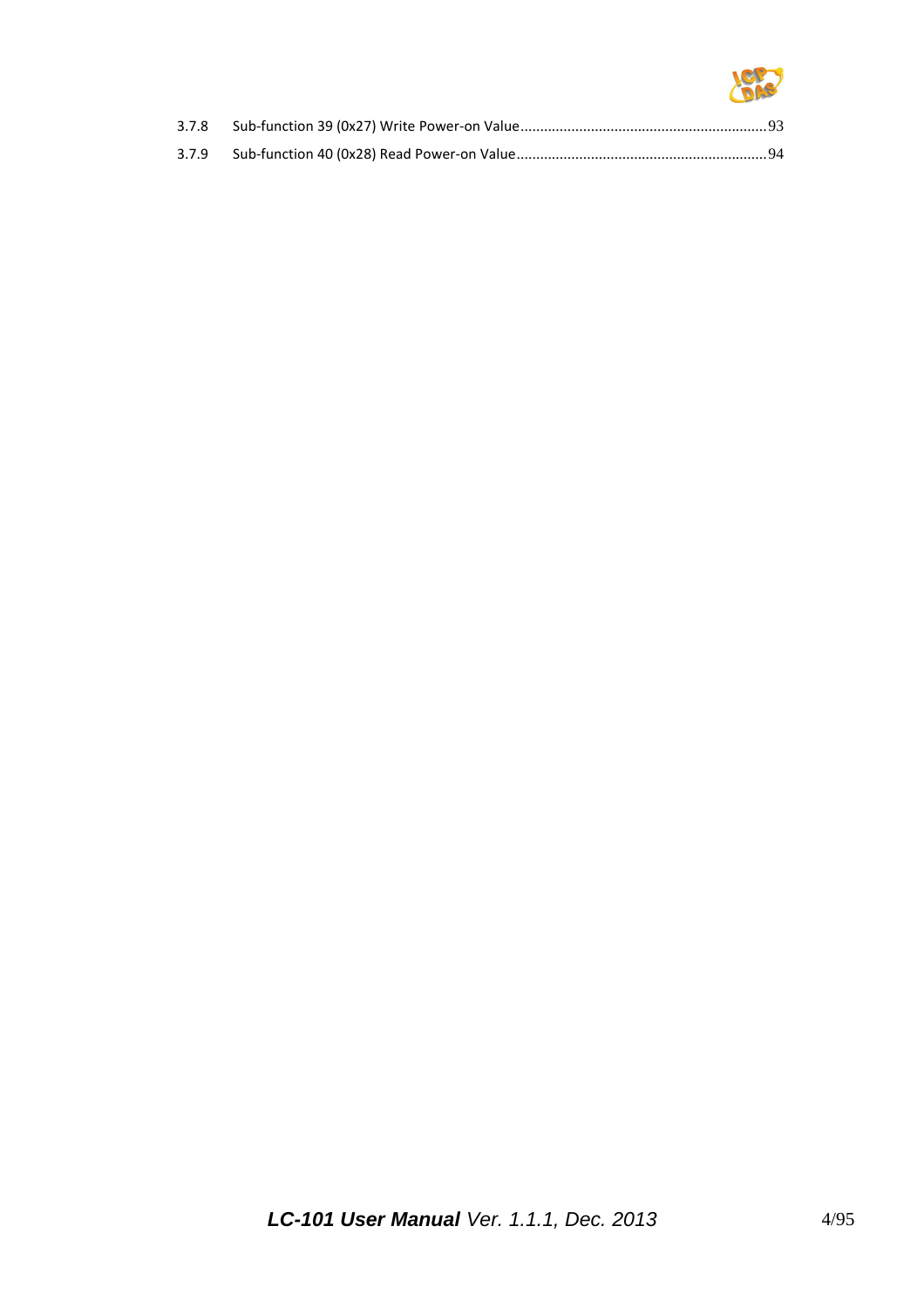

### **Introduction**

The LC-101 is an easy-to-use lighting control module that requires no specialist skills to install and operate, and no software is needed in order to control the Digital Output channel.

The LC-101 provides 1 channel for Digital Input (photocouple isolation) and 1 channel for relay output. The output channel is a Form C type relay, while the input channel is based on a sink-type using a wire connection. The input channel can be used to directly control a 1-channel relay ON and OFF sequence without requiring a remote host controller. 4 kV ESD protection and 5000 Vrms intra-module isolation are also provided.

When required, communication with the LC-101 is programmable based on either the DCON or the Modbus RTU protocol, and an added benefit is that different addresses can be set for DCON or Modbus RTU communication via hardware or software configuration.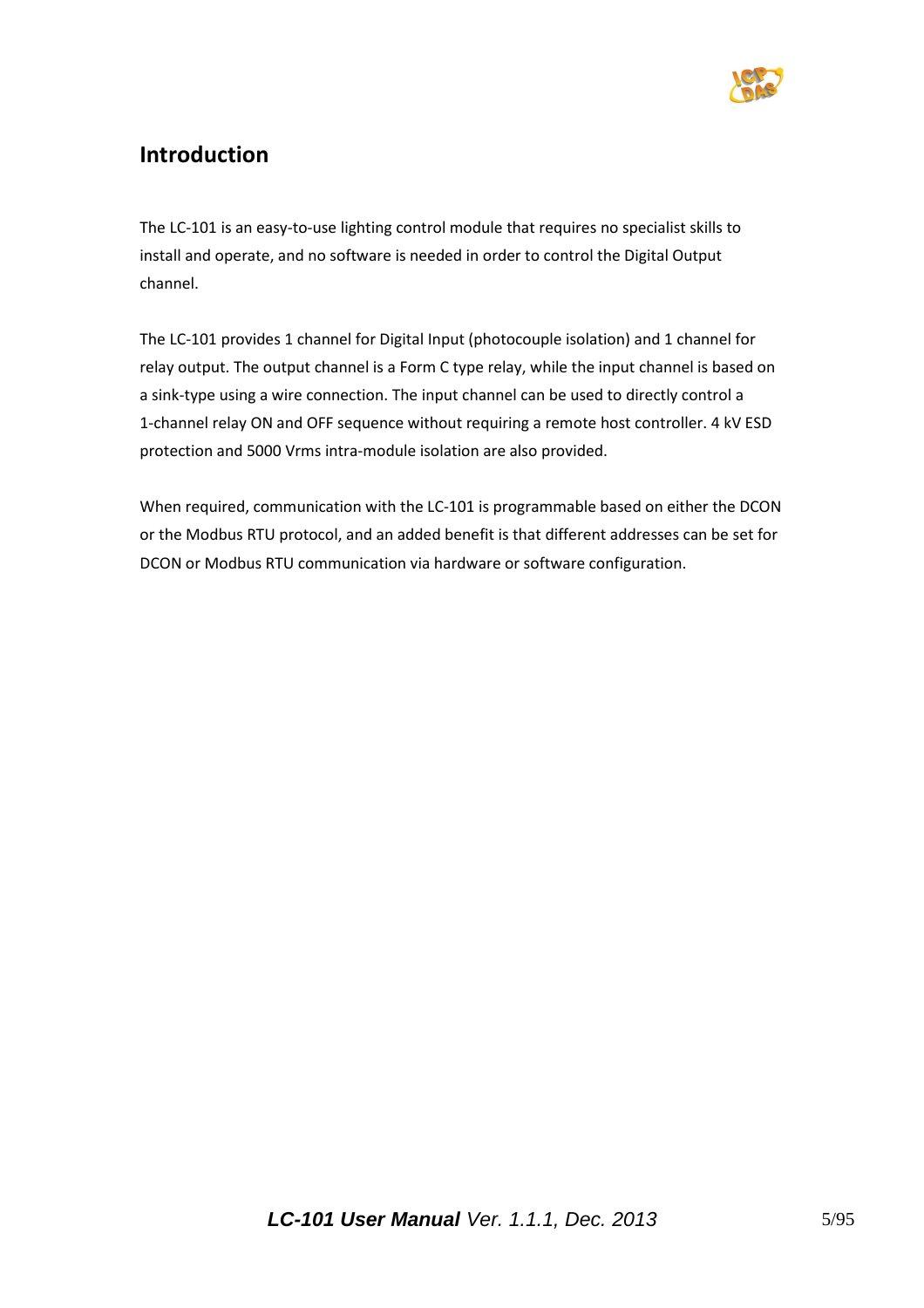

## **1 Hardware Information**

## **1.1 IO Specifications**

| Digital Input              |                                                                |  |  |
|----------------------------|----------------------------------------------------------------|--|--|
| Input Channels             | $\mathbf{1}$                                                   |  |  |
| Type                       | 90 to 240 VAC                                                  |  |  |
| On Voltage Level           | 85 V <sub>AC</sub>                                             |  |  |
| Off Voltage Level          | $60V_{AC}$                                                     |  |  |
| Input Impedance            | 68 KΩ, 1 W                                                     |  |  |
| Isolation                  | 5000 Vrms                                                      |  |  |
| Function                   | Local and Remote Direct Control Relay ON/OFF and Remote Status |  |  |
|                            | Monitoring                                                     |  |  |
| <b>Relay Output</b>        |                                                                |  |  |
| <b>Output Channels</b>     | $\mathbf{1}$                                                   |  |  |
| Type                       | Power Relay, Form C                                            |  |  |
| <b>Operating Voltage</b>   | 250 V <sub>AC</sub> or 30 V <sub>DC</sub>                      |  |  |
| Max. Load Current          | 10 A (NO) / 6A (NC) @ 250 V <sub>AC</sub>                      |  |  |
| <b>Operating Time</b>      | 15 ms Max.                                                     |  |  |
| Release Time               | 5 ms Max.                                                      |  |  |
| Electrical Life (Resistive | 50,000 ops                                                     |  |  |
| load)                      |                                                                |  |  |
| Mechanical Life            | 1,000,000 ops at no load (300 ops/minute)                      |  |  |
| Safety Approval            | UL/CUL, TÜV                                                    |  |  |
| Power-on Value             | Yes                                                            |  |  |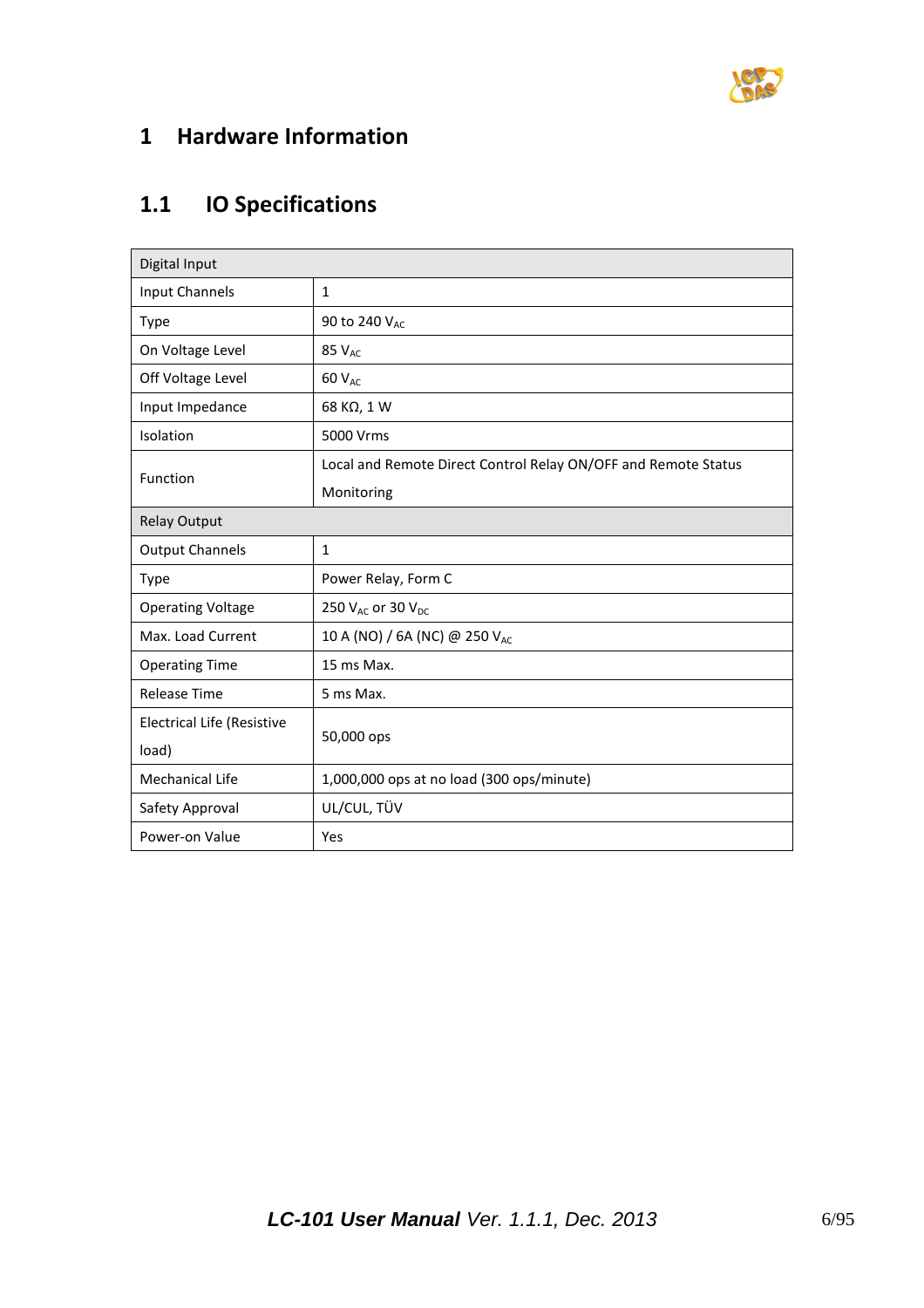

## **1.2 System Specifications**

| Communication                |                                                              |  |  |  |
|------------------------------|--------------------------------------------------------------|--|--|--|
| Interface                    | <b>RS-485</b>                                                |  |  |  |
| Data Format                  | N,8,1/O,8,1/E,8,1/N,8,2                                      |  |  |  |
| <b>Baud Rate</b>             | Hardware Configuration: Fixed 9600 bps                       |  |  |  |
|                              | Software Configuration: 1200 to 115200 bps                   |  |  |  |
| Protocol                     | Modbus RTU or DCON                                           |  |  |  |
| Node Addresses               | 32 to 63 for hardware configuration or 0 to 255 for software |  |  |  |
|                              | configuration                                                |  |  |  |
| Connector                    | $RJ-11$                                                      |  |  |  |
| <b>LED Indicators</b>        |                                                              |  |  |  |
| Power                        | 1 LED as Power Indicator                                     |  |  |  |
| <b>EMS Protection</b>        |                                                              |  |  |  |
|                              | ±2 kV Contact for Each Terminal                              |  |  |  |
| ESD (IEC 61000-4-2)          | ±4 kV Air for Random Point                                   |  |  |  |
| EFT (IEC 61000-4-4)          | ±2 kV for Power                                              |  |  |  |
| <b>Power Requirements</b>    |                                                              |  |  |  |
| Input Voltage Range          | +10 to +30 $V_{DC}$                                          |  |  |  |
| Consumption                  | 0.5 W Max.                                                   |  |  |  |
| Connector                    | $RJ-11$                                                      |  |  |  |
| Mechanical                   |                                                              |  |  |  |
| Dimensions (W x L x H)       | 52 mm x 98 mm x 27 mm                                        |  |  |  |
| Installation                 | <b>Screw Mounting</b>                                        |  |  |  |
| Environment                  |                                                              |  |  |  |
| <b>Operating Temperature</b> | -25°C to +75°C                                               |  |  |  |
| <b>Storage Temperature</b>   | $-30^{\circ}$ C to $+75^{\circ}$ C                           |  |  |  |
| Humidity                     | 10 to 95% RH, Non-condensing                                 |  |  |  |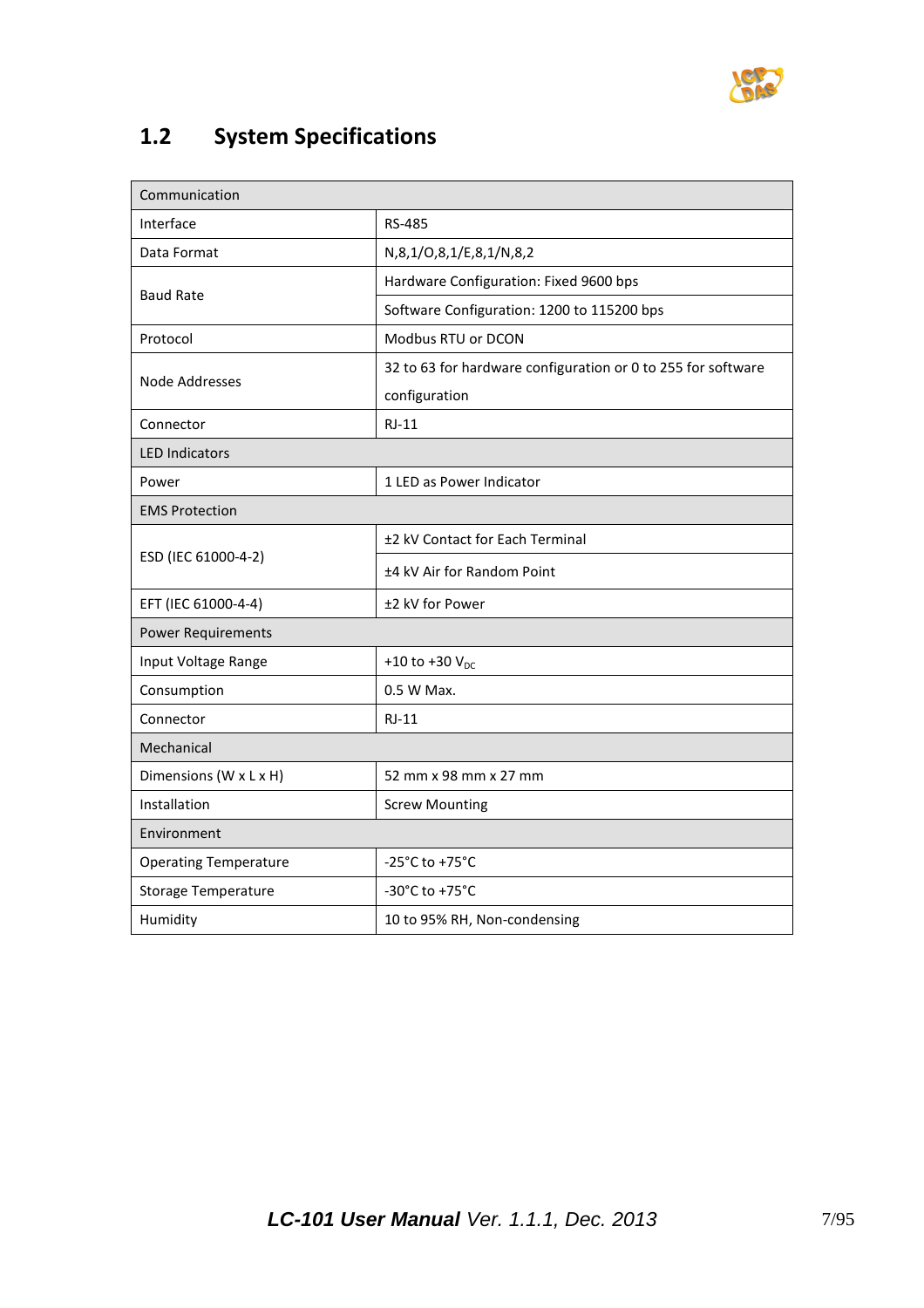

### **1.3 Pin Assignments**

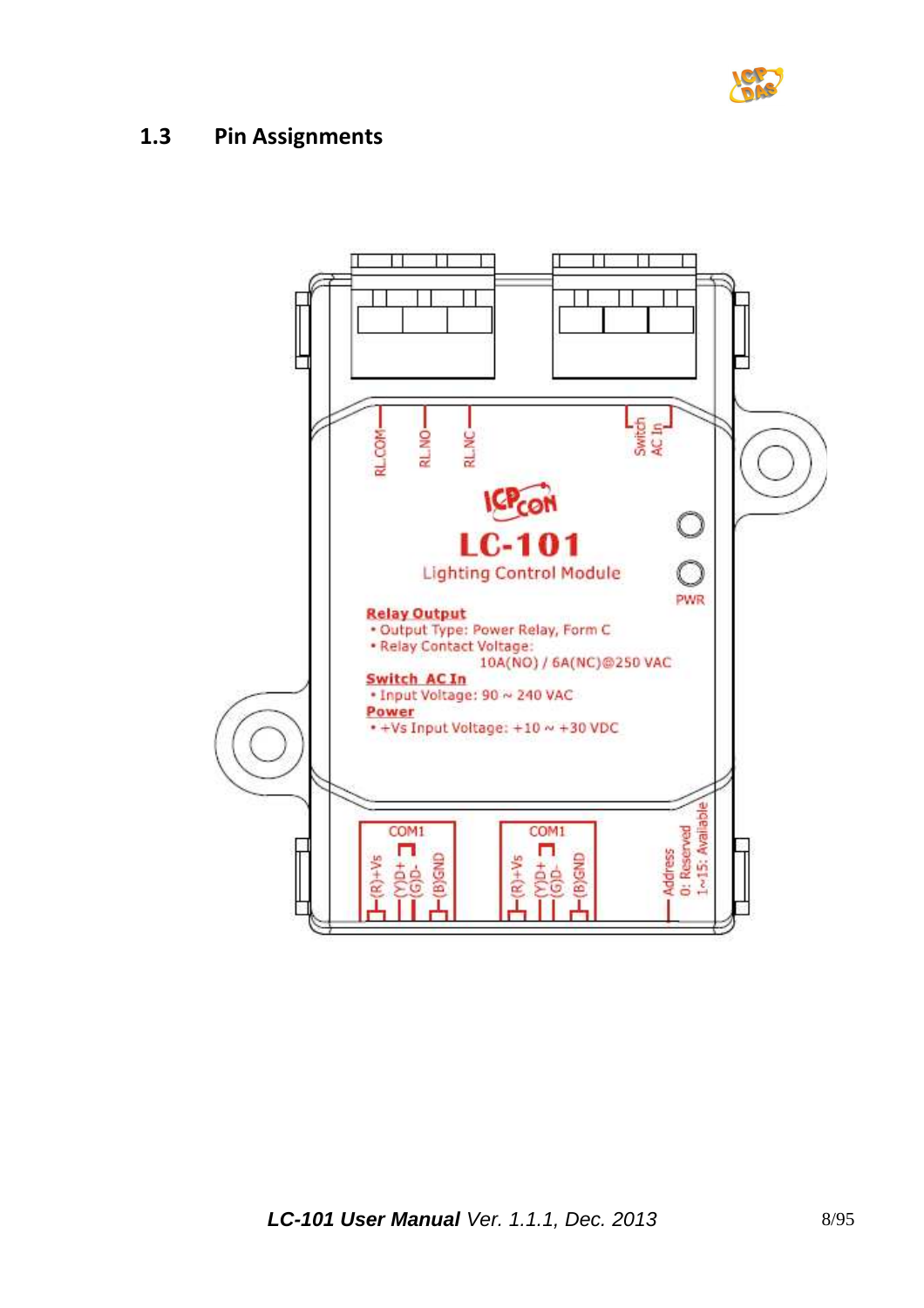



#### RJ-11 Connector



| Pin | Description |                                                     |  |  |  |  |
|-----|-------------|-----------------------------------------------------|--|--|--|--|
|     | $+VS$       | Power Input Voltage (+10 $V_{DC}$ to +30 $V_{DC}$ ) |  |  |  |  |
| 2   | $+VS$       | Power Input Voltage (+10 $V_{DC}$ to +30 $V_{DC}$ ) |  |  |  |  |
| 3   | DATA+       | RS-485 Serial Communication Interface               |  |  |  |  |
| 4   | DATA-       |                                                     |  |  |  |  |
| 5   | GND         | Ground                                              |  |  |  |  |
| 6   | <b>GND</b>  | Ground                                              |  |  |  |  |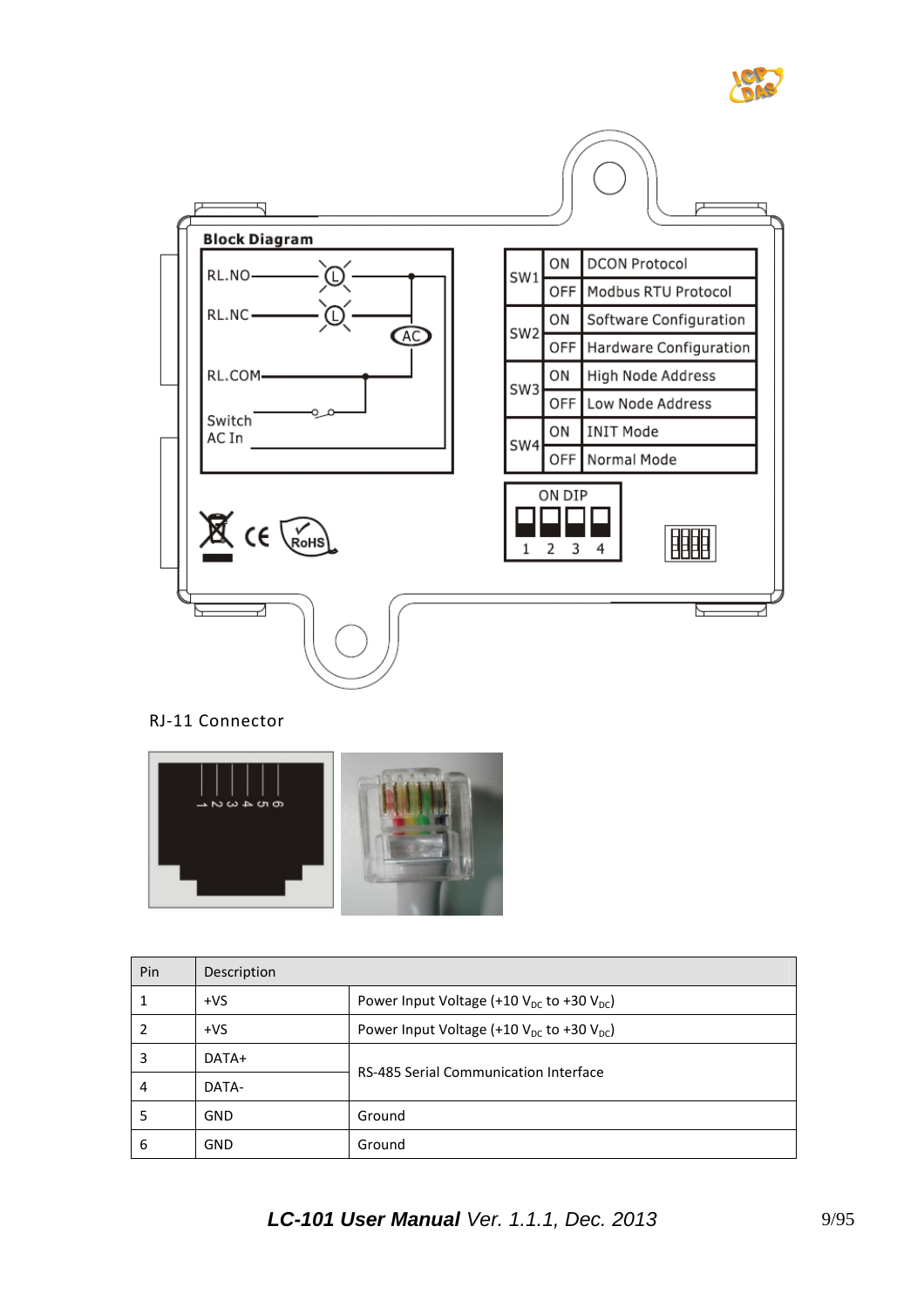

### **1.4 Wire Connections**

#### **DIO Wire Connections**



#### **Power and Communication**



RS-485 and power input daisy chain using RJ-11 connectors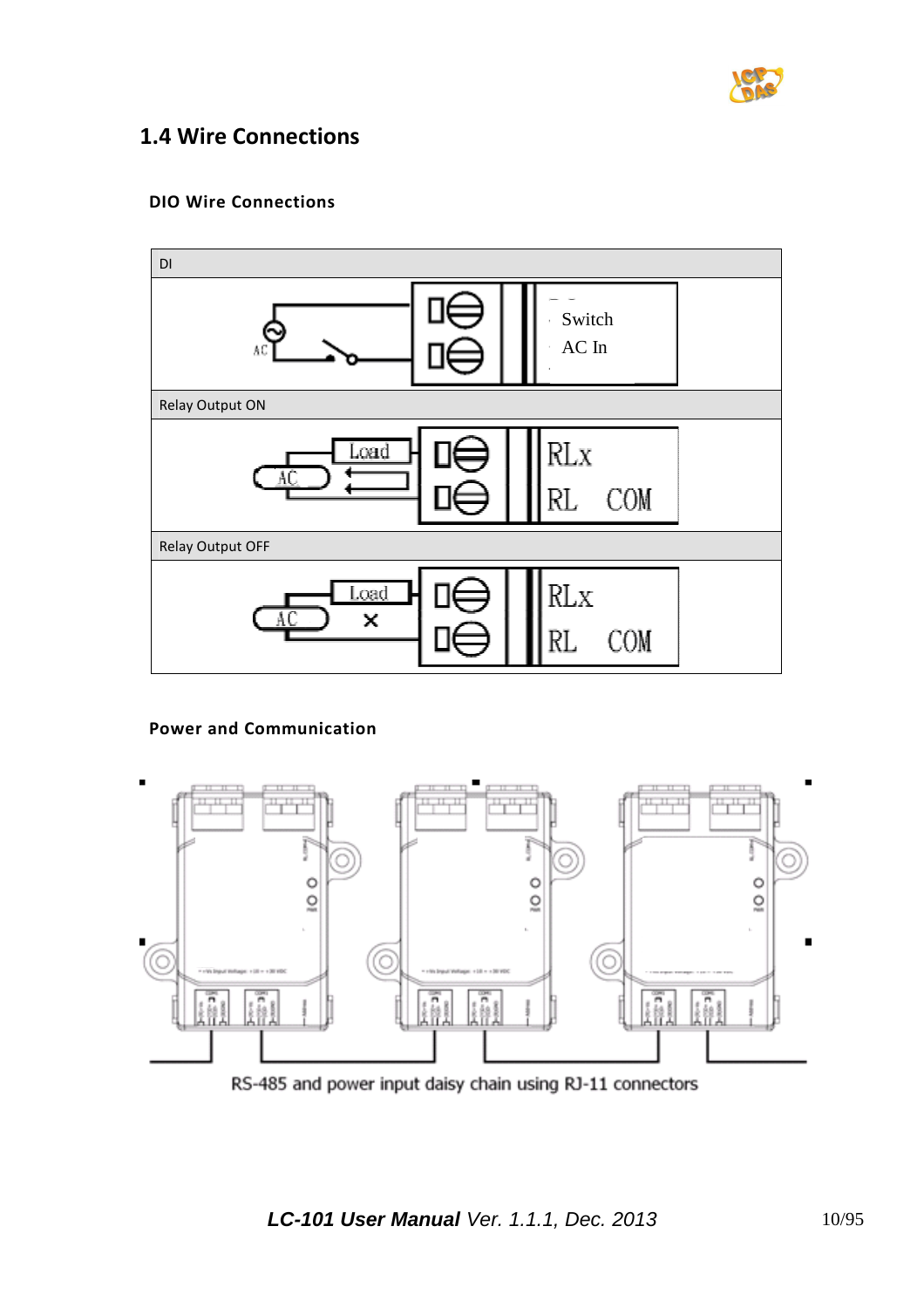

### **1.5 DIP Switch Configuration**

|             | SW <sub>1</sub> | ON         | <b>DCON Protocol</b>   |
|-------------|-----------------|------------|------------------------|
|             |                 | <b>OFF</b> | Modbus RTU Protocol    |
| <b>DIP</b>  | SW <sub>2</sub> | <b>ON</b>  | Software Configuration |
|             |                 | <b>OFF</b> | Hardware Configuration |
|             | SW <sub>3</sub> | ON         | Node Address (High)    |
| 3<br>ר<br>4 |                 | <b>OFF</b> | Node Address (Low)     |
|             |                 | ON         | <b>INIT Mode</b>       |
|             | SW4             | <b>OFF</b> | Normal Mode            |

#### **Address Settings via Hardware Configuration**



#### **1.5.1 INIT Mode**

When the LC-101 is powered on with DIP switch SW4 in the ON position, the module will be set to INIT Mode. In this mode, the position of DIP switches SW1-SW3 and the Address settings switch will be ignored and the LC-101 module will use the fixed configuration parameters listed below.

| <b>Protocol:</b>  | <b>DCON</b> |
|-------------------|-------------|
| <b>Address:</b>   | 00          |
| <b>Baud Rate:</b> | 9600 bps    |
| Data Format:      | N, 8, 1     |

In this mode, the relevant commands can be used to change the configuration, and the new settings will be saved to the EEPROM.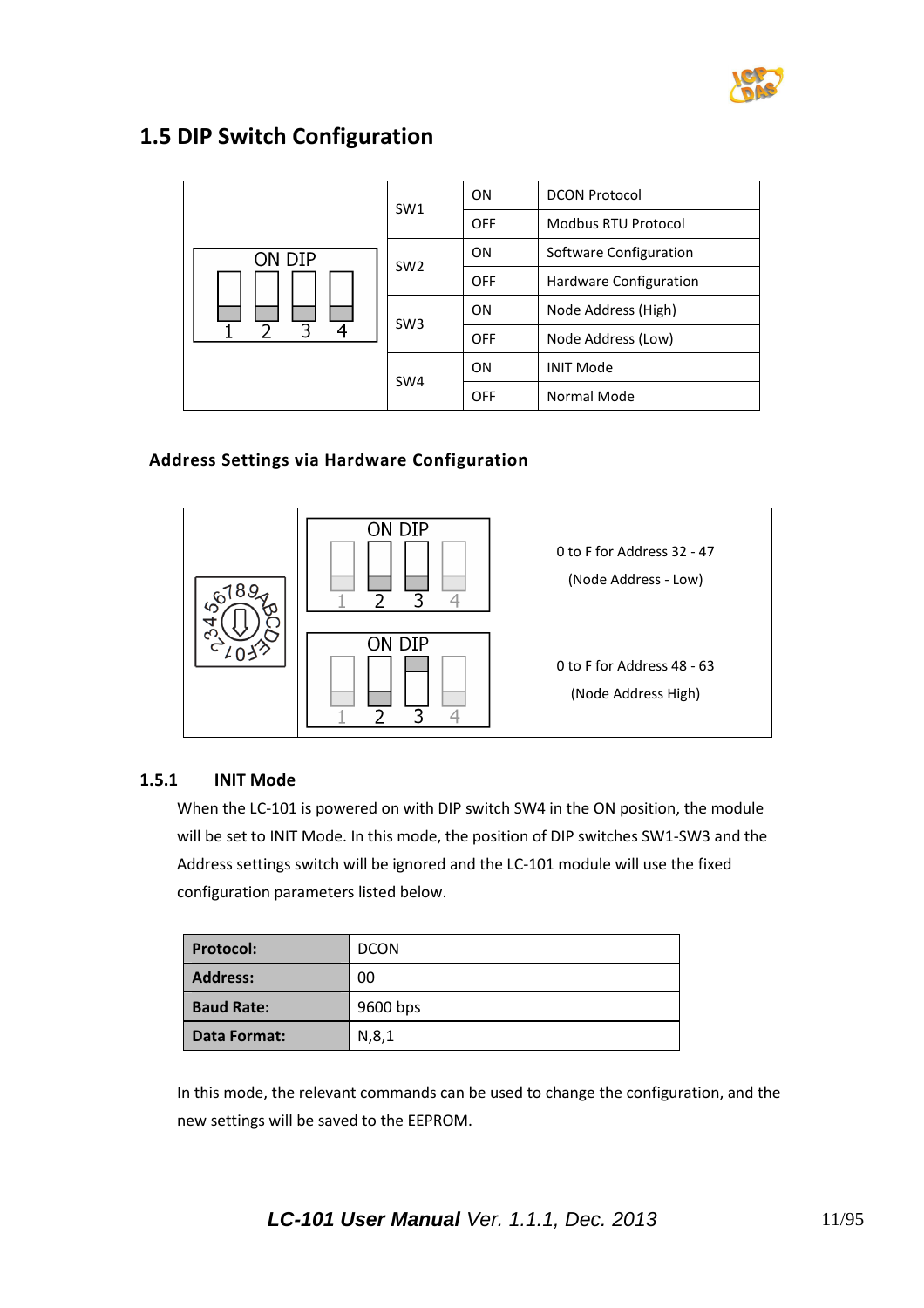

#### **1.5.2 Hardware Configuration Mode**

When the LC-101 is powered on with both the SW4 and the SW2 DIP switches in the OFF position, the module will be set to Hardware Configuration Mode. In this mode, the following configuration parameters are used.

| <b>Protocol:</b>    | Dependent on the position of DIP switch SW1 |  |  |
|---------------------|---------------------------------------------|--|--|
| <b>Address:</b>     | Refer to the "Address Settings via Hardware |  |  |
|                     | Configuration" table above                  |  |  |
| <b>Baud Rate:</b>   | Fixed at 9600 bps                           |  |  |
| <b>Data Format:</b> | Fixed to N,8,1                              |  |  |

In this mode, any software command related to configuration will be ignored when using the Modbus RTU protocol, or will return an error when using the DCON protocol.

#### **1.5.3 Software Configuration Mode**

When the LC-101 is powered on with DIP switch SW4 in the OFF position and DIP switch SW2 in the ON position, the module will be set to Software Configuration Mode. In this mode, the configuration parameters to be used will be retrieved from the EEPROM. The default configuration parameters stored in the EEPROM is:

| <b>Protocol:</b>  | Modbus RTU |
|-------------------|------------|
| <b>Address:</b>   | 01 (0x01)  |
| <b>Baud Rate:</b> | 9600 bps   |
| Data Format:      | N, 8, 1    |

In this mode, the relevant commands can be used to change the configuration parameters, and the new settings will be saved to the EEPROM.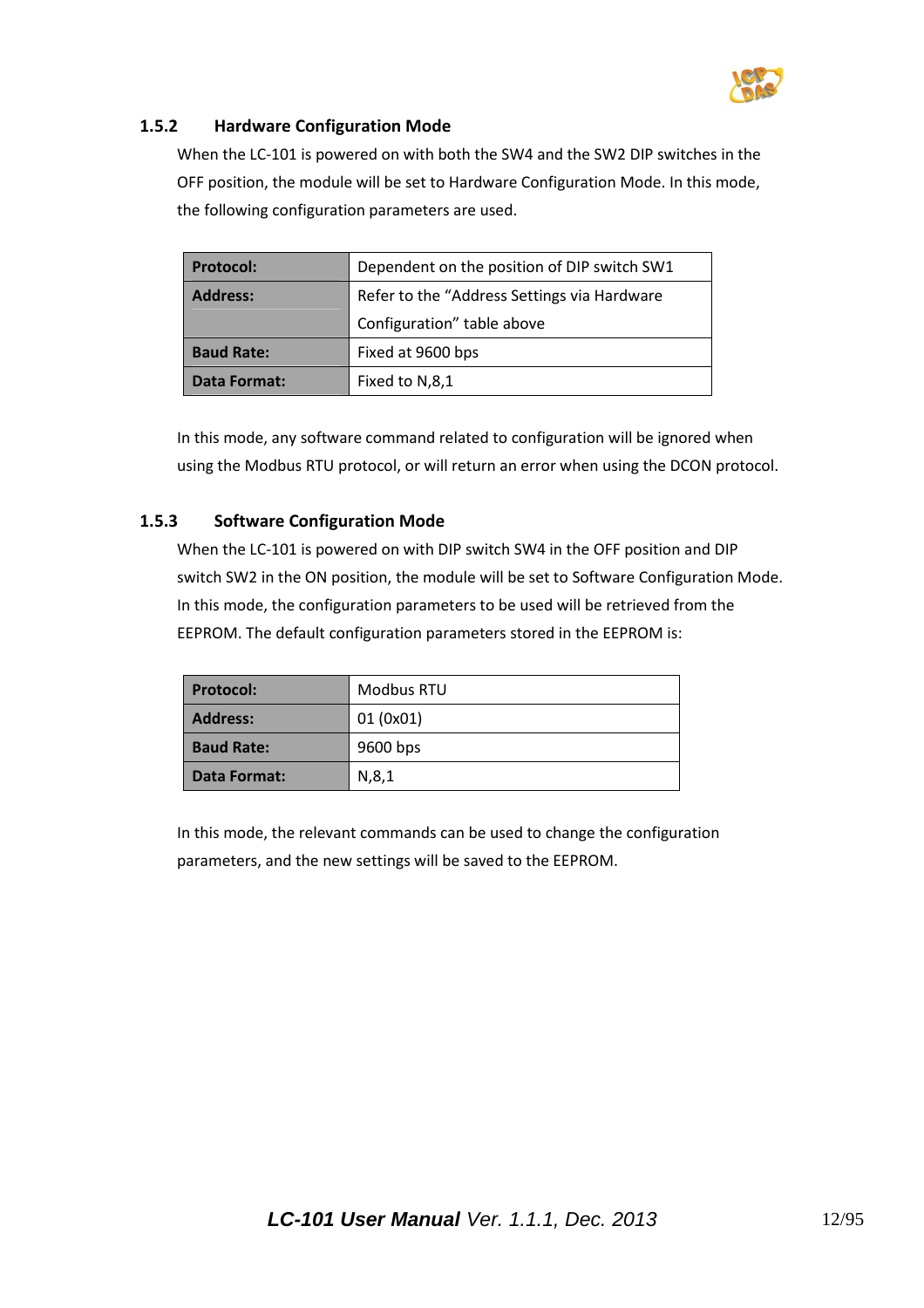

## **1.6 Software Configuration Tables**

#### **Baud Rate Settings (CC)**

| Code             | 03   | 04   | 05   | 06   | רח<br>υ. | 80    | 09    |        |
|------------------|------|------|------|------|----------|-------|-------|--------|
| <b>Baud Rate</b> | 1200 | 2400 | 4800 | 9600 | 19200    | 38400 | 57600 | 115200 |

#### **Type Code Settings (TT)**

For the LC-101, the Type Code is fixed to 40 and cannot be changed.

#### **Data Format Settings (FF)**

| .<br>ັບ | --<br>ັ | Reserved |  |  |  |  |  |
|---------|---------|----------|--|--|--|--|--|

| Key       | Description                                                                 |
|-----------|-----------------------------------------------------------------------------|
| <b>CS</b> | <b>Checksum Settings</b>                                                    |
|           | 0: Disabled                                                                 |
|           | 1: Enabled                                                                  |
| CU        | Counter Update:                                                             |
|           | 0: The counter is updated when there is a falling edge in the input signal. |
|           | 1: The counter is updated when there is a rising edge in the input signal.  |

**Note**: All Reserved bits should be zero.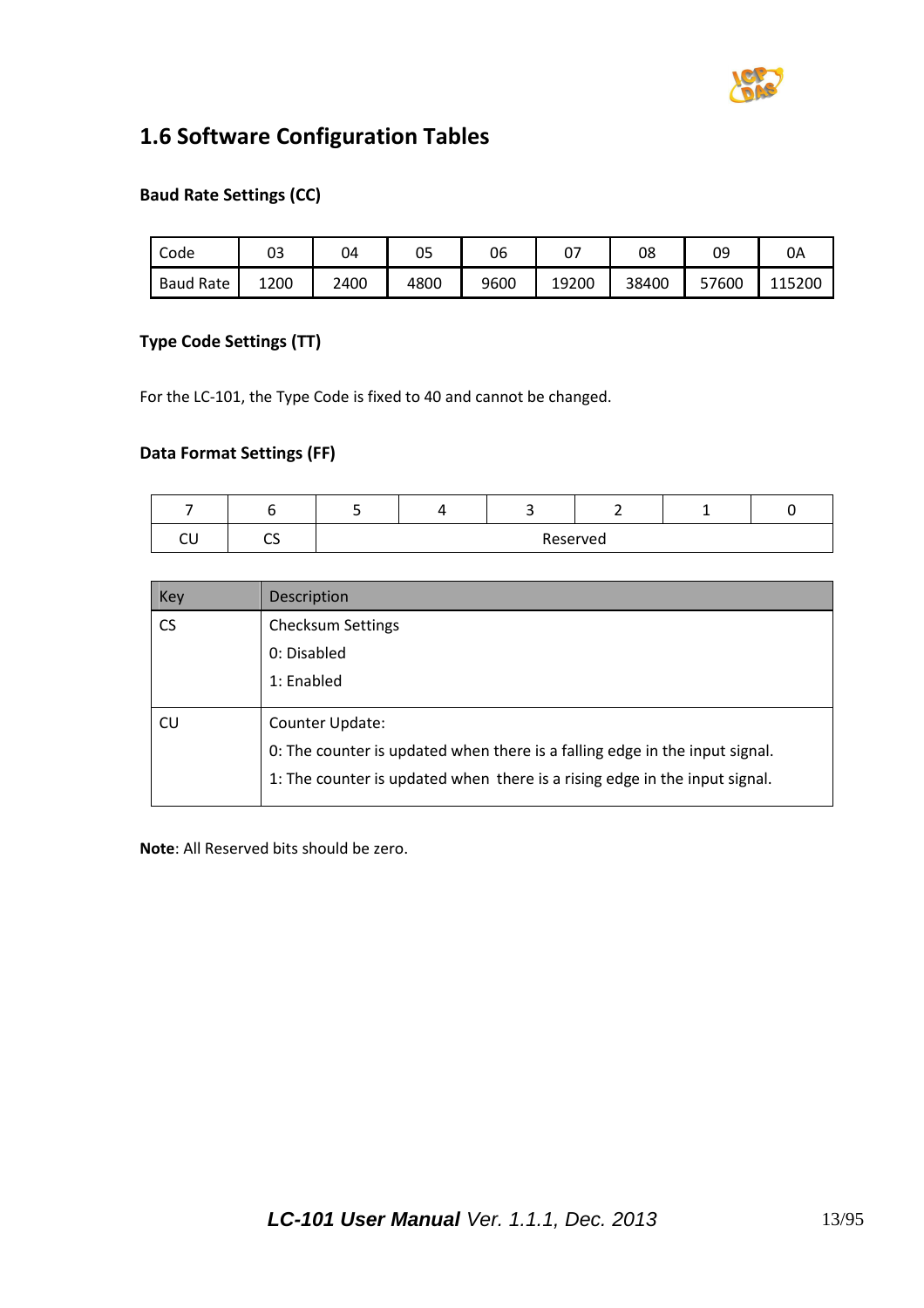

### **1.7 Digital Input/Output Data Format for the DCON Protocol**

The data format for the response to the **\$AA4**, **\$AA6** and **\$AALS** commands is:

(First Value)(Second Value)00

The data format for the response to the **@AA** command is:

(First Value)(Second Value)

**Note**: Both the First Value and the Second Value are in the form of two hexadecimal digits.

| <b>Module</b> | <b>First Value</b> |           | <b>Second Value</b> |           |  |
|---------------|--------------------|-----------|---------------------|-----------|--|
| $LC-101$      | DO0                | $00 - 01$ | DI0                 | $00 - 01$ |  |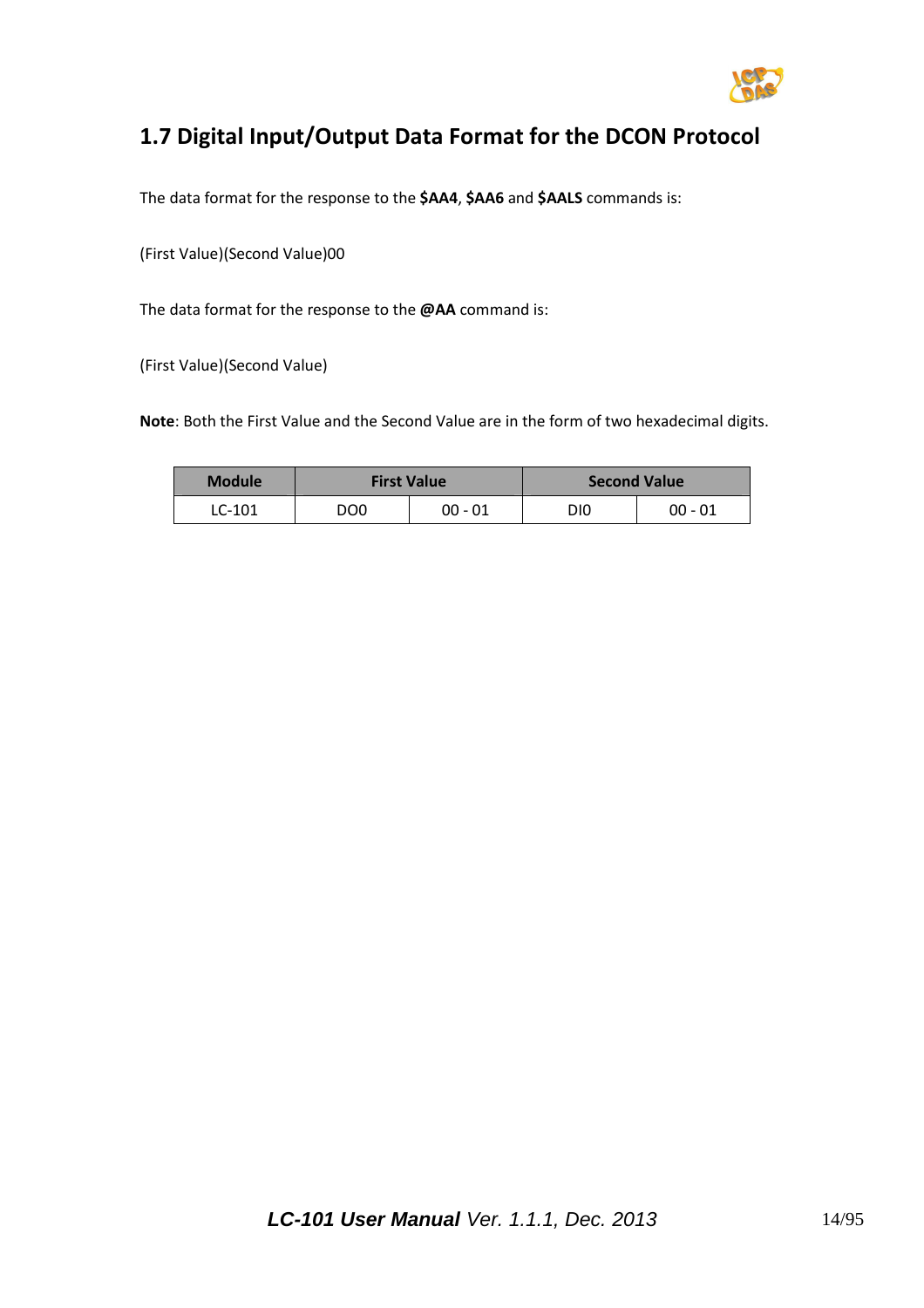

### **2 DCON Protocol**

All communication with the LC-101 consists of commands generated by the Host and responses transmitted by the LC-101 module. Each module has a unique ID number that is used for addressing purposes and is stored in non-volatile memory. The module ID number is set to 01 by default and can be changed by sending a user command. All commands to the modules contain the ID number as the address, meaning that only the addressed module will respond.

#### **Command Format:**

| Delimiter Character   Module Address   Command   Checksum   CR |  |
|----------------------------------------------------------------|--|
|----------------------------------------------------------------|--|

#### **Response Format:**

| Delimiter Character | Module Address   Data |  | Checksum |  |
|---------------------|-----------------------|--|----------|--|
|---------------------|-----------------------|--|----------|--|

CR = End of command character, carriage return (0x0D), used to end a frame.

Note: All characters should be in upper case.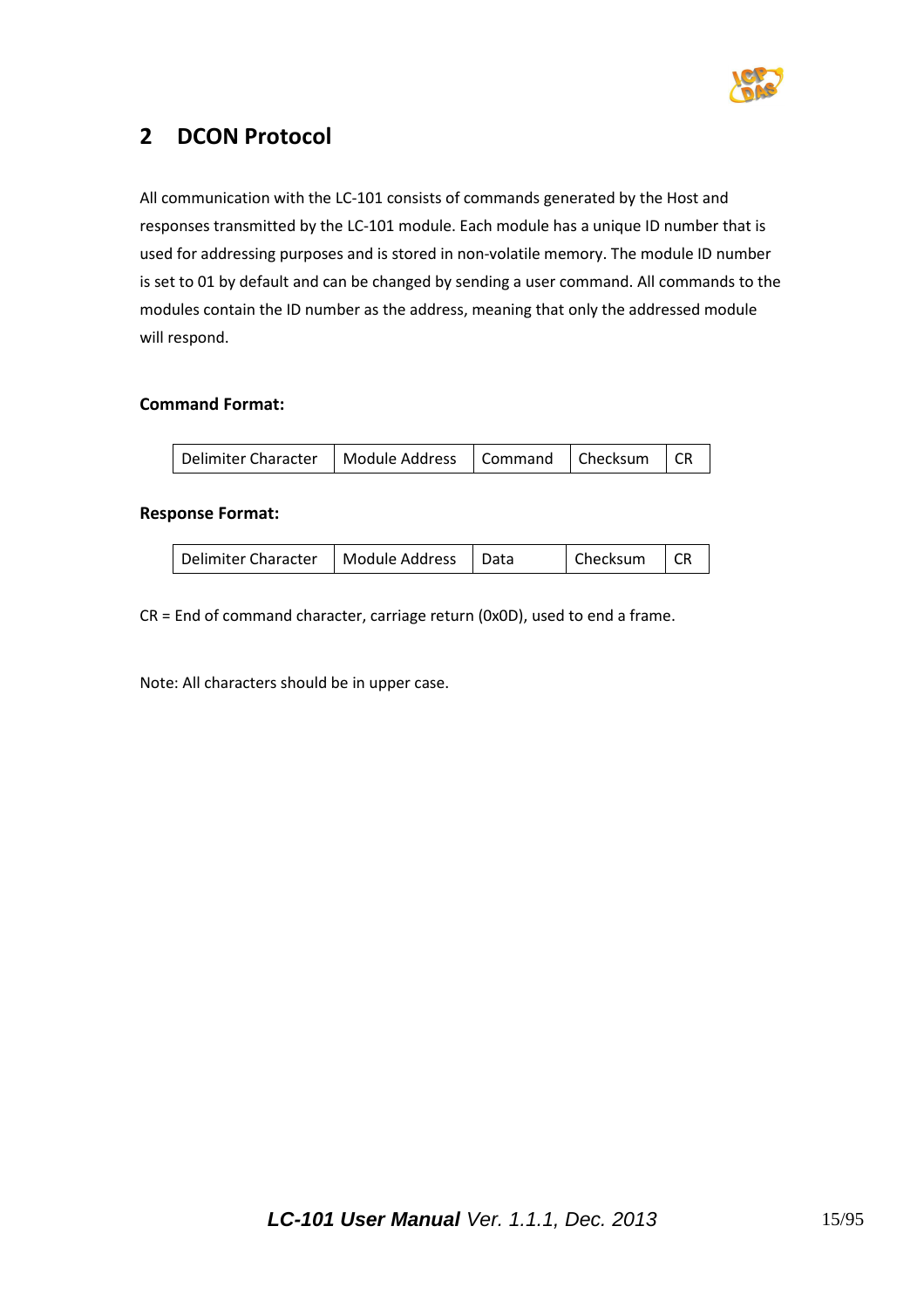

### **An Overview of the DCON Command Set**

| <b>General Command Sets</b> |             |                                                                                                  |         |
|-----------------------------|-------------|--------------------------------------------------------------------------------------------------|---------|
| Command                     | Response    | Description                                                                                      | Section |
| %AANNTTCCFF                 | !AA         | Sets the Configuration of the Module                                                             | 2.1     |
| #**                         | No Response | Sends the Synchronized Sampling Command                                                          | 2.2     |
| #AA00(Data)                 | >           | Sets the Value for all Digital Output Channels                                                   | 2.3     |
| #AA0A(Data)                 | >           | Sets the Value for all Digital Output Channels                                                   | 2.4     |
| #AA10DD                     | >           | Sets the Digital Output for a Single Channel                                                     | 2.5     |
| #AAA0DD                     | >           | Sets the Digital Output for a Single Channel                                                     | 2.6     |
| #AAN                        | !AA(Data)   | Reads the Digital Input Counter Value for a Specific<br>Channel                                  | 2.7     |
| \$AA2                       | !AANNTTCCFF | Reads the Configuration of the Module                                                            | 2.8     |
| \$AA4                       | !S(Data)    | Reads the Synchronized Data                                                                      | 2.9     |
| \$AA5                       | !AAS        | Reads the Reset Status of the Module                                                             | 2.10    |
| \$AA6                       | !(Data)     | Reads the Status of the Digital Input/Output<br>Channels                                         | 2.11    |
| \$AAC                       | <b>!AA</b>  | Clears the Status of the Latched Digital Input<br>Channels                                       | 2.12    |
| <b>\$AACN</b>               | !AA         | Clears the Digital Input Counter                                                                 | 2.13    |
| <b>\$AAF</b>                | !AA(Data)   | Reads the Firmware Version of the Module                                                         | 2.14    |
| <b>\$AALS</b>               | !(Data)     | Reads the Status of the Latched Digital Input                                                    | 2.15    |
| \$AAM                       | !AA(Data)   | Reads the Name of the Module                                                                     | 2.16    |
| <b>\$AAP</b>                | !AASC       | Reads the Communication Protocol                                                                 | 2.17    |
| \$AAPN                      | !AA         | Sets the Communication Protocol                                                                  | 2.18    |
| @AA                         | >(Data)     | Reads the Status of the Digital Input/Output<br>Channels                                         | 2.19    |
| @AA(Data)                   | >           | Sets the Value for all Digital Output Channels                                                   | 2.20    |
| <b>\$AALCON</b>             | !AA         | Coordinates the operation status between the<br>Digital Input and the Digital Output             | 2.21    |
| \$AALC1                     | !AAN        | Reads whether or not the operation status<br>between the Digital Input and the Digital Output is | 2.22    |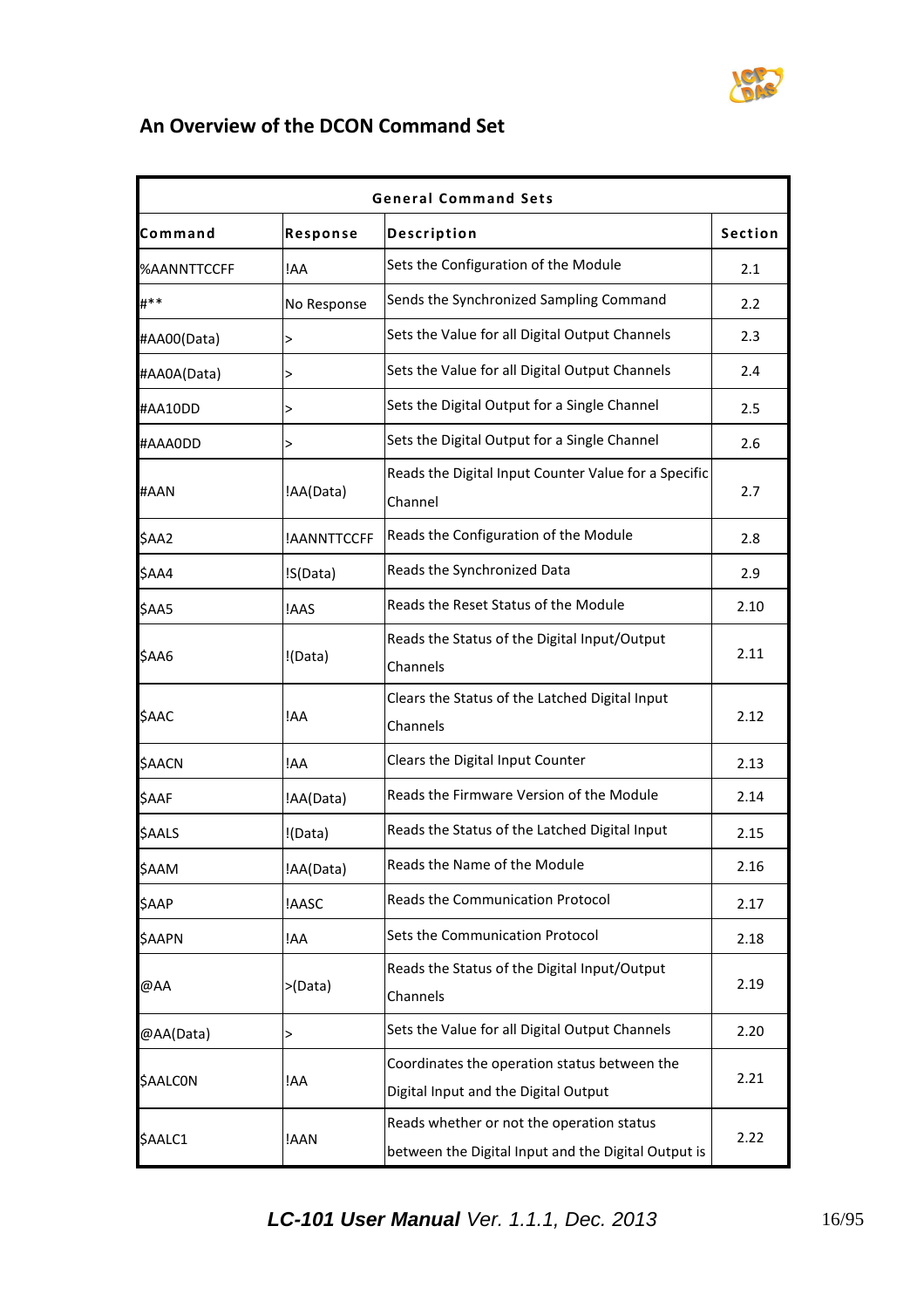

|                   |           | coordinated                                                     |      |
|-------------------|-----------|-----------------------------------------------------------------|------|
| <b>SAALC2NNNN</b> | !AA       | Sets the Active Delay Time for the Digital Output               | 2.23 |
| <b>\$AALC3</b>    | !AANNNN   | Reads the Active Delay Time for the Digital Output              | 2.24 |
| ∼AAD              | !AAVV     | Reads whether the Digital Input/Output is active or<br>inactive | 2.25 |
| ~AADVV            | !AA       | Sets the Digital Input/Output to Active                         | 2.26 |
| $\sim$ AA4P       | !AA(Data) | Reads the Digital Output Power-on Value                         | 2.27 |
| $\sim$ AA5P       | !AA       | Sets the Digital Output Power-on Value                          | 2.28 |
| $\sim$ AARD       | !AA(Data) | Reads the Response Delay Time                                   | 2.29 |
| ~AARDVV           | !AA       | Sets the Response Delay Time                                    | 2.30 |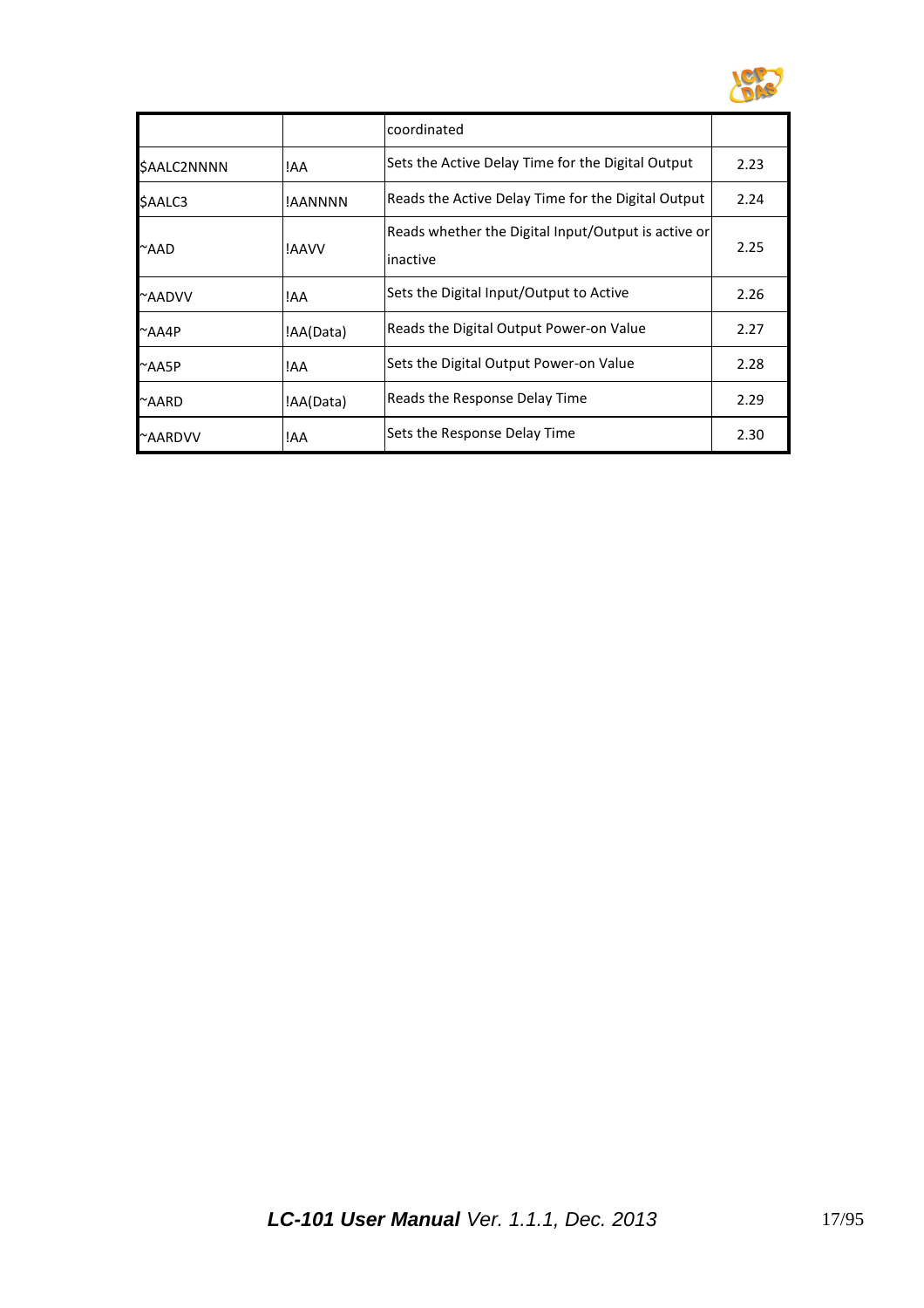

### **2.1 %AANNTTCCFF**

#### **Description:**

This command is used to set the configuration of a specified module.

#### **Syntax:**

#### **%AANNTTCCFF[CHKSUM](CR)**

- **%** Delimiter character
- **AA** The address of the module to be configured in hexadecimal format (00 to FF)
- **NN** The new address of the module in hexadecimal format (00 to FF)
- **TT** The Type code, which should be set to 40 for DIO modules
- **CC** The new Baud Rate, see Section 1.6 for details. The INIT\* pin must be connected to the ground pin in order to change Baud Rates. For modules using frame ground, this is achieved by moving the rear slide switch to the INIT position.
- FF The command used to set the counter update direction and the checksum (see Section 1.6). The INIT\* pin must be connected to the ground pin in order to change the checksum settings. For modules using frame ground, this is achieved by moving the rear slide switch to the INIT position.

#### **Response:**

| Valid Command:   | !AA[CHKSUM](CR) |
|------------------|-----------------|
| Invalid Command: | ?AA[CHKSUM](CR) |

- **!** Delimiter character to indicate that the command was valid
- **?** Delimiter character to indicate that the command was invalid. If an attempt is made to change the **Baud Rate** or **Checksum** settings without first connecting the INIT\* pin to the ground pin or without switching the rear slide switch to the INIT position, the module will return a response indicating that the command was invalid.
- **AA** The address of the responding module in hexadecimal format (00 to FF)

There will be no response if the command syntax is incorrect, there is a communication error, or there is no module with the specified address.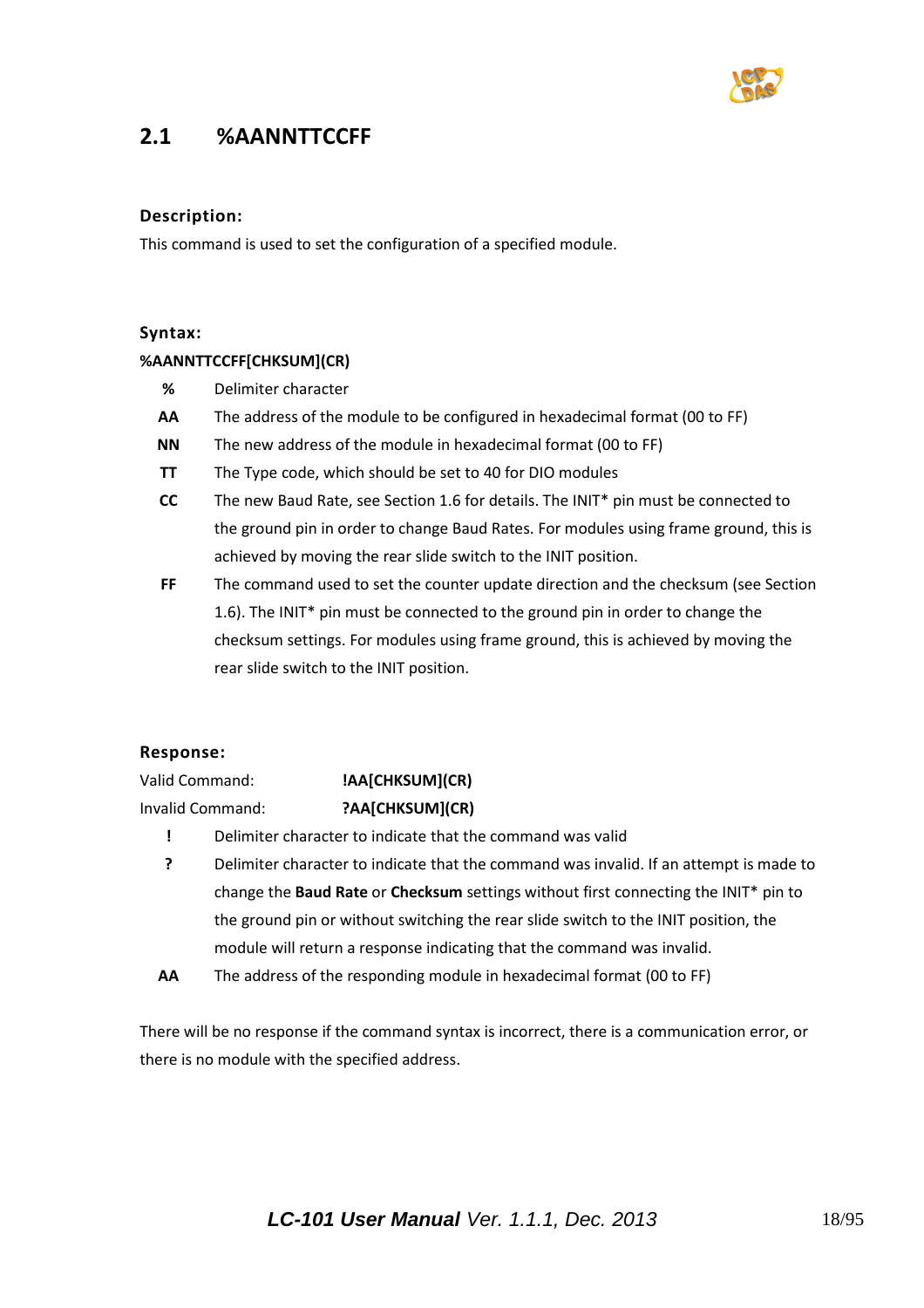

#### **Examples:**

Command: %0102400600 Response: !02

 Changes the address of module 01 to 02. The module returns a response indicating that the command was valid and includes the new address of the module.

#### Command: %0101200A00 Response: ?01

 Changes the Baud Rate of module 01 to 115200bps. The module returns a response indicating that the command was invalid, because it is not in INIT\* mode.

#### Command: %0101200A00 Response: !01

 Changes the Baud Rate of module 01 to 115200bps and the module is in INIT\* mode. The module returns a response indicating that the command was valid.

#### **Related Commands:**

Section 2.8 \$AA2

#### **Related Topics:**

Section 1.6 Software Configuration Tables

#### **Notes:**

Changes to the address and counter update direction settings take effect immediately after a valid command is received. Changes to the Baud Rate and checksum settings take effect on the next power-on reset.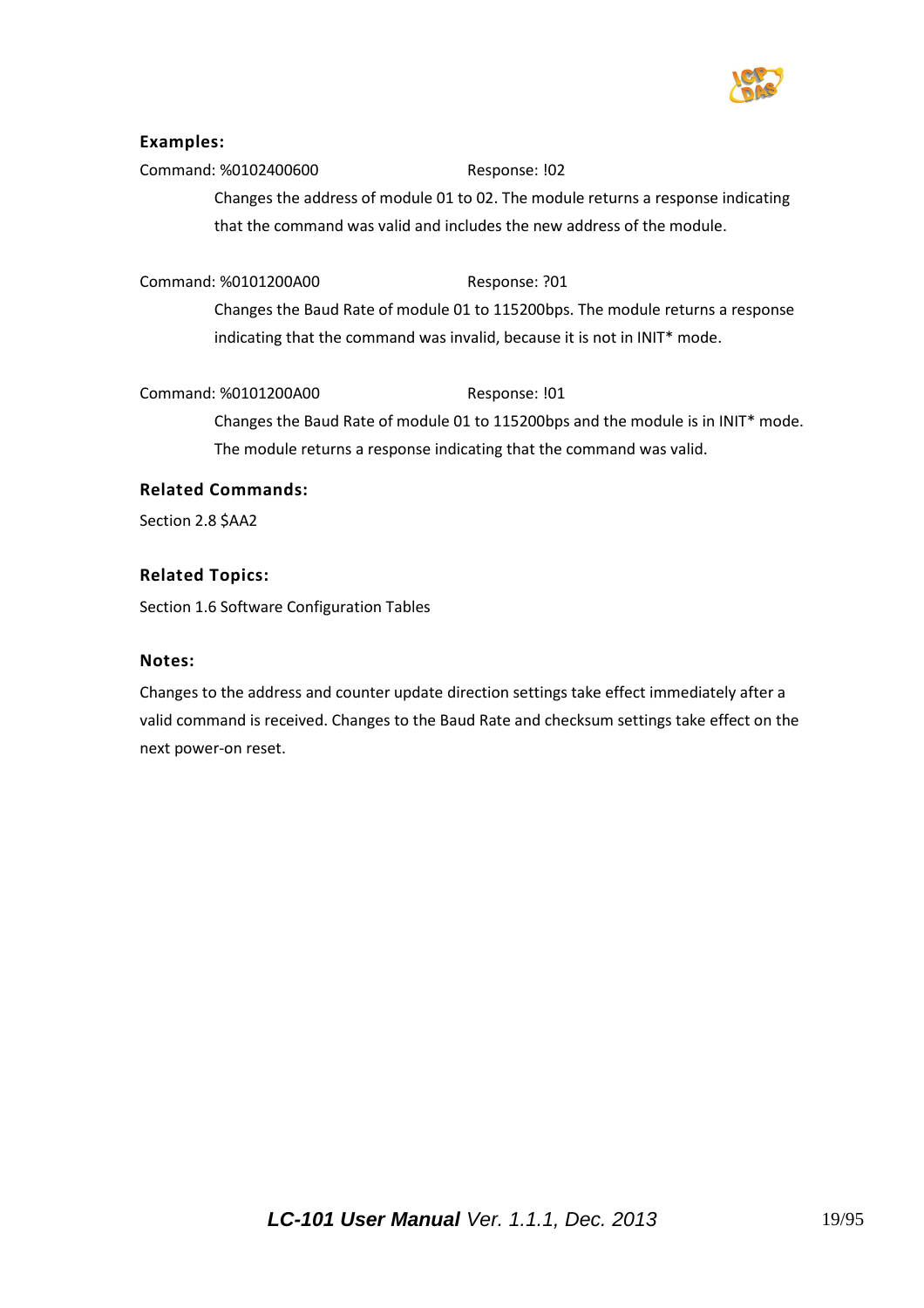

### **2.2 #\*\***

#### **Description:**

This command is used to instruct all modules to sample their input values and store the data for later retrieval.

#### **Syntax:**

#### **#\*\*[CHKSUM](CR)**

- **#** Delimiter character
- **\*\*** The Synchronized sampling command

#### **Response:**

There is no response to this command. To access the data, another command, \$AA4, must be sent. See Section 2.9 for details.

#### **Examples:**

Command: #\*\* Response: There is no response to this command. Sends the synchronized sampling command to all modules.

Command: \$014 Response: !10F0000 Reads the synchronized sampling data and the module returns a response indicating that the command was valid. The status byte of the response is 1, which means that it is the first time the synchronized sampling data has been read since the previous  $\#$ \*\* command was received.

Command: \$014 Response: !00F0000

 Reads the synchronized sampling data and the module returns a response indicating that the command was valid. The status byte of the response is 0, which means that it is **NOT** the first time the synchronized sampling data has been read since the previous #\*\* command was received.

#### **Related Commands:**

Section 2.9 \$AA4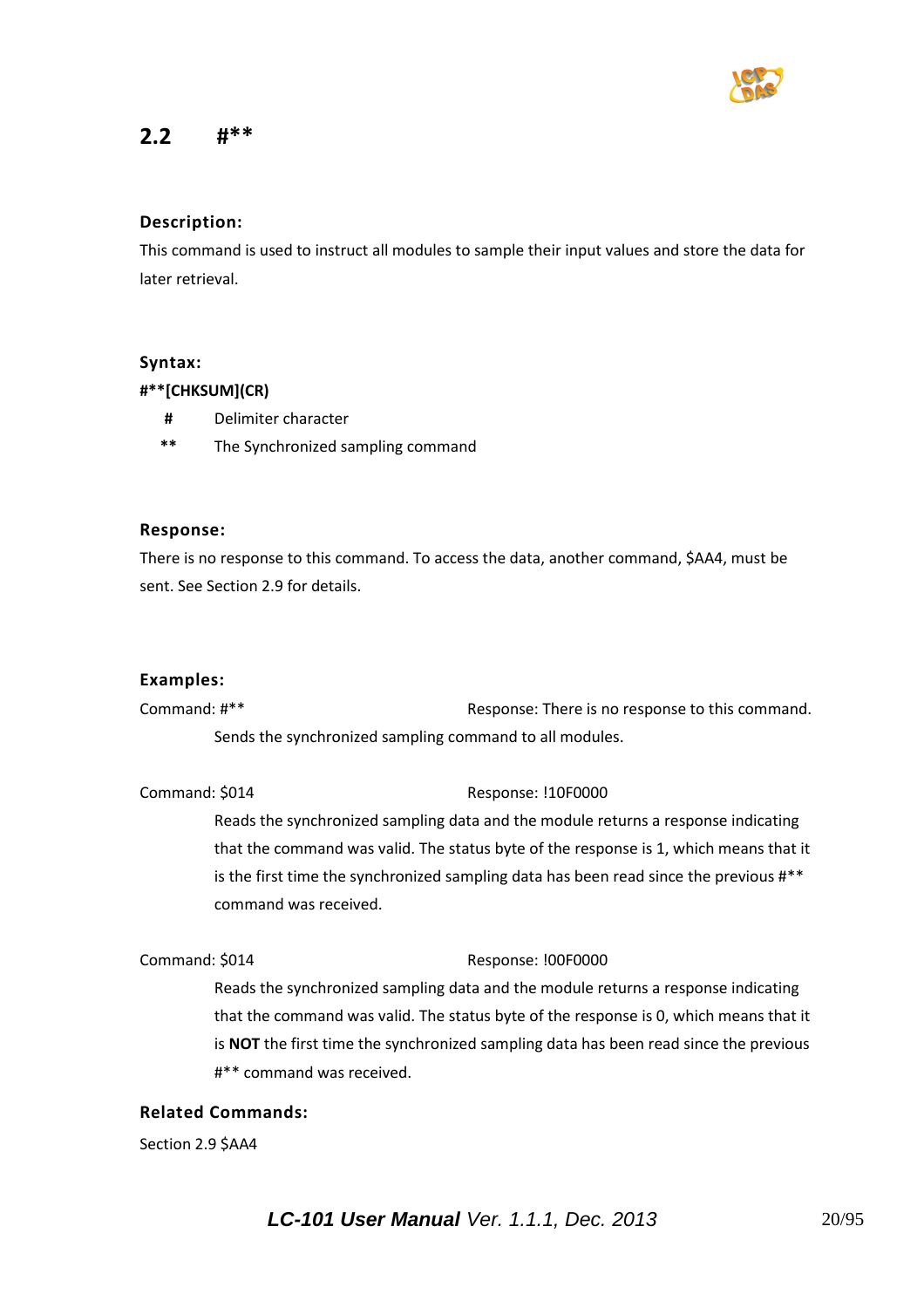

### **2.3 #AA00(Data)**

#### **Description:**

This command is used to set the Digital Output value for channel RL1 of a specified module.

#### **Syntax:**

#### **#AA00(Data)[CHKSUM](CR)**

- **#** Delimiter character
- **AA** The address of the module to be set in hexadecimal format (00 to FF)
- **00** The command to set the Digital Output value for channel RL1
- **(Data)** A two-digit hexadecimal value, where bit 0 corresponds to channel RL1. When the bit is 0, it denotes that the Digital Output channel is set to OFF, and 1 denotes that the Digital Output channel is set to ON.

#### **Response:**

| Valid Command:   | >[CHKSUM](CR)    |
|------------------|------------------|
| Invalid Command: | ?AA [CHKSUM](CR) |
| Ignored Command: | ![CHKSUM](CR)    |

- **>** Delimiter character to indicate that the command was valid
- **?** Delimiter character to indicate that the command was invalid
- **AA** The address of the responding module in hexadecimal format (00 to FF)

There will be no response if the command syntax is incorrect, there is a communication error, or there is no module with the specified address.

#### **Examples:**

Command: #020001 Response: > Sets channel RL1 of module 02 to ON, and the module returns a response indicating that the command was valid.

Command: #020002 Response: ?AA

Attempts to set channel RL2 of module 02 to ON, but the module returns a response

**LC-101 User Manual** Ver. 1.1.1, Dec. 2013 21/95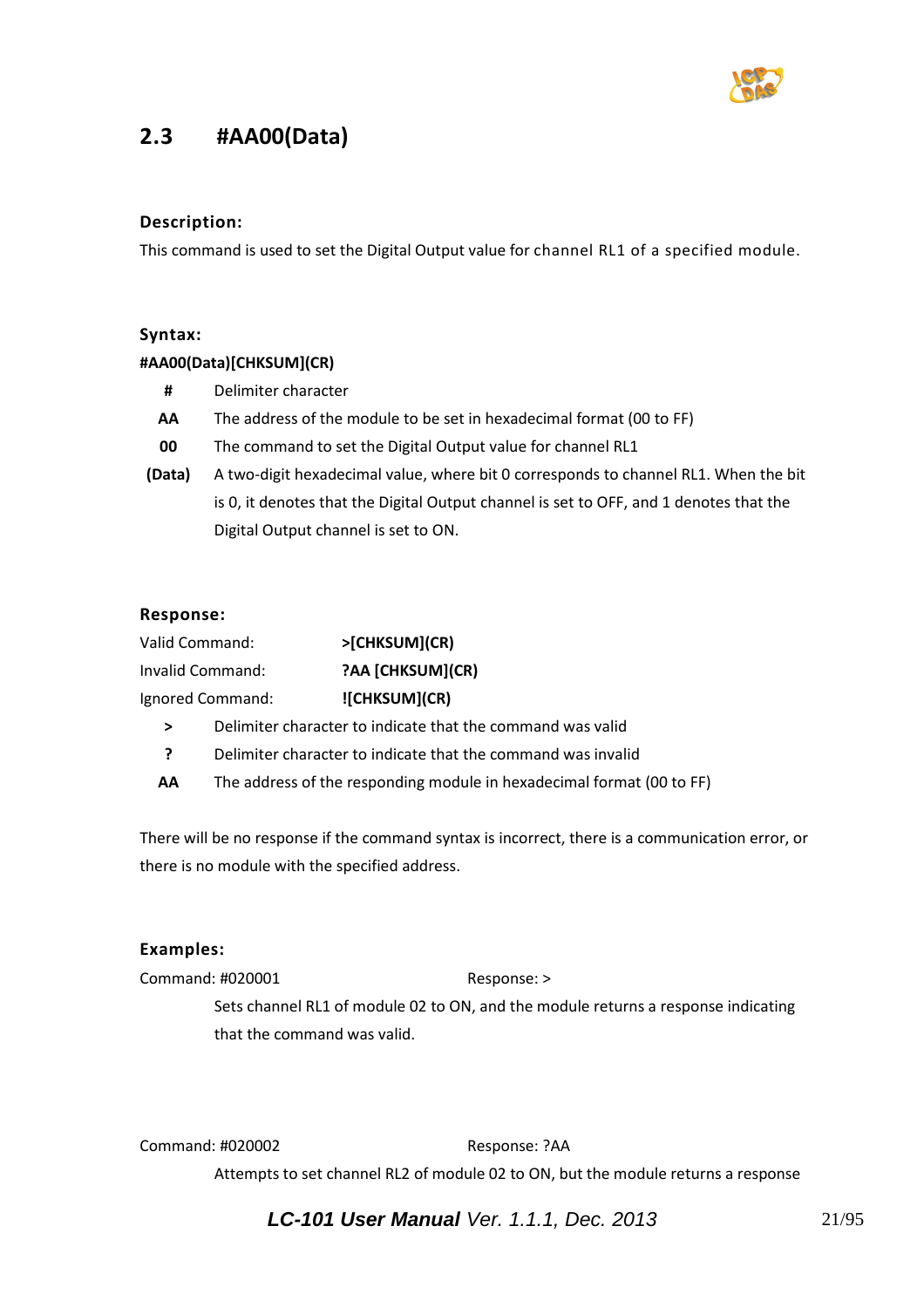

indicating that the command was invalid because channel RL2 does not exist.

#### **Related Commands:**

Section 2.4 #AA0A(Data), Section 2.5 #AA10DD, Section 2.6 #AAA0DD

#### **Related Topics:**

Section 1.6 Software Configuration Tables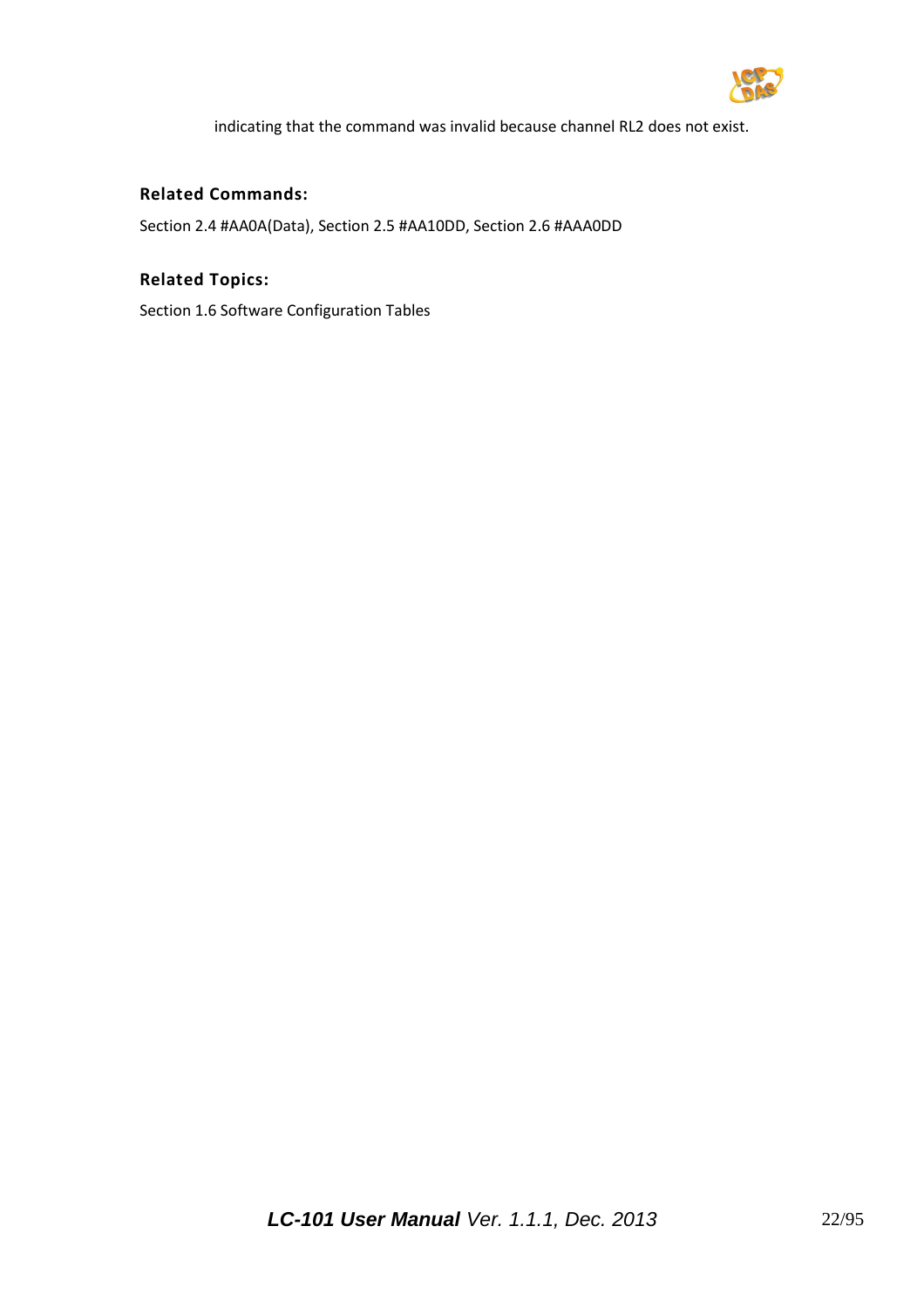

### **2.4 #AA0A(Data)**

#### **Description:**

This command is used to set the Digital Output value for channel RL1 of a specified module.

#### **Syntax:**

#### **#AA0A(Data)[CHKSUM](CR)**

- **#** Delimiter character
- **AA** The address of the module to be set in hexadecimal format (00 to FF)
- **0A** The command to set the Digital Output value for channel RL1
- **(Data)** A two-digit hexadecimal value, where bit 0 corresponds to channel RL1. When the bit is 0, it denotes that the Digital Output channel is set to OFF, and 1 denotes that the Digital Output channel is set to ON.

#### **Response:**

| Valid Command:   | $>$ [CHKSUM](CR) |
|------------------|------------------|
| Invalid Command: | ?AA [CHKSUM](CR) |
| Ignored Command: | ![CHKSUM](CR)    |

- **>** Delimiter character to indicate that the command was valid
- **?** Delimiter character to indicate that the command was invalid
- **AA** The address of the responding module in hexadecimal format (00 to FF)

There will be no response if the command syntax is incorrect, there is a communication error, or there is no module with the specified address.

#### **Examples:**

Command: #020A01 Response: > Sets channel RL1 of module 02 to ON, and the module returns a response indicating that the command was valid.

Command: #020A02 Response: ?AA Attempts to set channel RL2 of module 02 to ON, but the module returns a response indicating that the command was invalid because channel RL2 does not exist.

#### **LC-101 User Manual** Ver. 1.1.1, Dec. 2013 23/95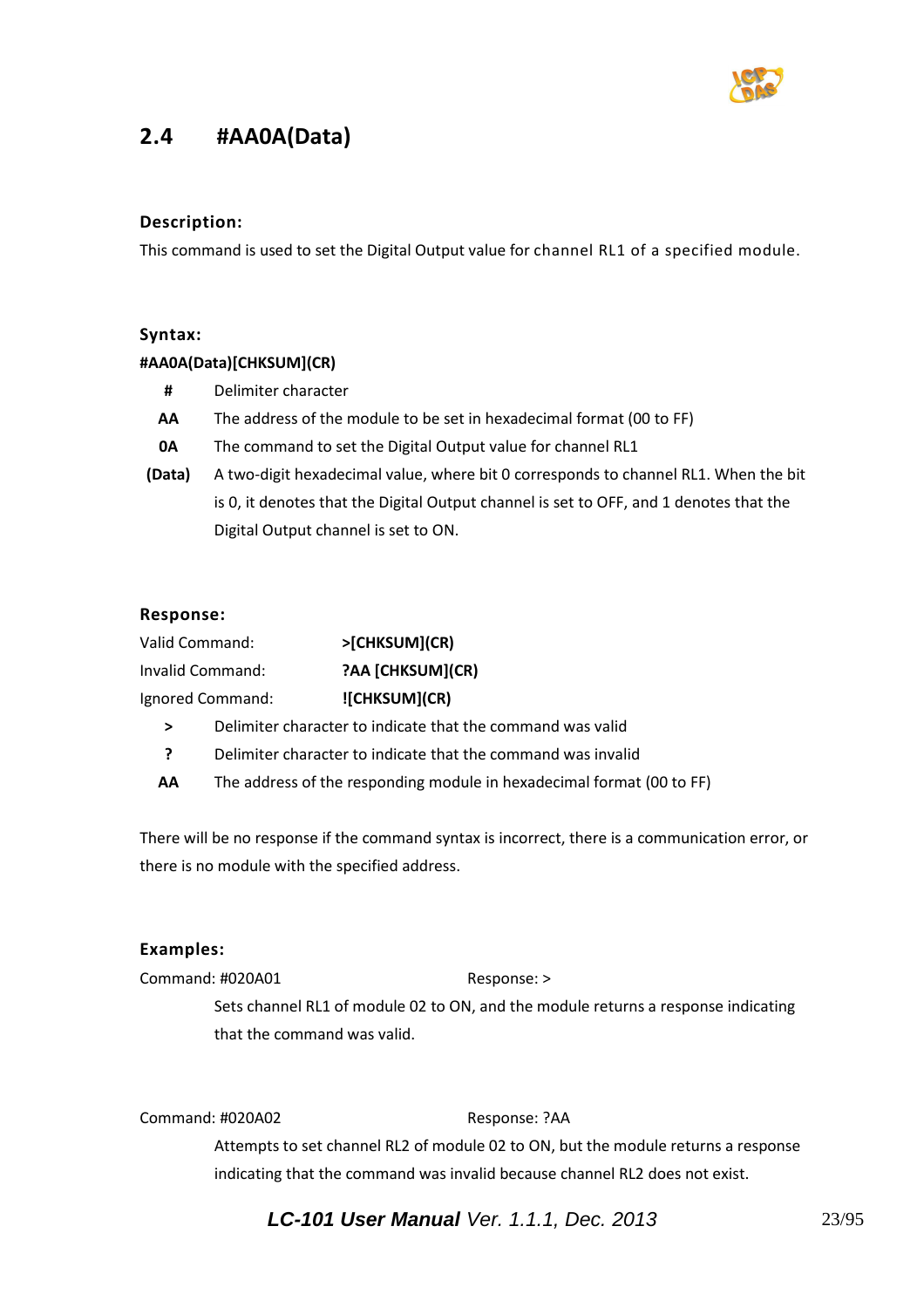

#### **Related Commands:**

Section 2.3 #AA00(Data), Section 2.5 #AA10DD, Section 2.6 #AAA0DD

#### **Related Topics:**

Section 1.6 Software Configuration Tables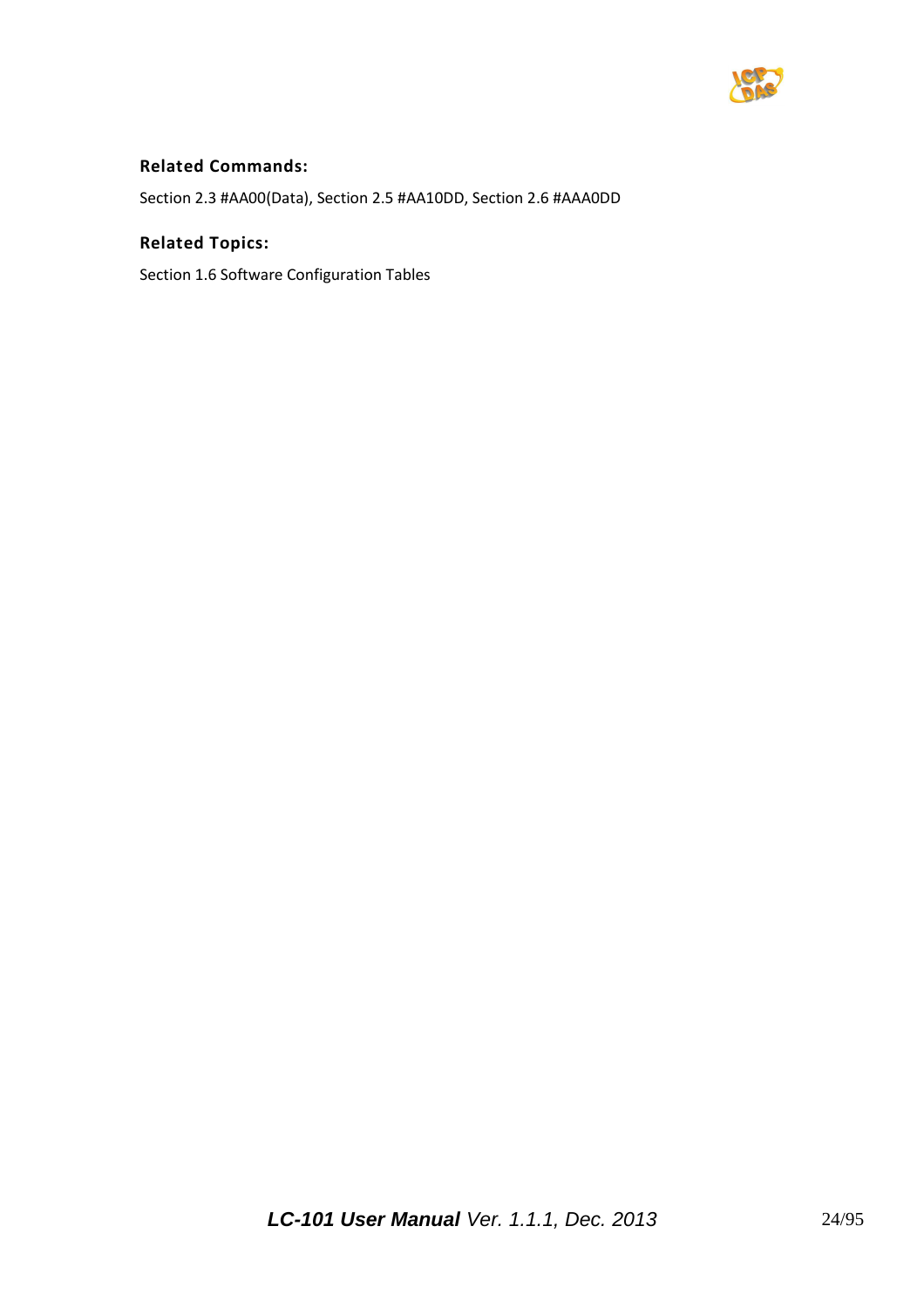

### **2.5 #AA10DD**

#### **Description:**

This command is used to set the Digital Output value for a single channel of a specified module.

#### **Syntax:**

#### **#AA10DD[CHKSUM](CR)**

- **#** Delimiter character
- **AA** The address of the module to be set in hexadecimal format (00 to FF)
- **1** The command to set the Digital Output for a single channel
- **0** Specifies the relay output channel to be set, zero based
- **DD** The command to set the relay output channel:
	- 00: Sets the relay output channel to OFF
	- 01: Sets the relay output channel to ON

#### **Response:**

| Valid Command:   | >[CHKSUM](CR)    |
|------------------|------------------|
| Invalid Command: | ?AA [CHKSUM](CR) |
| Ignored Command: | ![CHKSUM](CR)    |

- **>** Delimiter character to indicate that the command was valid
- **?** Delimiter character to indicate that the command was invalid
- **AA** The address of the responding module in hexadecimal format (00 to FF)

There will be no response if the command syntax is incorrect, there is a communication error, or there is no module with the specified address.

#### **Examples:**

Command: #021001 Response: >

 Sets channel RL1 of module 02 to ON, and the module returns a response indicating that the command was valid.

Command: #021101 Response: ?AA

Attempts to set channel RL2 of module 02 to ON, but the module returns a response

**LC-101 User Manual** Ver. 1.1.1, Dec. 2013 25/95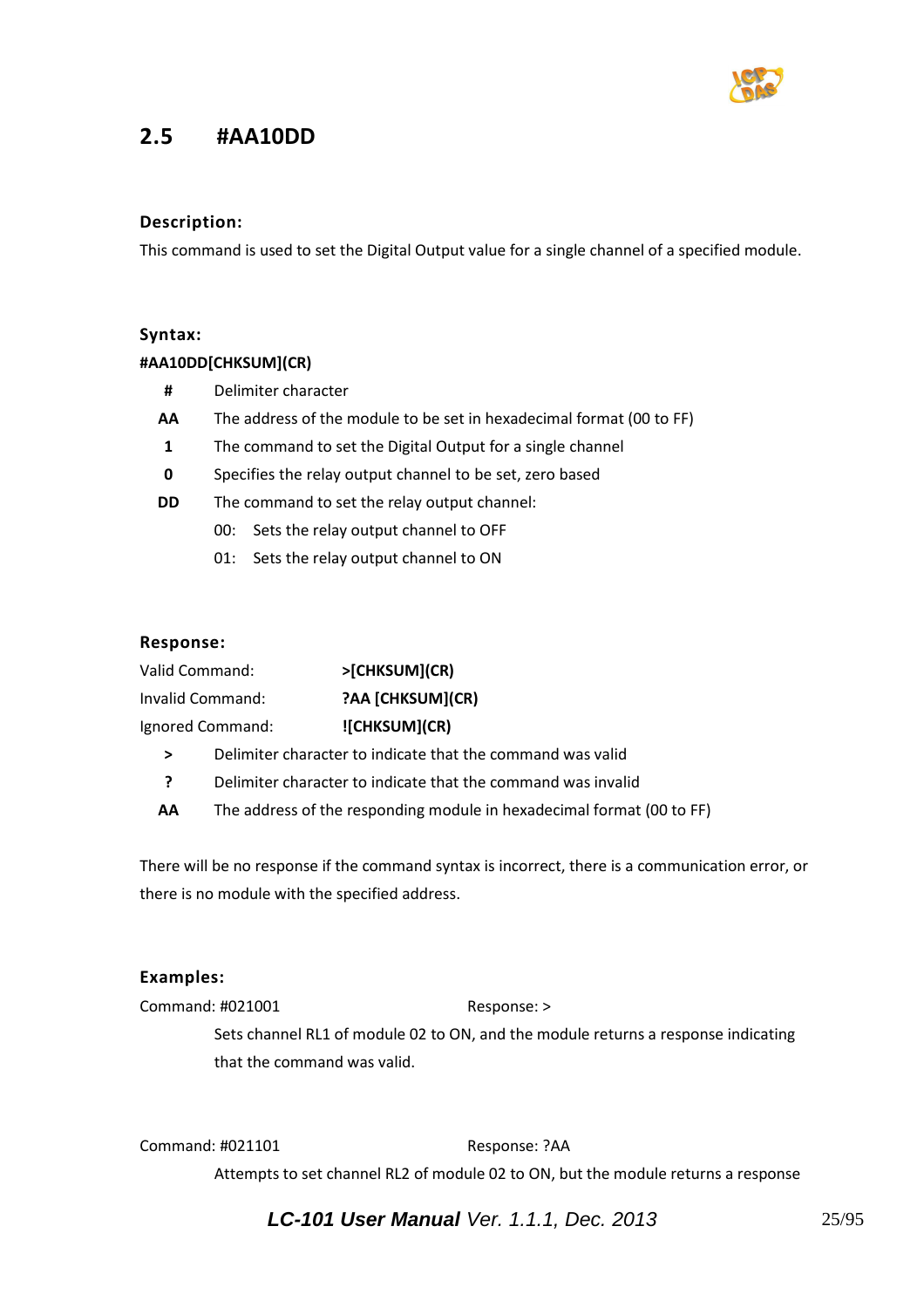

indicating that the command was invalid because channel RL2 does not exist.

#### **Related Commands:**

Section 2.3 #AA00(Data), Section 2.4 #AA0A(Data), Section 2.6 #AAA0DD

#### **Related Topics:**

Section 1.6 Software Configuration Tables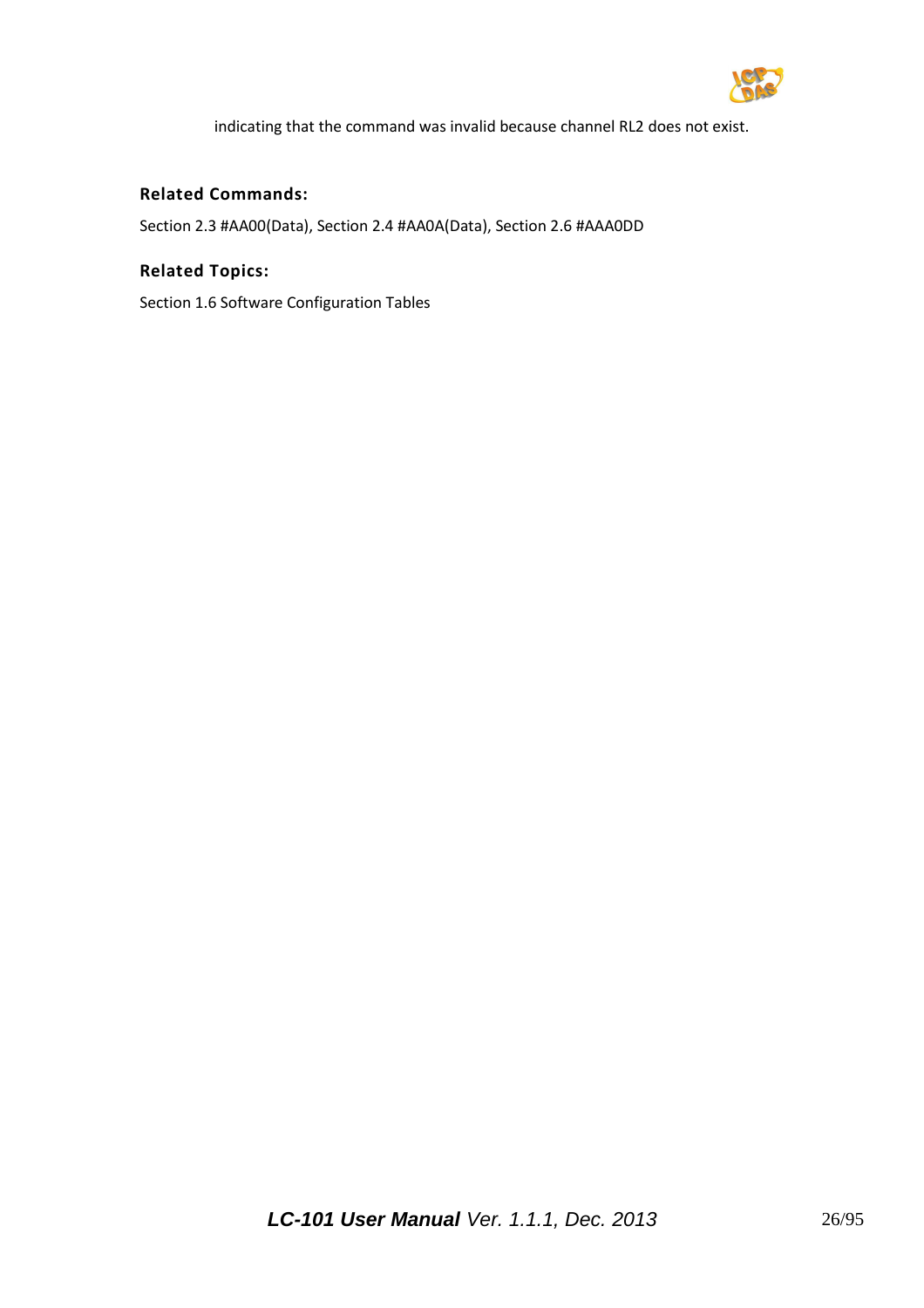

### **2.6 #AAA0DD**

#### **Description:**

This command is used to set the Digital Output value for a single channel of a specified module.

#### **Syntax:**

#### **#AAA0DD[CHKSUM](CR)**

- **#** Delimiter character
- **AA** The address of the module to be set in hexadecimal format (00 to FF)
- **A** The command to set the Digital Output value for a single channel
- **0** Specifies the relay output channel to be set, zero based
- **DD** The command to set the relay output channel:
	- 00: Sets the relay output channel to OFF.
	- 01: Sets the relay output channel to ON.

#### **Response:**

| Valid Command:   | >[CHKSUM](CR)    |
|------------------|------------------|
| Invalid Command: | ?AA [CHKSUM](CR) |
| Ignored Command: | ![CHKSUM](CR)    |

- **>** Delimiter character to indicate that the command was valid
- **?** Delimiter character to indicate that the command was invalid
- **AA** The address of the responding module in hexadecimal format (00 to FF)

There will be no response if the command syntax is incorrect, there is a communication error, or there is no module with the specified address.

#### **Examples:**

Command: #02A001 Response: >

 Sets channel RL1 of module 02 to ON, and the module returns a response indicating that the command was valid.

Command: #02A101 Response: ?AA

Attempts to set channel RL2 of module 02 to ON, but the module returns a response

**LC-101 User Manual** Ver. 1.1.1, Dec. 2013 27/95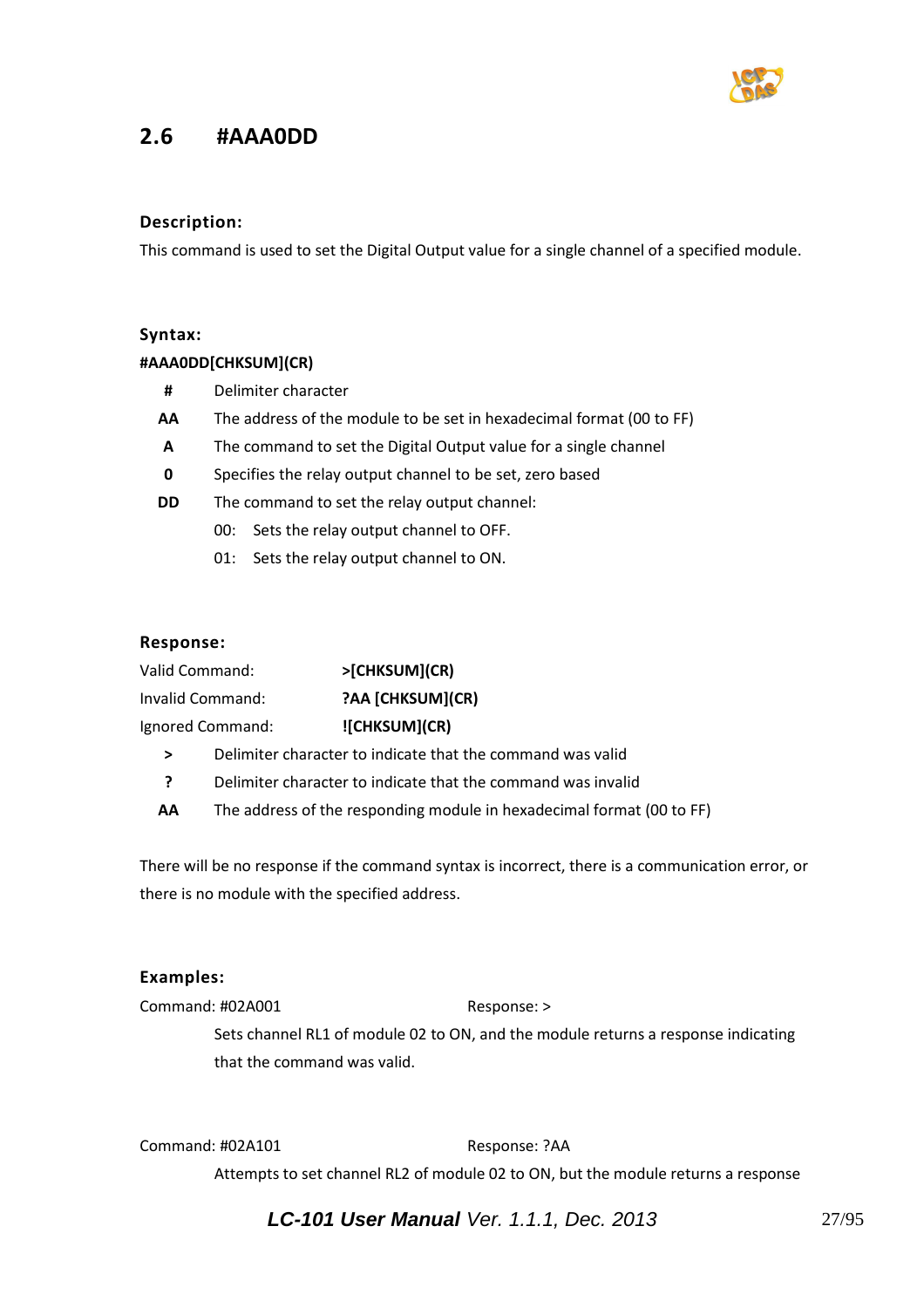

indicating that the command was invalid because channel RL2 does not exist.

#### **Related Commands:**

Section 2.3 #AA00(Data), Section 2.4 #AA0A(Data), Section 2.5 #AA10DD

#### **Related Topics:**

Section 1.6 Software Configuration Tables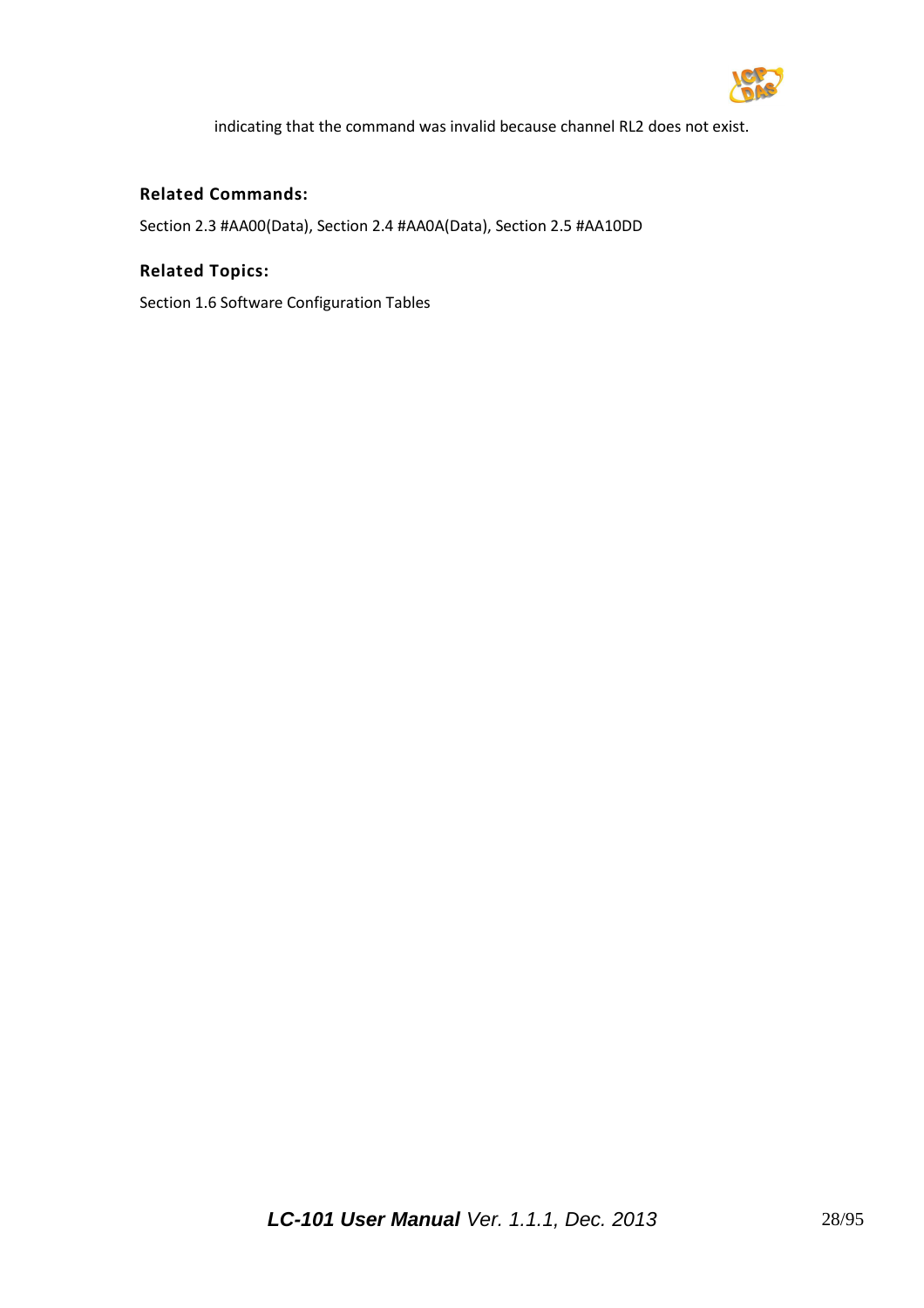

### **2.7 #AAN**

#### **Description:**

This command is used to read the Digital Input counter value from a specific channel of a specified module.

#### **Syntax:**

#### **#AAN[CHKSUM](CR)**

- **#** Delimiter character
- **AA** The address of the module to be read in hexadecimal format (00 to FF)
- **N** The channel to be read, zero based

#### **Response:**

Valid Command: **!AA(Data)[CHKSUM](CR)**  Invalid Command: **?AA[CHKSUM](CR)** 

- **!** Delimiter character to indicate that the command was valid.
- **?** Delimiter character to indicate that the command was invalid.
- **AA** The address of the responding module in hexadecimal format (00 to FF)
- **(Data)** A five-digit decimal value representing the Digital Input counter data from the specified channel (00000 to 65535)

There will be no response if the command syntax is incorrect, there is a communication error, or there is no module with the specified address.

#### **Examples:**

9 does not exist.

Command: #030 **Response: !0300103** 

 Reads the Digital Input counter value from channel 0 of module 03 and returns a response indicating that the command was valid, with a counter value of 103.

Command: #029 Response: ?02 Attempts to read the Digital Input counter value from channel 9 of module 02, but the module returns a response indicating that the command was invalid because channel

### **LC-101 User Manual** Ver. 1.1.1, Dec. 2013 29/95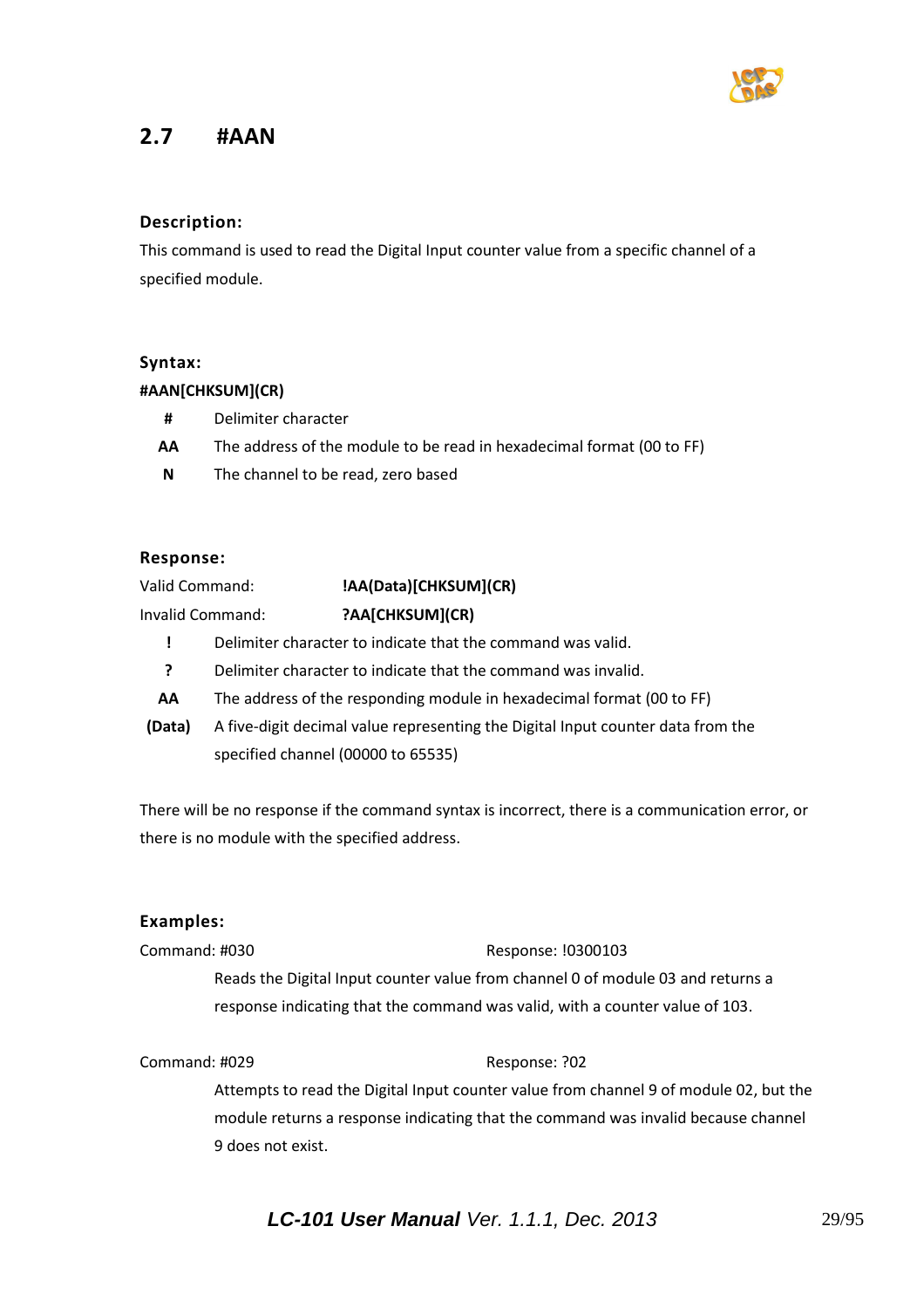

#### **Related Commands:**

Section 2.13 #AACN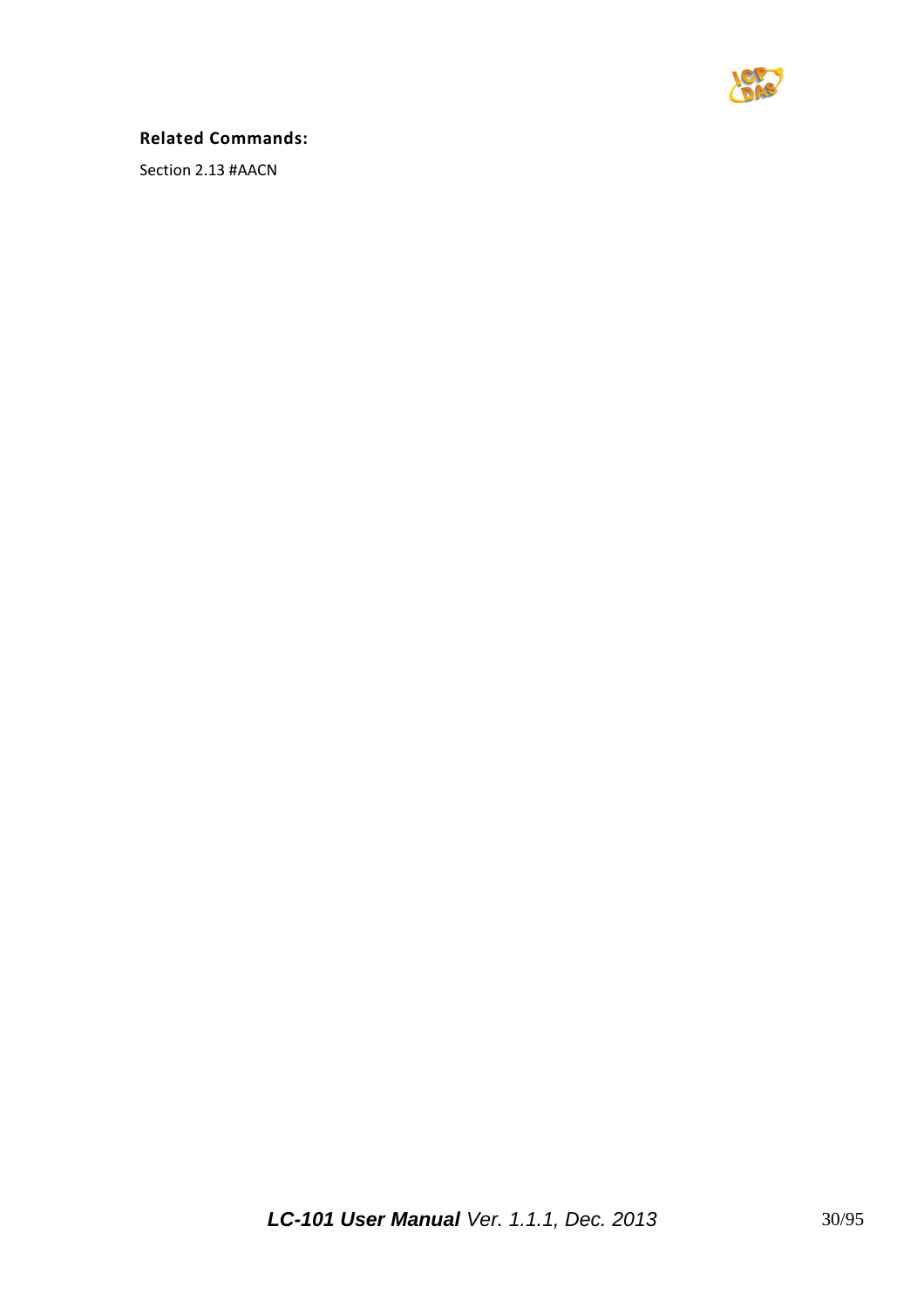

### **2.8 \$AA2**

#### **Description:**

This command is used to read the configuration of a specified module.

#### **Syntax:**

#### **\$AA2[CHKSUM](CR)**

- **\$** Delimiter character
- **AA** The address of the module to be read in hexadecimal format (00 to FF)
- **2** The command to read the configuration of the module

#### **Response:**

| Valid Command: |                  | !AATTCCFF[CHKSUM](CR)                                                             |
|----------------|------------------|-----------------------------------------------------------------------------------|
|                | Invalid Command: | ?AA[CHKSUM](CR)                                                                   |
|                |                  | Delimiter character to indicate that the command was valid                        |
| ?              |                  | Delimiter character to indicate that the command was invalid                      |
| AA             |                  | The address of the responding module in hexadecimal format (00 to FF)             |
| TΤ             |                  | The Type code for the module, which should be 40 for DIO modules                  |
| <b>CC</b>      |                  | The Baud Rate for the module. See Section 1.6 for details.                        |
| <b>FF</b>      |                  | The checksum and counter update direction settings of the module. See Section 1.6 |
|                | for details.     |                                                                                   |

There will be no response if the command syntax is incorrect, there is a communication error, or there is no module with the specified address.

#### **Examples:**

Command: \$012 Response: !01400600 Reads the configuration of module 01 and returns a response indicating that the command was valid, and showing that the Type code is set to 40, the Baud Rate is 9600 bps, the Checksum is Disabled and the counter update direction is Falling Edge.

Command: \$032 Response: ?03

 Attempts to read the configuration of module 03, but returns a response indicating that the command was invalid because module 03 does not exist.

### **LC-101 User Manual** Ver. 1.1.1, Dec. 2013 31/95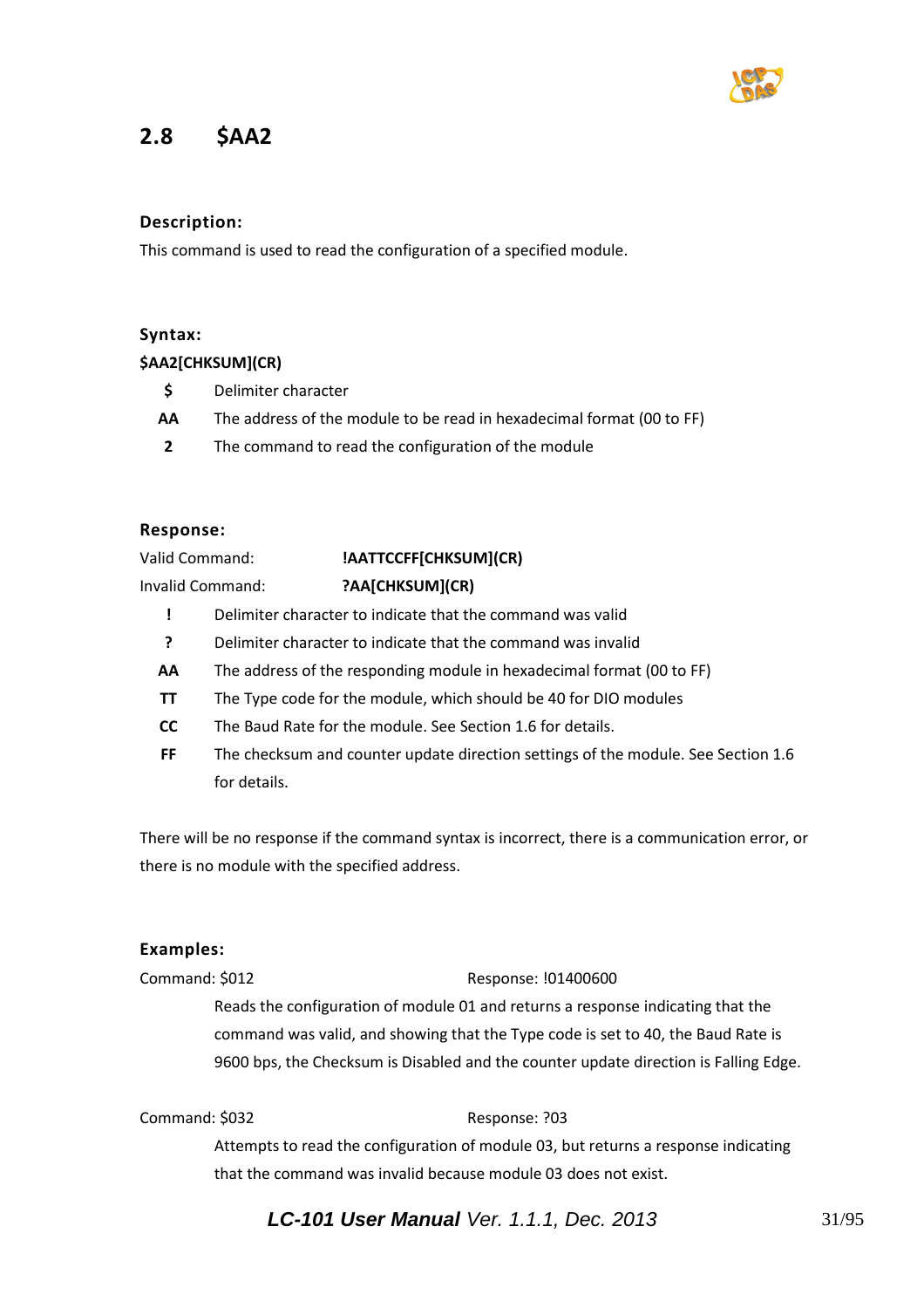

#### **Related Commands:**

Section 2.1 %AANNTTCCFF

### **Related Topics:**

Section 1.5 DIP Switch Configuration Section 1.6 Software Configuration Tables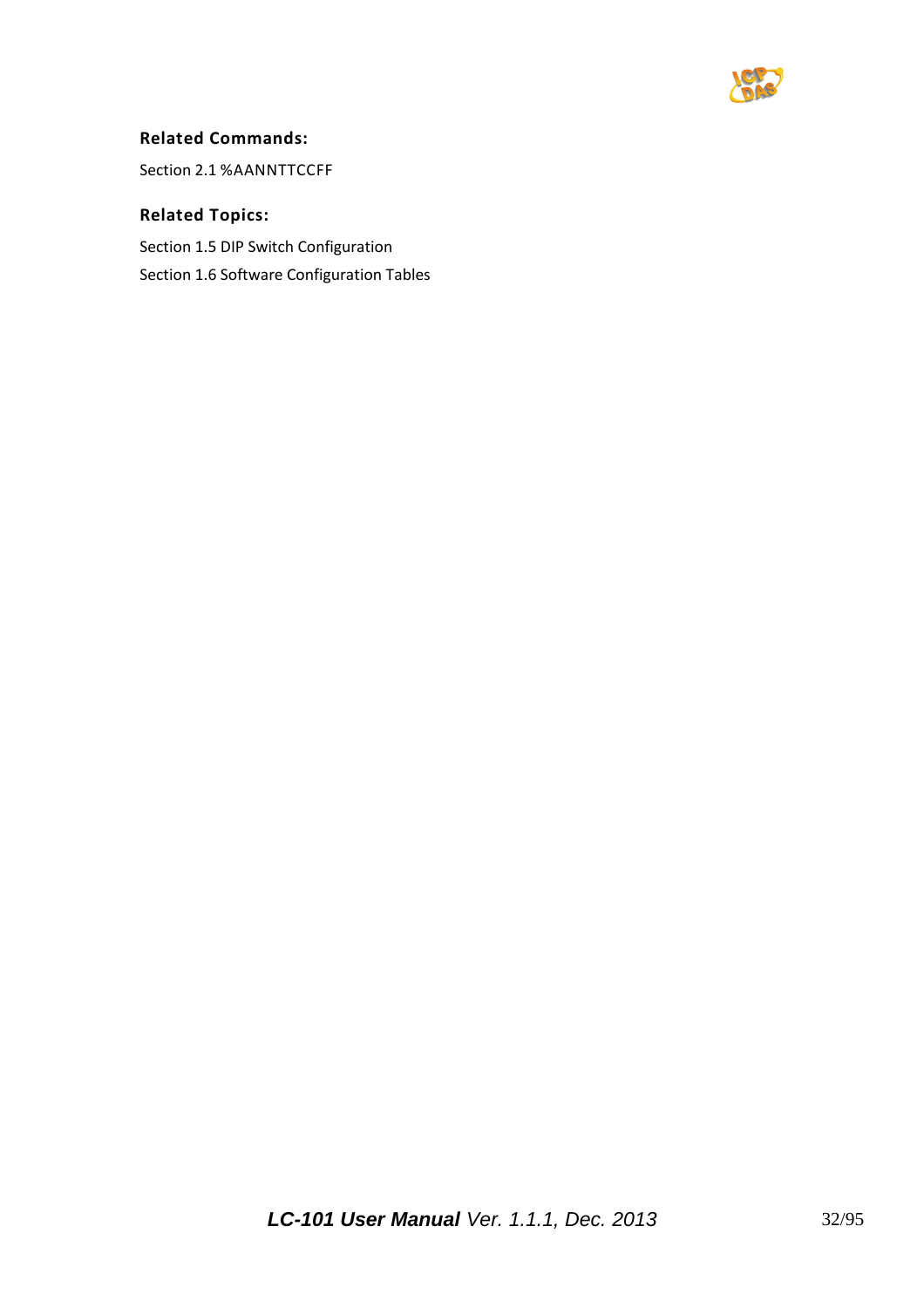

### **2.9 \$AA4**

#### **Description:**

This command is used to read the synchronized sampling data that was stored when the last #\*\* command was sent.

#### **Syntax:**

#### **\$AA4[CHKSUM](CR)**

- **\$** Delimiter character
- **AA** The address of the module to be read in hexadecimal format (00 to FF)
- **4** The command to read the synchronized sampling data

#### **Response:**

Valid Command: **!S(Data)[CHKSUM](CR)**  Invalid Command: **?AA[CHKSUM](CR) !** Delimiter character to indicate that the command was valid **?** Delimiter character to indicate that the command was invalid **AA** The address of the responding module in hexadecimal format (00 to FF) **S** The status of the synchronized sampling data: 0: This is **NOT** the first time that the data has been read

- 1: This is the first time that the data has been read
- **(Data)** The synchronized sampling data. See Section 1.6 for details of the data format.

There will be no response if the command syntax is incorrect, there is a communication error, or there is no module with the specified address.

#### **Examples:**

Command: \$014 Response: ?01

 Attempts to read the synchronized sampling data for module 01, but returns a response indicating that the command was invalid because the Synchronized Sampling Command, #\*\*, was not sent in advance.

Command: #\*\* Response: There is no response to this command. Sends the synchronized sampling command to all modules.

#### **LC-101 User Manual** Ver. 1.1.1, Dec. 2013 33/95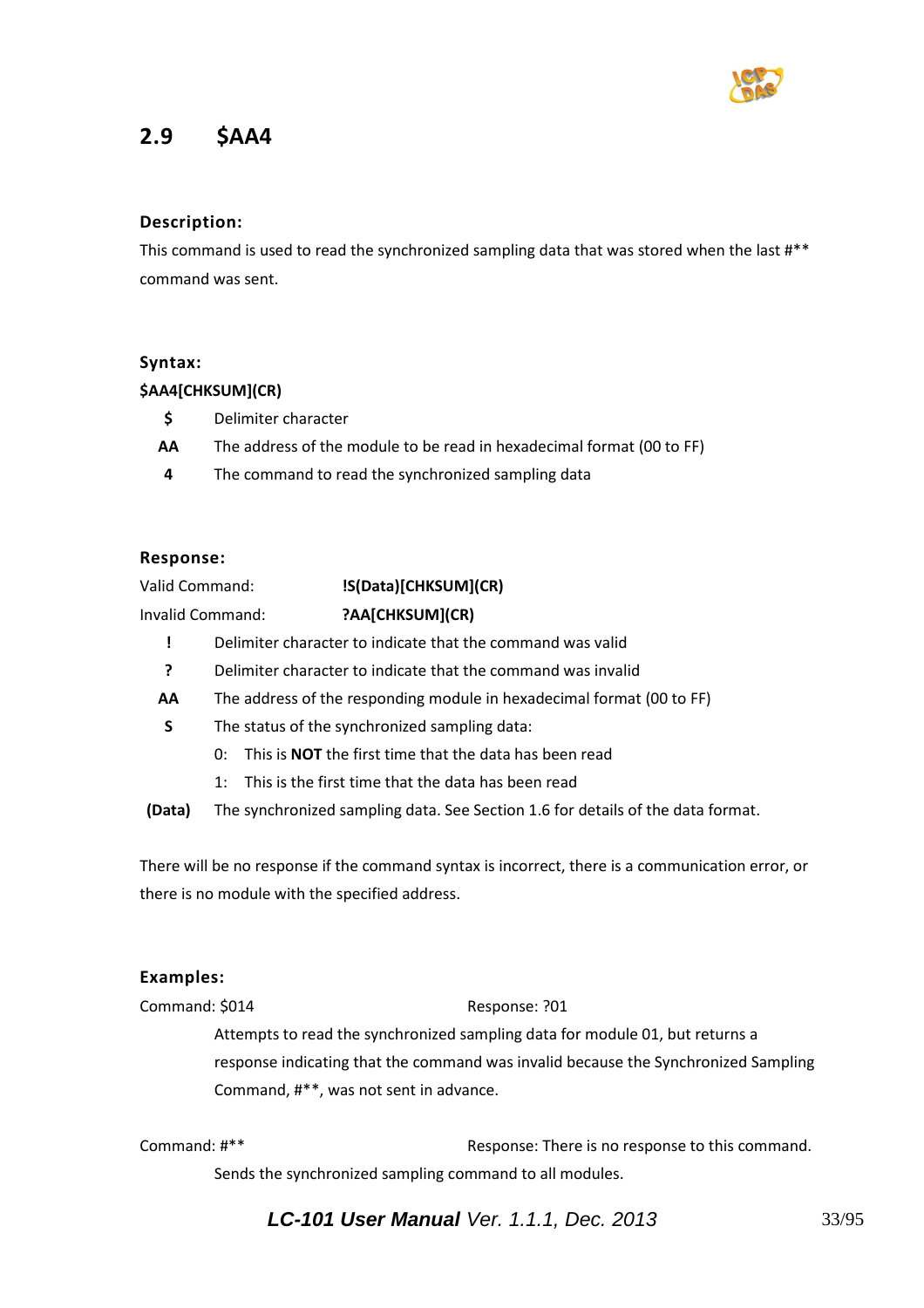

#### Command: \$014 Response: !1000F00

 Reads the synchronized sampling data for module 01. The module returns a response indicating that the command was valid containing the synchronized sampling data, and sets the status byte to 1 to signify that this is the first time that the synchronized sampling data has been read.

#### Command: \$014 Response: !0000F00

 Reads the synchronized sampling data for module 01. The module returns a response indicating that the command was valid containing the synchronized sampling data, and sets the status byte to 0 to signify that the synchronized sampling data has been read.

#### Command: \$034 Response: ?03

 Attempts to read the synchronized sampling data for module 03, but returns a response indicating that the command was invalid because module 03 does not exist.

#### **Related Commands:**

Section 2.2 #\*\*

#### **Related Topics:**

Section 1.6 Software Configuration Tables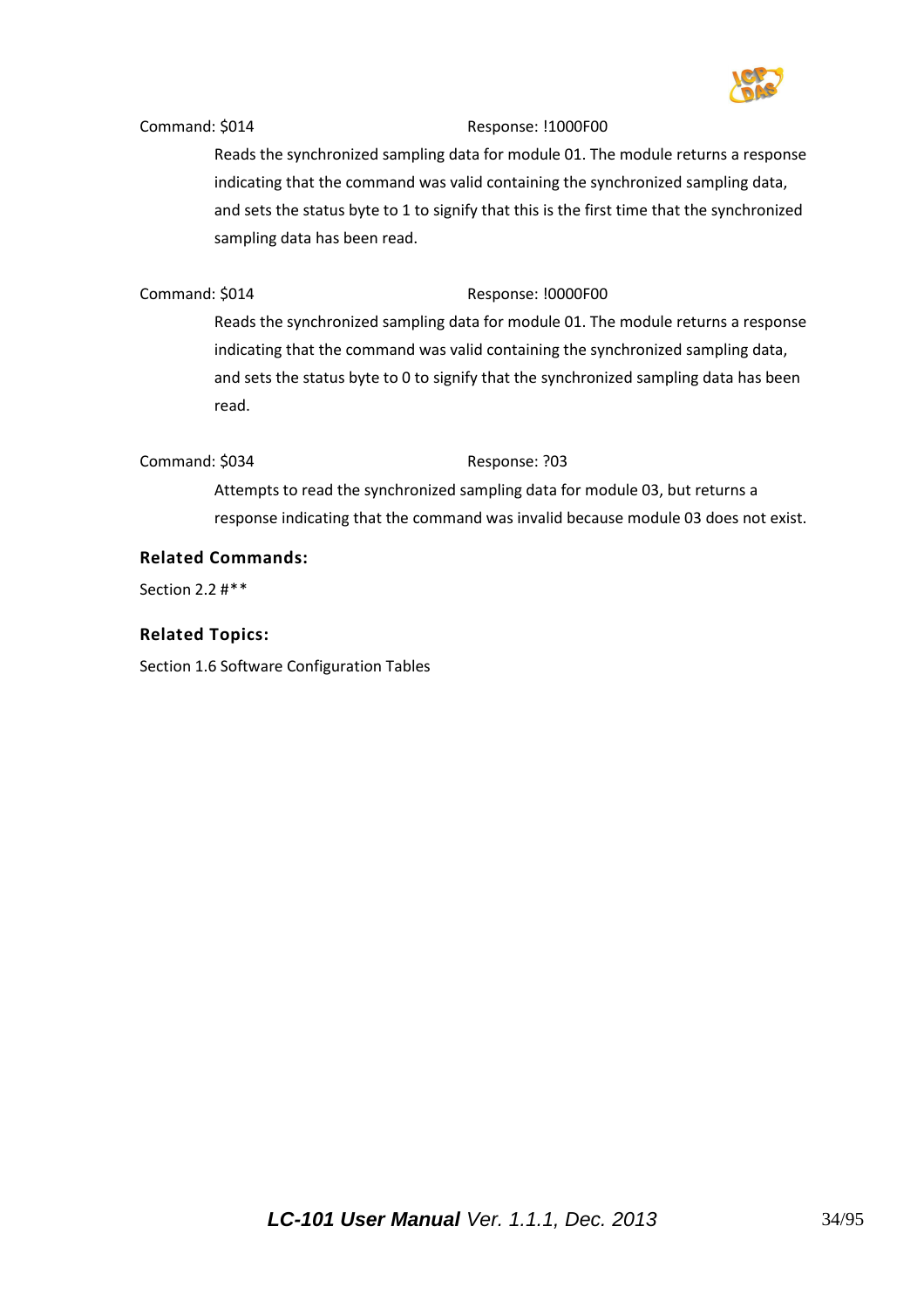

### **2.10 \$AA5**

#### **Description:**

This command is used to read the reset status for a specified module.

#### **Syntax:**

#### **\$AA5[CHKSUM](CR)**

- **\$** Delimiter character
- **AA** The address of the module to be read in hexadecimal format (00 to FF)
- **5** The command to read the reset status of the module

#### **Response:**

| Valid Command:   |                                                                       | !AAS[CHKSUM](CR)                                                                    |
|------------------|-----------------------------------------------------------------------|-------------------------------------------------------------------------------------|
| Invalid Command: |                                                                       | ?AA[CHKSUM](CR)                                                                     |
|                  | Delimiter character to indicate that the command was valid            |                                                                                     |
| ?                | Delimiter character to indicate that the command was invalid          |                                                                                     |
| <b>AA</b>        | The address of the responding module in hexadecimal format (00 to FF) |                                                                                     |
| S                | The reset status of the module:                                       |                                                                                     |
|                  |                                                                       | 0: This is <b>NOT</b> the first time the command has been sent since the module was |
|                  |                                                                       | powered on, which denotes that there has been no module reset since the last \$AA5  |
|                  | command was sent.                                                     |                                                                                     |
|                  |                                                                       | 1. This is the first time the $CATE$ command has been sent since the module was     |

1: This is the first time the \$AA5 command has been sent since the module was powered on.

There will be no response if the command syntax is incorrect, there is a communication error, or there is no module with the specified address.

Examples:

Command: \$015 Response: !011

 Reads the reset status for module 01 and returns a response indicating that the command was valid, and that it is the first time the \$AA5 command has been sent since the module was powered on.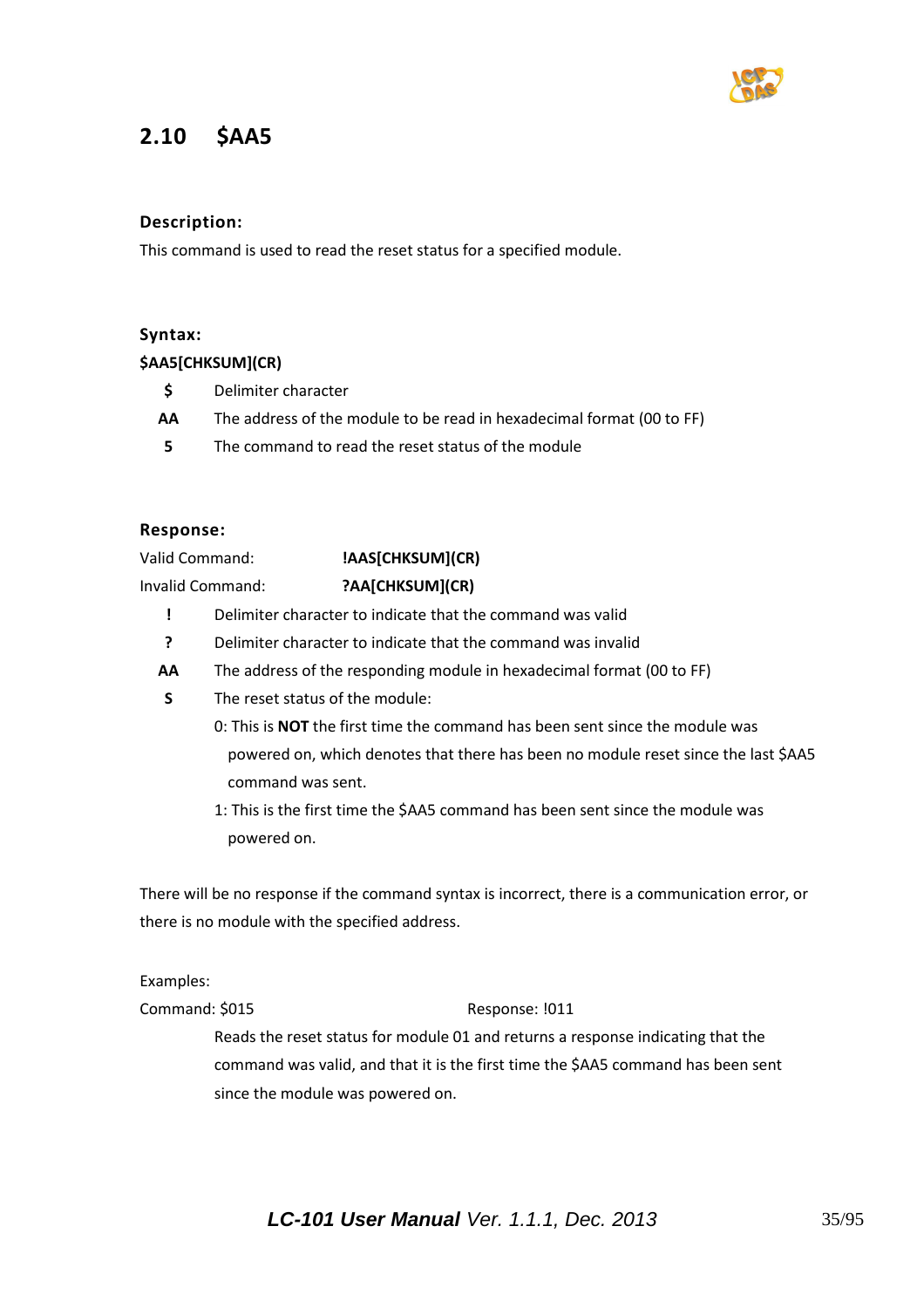

#### Command: \$015 Response: !010

 Reads the reset status for module 01 and returns a response indicating that the command was valid, and that there has been no module reset since the last \$AA5 command was sent.

#### Command: \$035 Response: ?03

 Attempts to read the reset status for module 03, but returns a response indicating that the command was invalid because module 03 does not exist.

#### **Related Commands:**

None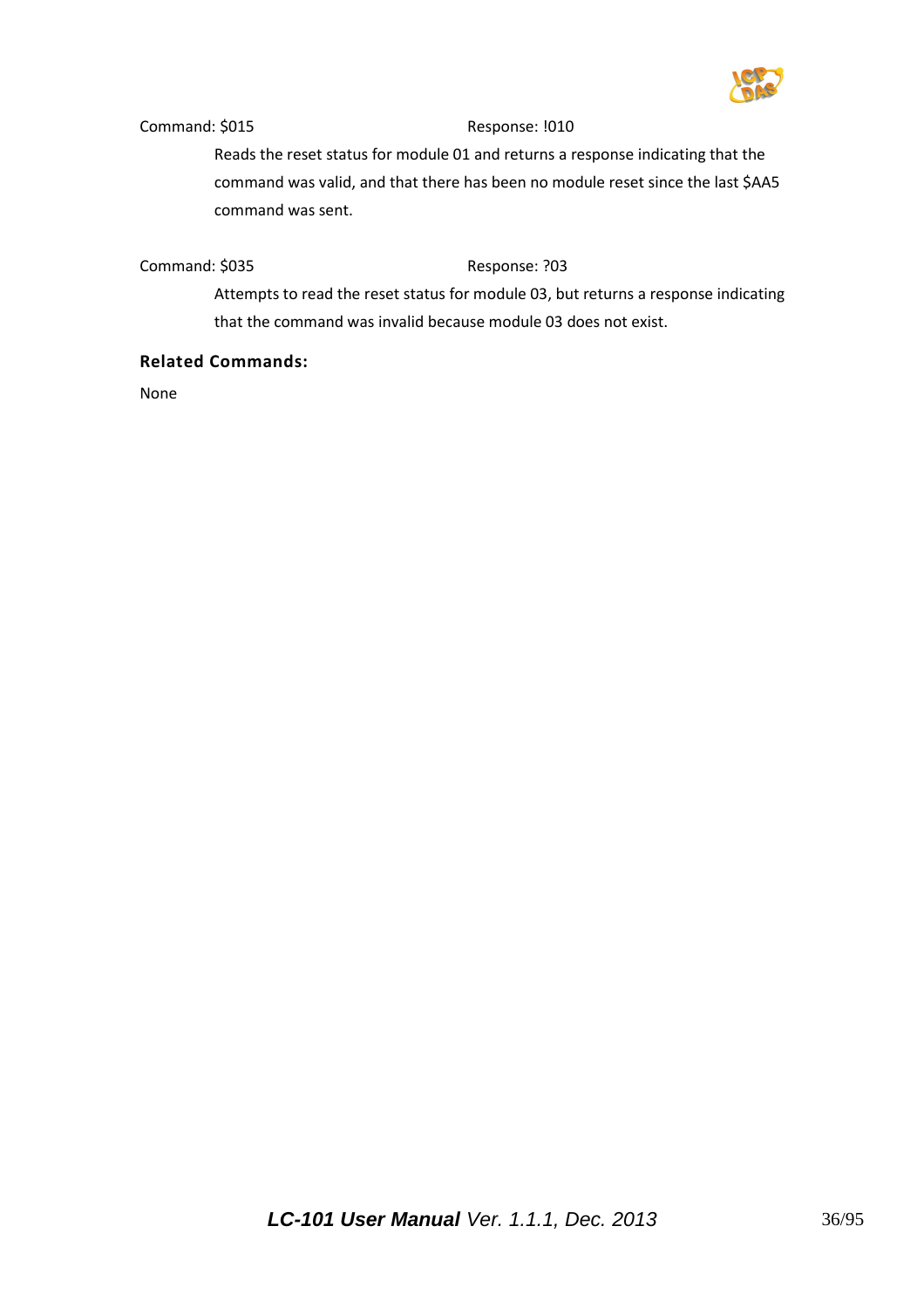

## **2.11 \$AA6**

#### **Description:**

This command is used to read the status of both the Digital Input and Digital Output channels of a specified module.

#### **Syntax:**

#### **\$AA6[CHKSUM](CR)**

- **\$** Delimiter character
- **AA** The address of the module to be read in hexadecimal format (00 to FF)
- **6** The command to read the status of the Digital Input and Digital Output channels

#### **Response:**

Valid Command: **!(Data)[CHKSUM](CR)**  Invalid Command: **?AA[CHKSUM](CR)** 

- **!** Delimiter character to indicate that the command was valid
- **?** Delimiter character to indicate that the command was invalid
- **AA** The address of the responding module in hexadecimal format (00 to FF)
- **(Data)** The status of the Digital Output and Digital Input channels represented by a four-digit hexadecimal value followed by 00. The first two digits represent the status of the Digital Output channels and the second two represent the status of the Digital Input channels. See Section 1.7 for more details.

There will be no response if the command syntax is incorrect, there is a communication error, or there is no module with the specified address.

#### **Examples:**

Command: \$026 Response: !010100

 Reads the status of the Digital Output and Digital Input channels for module 02 and returns a response indicating that the command was valid and that the current Digital Output value is 01 and the current Digital Input value is 01 denoting that both the Digital Output and Digital Input channels are ON.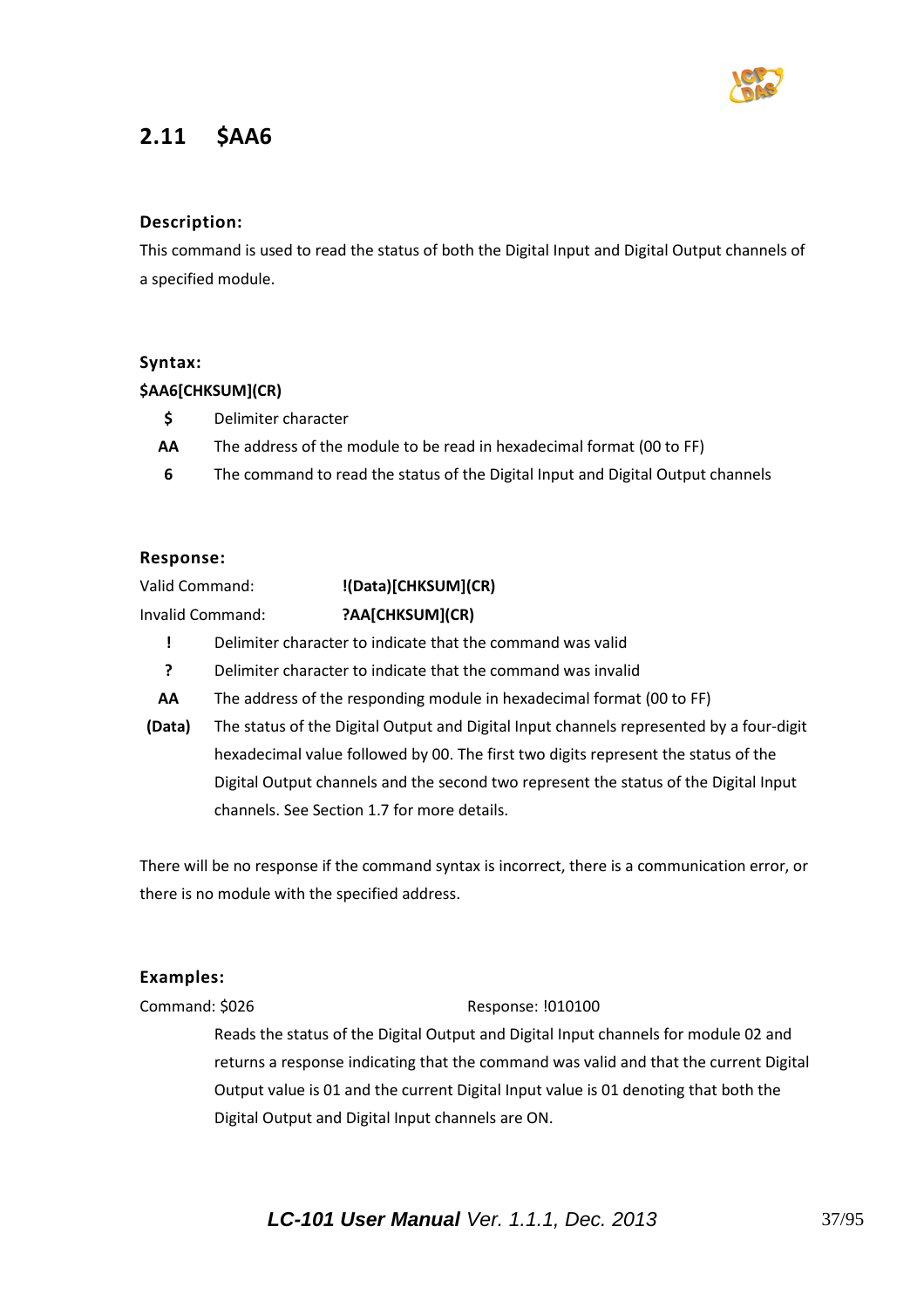

#### Command: \$036 Response: ?03

 Attempts to read the status of the Digital Output and Digital Input channels for module 03 and returns a response indicating that the command was invalid because module 03 does not exist.

#### **Related Commands:**

Section 2.19 @AA

#### **Related Topics:**

Section 1.6 Software Configuration Tables, Section 1.7 Digital Input/Output Data Format Settings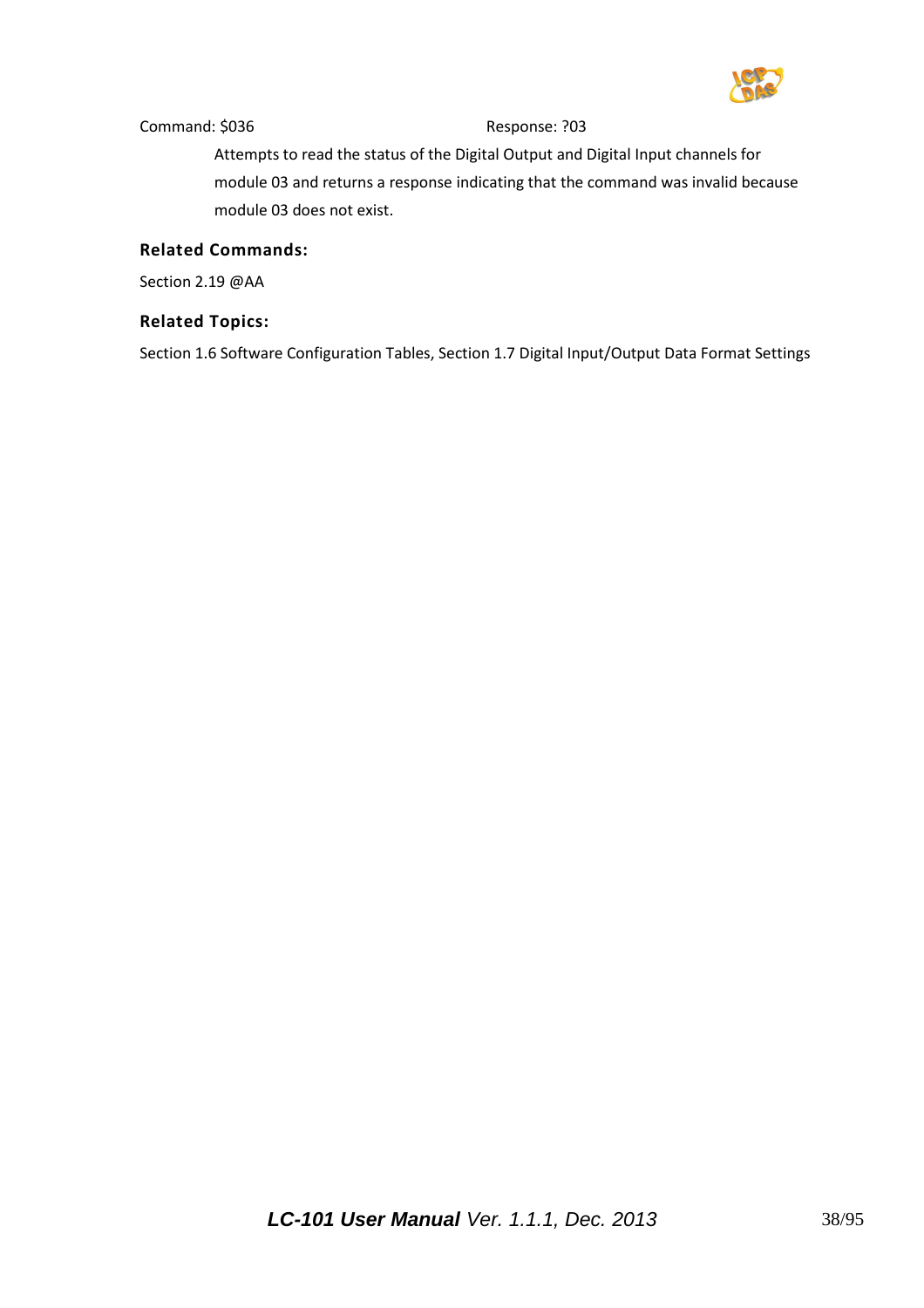

## **2.12 \$AAC**

#### **Description:**

This command is used to clear the status of the latched Digital Input and Digital Output channels of a specified module.

#### **Syntax:**

#### **\$AAC[CHKSUM](CR)**

- **\$** Delimiter character
- **AA** The address of the module to be cleared in hexadecimal format (00 to FF)
- **C** The command to clear the status of the latched Digital Input and Digital Output channels

#### **Response:**

| Valid Command:<br>Invalid Command: |                                                              | !AA[CHKSUM](CR)                                                       |
|------------------------------------|--------------------------------------------------------------|-----------------------------------------------------------------------|
|                                    |                                                              | ?AA[CHKSUM](CR)                                                       |
|                                    | Delimiter character to indicate that the command was valid   |                                                                       |
| 2                                  | Delimiter character to indicate that the command was invalid |                                                                       |
| AA                                 |                                                              | The address of the responding module in hexadecimal format (00 to FF) |

There will be no response if the command syntax is incorrect, there is a communication error, or there is no module with the specified address.

#### **Examples:**

Command: \$01L0 Response: !010100 Reads the status of the low latched Digital Output and Digital Input channels of module 01 and returns a response indicating that the command was valid, with a value of 0101, which denotes that the latched values for the both the Digital Output and Digital Input channels have recently been set to ON.

Command: \$01C Response: !01 Clears the status of the latched Digital Input channels of module 01 and returns a response indicating that the command was valid.

### **LC-101 User Manual** Ver. 1.1.1, Dec. 2013 39/95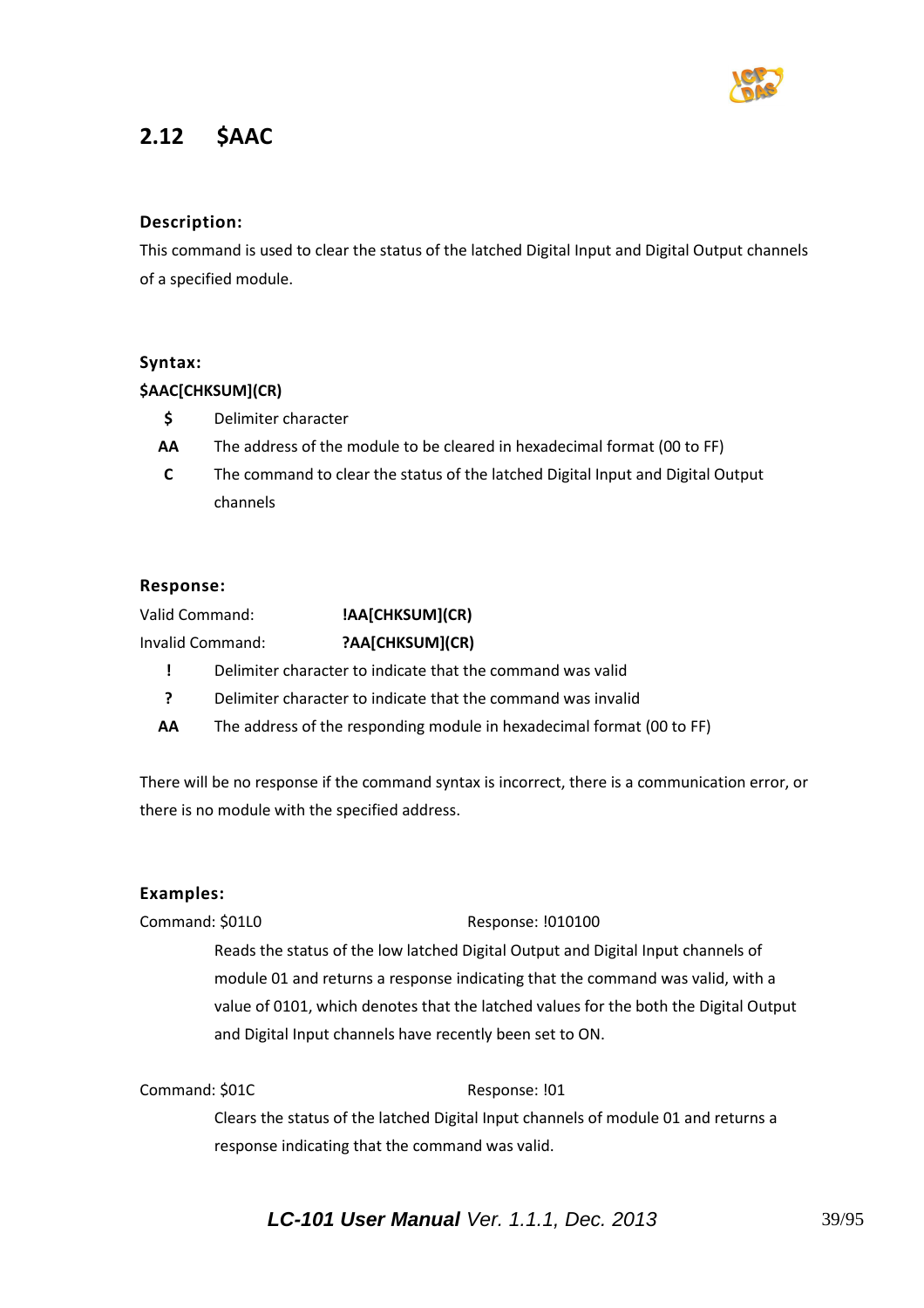

#### Command: \$01L0 Response: !000000

 Reads the status of the low latched Digital Output and Digital Input channels of module 01 and returns a response indicating that the command was valid, with a value of 0000, which denotes that the status of all low latched Digital Output and Digital Input channels has been cleared.

#### Command: \$03C Response: ?03

 Attempts to clear the status of the latched Digital Input channels of module 03 and returns a response indicating that the command was invalid because module 03 does not exist.

#### **Related Commands:**

Section 2.15 \$AALS

#### **Related Topics:**

None

#### **Notes:**

The status of both the low and the high latched Digital Output and Digital Input channels will be cleared when using this command.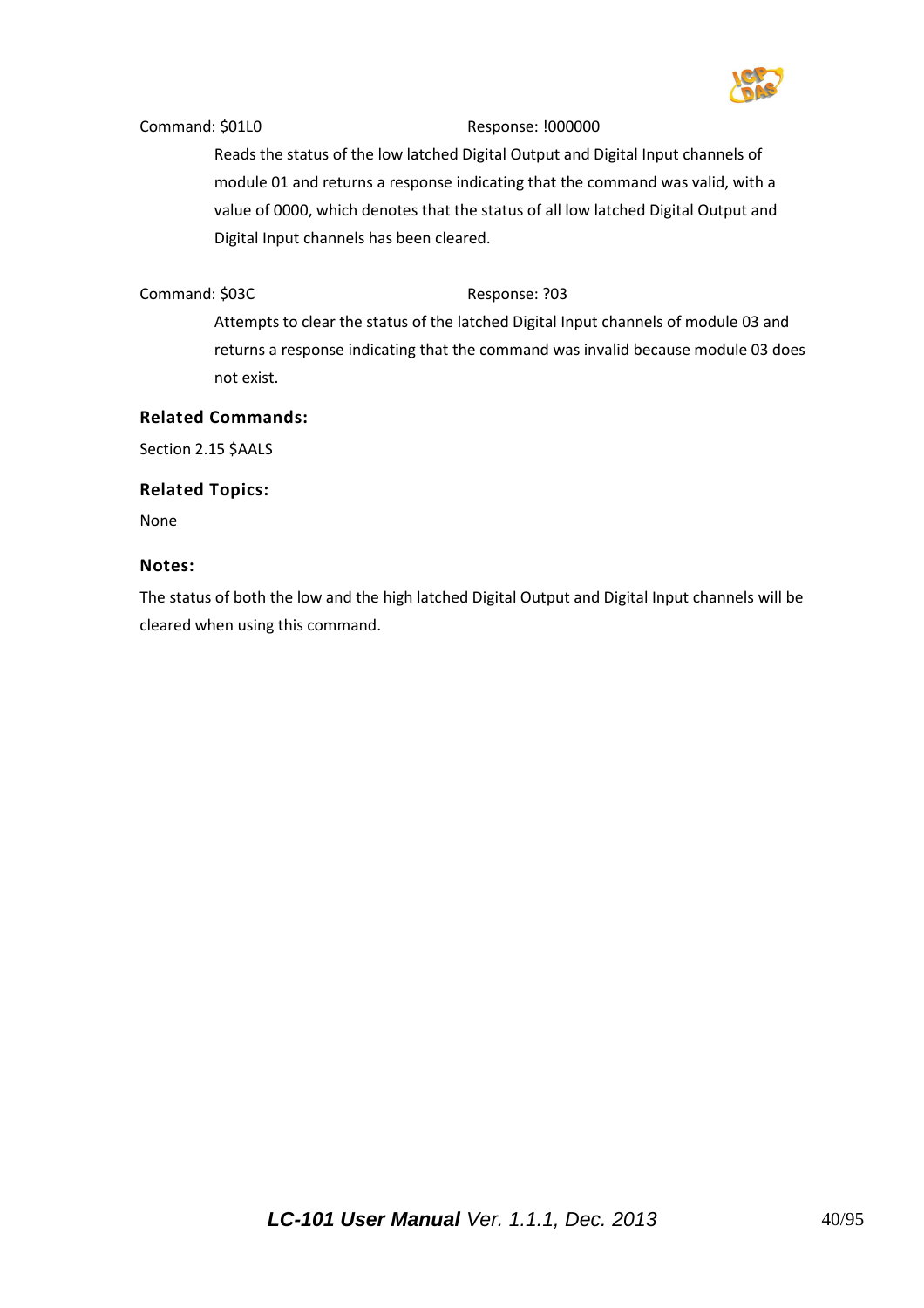

## **2.13 \$AAC0**

#### **Description:**

This command is used to clear the Digital Input counter for a specific channel of a specified module.

#### **Syntax:**

#### **\$AACN[CHKSUM](CR)**

- **\$** Delimiter character
- **AA** The address of the module to be cleared in hexadecimal format (00 to FF)
- **C** The command to clear the Digital Input counter
- **0** The channel to be cleared, zero based

#### **Response:**

| Valid Command:   |                                                            | !AA[CHKSUM](CR)                                              |
|------------------|------------------------------------------------------------|--------------------------------------------------------------|
| Invalid Command: |                                                            | ?AA[CHKSUM](CR)                                              |
| $\mathbf{L}$     | Delimiter character to indicate that the command was valid |                                                              |
| Ρ.               |                                                            | Delimiter character to indicate that the command was invalid |

**AA** The address of the responding module in hexadecimal format (00 to FF)

There will be no response if the command syntax is incorrect, there is a communication error, or there is no module with the specified address.

#### **Examples:**

| Command: #030 |  |  | Response: !0300103 |  |   |  |  |
|---------------|--|--|--------------------|--|---|--|--|
|               |  |  |                    |  | . |  |  |

 Reads the counter data from channel 1 of module 03 and returns a response indicating that the command was valid, and that the counter value is 103.

Command: \$03C0 Response: !03 Clears the counter value for channel 1 of module 03 and returns a response indicating that the command was valid.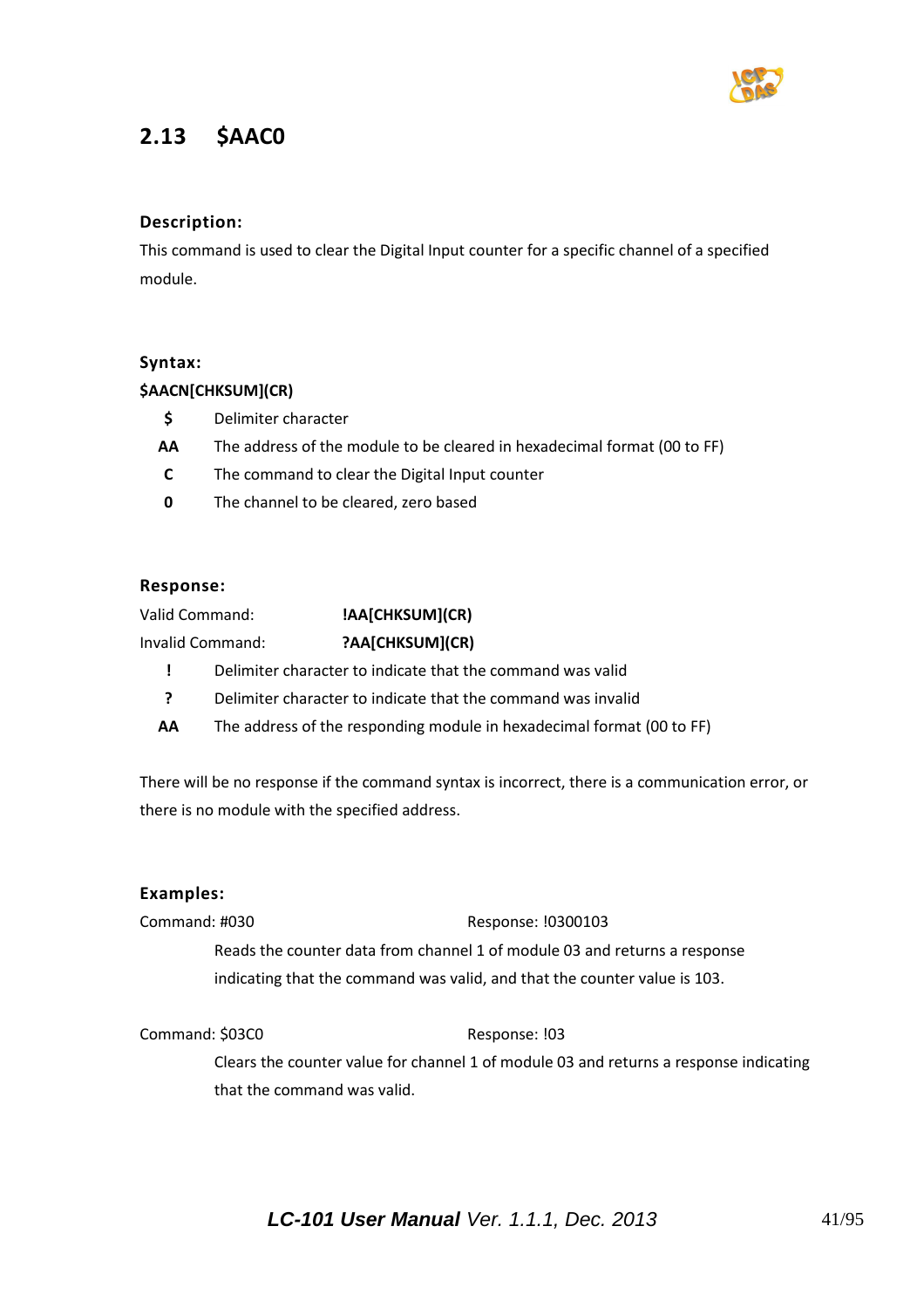

#### Command: #032 Response: !0300003

 Reads the counter data from channel 2 of module 03 and returns a response indicating that the command was valid, and that the counter value is 3.

#### Command: #039 Response: ?03

 Attempts to read the counter data from channel 9 of module 03 and returns a response indicating that the command was invalid because channel 9 does not exist.

### **Related Commands:**

Section 2.7 #AAN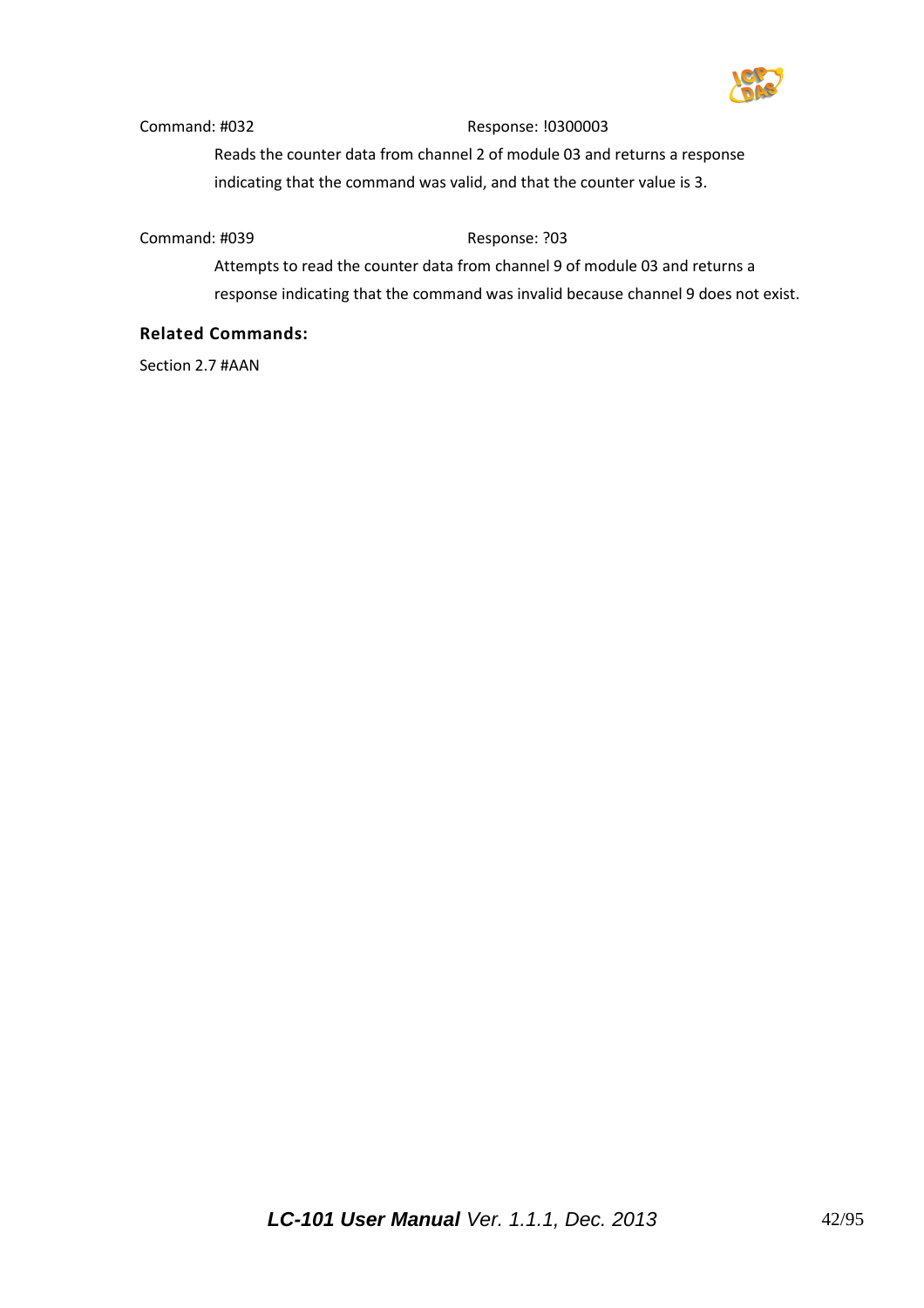

## **2.14 \$AAF**

#### **Description:**

This command is used to read the firmware version of a specified module.

#### **Syntax:**

#### **\$AAF[CHKSUM](CR)**

- **\$** Delimiter character
- **AA** The address of the module to be read in hexadecimal format (00 to FF)
- **F** The command to read the firmware version

#### **Response:**

| Valid Command:   |                                                              | !AA(Data)[CHKSUM](CR)                                                 |
|------------------|--------------------------------------------------------------|-----------------------------------------------------------------------|
| Invalid Command: |                                                              | ?AA[CHKSUM](CR)                                                       |
|                  |                                                              | Delimiter character to indicate that the command was valid            |
| ?                | Delimiter character to indicate that the command was invalid |                                                                       |
| AA               |                                                              | The address of the responding module in hexadecimal format (00 to FF) |
| (Data)           |                                                              | A string indicating the firmware version of the module                |

There will be no response if the command syntax is incorrect, there is a communication error, or there is no module with the specified address.

#### **Examples:**

Response: !0101.00

 Reads the firmware version of module 01, and returns a response indicating that the command was valid, and that the firmware is version 01.00.

Command: \$03F Response: ?03 Attempts to read the firmware version of module 03 and returns a response indicating that the command was invalid because module 03 does not exist.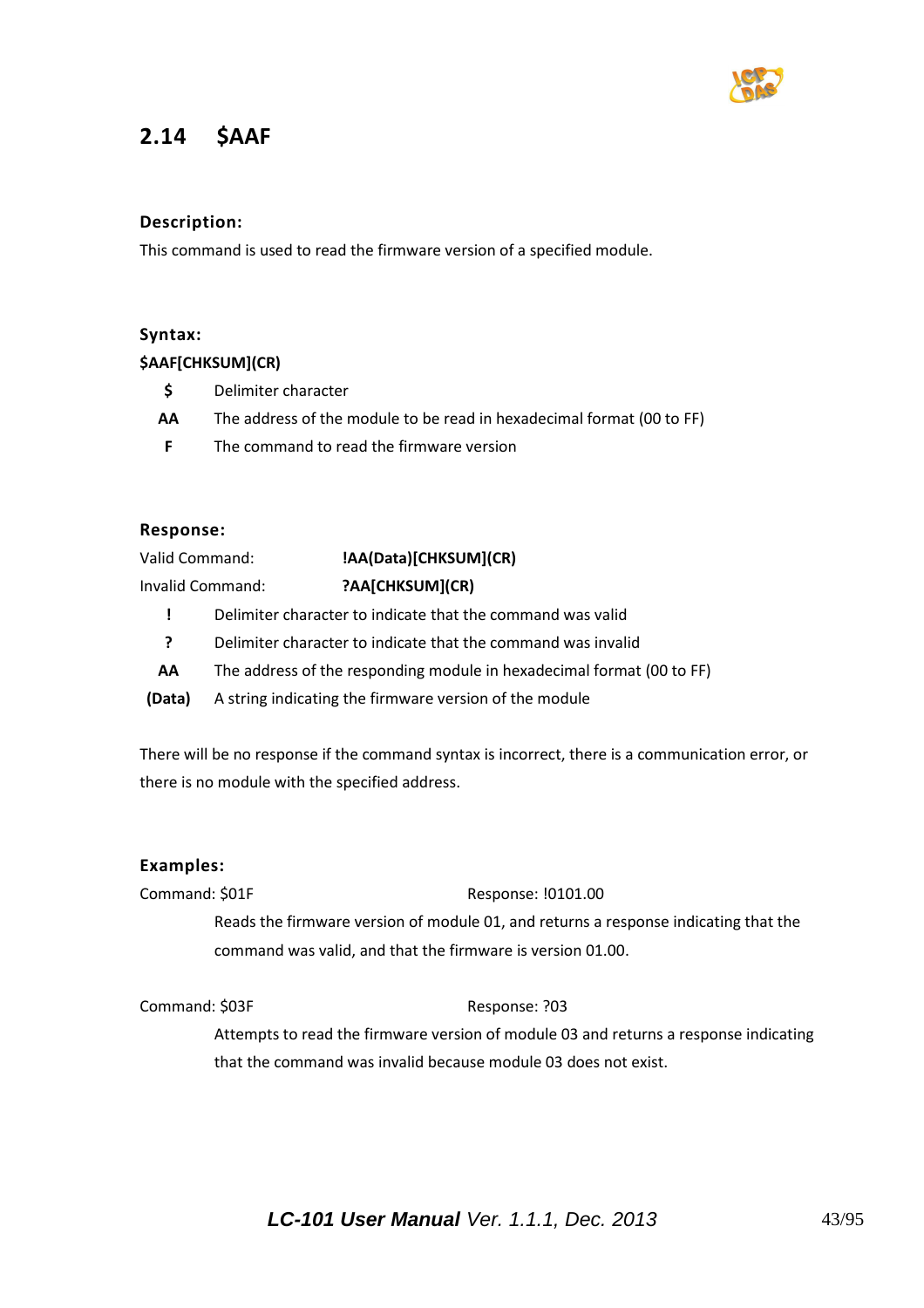

## **2.15 \$AALS**

#### **Description:**

This command is used to read the status of the latched Digital Output and Digital Input channels of a specified module.

#### **Syntax:**

#### **\$AALS[CHKSUM](CR)**

- **\$** Delimiter character
- **AA** The address of the module to be read in hexadecimal format (00 to FF)
- **L** The command to read the status of the latched channels
- **S** The status to be read:
	- 0: Reads the status of the low latched channels
	- 1: Reads the status of the high latched channels

#### **Response:**

| Valid Command:   |                                                              | !(Data)[CHKSUM](CR)                                                   |  |
|------------------|--------------------------------------------------------------|-----------------------------------------------------------------------|--|
| Invalid Command: |                                                              | ?AA[CHKSUM](CR)                                                       |  |
|                  | Delimiter character to indicate that the command was valid   |                                                                       |  |
| 2                | Delimiter character to indicate that the command was invalid |                                                                       |  |
| AA               |                                                              | The address of the responding module in hexadecimal format (00 to FF) |  |

**(Data)** The status of the latched Digital Output and Digital Input channels, represented by a four-digit hexadecimal value followed by 00. See Section 1.6 for details.

There will be no response if the command syntax is incorrect, there is a communication error, or there is no module with the specified address.

#### **Examples:**

Command: \$01L0 Response: !010100

 Reads the status of the low latched Digital Output and Digital Input channels of module 01 and returns a response indicating that the command was valid, with a value of 0101 denoting that the latched values for the both the Digital Output and Digital Input channels have recently been set to ON.

### **LC-101 User Manual** Ver. 1.1.1, Dec. 2013 44/95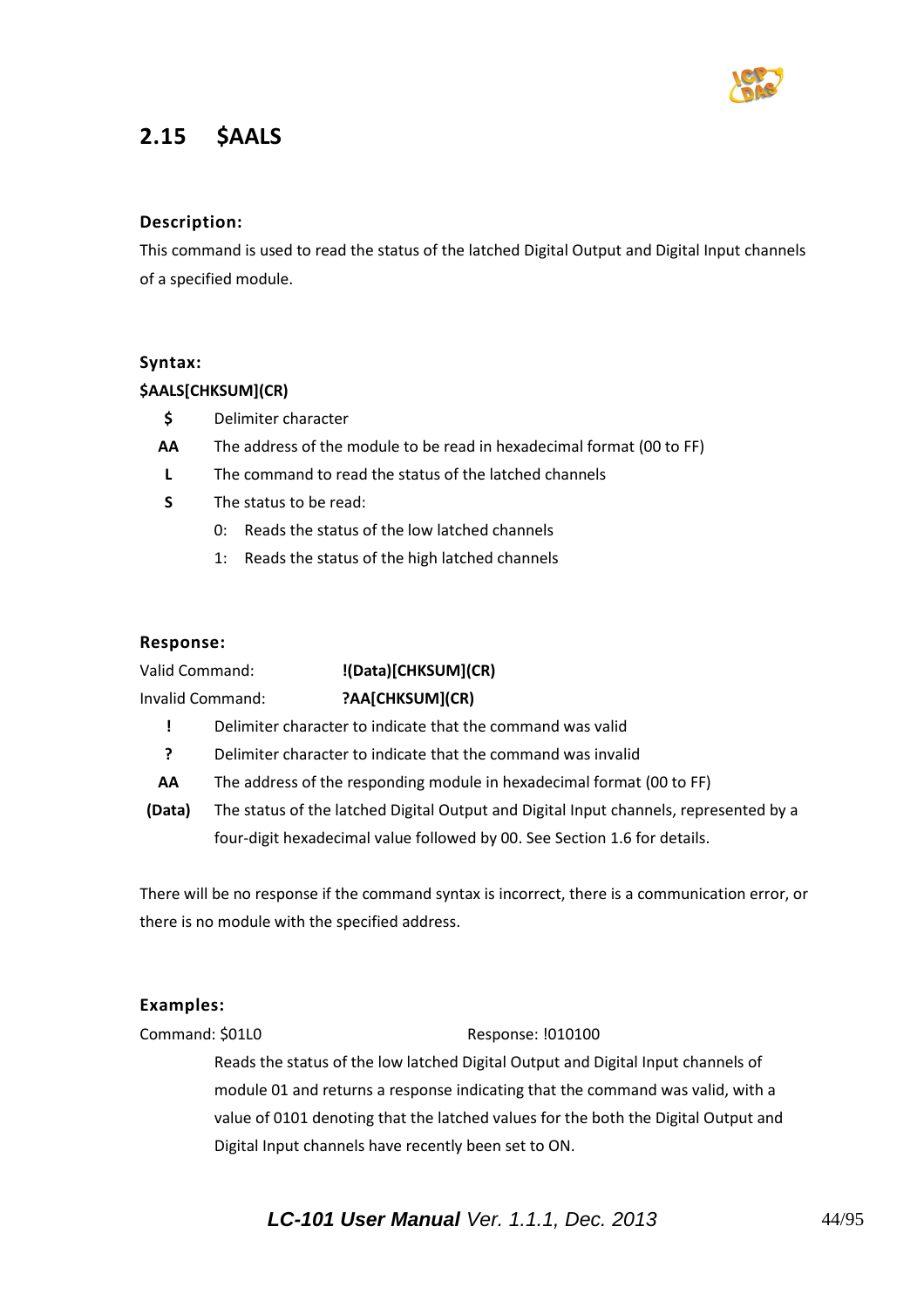

#### Command: \$01C Response: !01

 Clears the status of the latched Digital Output and Digital Input channels of module 01 and returns a response indicating that the command was valid.

#### Command: \$01L0 Response: !000000

 Reads the status of the low latched Digital Output and Digital Input channels of module 01 and returns a response indicating that the command was valid, with a value of 0000 denoting that the latched value has recently been set to ON .

#### Command: #03C Response: ?03

 Attempts to clear the status of the latched Digital Input channels of module 03 and returns a response indicating that the command was invalid because module 03 does not exist.

#### **Related Commands:**

Section 2.12 \$AAC

#### **Related Topics:**

Section 1.6 Software Configuration Tables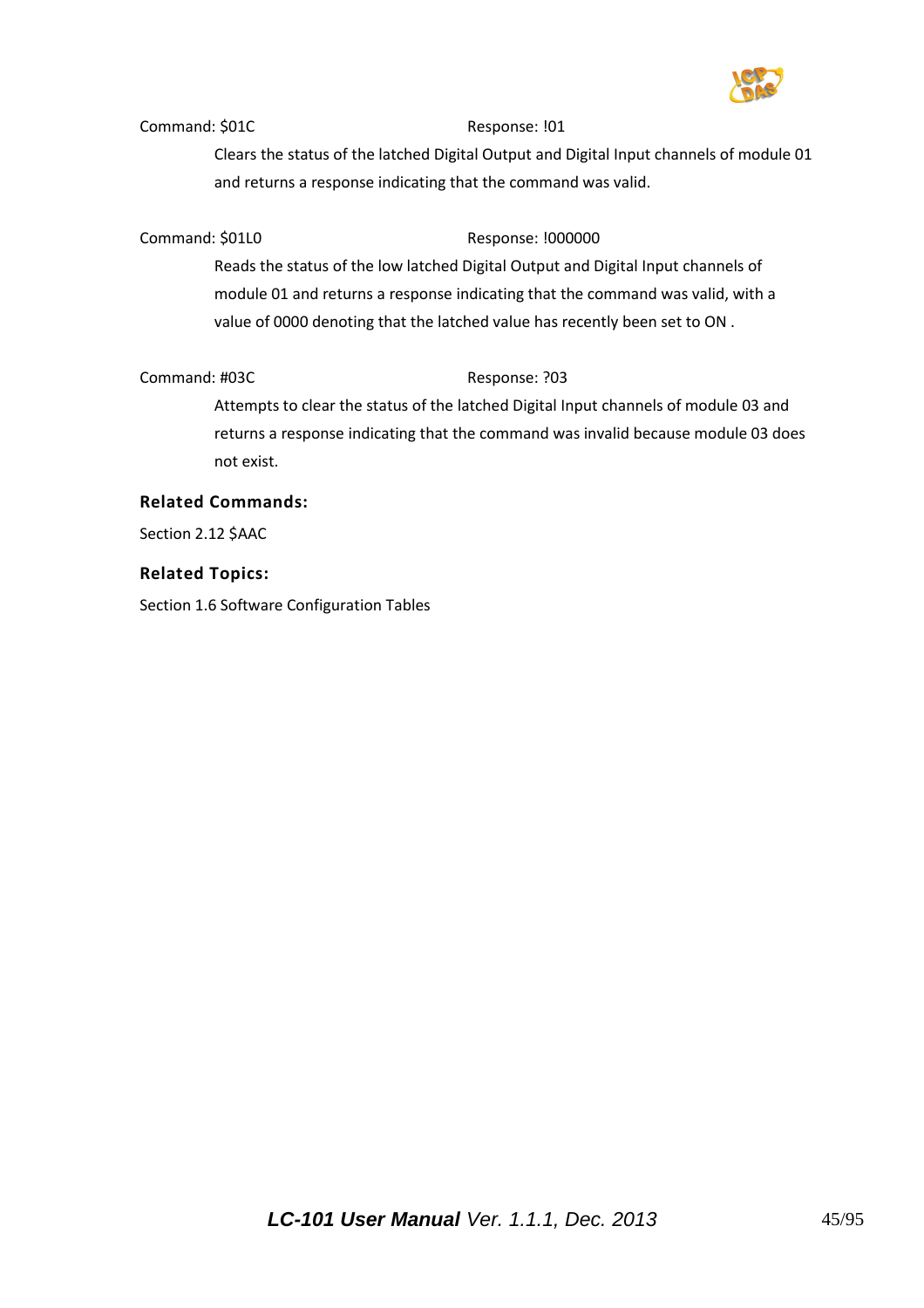

## **2.16 \$AAM**

#### **Description:**

This command is used to read the name of a specified module.

#### **Syntax:**

#### **\$AAM[CHKSUM](CR)**

- **\$** Delimiter character
- **AA** The address of the module to be set in hexadecimal format (00 to FF)
- **M** The command to read the name of the module

#### **Response:**

| Valid Command:   |                                                              | !AA(Data)[CHKSUM](CR)                                                 |  |
|------------------|--------------------------------------------------------------|-----------------------------------------------------------------------|--|
| Invalid Command: |                                                              | ?AA[CHKSUM](CR)                                                       |  |
|                  |                                                              | Delimiter character to indicate that the command was valid            |  |
| ?                | Delimiter character to indicate that the command was invalid |                                                                       |  |
| AA               |                                                              | The address of the responding module in hexadecimal format (00 to FF) |  |
| (Data)           |                                                              | A string indicating the name of the module                            |  |

There will be no response if the command syntax is incorrect, there is a communication error, or there is no module with the specified address.

#### **Examples:**

| Command: \$02M |  |
|----------------|--|
|                |  |

Response: !02LC101

 Reads the name of module 02 and returns a response indicating that the command was valid, and that the name of the module is "LC-101".

Command: \$03M Response: ?03 Attempts to read the name of module 03 and returns a response indicating that the command was invalid because module 03 does not exist.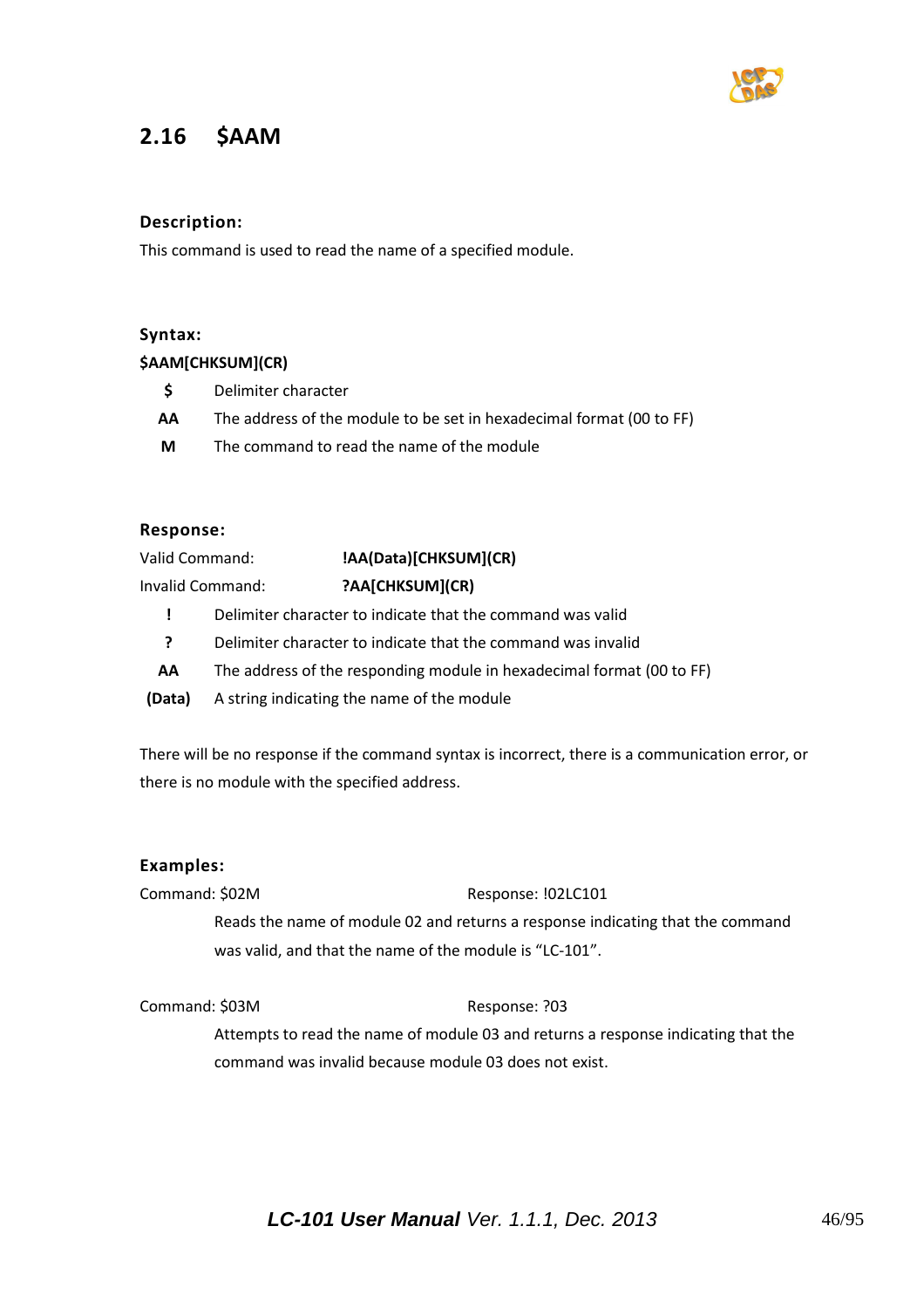

## **2.17 \$AAP**

#### **Description:**

This command is used to read the communication protocol information for a specified module.

#### **Syntax:**

#### **\$AAP[CHKSUM](CR)**

- **\$** Delimiter character
- **AA** The address of the module to be read in hexadecimal format (00 to FF)
- **P** The command to read the communication protocol information

#### **Response:**

| Valid Command:   |                                                                       | !AASC[CHKSUM](CR)                                                              |  |
|------------------|-----------------------------------------------------------------------|--------------------------------------------------------------------------------|--|
| Invalid Command: |                                                                       | ?AA[CHKSUM](CR)                                                                |  |
|                  |                                                                       | Delimiter character to indicate that the command was valid                     |  |
| ?                | Delimiter character to indicate that the command was invalid          |                                                                                |  |
| <b>AA</b>        | The address of the responding module in hexadecimal format (00 to FF) |                                                                                |  |
| S                | The protocols supported by the module:                                |                                                                                |  |
|                  | 0:                                                                    | Only the DCON protocol is supported                                            |  |
|                  | 1:                                                                    | Both the DCON and Modbus RTU protocols are supported                           |  |
| C                |                                                                       | The current protocol that is saved in the EEPROM that will be used at the next |  |
|                  | power-on reset:                                                       |                                                                                |  |
|                  | 0:                                                                    | The protocol saved in the EEPROM is DCON                                       |  |
|                  |                                                                       |                                                                                |  |

1: The protocol saved in the EEPROM is Modbus RTU

There will be no response if the command syntax is incorrect, there is a communication error, or there is no module with the specified address.

#### **Examples:**

#### Command: \$01P Response: !0110

 Reads the communication protocol information for module 01 returns a response indicating that the command was valid, with a value of 10, which denotes that the module supports both the DCON and Modbus RTU protocols and that the protocol that will be used at the next power-on reset is DCON.

### **LC-101 User Manual** Ver. 1.1.1, Dec. 2013 47/95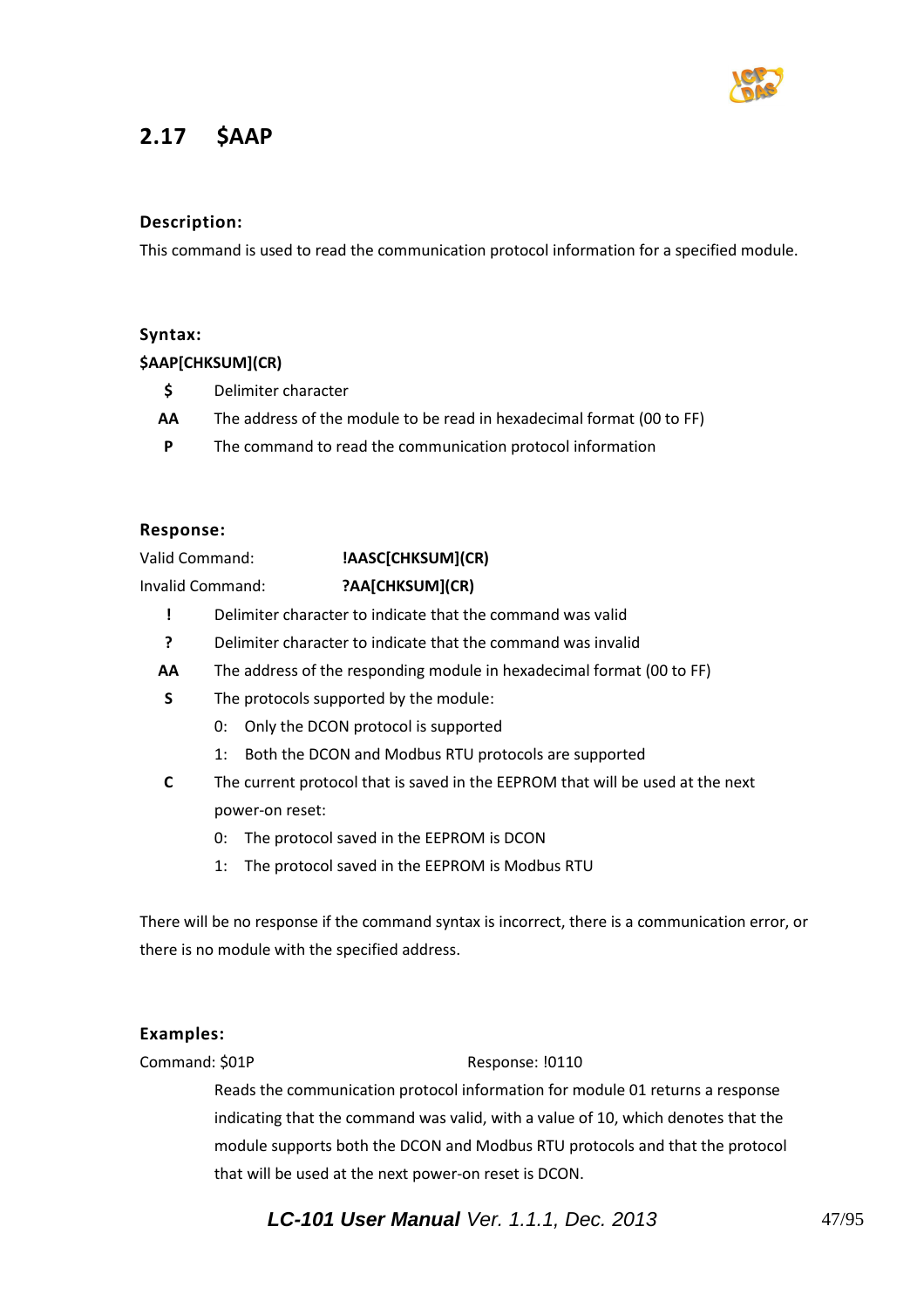

#### Command: \$03P Response: ?03

 Attempts to read the communication protocol information for module 03 and returns a response indicating that the command was invalid because module 03 does not exist.

#### **Related Commands:**

Section 2.18 \$AAPN

#### **Related Topics:**

Section 1.5 DIP Switch Configuration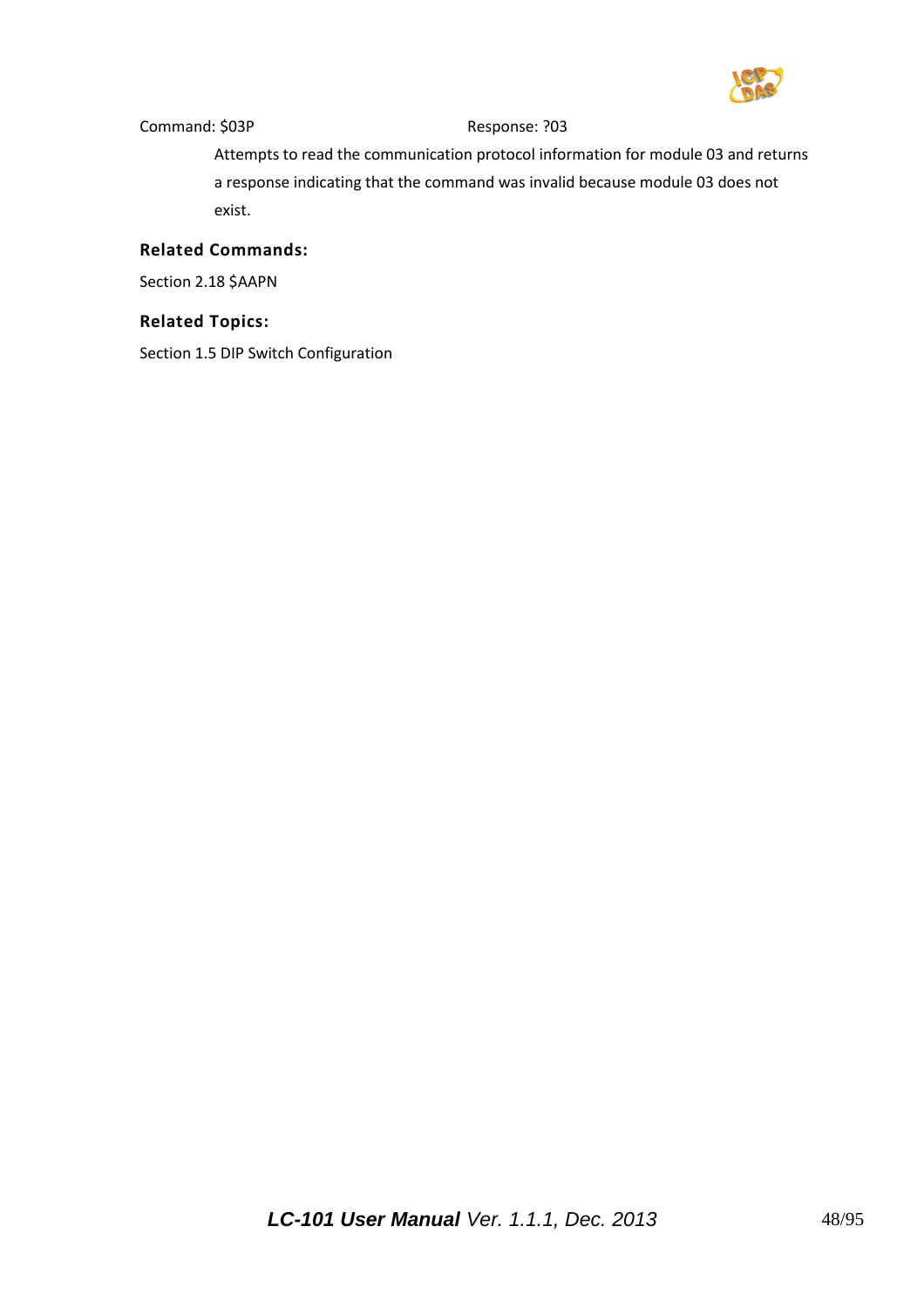

## **2.18 \$AAPN**

#### **Description:**

This command is used to set the communication protocol for a specified module.

#### **Syntax:**

#### **\$AAPN[CHKSUM](CR)**

- **\$** Delimiter character
- **AA** The address of the module to be read in hexadecimal format (00 to FF)
- **P** The command to set the communication protocol
- **N** The protocol to be used:
	- 0: DCON Protocol
	- 1: Modbus RTU Protocol

Note that before using this command, the rear slide switch must be in the INIT position. The new protocol information will be saved in the EEPROM and will become effective after the next power-on reset.

#### **Response:**

| Valid Command:   | !AA[CHKSUM](CR) |
|------------------|-----------------|
| Invalid Command: | ?AA[CHKSUM](CR) |

- **!** Delimiter character to indicate that the command was valid
- **?** Delimiter character to indicate that the command was invalid
- **AA** The address of the responding module in hexadecimal format (00 to FF)

There will be no response if the command syntax is incorrect, there is a communication error, or there is no module with the specified address.

#### **Examples:**

Command: \$01P1 Response: ?01

 Attempts to set the communication protocol to be used for module 01 to Modbus RTU, but returns a response indicating that the command was invalid because the module is not in INIT mode.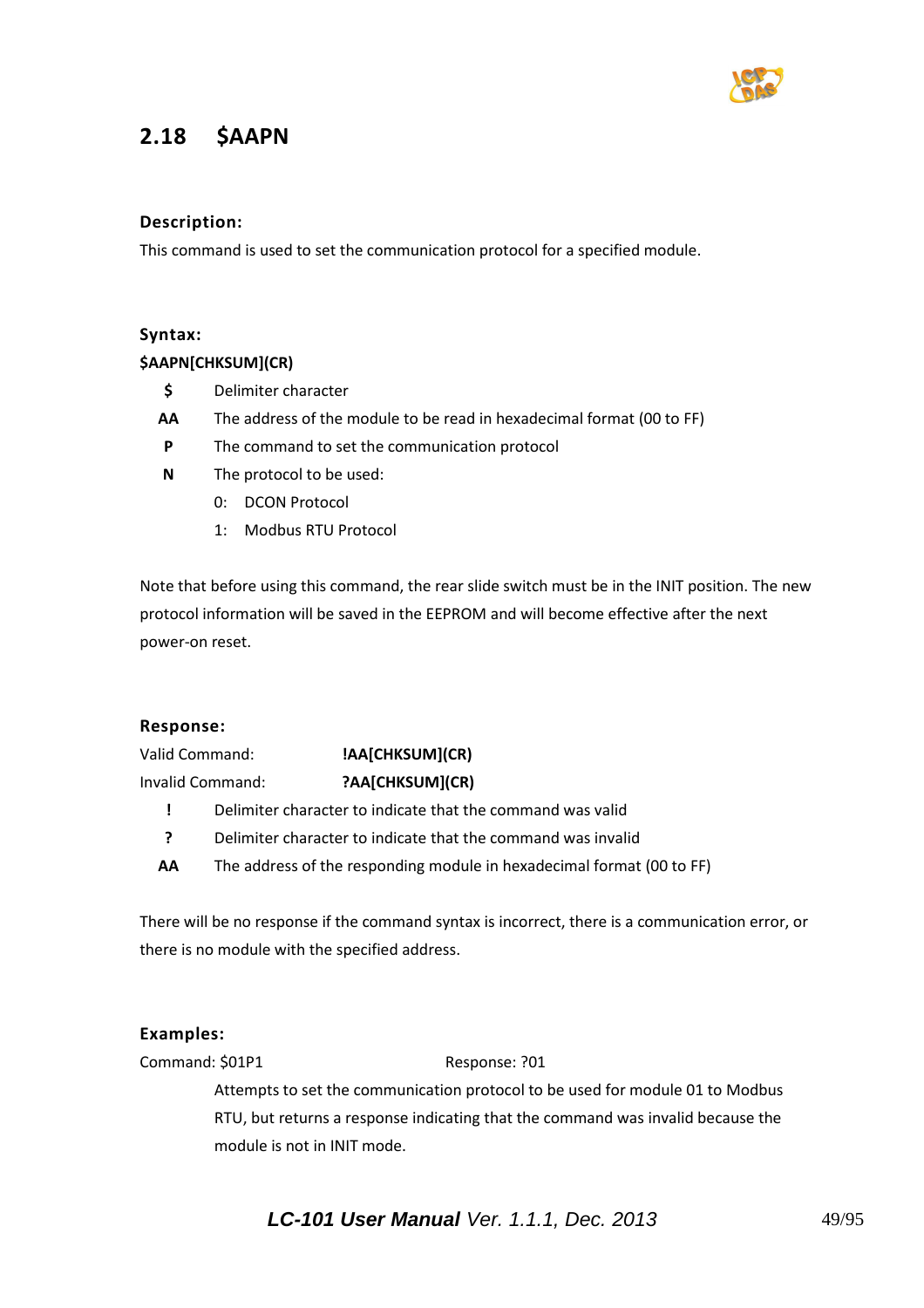

#### Command: \$01P1 Response: !01

 Sets the communication protocol to be used for module 01 to Modbus RTU and returns a response indicating that the command was valid.

#### **Related Commands:**

Section 2.17 \$AAP

#### **Related Topics:**

Section 1.5 DIP Switch Configuration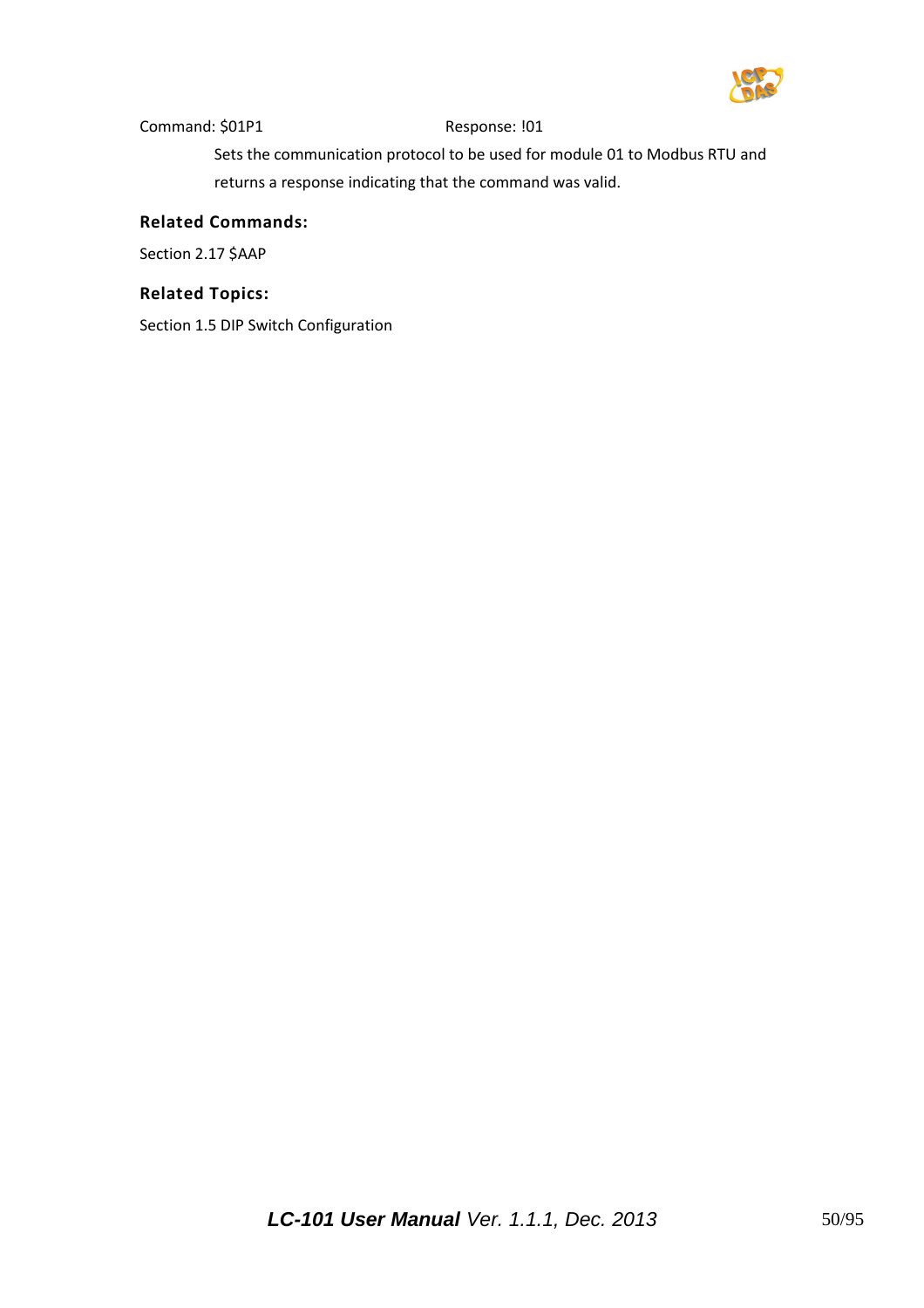

## **2.19 @AA**

#### **Description:**

This command is used to read the status of both the Digital Output and Digital Input channels of a specified module.

#### **Syntax:**

#### **@AA[CHKSUM](CR)**

- **@** Delimiter character
- **AA** The address of the module to be read in hexadecimal format (00 to FF)

#### **Response:**

| Valid Command:<br>Invalid Command: |                                                              | >(Data)[CHKSUM](CR)                                                   |  |
|------------------------------------|--------------------------------------------------------------|-----------------------------------------------------------------------|--|
|                                    |                                                              | ?AA[CHKSUM](CR)                                                       |  |
| $\geq$                             | Delimiter character to indicate that the command was valid   |                                                                       |  |
| Ρ.                                 | Delimiter character to indicate that the command was invalid |                                                                       |  |
| AA                                 |                                                              | The address of the responding module in hexadecimal format (00 to FF) |  |

**(Data)** The status of the Digital Output and Digital Input channels represented by a four-digit hexadecimal value. The first two digits represent the status of the Digital Output channels and the second two represent the status of the Digital Input channels. See Section 1.7 for more details.

There will be no response if the command syntax is incorrect, there is a communication error, or there is no module with the specified address.

#### **Examples:**

# Command: @02 Response: >0101 Reads the status of the Digital Output and Digital Input channels for module 02 and

returns a response indicating that the command was valid, and that the current Digital Output value is 01 and the current Digital Input value is 01 denoting that both the Digital Output and Digital Input channels are ON..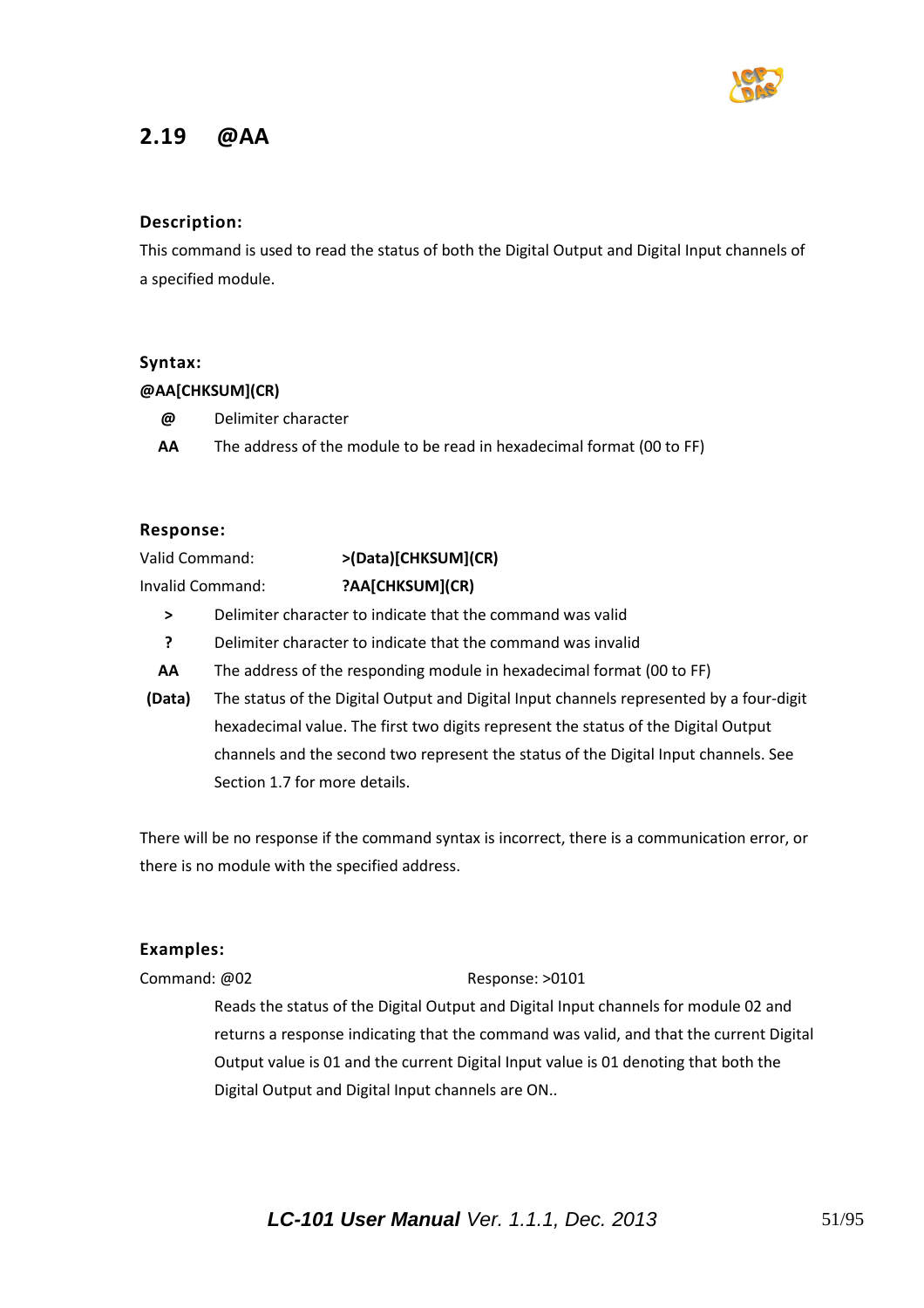

#### Command: @03 Response: ?03

 Attempts to read the status of the Digital Output and Digital Input channels for module 03 and returns a response indicating that the command was invalid because module 03 does not exist.

### **Related Commands:**

Section 2.11 \$AA6, Section 2.20 @AA(Data)

#### **Related Topics:**

Section 1.7 Digital Input/Output Data Format Settings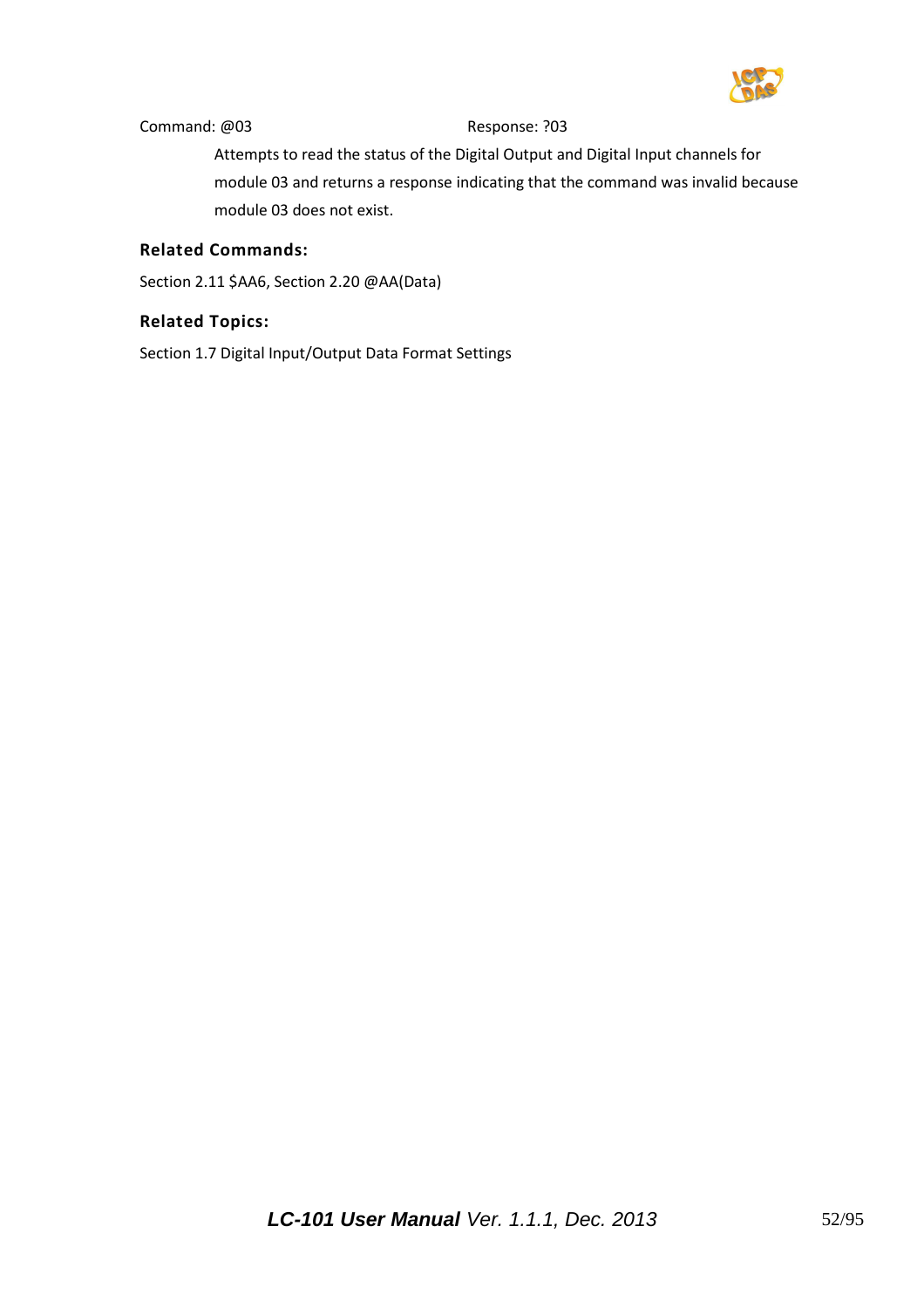

## **2.20 @AA(Data)**

#### **Description:**

This command is used to set the value for all Digital Output channels of a specified module.

#### **Syntax:**

#### **@AA(Data)[CHKSUM](CR)**

- **@** Delimiter character
- **AA** The address of the module to be set in hexadecimal format (00 to FF)
- **(Data)** A single-digit hexadecimal value representing the data to be written to the Digital Output channels, where bit 0 of the value corresponds to channel RL1. When the bit is 0, it denotes that the Digital Output channel is set to OFF, and 1 denotes that the Digital Output channel is set to ON.

#### **Response:**

| Valid Command:   | >[CHKSUM](CR)   |
|------------------|-----------------|
| Invalid Command: | ?AA[CHKSUM](CR) |
| Ignored Command: | ![CHKSUM](CR)   |

- **>** Delimiter character to indicate that the command was valid
- **?** Delimiter character to indicate that the command was invalid
- **AA** The address of the responding module in hexadecimal format (00 to FF)

There will be no response if the command syntax is incorrect, there is a communication error, or there is no module with the specified address.

#### **Examples:**

Command: @021 Response: > Sets channel RL1 of module 02 to ON, and the module returns a response indicating that the command was valid.

Command: #020A02 Response: ?02 Attempts to set channel RL2 of module 02 to ON, but the module returns a response indicating that the command was invalid because channel RL2 does not exist.

#### **LC-101 User Manual** Ver. 1.1.1, Dec. 2013 53/95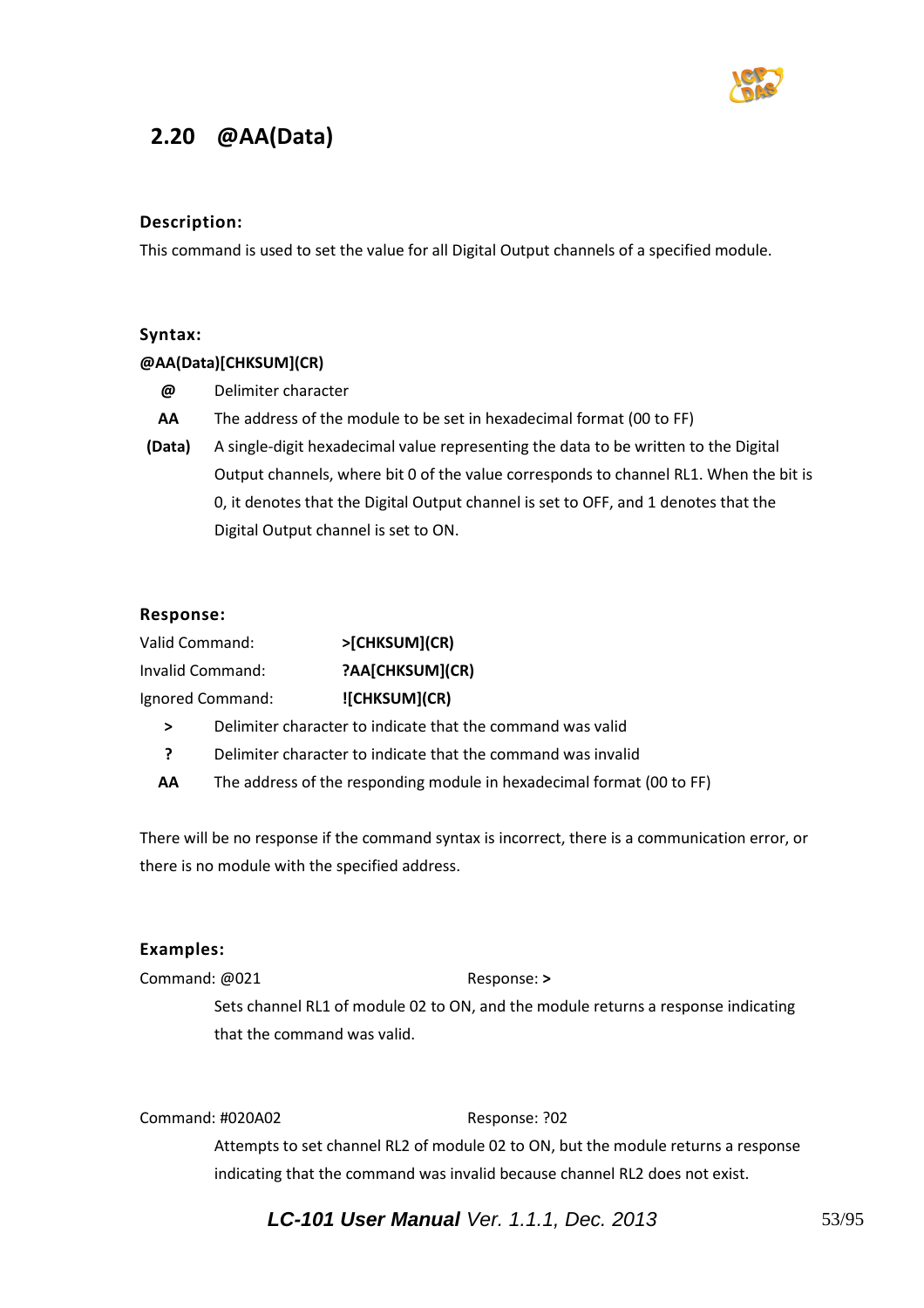

#### **Related Commands:**

Section 2.3 #AA00(Data), Section 2.4 #AA0A(Data), Section 2.5 #AA10DD, Section 2.6 #AAA0DD, Section 2.19 @AA

#### **Related Topics:**

Section 1.7 Digital Input/Output Data Format Settings

#### **Notes:**

This command is only applicable to modules that include Digital Output channels.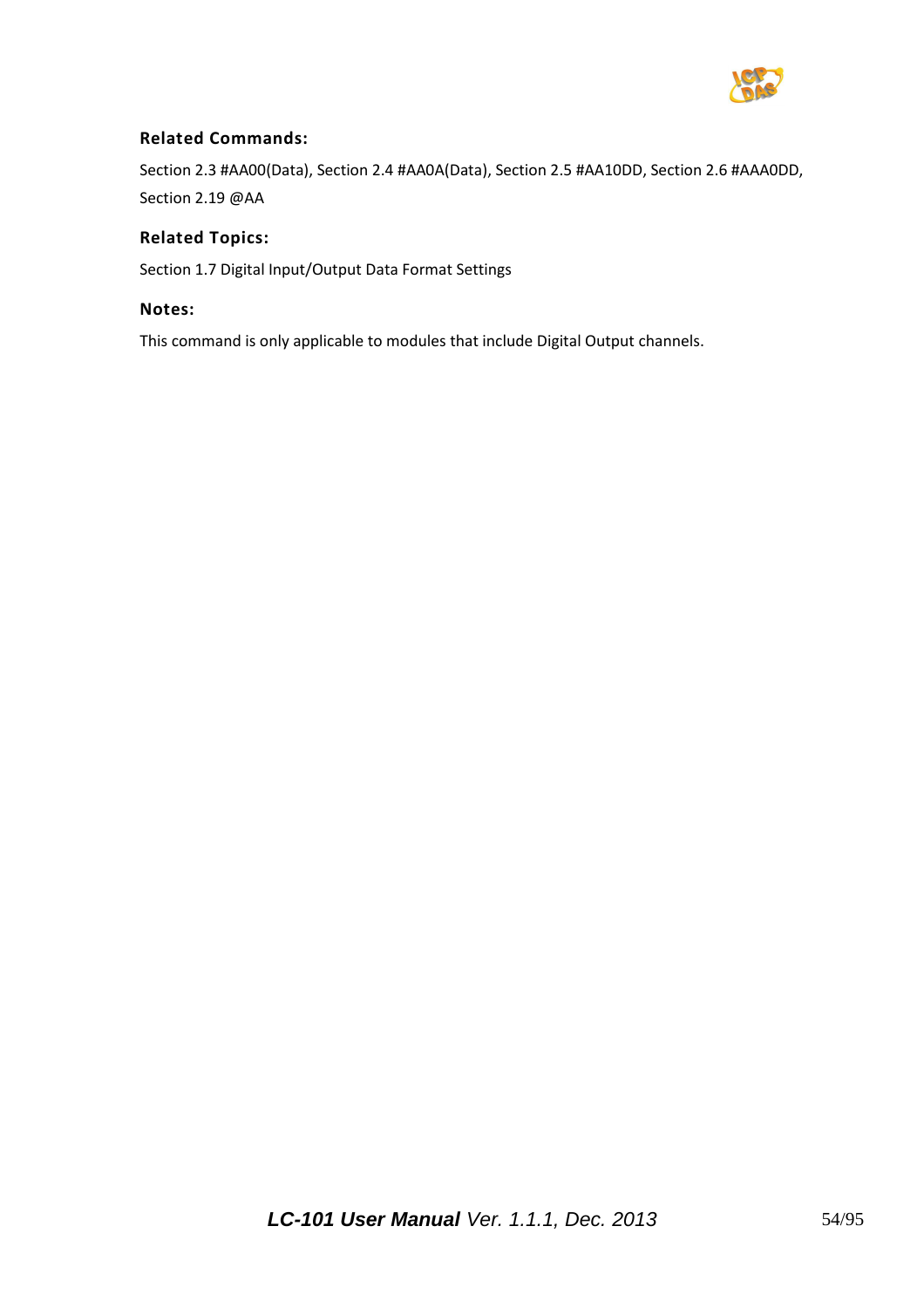

## **2.21 \$AALC0N**

#### **Description:**

This command is used to coordinate the operation status between the Digital Input and the Digital Output for a specified module.

#### **Syntax:**

#### **\$AALC0N[CHKSUM](CR)**

- **\$** Delimiter character
- **AA** The address of the module to be set in hexadecimal format (00 to FF)
- **LC0** The command to coordinate the operation status between the Digital Input and the Digital Output
- **N** The command to set the operating status 0: The ON/OFF sequence of the Digital Output will **NOT** be coordinated when the status of the Digital Input is changed 1: The ON/OFF sequence of the Digital Output will be coordinated when the status of the Digital Input is changed

#### **Note**:

When the status of the Digital Input is changed, the Digital Output will be set to either ON or OFF depending on the current status, i.e., if the Digital Output is currently set to ON, it will be set to OFF when the status of the Digital Input changes, and vice versa.

#### **Response:**

| Valid Command:<br>Invalid Command: |  | >AA[CHKSUM](CR)                                            |
|------------------------------------|--|------------------------------------------------------------|
|                                    |  | ?AA[CHKSUM](CR)                                            |
|                                    |  | Delimiter character to indicate that the command was valid |

- **?** Delimiter character to indicate that the command was invalid
- **AA** The address of the responding module in hexadecimal format (00 to FF)

There will be no response if the command syntax is incorrect, there is a communication error, or there is no module with the specified address.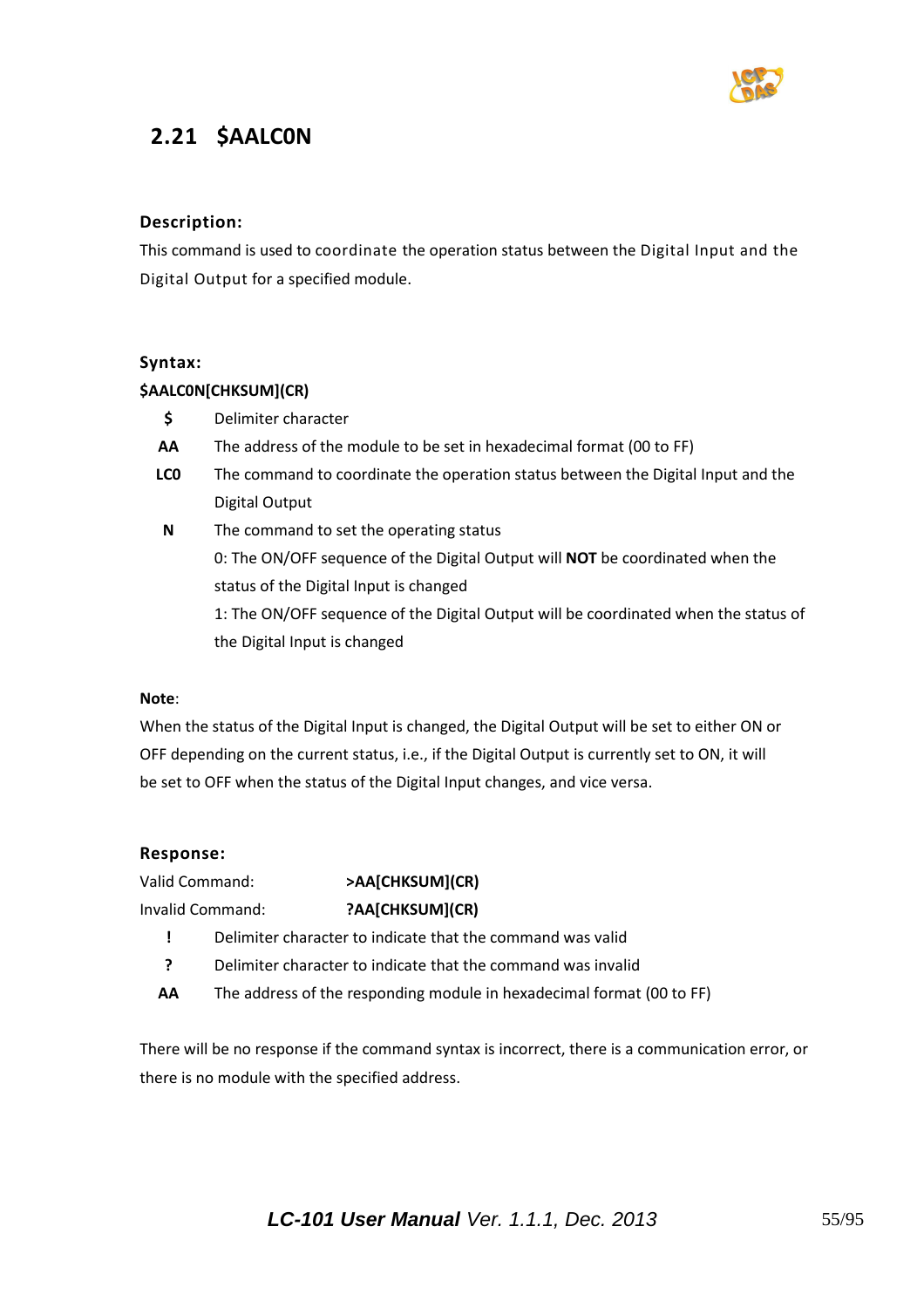

### **Examples:**

Command: \$01LC01 Response: !01

Coordinates the operation between the Digital Input and the Digital Output of module 01, and the module returns a response indicating that the command was valid.

#### **Related Commands:**

Section 2.22 \$AALC1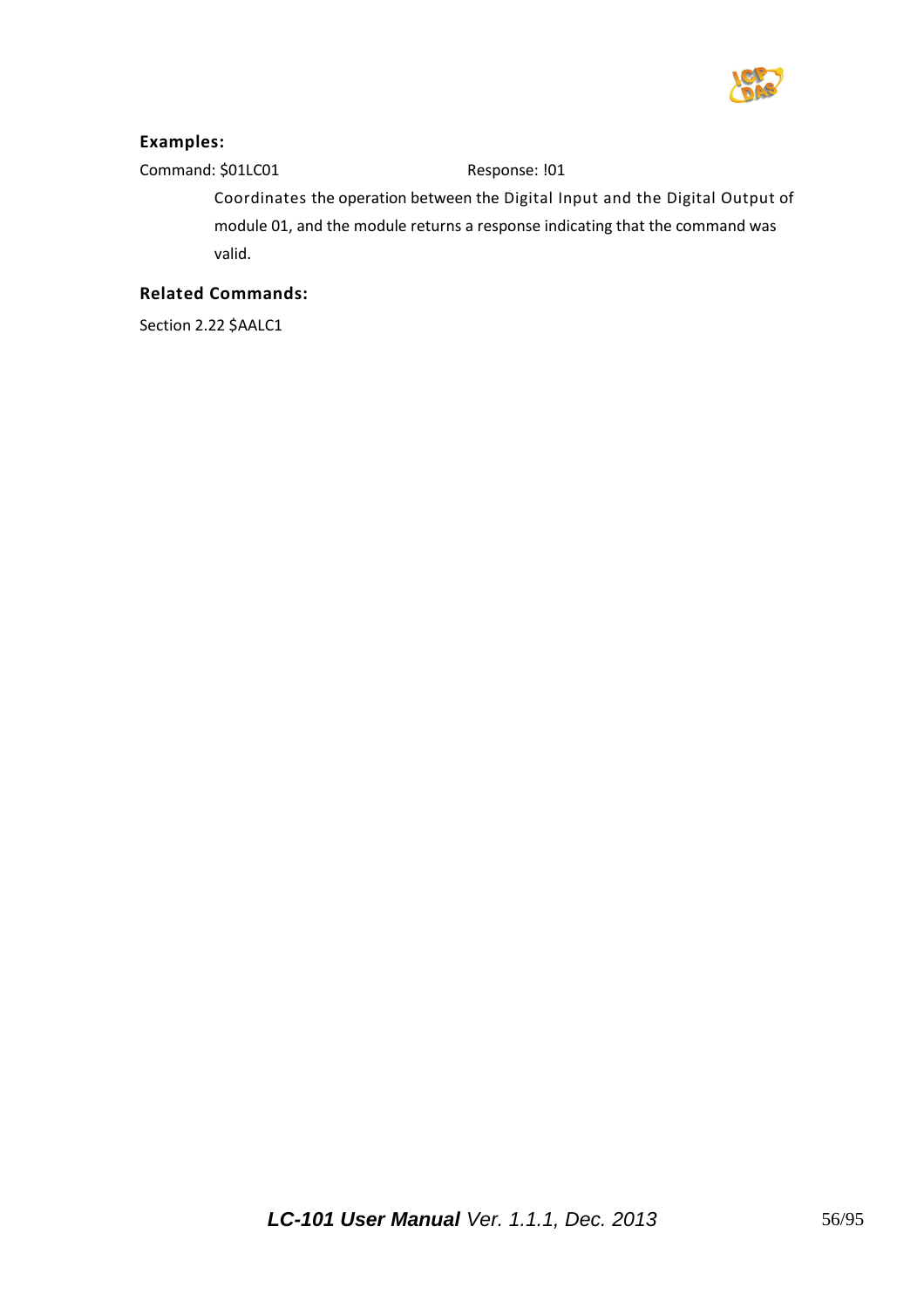

## **2.22 \$AALC1**

#### **Description:**

This command is used to read whether the operation between the Digital Input and the Digital Output for a specified module is coordinated.

#### **Syntax:**

#### **\$AALC1[CHKSUM](CR)**

- **\$** Delimiter character
- **AA** The address of the module to be read in hexadecimal format (00 to FF)
- **LC1** The command to read whether the operation between the Digital Input and the Digital Output is coordinated

#### **Response:**

| Valid Command:   | >AAN[CHKSUM](CR) |
|------------------|------------------|
| Invalid Command: | ?AA[CHKSUM](CR)  |
| Ignored Command: | !AA[CHKSUM](CR)  |

- **!** Delimiter character to indicate that the command was valid
- **?** Delimiter character to indicate that the command was invalid
- **AA** The address of the responding module in hexadecimal format (00 to FF)
- **N** The operation status

0: The ON/OFF sequence of the Digital Output is NOT coordinated when the status of the Digital Input is changed

1: The ON/OFF sequence of the Digital Output is coordinated when the status of the Digital Input is changed

There will be no response if the command syntax is incorrect, there is a communication error, or there is no module with the specified address.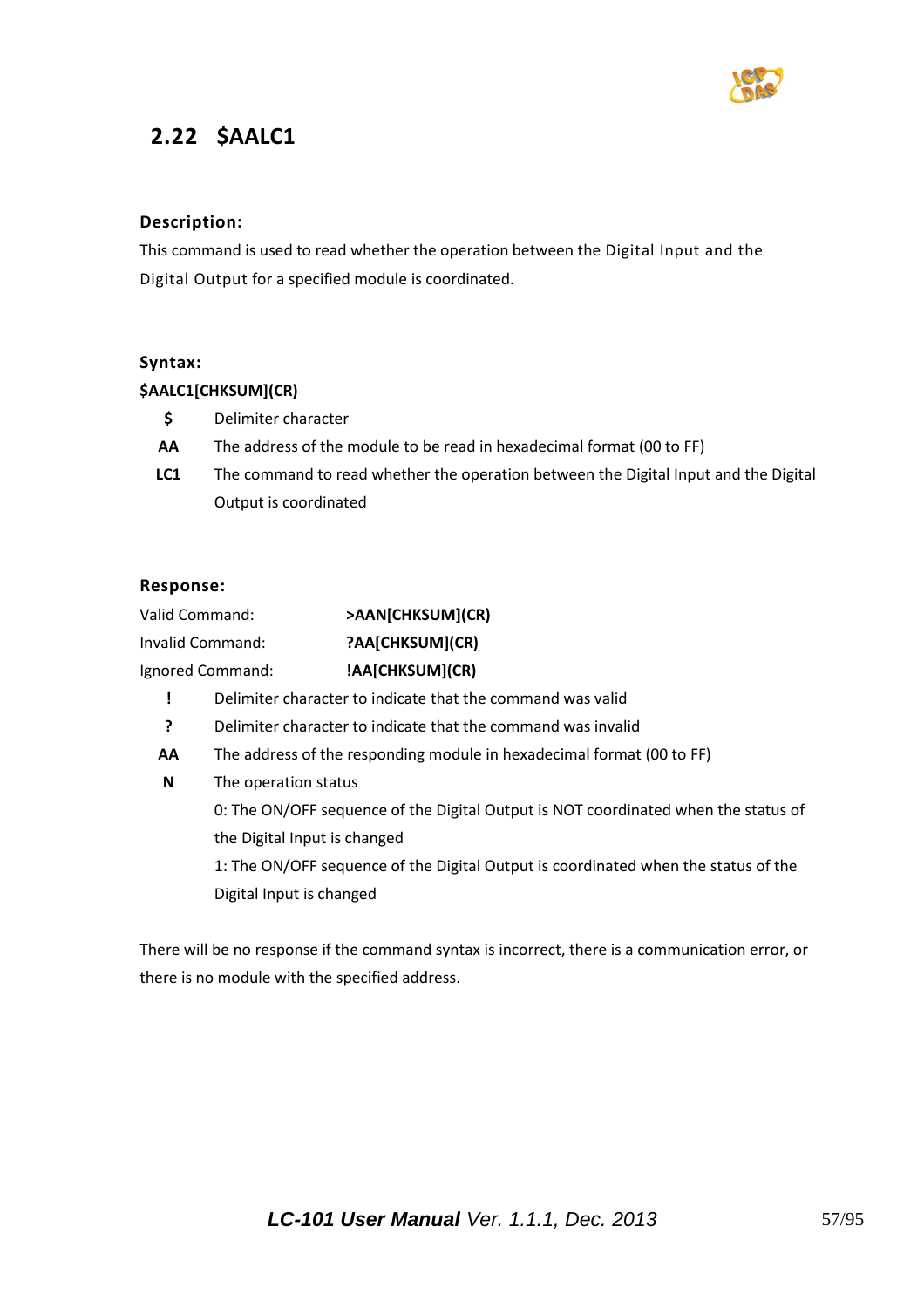

#### **Examples:**

Command: \$01LC1 Response: !011

 Reads whether the operation between the Digital Input and the Digital Output is coordinated and the module returns a response indicating that the command was valid with a value of 1 meaning that the sequence of the Digital Output will be coordinated when the status of the Digital Input is changed.

#### **Related Commands:**

Section 2.21 \$AALC0N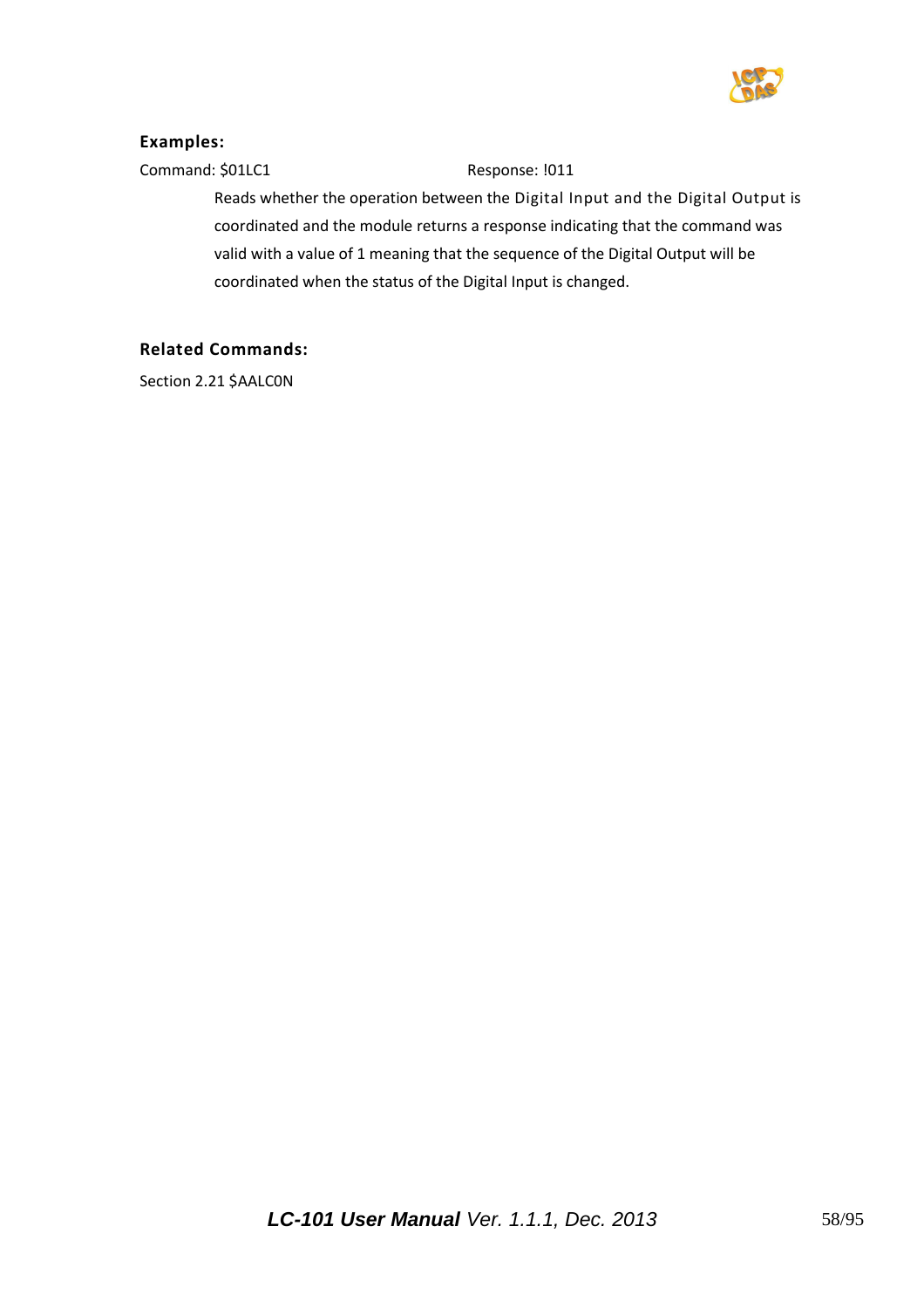

## **2.23 \$AALC2NNNN**

#### **Description:**

This command is used to set the Active Delay Time for the Digital Output of a specified module.

#### **Syntax:**

#### **\$AALC2NNNN[CHKSUM](CR)**

- **\$** Delimiter character
- **AA** The address of the module to be set in hexadecimal format (00 to FF)
- **LC2** The command to set the Active Delay Time for the Digital Output
- **NNNN** A four-digit hexadecimal value representing the Active Delay Time in milliseconds. The maximum delay time is 0x0BB8 (3000 milliseconds).

#### **Response:**

| Valid Command:   | >AA[CHKSUM](CR) |
|------------------|-----------------|
| Invalid Command: | ?AA[CHKSUM](CR) |
| Ignored Command: | !AA[CHKSUM](CR) |

- **!** Delimiter character to indicate the command was valid
- **?** Delimiter character to indicate the command was invalid
- **AA** The address of the responding module in hexadecimal format (00 to FF)

There will be no response if the command syntax is incorrect, there is a communication error, or there is no module with the specified address.

#### **Examples:**

|  | Command: \$01LC203E8                                                                   | Response: !01                                                                       |  |  |  |  |
|--|----------------------------------------------------------------------------------------|-------------------------------------------------------------------------------------|--|--|--|--|
|  |                                                                                        | Sets the Active Delay Time for the Digital Output of module 01 to 0x03E8 (1000      |  |  |  |  |
|  | milliseconds) and the module returns a response indicating that the command was        |                                                                                     |  |  |  |  |
|  | valid. The Digital Output will be active 1000 milliseconds after the module is powered |                                                                                     |  |  |  |  |
|  | on.                                                                                    |                                                                                     |  |  |  |  |
|  | Command: \$01LC20BB9                                                                   | Response: ?01                                                                       |  |  |  |  |
|  |                                                                                        | Attempts to set the Active Delay Time for the Digital Output of module 01 to 0x0BB9 |  |  |  |  |
|  |                                                                                        | (3001 milliseconds), but the module returns a response indicating that the command  |  |  |  |  |

#### **LC-101 User Manual** Ver. 1.1.1, Dec. 2013 59/95

was invalid because the value for the Active Delay Time was not within the valid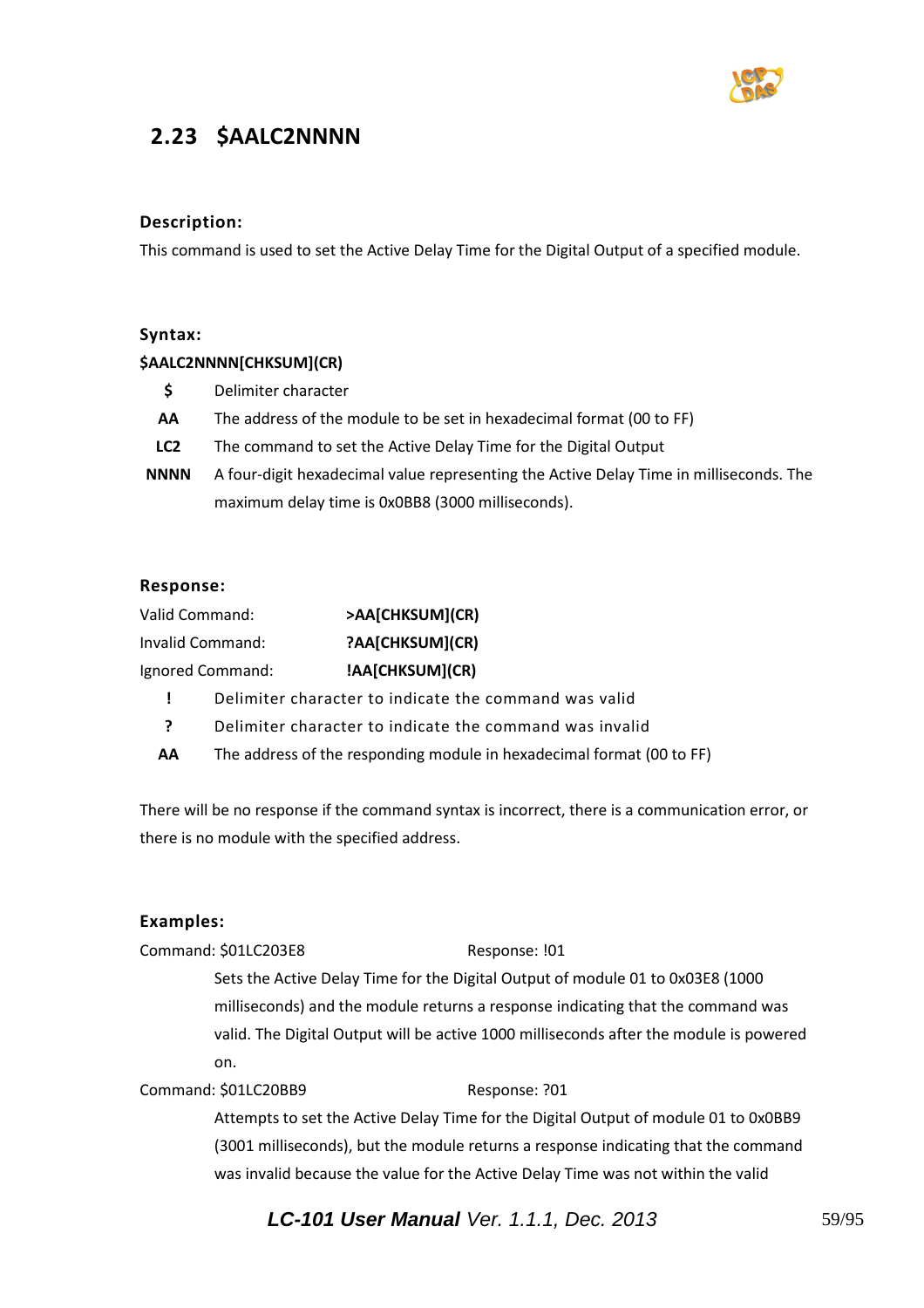

range.

## **Related Commands:**

Section 2.24 \$AALC3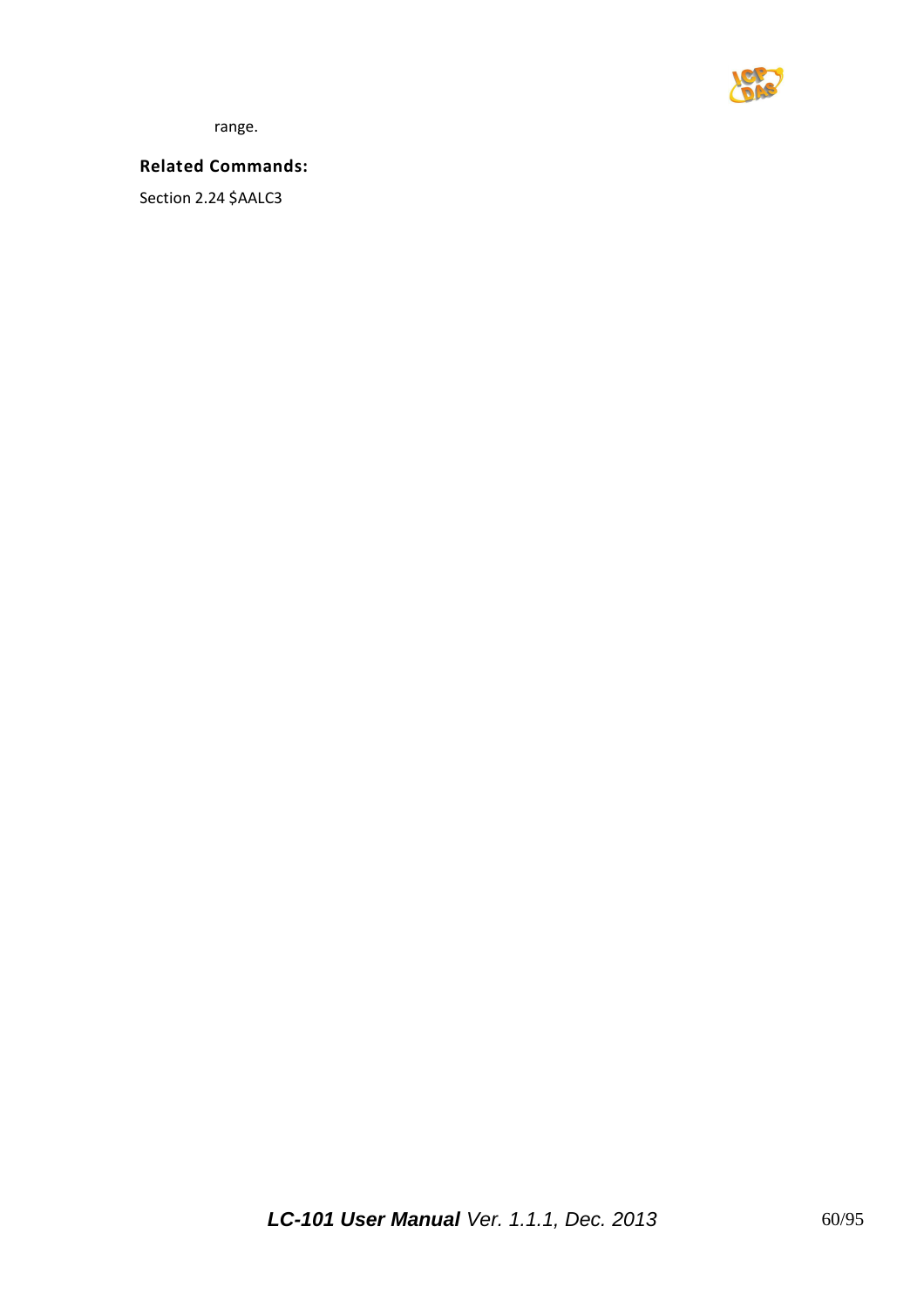

## **2.24 \$AALC3**

#### **Description:**

This command is used to read the Active Delay Time for the Digital Output of a specified module.

#### **Syntax:**

#### **\$AALC3[CHKSUM](CR)**

- **\$** Delimiter character
- **AA** The address of the module to be read in hexadecimal format (00 to FF)
- **LC3** The command to read the Active Delay Time for the Digital Output

#### **Response:**

| Valid Command:   |                                                                                   | >AANNNN[CHKSUM](CR) |  |  |
|------------------|-----------------------------------------------------------------------------------|---------------------|--|--|
| Invalid Command: |                                                                                   | ?AA[CHKSUM](CR)     |  |  |
|                  | Delimiter character to indicate that the command was valid                        |                     |  |  |
| ?                | Delimiter character to indicate that the command was invalid                      |                     |  |  |
| AA               | The address of the responding module in hexadecimal format (00 to FF)             |                     |  |  |
| <b>NNNN</b>      | A four-digit hexadecimal value representing the Active Delay Time in milliseconds |                     |  |  |

There will be no response if the command syntax is incorrect, there is a communication error, or there is no module with the specified address.

#### **Examples:**

| Command: \$01LC20BB8 | Response: !01                                                                          |
|----------------------|----------------------------------------------------------------------------------------|
|                      | Sets the Active Delay Time for the Digital Output of module 01 to 0x0BB8 (3000)        |
|                      | milliseconds) and the module returns a response indicating that the command was        |
|                      | valid. The Digital Output will be active 3000 milliseconds after the module is powered |
| on.                  |                                                                                        |

Command: \$01LC3 Response: !010BB8 Reads the Active Delay Time for the Digital Output of module 01 and returns a response indicating that the command was valid, with a value of 0BB8 meaning that the Active Delay Time is 3000 milliseconds.

### **LC-101 User Manual** Ver. 1.1.1, Dec. 2013 61/95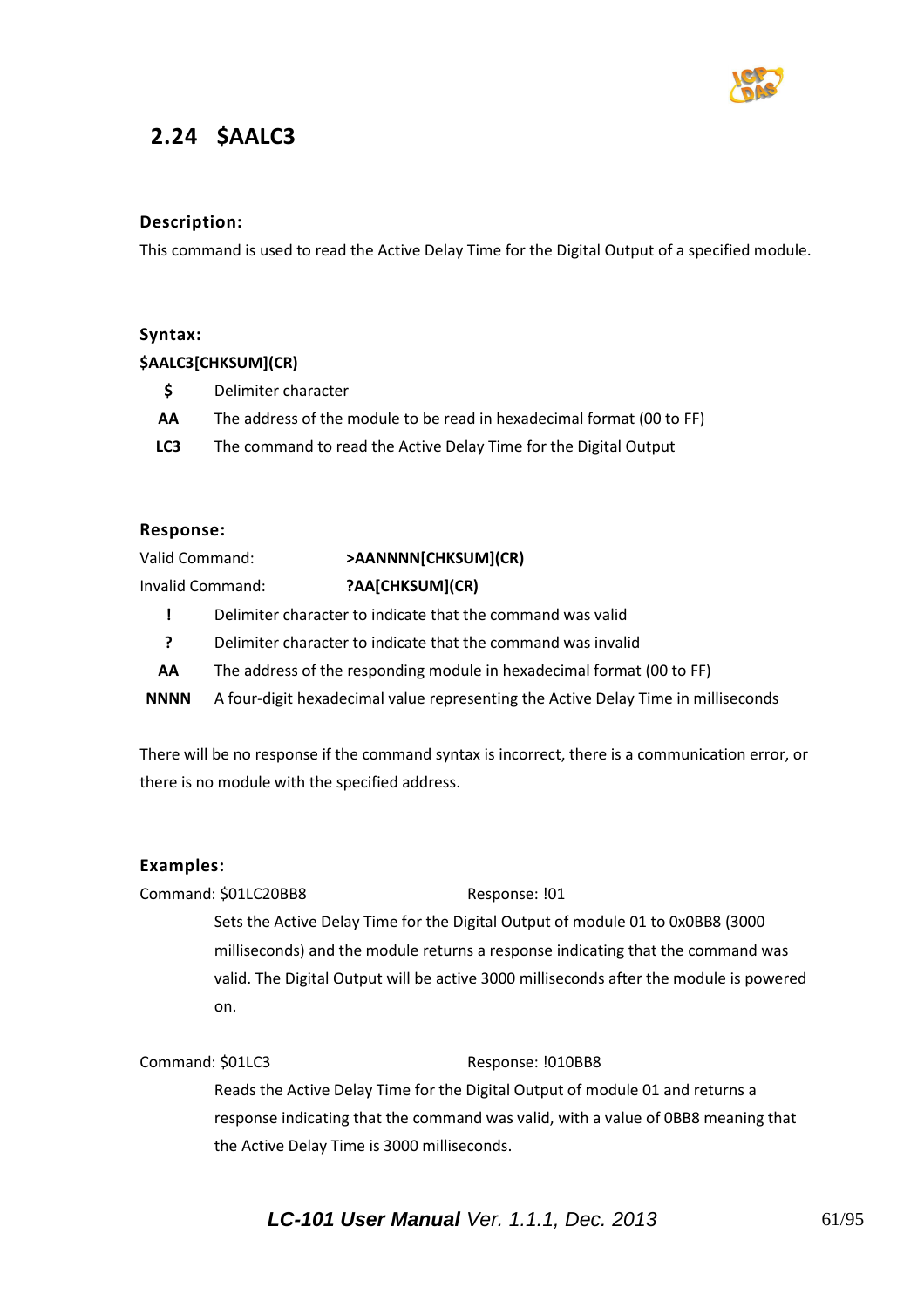

#### **Related Commands:**

Section 2.23 \$AALC2NNNN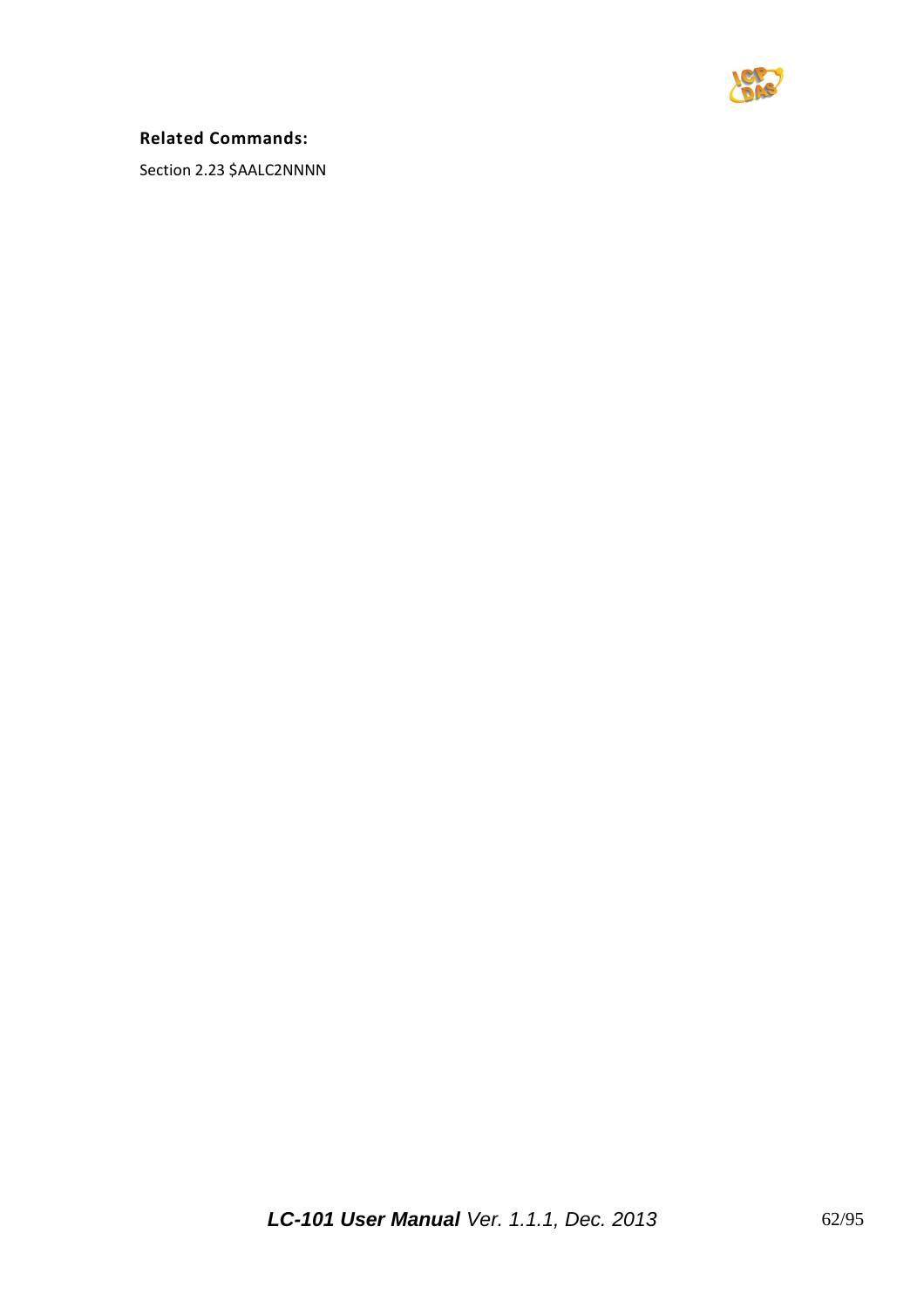

## **2.25 ~AAD**

#### **Description:**

This command is used to read whether the Digital Input/Output signal for a specified module is active or inactive.

#### **Syntax:**

#### **~AAD [CHKSUM](CR)**

- **~** Delimiter character
- **AA** The address of the module to be read in hexadecimal format (00 to FF)
- **D** The command to read whether the Digital Input/Output is active or inactive

#### **Response:**

Valid Command: **!AAVV[CHKSUM](CR)** 

Invalid Command: **?AA[CHKSUM](CR)** 

**!** Delimiter character to indicate that the command was valid

**?** Delimiter character to indicate that the command was invalid

**AA** The address of the responding module in hexadecimal format (00 to FF)

**VV** A two-digit hexadecimal value representing the status of the Digital Input/Output signal

|          |  | . . |  |  | -   | -   |  |
|----------|--|-----|--|--|-----|-----|--|
| Reserved |  |     |  |  | OAS | IAS |  |

| Key        | Description                                                     |
|------------|-----------------------------------------------------------------|
|            | Specifies the status of the Digital Output signal               |
|            | 0: an output value of 0 indicates that the relay is inactive    |
| <b>OAS</b> | an output value of 1 indicates that the relay is active         |
|            | 1: an output value of 0 indicates that the relay is active      |
|            | an output value of 1 indicates that the relay is inactive       |
|            | Specifies the status of the Digital Input signal                |
|            | 0: an input value of 0 indicates that the voltage is high       |
|            | an input value of 1 indicates that there is no signal or the    |
| <b>IAS</b> | voltage is low                                                  |
|            | 1: an input value of 0 indicates that there is no signal or the |
|            | voltage is low                                                  |
|            | an input value of 1 indicates that the voltage is high          |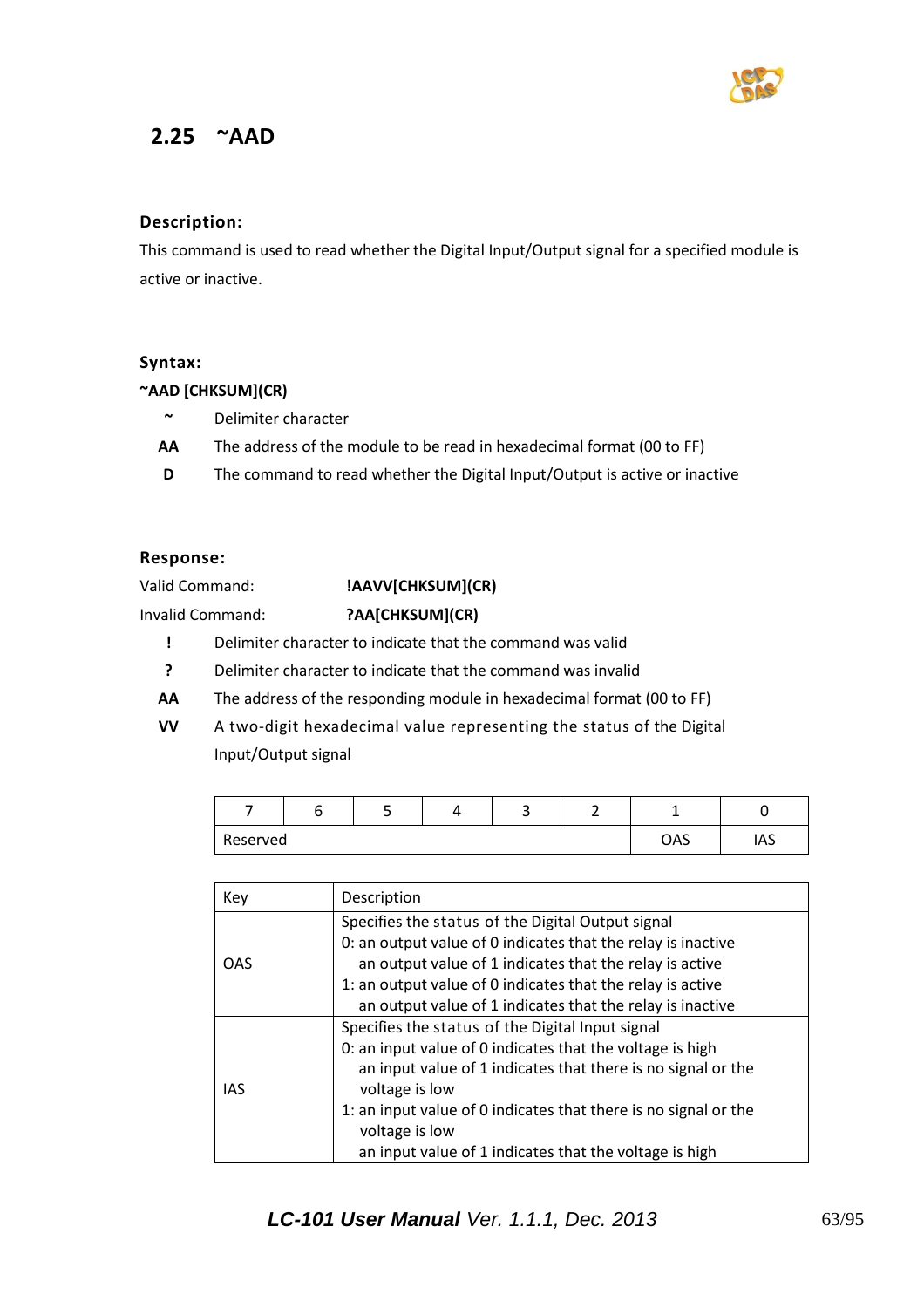

There will be no response if the command syntax is incorrect, there is a communication error, or there is no module with the specified address.

#### **Examples:**

Command: ~02D03 Response: !02

 Sets the Digital Input/Output signals for module 02 to 03, which denotes that the Digital Output channels are in inactive mode, and returns a response indicating that the command was valid,.

Command: ~02D Response: !0203

 Reads the status of the Digital Input/Output signals for module 02 and returns a response indicating that the command was valid, with a value of 03, which denotes that the Digital Output channels are in inactive mode.

#### **Related Commands:**

Section 2.26 ~AADVV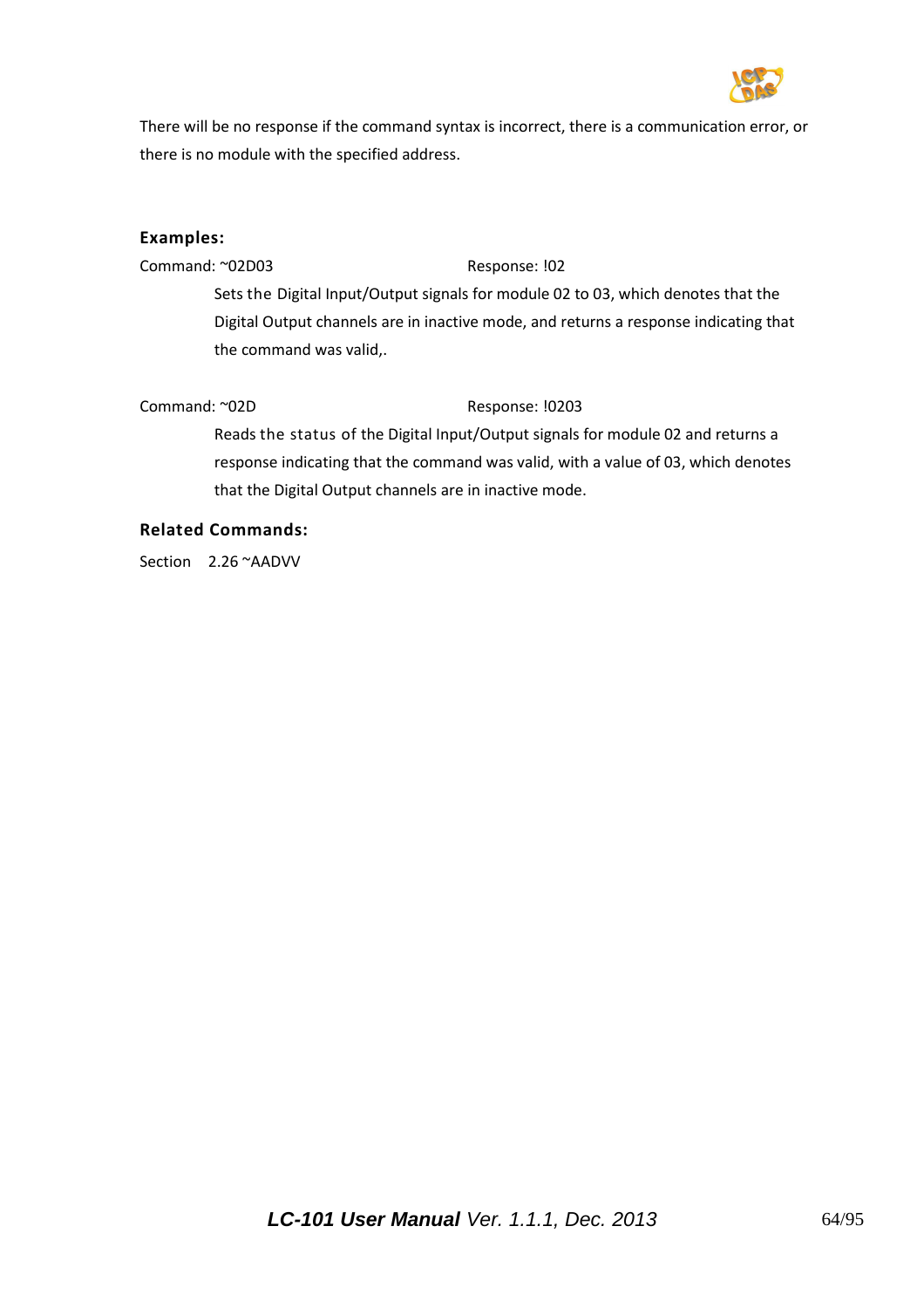

## **2.26 ~AADVV**

#### **Description:**

This command is used to set the Digital Input/Output signal for a specified module to active or inactive.

#### **Syntax:**

#### **~AADVV [CHKSUM](CR)**

- **~** Delimiter character
- **AA** The address of the module to be set in hexadecimal format (00 to FF)
- **D** The command to set the Digital Input/Output to active or inactive
- **VV** A two-digit hexadecimal value representing the status of the Digital Input/Output

| Reserved |  |  |  | OAS | IAS |  |  |
|----------|--|--|--|-----|-----|--|--|

| Key        | Description                                                     |
|------------|-----------------------------------------------------------------|
|            | Specifies the status of the Digital Output signal               |
|            | 0: an output value of 0 indicates that the relay is inactive    |
| <b>OAS</b> | an output value of 1 indicates that the relay is active         |
|            | 1: an output value of 0 indicates that the relay is active      |
|            | an output value of 1 indicates that the relay is inactive       |
|            | Specifies the status of the Digital Input signal                |
|            | 0: an input value of 0 indicates that the voltage is high       |
|            | an input value of 1 indicates that there is no signal or the    |
| IAS        | voltage is low                                                  |
|            | 1: an input value of 0 indicates that there is no signal or the |
|            | voltage is low                                                  |
|            | an input value of 1 indicates that the voltage is high          |

#### **Response:**

| Valid Command:   | !AA[CHKSUM](CR) |
|------------------|-----------------|
| Invalid Command: | ?AA[CHKSUM](CR) |

- **!** Delimiter character to indicate that the command was valid
- **?** Delimiter character to indicate that the command was invalid
- **AA** The address of the responding module in hexadecimal format (00 to FF)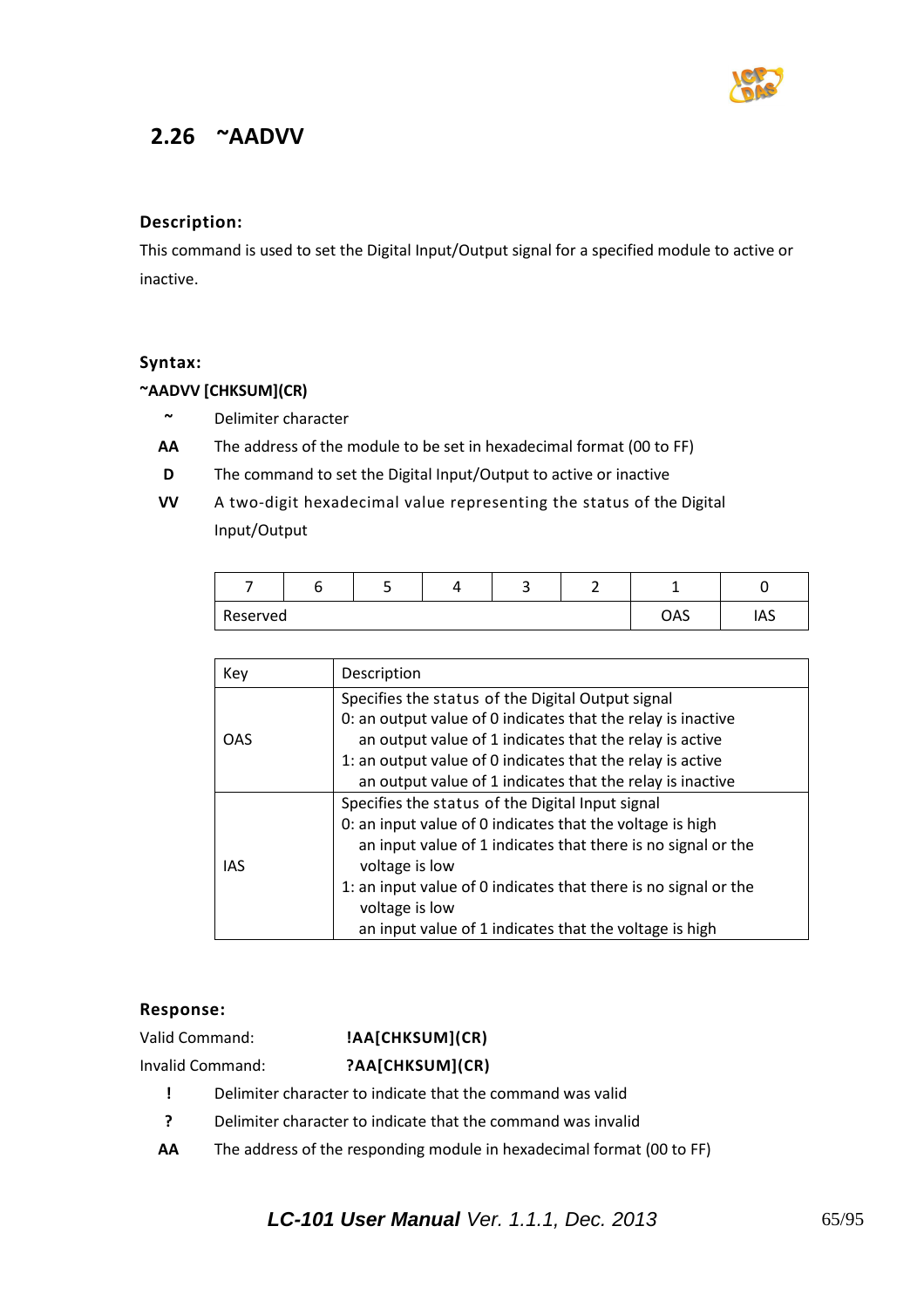

There will be no response if the command syntax is incorrect, there is a communication error, or there is no module with the specified address.

#### **Examples:**

Command: ~02D03 Response: !02

 Sets the Digital Input/Output signals for module 02 to 03, which denotes that the Digital Output channels are in inactive mode, and returns a response indicating that the command was valid,.

Command: ~02D Response: !0203

 Reads the status of the Digital Input/Output signals for module 02 and returns a response indicating that the command was valid, with a value of 03, which denotes that the Digital Output channels are in inactive mode.

#### **Related Commands:**

Section 2.25 ~AAD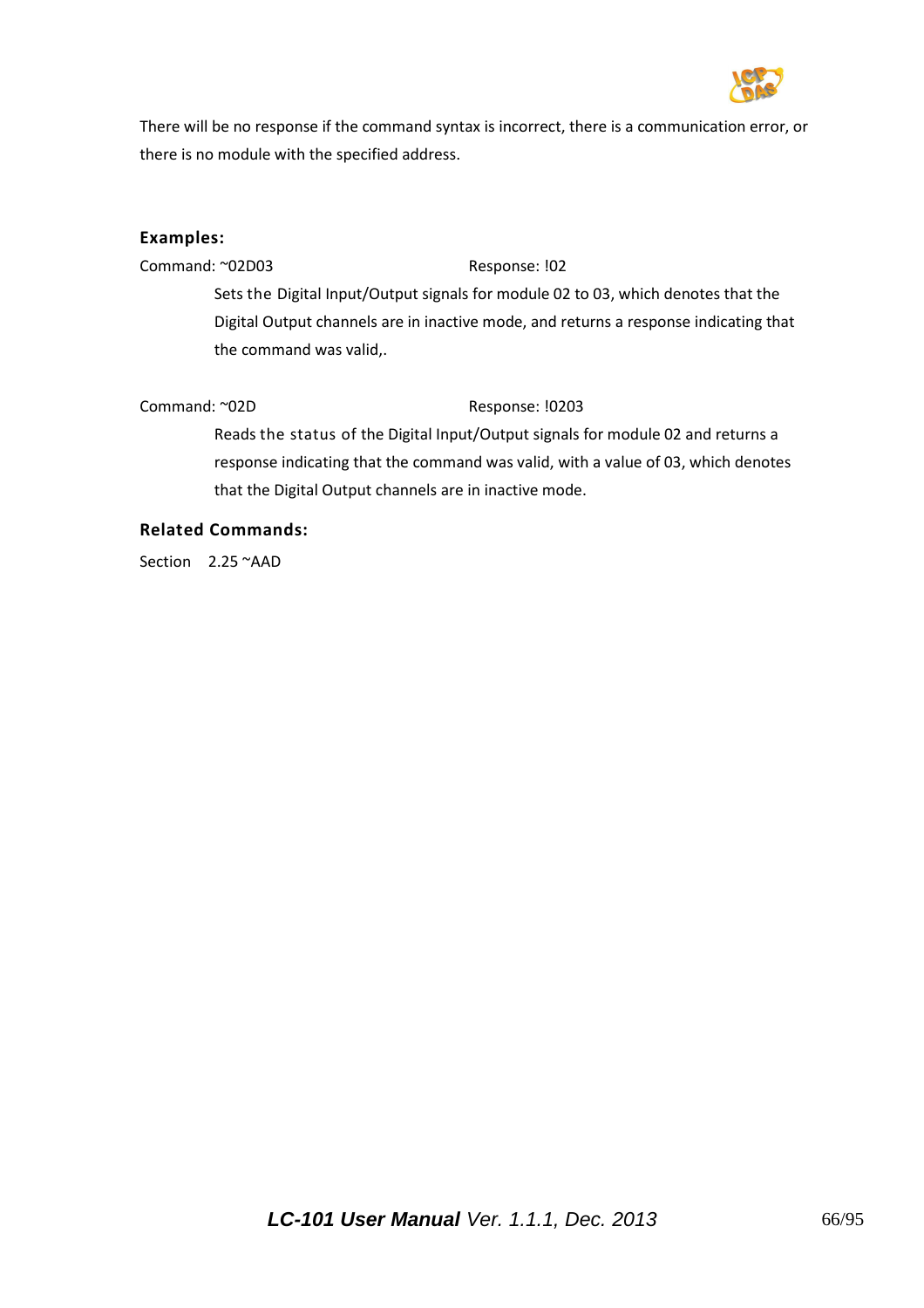

## **2.27 ~AA4P**

#### **Description:**

This command is used to read the Digital Output power-on value for a specified module.

#### **Syntax:**

#### **~AA4P[CHKSUM](CR)**

- **~** Delimiter character
- **AA** The address of the module to be read in hexadecimal format (00 to FF)
- **4P** The command to read the Digital Output power-on value

#### **Response:**

| Valid Command: |                                                                       | !AA(Data)[CHKSUM](CR) |
|----------------|-----------------------------------------------------------------------|-----------------------|
|                | Invalid Command:                                                      | ?AA[CHKSUM](CR)       |
|                | Delimiter character to indicate that the command was valid            |                       |
| ?              | Delimiter character to indicate that the command was invalid          |                       |
| AA             | The address of the responding module in hexadecimal format (00 to FF) |                       |
| (Data)         | The Digital Output power-on value                                     |                       |

There will be no response if the command syntax is incorrect, there is a communication error, or there is no module with the specified address.

#### **Examples:**

Command: ~035P Response: !03

 Sets the current Digital Output value as the power-on value for module 03, and returns a response indicating that the command was valid.

Command: ~034P Response: !030100

 Reads the Digital Output power-on value and the Digital Output safe value for module 03 and returns a response indicating that the command was valid, with a value of 0100, which denotes that the Digital Output power-on value is 01.

#### **Related Commands:**

Section 2.28 ~AA5P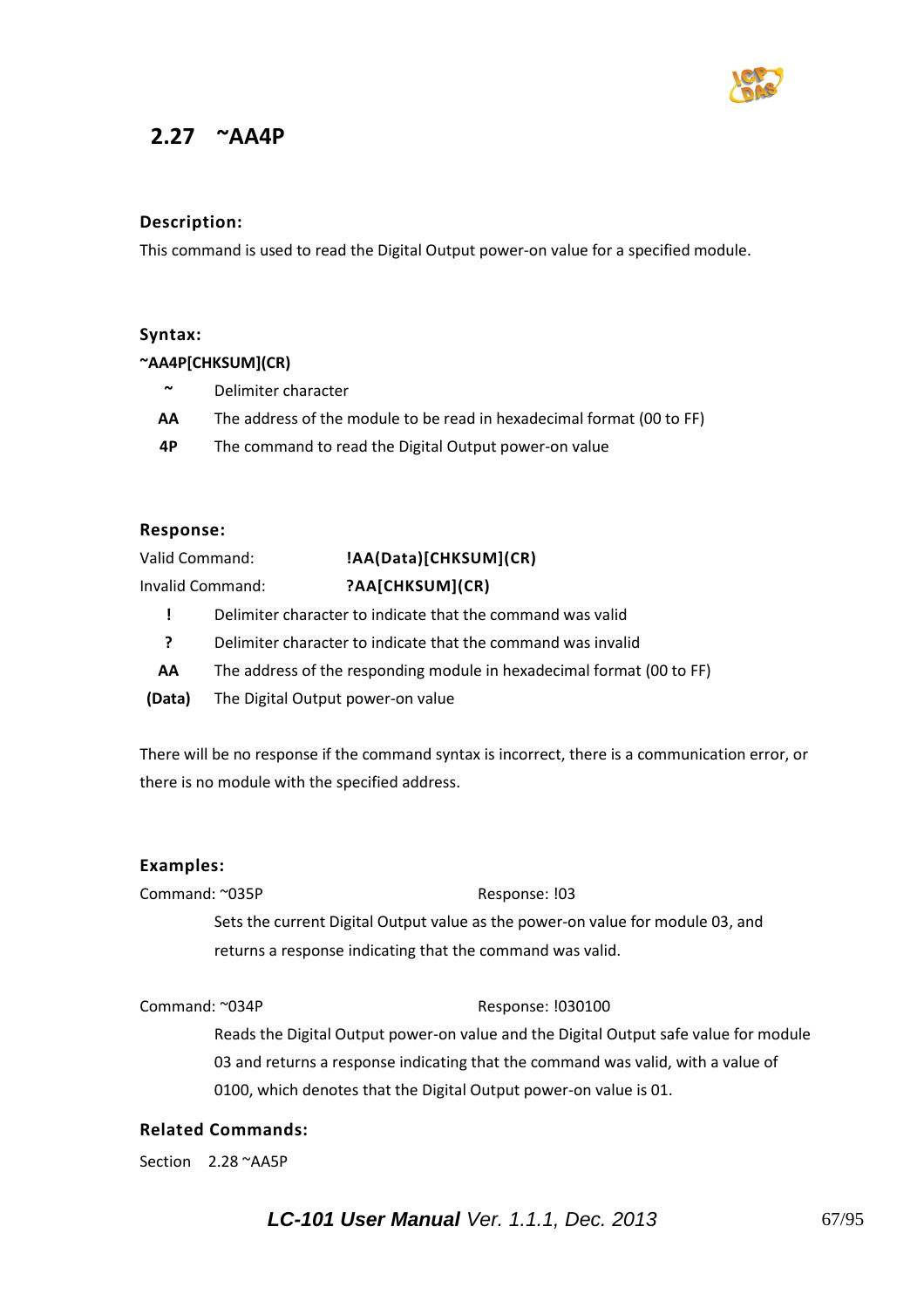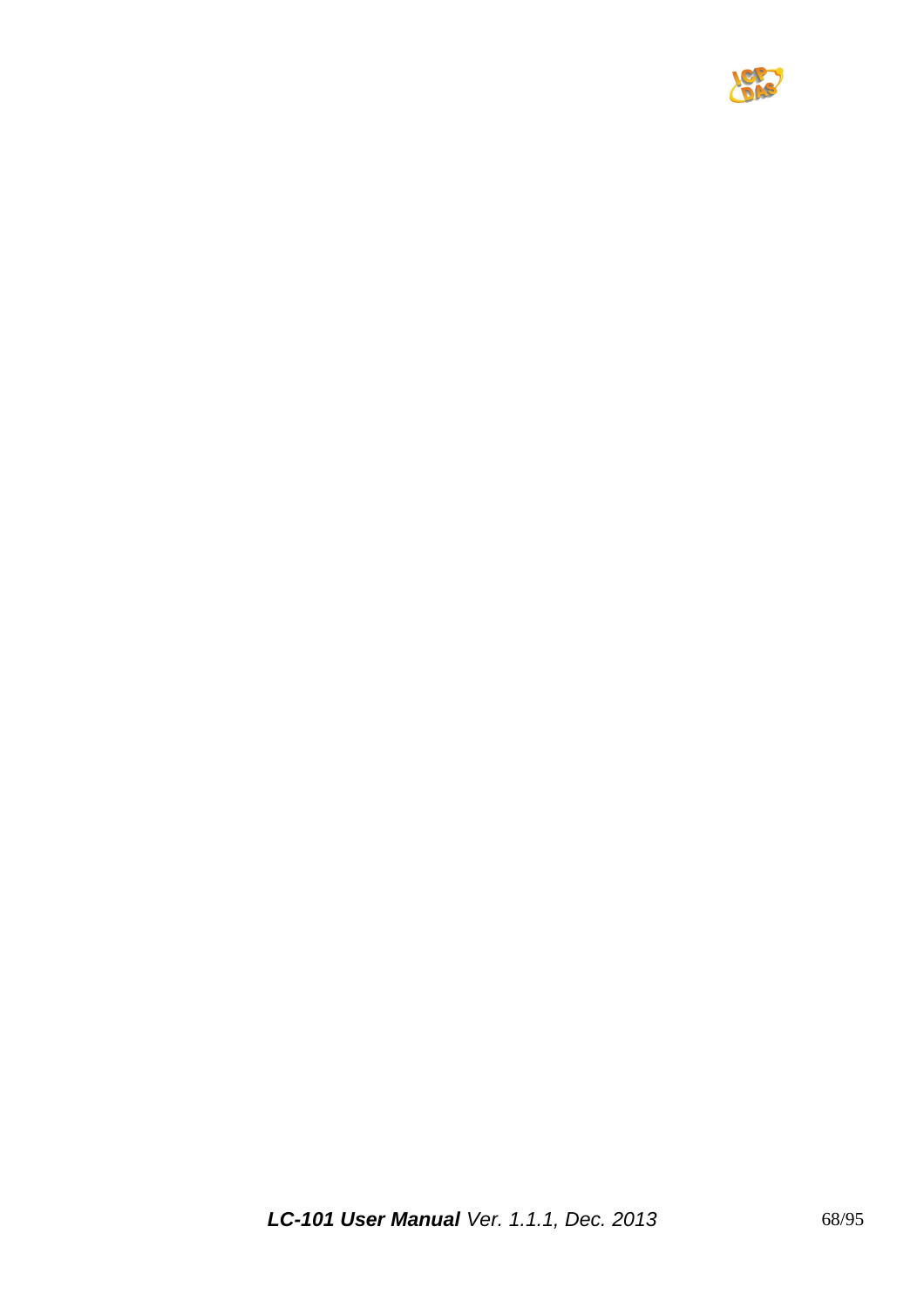

## **2.28 ~AA5P**

#### **Description:**

This command is used to set the current Digital Output value as the power-on value for a specified module.

#### **Syntax:**

#### **~AA5P[CHKSUM](CR)**

- **~** Delimiter character
- **AA** The address of the module to be set in hexadecimal format (00 to FF)
- **5P** The command to set the current Digital Output value as the power-on value

#### **Response:**

| Valid Command:<br>Invalid Command: |                                                              | !AA[CHKSUM](CR)<br>?AA[CHKSUM](CR)                                    |  |
|------------------------------------|--------------------------------------------------------------|-----------------------------------------------------------------------|--|
|                                    |                                                              |                                                                       |  |
| ?                                  | Delimiter character to indicate that the command was invalid |                                                                       |  |
| AA                                 |                                                              | The address of the responding module in hexadecimal format (00 to FF) |  |

There will be no response if the command syntax is incorrect, there is a communication error, or there is no module with the specified address.

#### **Examples:**

Command: @031 Response: >

 Sets Digital Output channel RL1 of module 03 to ON, and the module returns a response indicating that the command was valid.

Command: ~035P Response: !03

 Sets the current Digital Output value as the power-on value for module 03, and returns a response indicating that the command was valid.

#### **Related Commands:**

Section 2.27 ~AA4P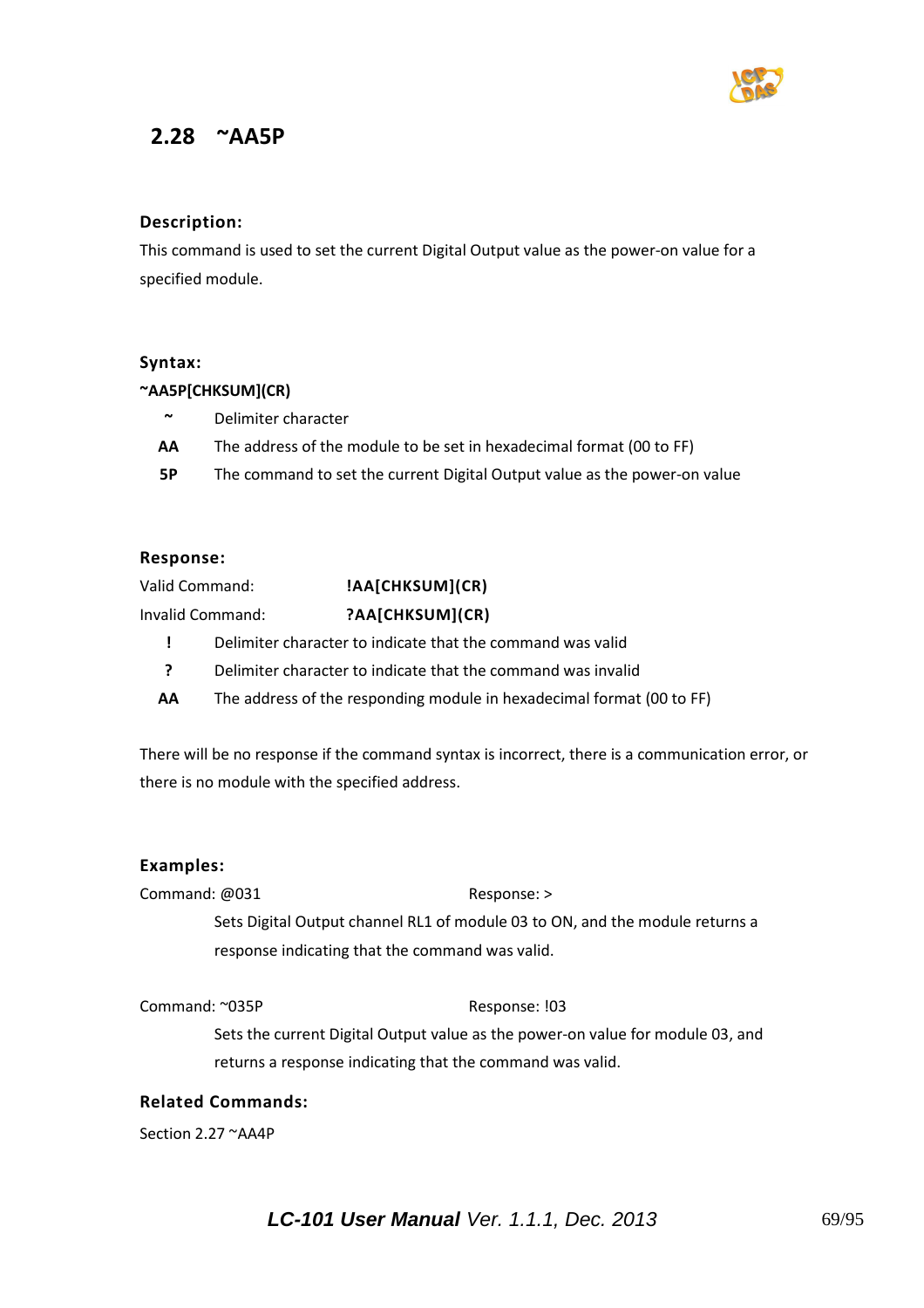

## **2.29 ~AARD**

#### **Description:**

This command is used to read the Response Delay Time for a specified module.

#### **Syntax:**

#### **~AARD[CHKSUM](CR)**

- **~** Delimiter character
- **AA** The address of the module to be read in hexadecimal format (00 to FF)
- **RD** The command to read the Response Delay Time

#### **Response:**

| Valid Command:<br>Invalid Command: |                                                                       | !AA(Data)[CHKSUM](CR)<br>?AA[CHKSUM](CR)                                            |  |
|------------------------------------|-----------------------------------------------------------------------|-------------------------------------------------------------------------------------|--|
|                                    |                                                                       |                                                                                     |  |
| ?                                  | Delimiter character to indicate that the command was invalid          |                                                                                     |  |
| AA                                 | The address of the responding module in hexadecimal format (00 to FF) |                                                                                     |  |
| (Data)                             |                                                                       | A two-digit hexadecimal value representing the Response Delay Time. The valid range |  |
|                                    | is 00 to 1E in 1 ms intervals.                                        |                                                                                     |  |

There will be no response if the command syntax is incorrect, there is a communication error, or there is no module with the specified address.

#### **Examples:**

| Command: ~03RD1E | Response: !03                                                                    |
|------------------|----------------------------------------------------------------------------------|
|                  | Sets the Response Delay Time for module 03 to 1E (30 ms), and returns a response |

indicating that the command was valid.

Command: ~03RD Response: !0300 Reads the Response Delay Time for module 03 and returns a response indicating that the command was valid, with a value of 00 (0 ms).

#### **Related Commands:**

Section 2.30 ~AARDVV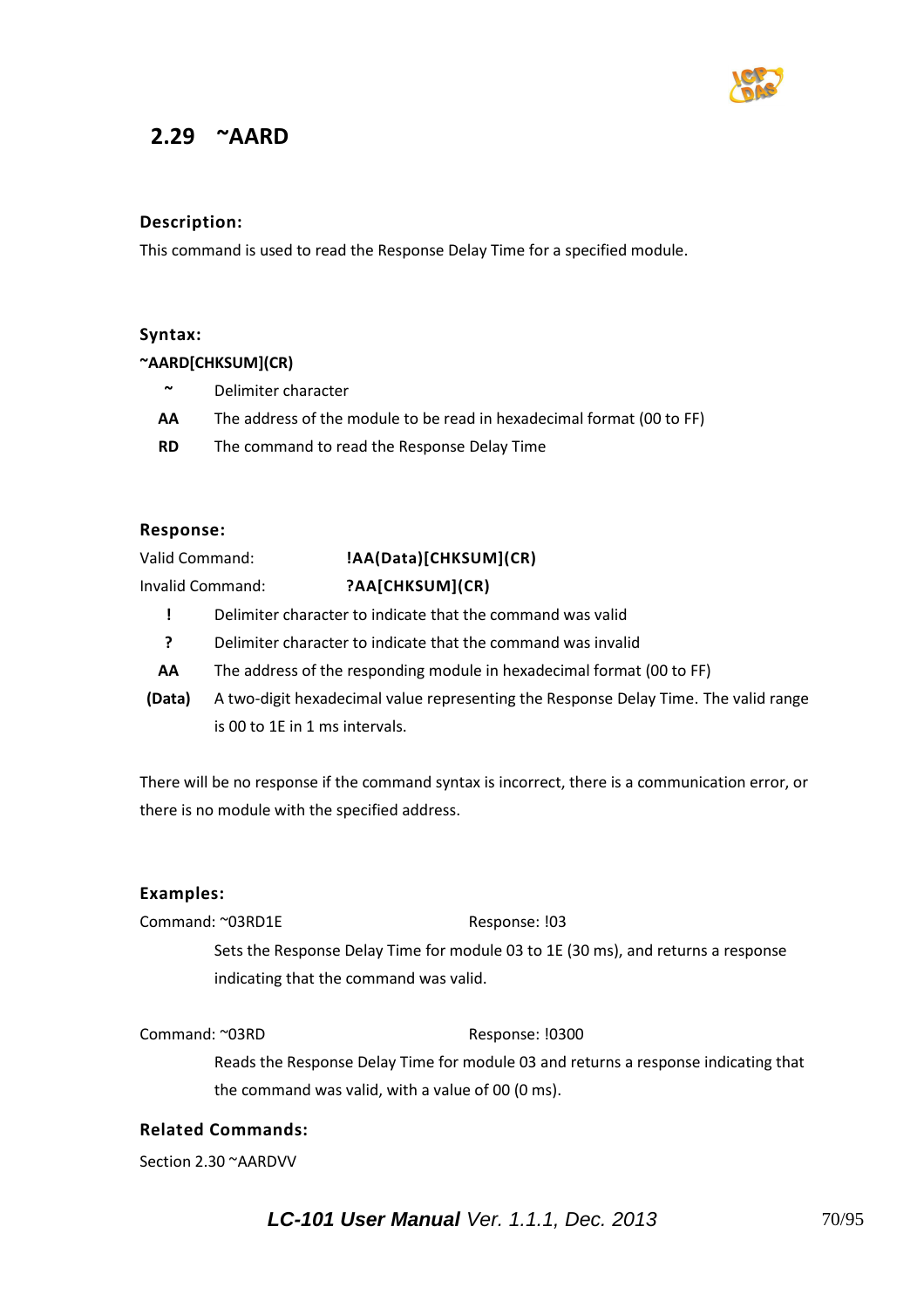

## **2.30 ~AARDVV**

#### **Description:**

This command is used to set the Response Delay Time for a specified module.

#### **Syntax:**

#### **~AARDvv [CHKSUM](CR)**

- **\$** Delimiter character
- **AA** The address of the module to be set in hexadecimal format (00 to FF)
- **RD** The command to set the Response Delay Time.
- **VV** A two-digit hexadecimal value representing the Response Delay Time in milliseconds. The valid range is 00 to 1E in 1 ms intervals.

#### **Response:**

| Valid Command:<br>Invalid Command: |  | !AA[CHKSUM](CR)<br>?AA[CHKSUM](CR)                           |  |
|------------------------------------|--|--------------------------------------------------------------|--|
|                                    |  |                                                              |  |
| Γ.                                 |  | Delimiter character to indicate that the command was invalid |  |

**AA** The address of the responding module in hexadecimal format (00 to FF)

There will be no response if the command syntax is incorrect, there is a communication error, or there is no module with the specified address.

#### **Examples:**

| Command:~03RD1E | Response: !03 |
|-----------------|---------------|
|-----------------|---------------|

 Sets the Response Delay Time for module 03 to 1E (30 ms), and returns a response indicating that the command was valid.

Command:~03RD Response:!0300 Attempts to set the Response Delay Time for module 03 to 1F (31 ms), but the module returns a response indicating that the command was invalid because the Response Delay Time was not within the valid range.

#### **LC-101 User Manual** Ver. 1.1.1, Dec. 2013 71/95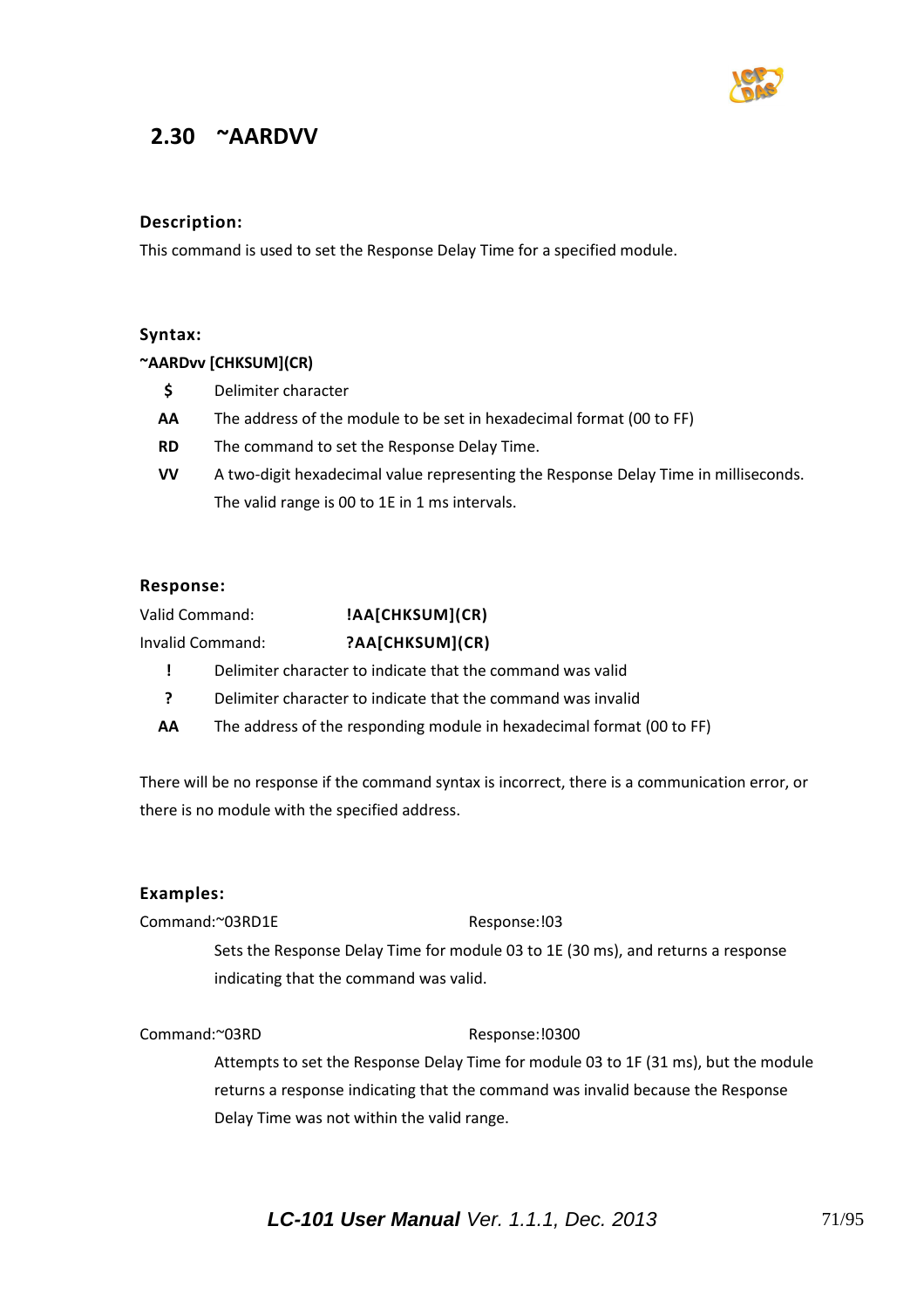

#### **Related Commands:**

Section 2.29 ~AARD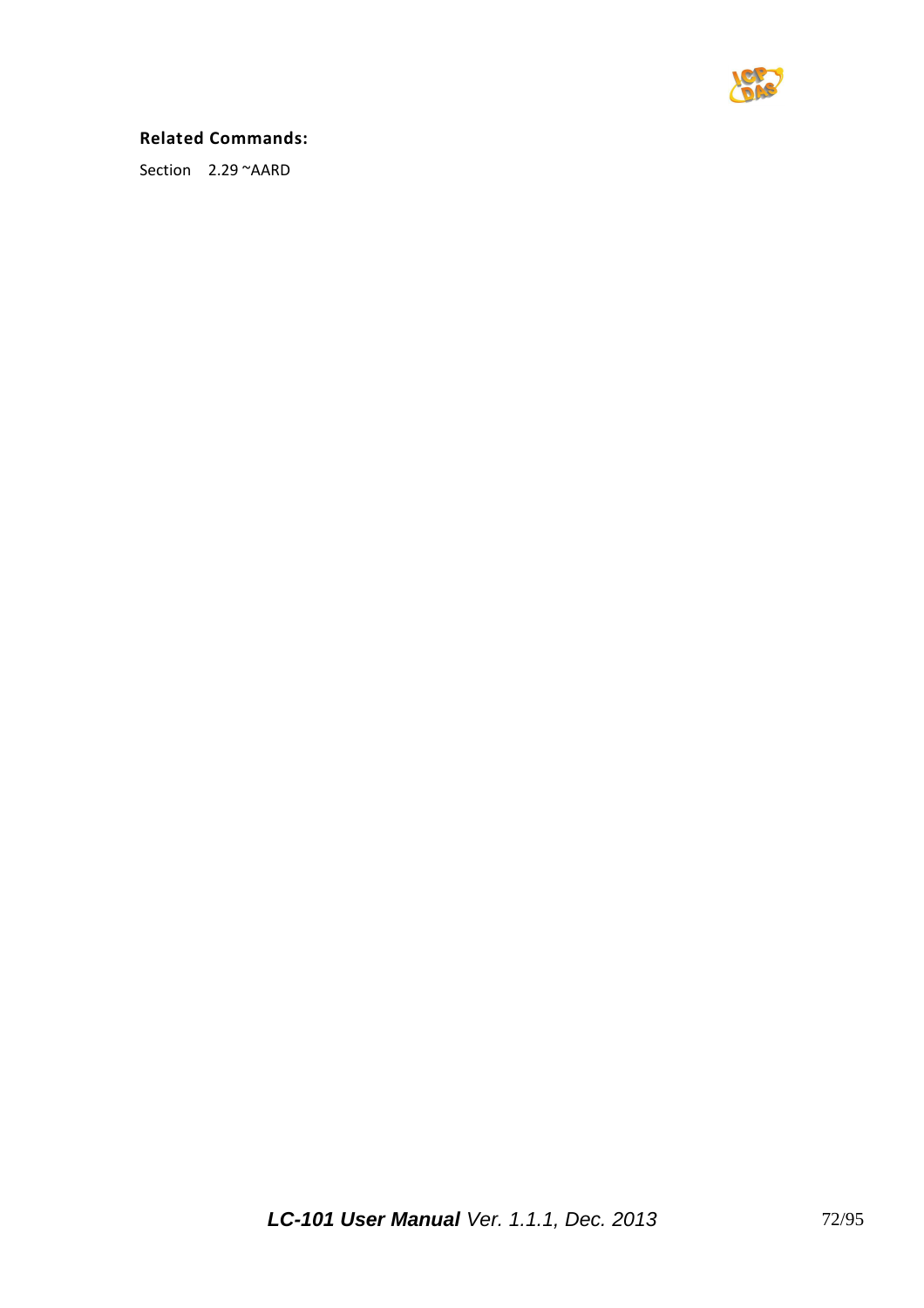

## **3 Modbus RTU Protocol**

The Modbus protocol was originally developed for Modicon controllers by Modicon Inc. Detailed information related to the Modbus RTU protocol can be found at http://www2.schneider-electric.com/sites/corporate/en/products-services/automati on-control/automation-control.page. You can also visit http://www.modbus.org for more valuable information.

The LC-101 module supports the Modbus RTU protocol, with communication Baud Rates ranging from 1200 bps to 115200 bps. The parity, data bits and stop bits are fixed as no parity, 8 data bits and 1 stop bit. The following Modbus functions are supported.

| <b>Function Code</b> | <b>Description</b>               | <b>Section</b> |
|----------------------|----------------------------------|----------------|
| 0x01                 | Reads the Coils                  | 3.1            |
| 0x02                 | Reads the Discrete Inputs        | 3.2            |
| 0x03                 | <b>Reads Multiple Registers</b>  | 3.3            |
| 0x04                 | Reads Multiple Input Registers   | 3.4            |
| 0x05                 | Writes a Single Coil             | 3.5            |
| 0x06                 | Writes a Single Register         | 3.6            |
| 0x0F                 | <b>Writes Multiple Coils</b>     | 3.7            |
| 0x10                 | <b>Writes Multiple Registers</b> | 3.8            |
| 0x46                 | Reads/writes the Module Settings | 3.9            |

If the function specified in the message is not supported, then the module responds as below. Note that the address mapping for the Modbus protocol is Base 0.

## **Error Response**

| <b>Byte</b> | <b>Description</b>    | Length<br>(in Bytes) | <b>Value</b>         |
|-------------|-----------------------|----------------------|----------------------|
| 00          | Address               |                      | 1 to 247             |
| 01          | <b>Function Code</b>  |                      | Function Code + 0x80 |
| 02          | <b>Exception Code</b> |                      | 01                   |

Note: If a CRC mismatch occurs, the module will not respond.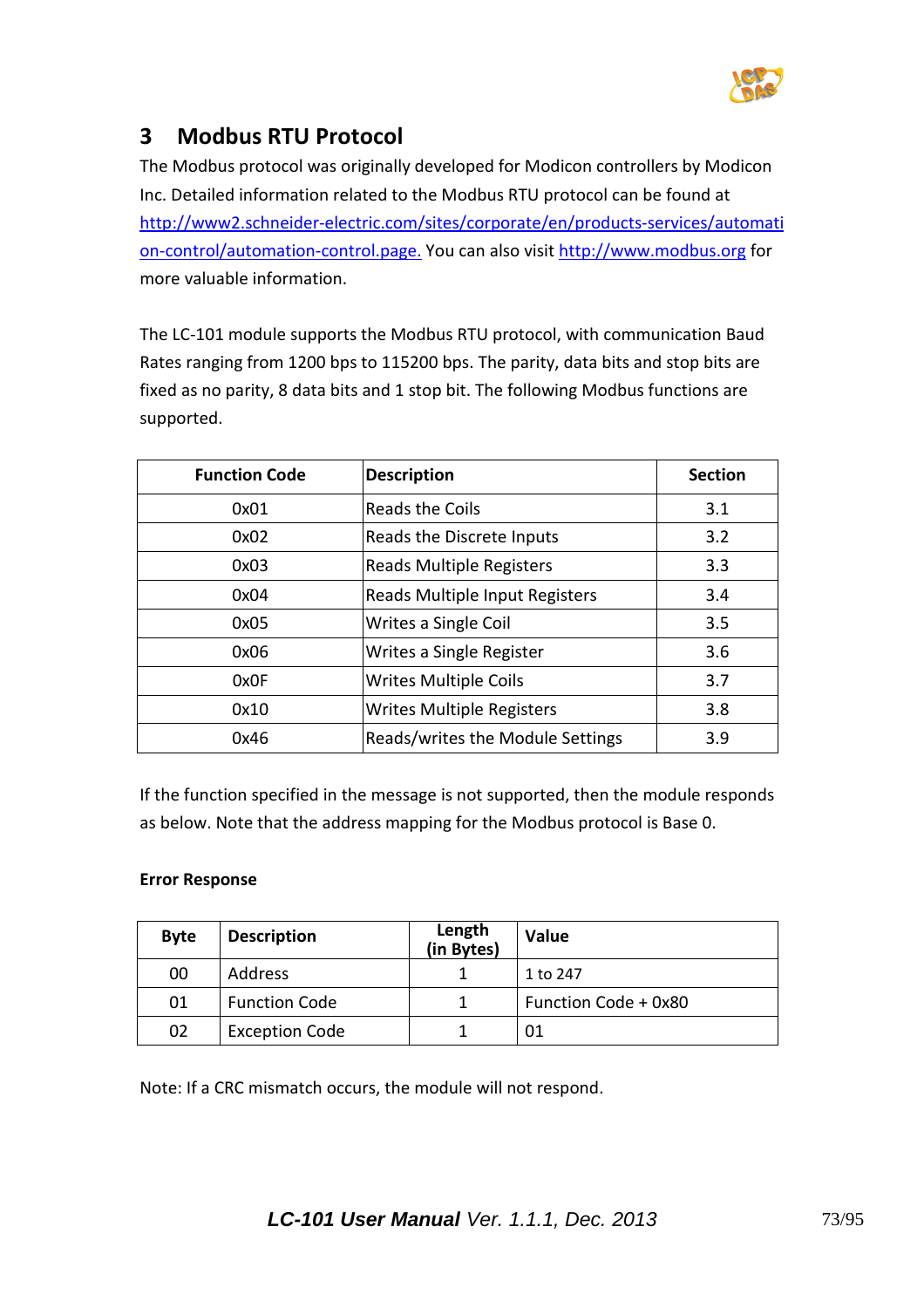

# **Modbus Address Mapping**

| <b>Address</b> | Description<br><b>Attribute</b>                                                                                                                                                                                                           |     |  |  |
|----------------|-------------------------------------------------------------------------------------------------------------------------------------------------------------------------------------------------------------------------------------------|-----|--|--|
| 00001, 10001   | Reads the current status of the Digital Output or sets the Digital<br>Output to either active or inactive                                                                                                                                 |     |  |  |
| 00161, 10161   | Reads/sets the Digital Output Power-on Value                                                                                                                                                                                              | R/W |  |  |
| 00257, 10257   | Reads/sets the Communication Protocol<br>0: DCON<br>1: Modbus RTU                                                                                                                                                                         |     |  |  |
| 00264          | Clears the latched Digital Input and Digital Output channels.<br>Write 1 to clear.                                                                                                                                                        | W   |  |  |
| 00274, 10274   | Enables or disables the Digital Output ON and OFF sequence<br>when the status of the Digital Input is changed.<br>0: Disabled<br>1: Enabled                                                                                               |     |  |  |
| 00513          | Clears the Digital Input Counter                                                                                                                                                                                                          | W   |  |  |
| 10032          | Digital Input Channel                                                                                                                                                                                                                     | R   |  |  |
| 10064          | Reads the Status of the High Latched Digital Input and Digital<br><b>Output Channels</b>                                                                                                                                                  |     |  |  |
| 10096          | Reads the Status of the Low Latched Digital Input and Digital<br><b>Output Channels</b>                                                                                                                                                   |     |  |  |
| 10273          | <b>Reads the Reset Status</b><br>0: This is <b>NOT</b> the first time the module has been read since<br>being powered on<br>1: This is the first time the module has been read since being<br>powered on                                  |     |  |  |
| 30001          | Reads the Digital Input Counter Value                                                                                                                                                                                                     |     |  |  |
| 40481-40482    | Reads the Firmware Version                                                                                                                                                                                                                |     |  |  |
| 40483-40484    | Reads the Name of the Module                                                                                                                                                                                                              |     |  |  |
| 30485, 40485   | Reads/sets the Module address. The valid range is 1 to 247.                                                                                                                                                                               |     |  |  |
| 40486          | Reads/sets the Baud Rate and the Data Format<br>Bits 5:0 (Baud Rate)<br>0x03<br>Code<br>0x04<br>0x06<br>0x05<br>1200<br>2400<br>9600<br>Baud<br>4800<br>0x07<br>Code<br>0x08<br>0x09<br>0x0A<br>19200<br>57600<br>115200<br>Baud<br>38400 |     |  |  |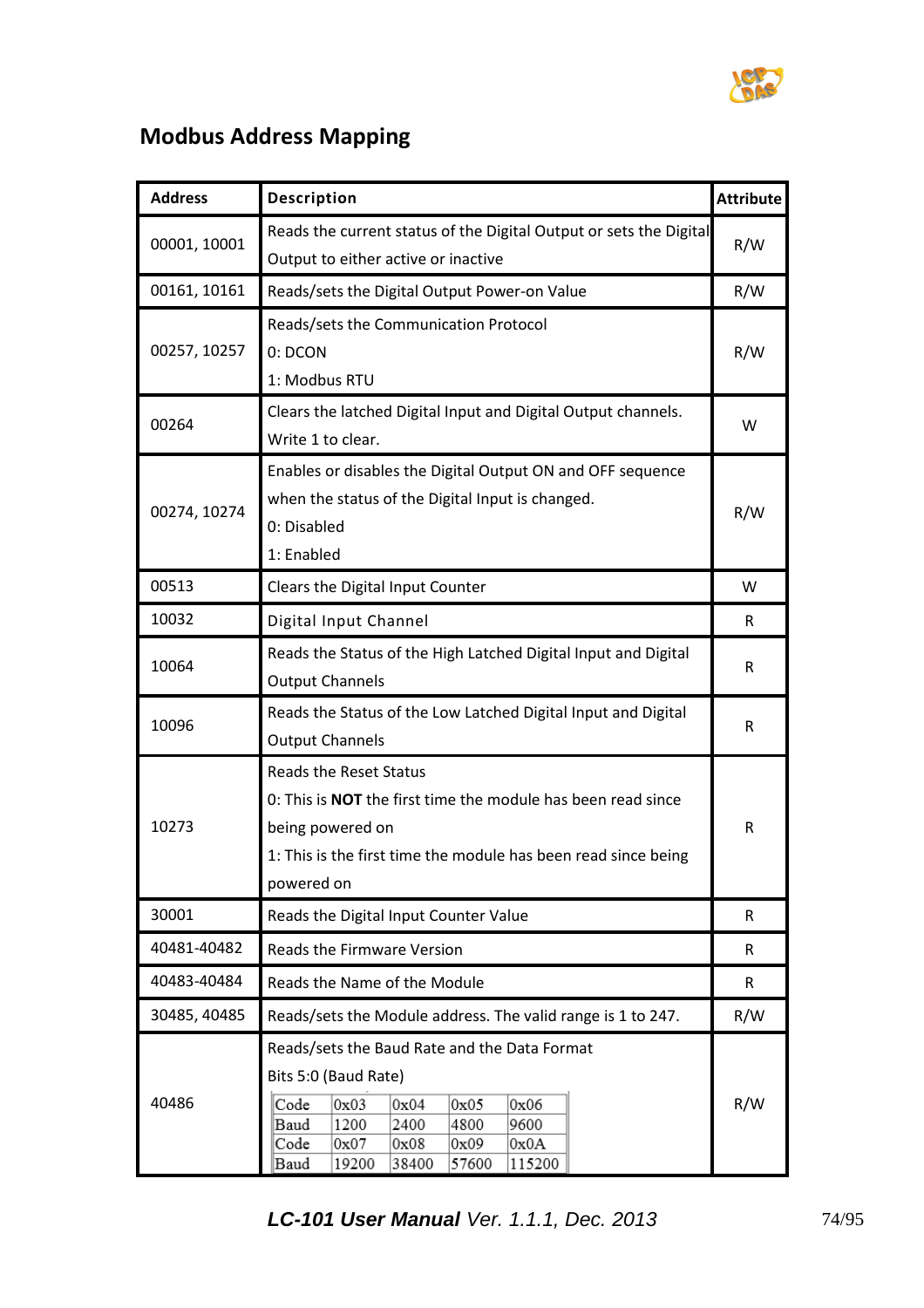

| Baud Rate, valid range: 0x03 to 0x0A |                                                               |     |
|--------------------------------------|---------------------------------------------------------------|-----|
| Bits 7:6 (Data Format)               |                                                               |     |
| 00: no parity, 1 stop bit            |                                                               |     |
| 01: no parity, 2 stop bits           |                                                               |     |
| 10: even parity, 1 stop bit          |                                                               |     |
|                                      | 11: odd parity, 1 stop bit                                    |     |
| 30488, 40488                         | Reads/sets the Response Delay Time in milliseconds. The valid | R/W |
|                                      | range is 0 to 30 ms                                           |     |
| 30498, 40498                         | Reads/sets the Digital Output Active Delay Time in            |     |
|                                      | milliseconds. The valid range: 0 to 0xBB8.                    | R/W |

Modbus RTU Function Description:

(0xxxx): 0x05, 0x0F Function Code

(1xxxx): 0x01 Function Code

(3xxxx): 0x06, 0x10 Function Code

(4xxxx): 0x03 Function Code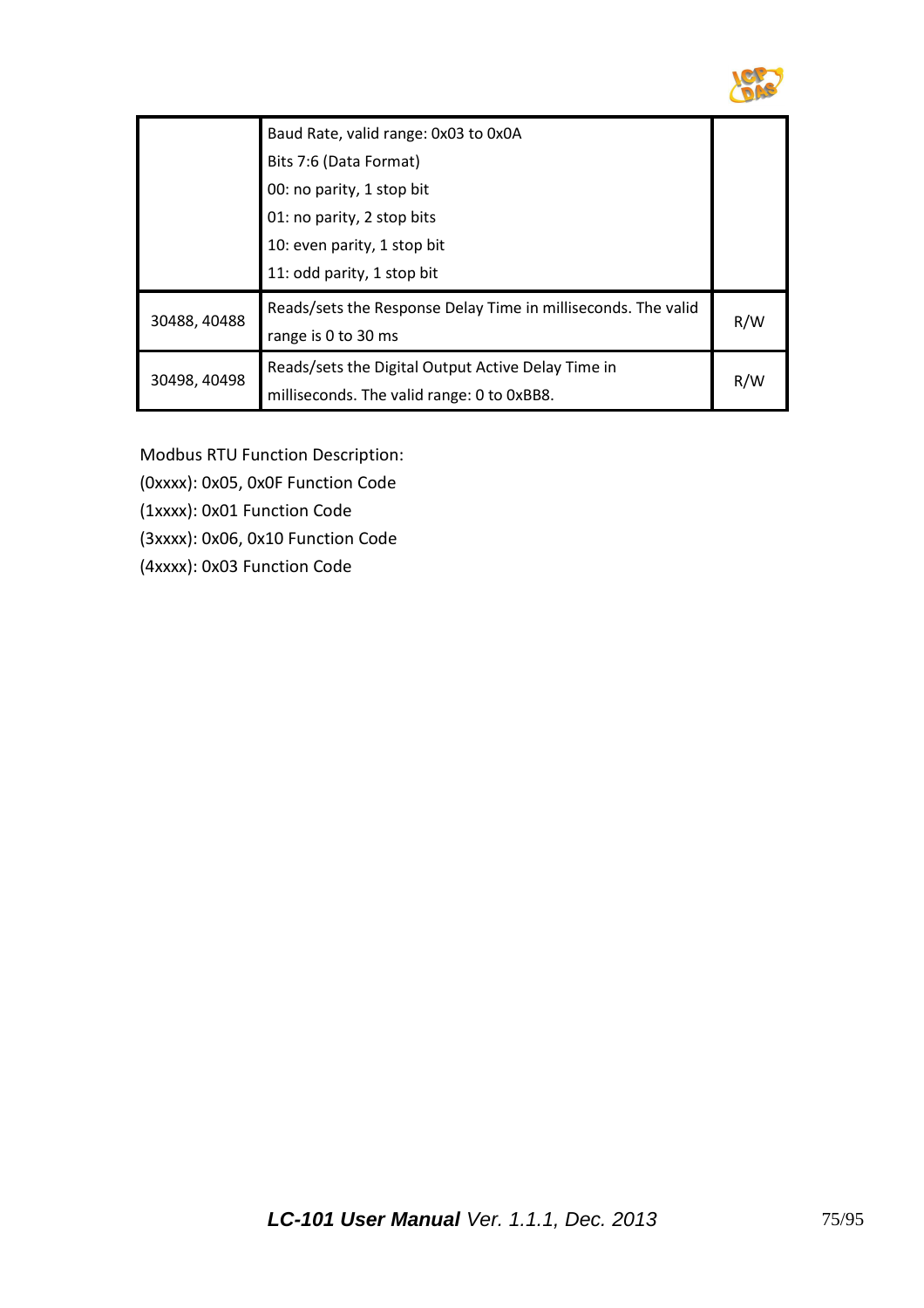

# **3.1 01 (0x01) Read Coils**

This function code is used to read the value at addresses 0xxxx and 1xxxx.

| <b>Byte</b> | <b>Description</b>                  | Length<br>(in Bytes) | Value                                                     |
|-------------|-------------------------------------|----------------------|-----------------------------------------------------------|
| 00          | Address                             |                      | 1 to 247                                                  |
| 01          | <b>Function Code</b>                |                      | 0x01                                                      |
| $02 - 03$   | <b>Starting Address</b>             | 2                    | Refer to the Modbus Address Mapping<br>Table for details. |
| $04 - 05$   | Number of<br>Addresses<br>Requested | 2                    | $0x0001$ to $0x0001 + *N$                                 |

\*N = Number of channels requested

### **Response**

| <b>Byte</b> | <b>Description</b>                       | Length<br>(in Bytes) | Value    |
|-------------|------------------------------------------|----------------------|----------|
| 00          | Address                                  | 1                    | 1 to 247 |
| 01          | <b>Function Code</b>                     | 1                    | 0x01     |
| 02          | <b>Byte Count</b>                        | 1                    | *N       |
| 03          | Value of the<br><b>Requested Address</b> | $*_{N}$              |          |

\*N = (Number of channels requested / 8)

| <b>Byte</b> | <b>Description</b>    | Length<br>(in Bytes) | Value                                             |
|-------------|-----------------------|----------------------|---------------------------------------------------|
|             |                       |                      |                                                   |
| 00          | Address               |                      | 1 to 247                                          |
| 01          | <b>Function Code</b>  |                      | 0x81                                              |
| 02          | <b>Exception Code</b> | 1                    | Refer to the Modbus standard for more<br>details. |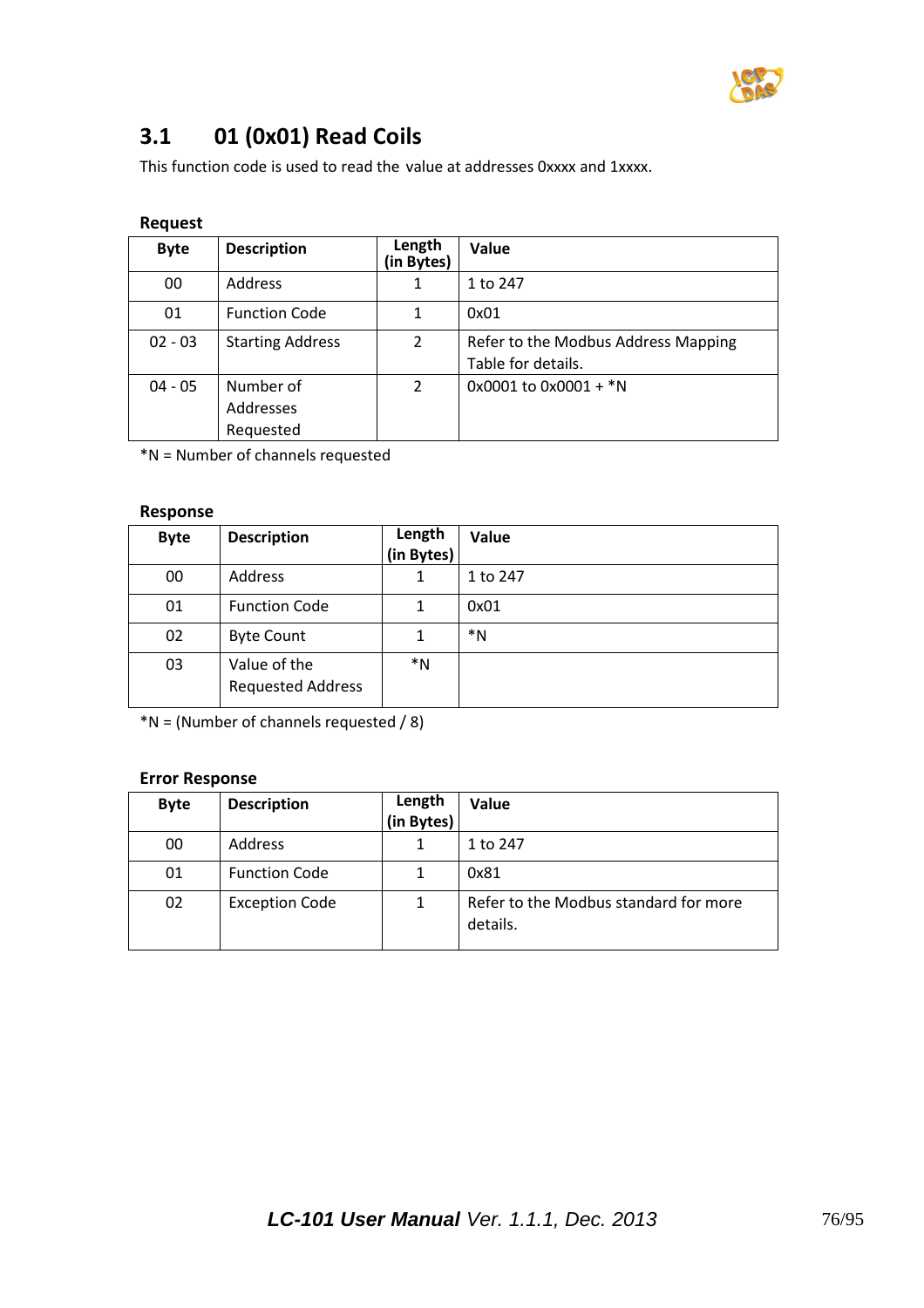

# **3.2 02 (0x02) Read Discrete Inputs**

This function code is used to read the value at address 1xxxx.

## **Request**

| <b>Byte</b> | <b>Description</b>      | Length<br>(in Bytes) | Value                     |
|-------------|-------------------------|----------------------|---------------------------|
| 00          | Address                 | 1                    | 1 to 247                  |
| 01          | <b>Function Code</b>    | 1                    | 0x02                      |
| $02 - 03$   | <b>Starting Address</b> | 2                    | 0x0020 to 0x003F          |
| $04 - 05$   | Number of               | $\overline{2}$       | $0x0001$ to $0x0001 + *N$ |
|             | Addresses               |                      |                           |
|             | Requested               |                      |                           |

\*N = Number of channels requested

### **Response**

| <b>Byte</b> | <b>Description</b>       | Length<br>(in Bytes) | Value    |
|-------------|--------------------------|----------------------|----------|
| 00          | Address                  | 1                    | 1 to 247 |
| 01          | <b>Function Code</b>     | 1                    | 0x02     |
| 02          | <b>Byte Count</b>        | 1                    | *N       |
| 03          | Value of the             | $*_{N}$              |          |
|             | <b>Requested Address</b> |                      |          |

 $*N = (Number of channels requested / 8)$ 

| <b>Byte</b> | <b>Description</b>    | Length<br>(in Bytes) | Value                                             |
|-------------|-----------------------|----------------------|---------------------------------------------------|
| 00          | Address               |                      | 1 to 247                                          |
| 01          | <b>Function Code</b>  | 1                    | 0x82                                              |
| 02          | <b>Exception Code</b> |                      | Refer to the Modbus standard for more<br>details. |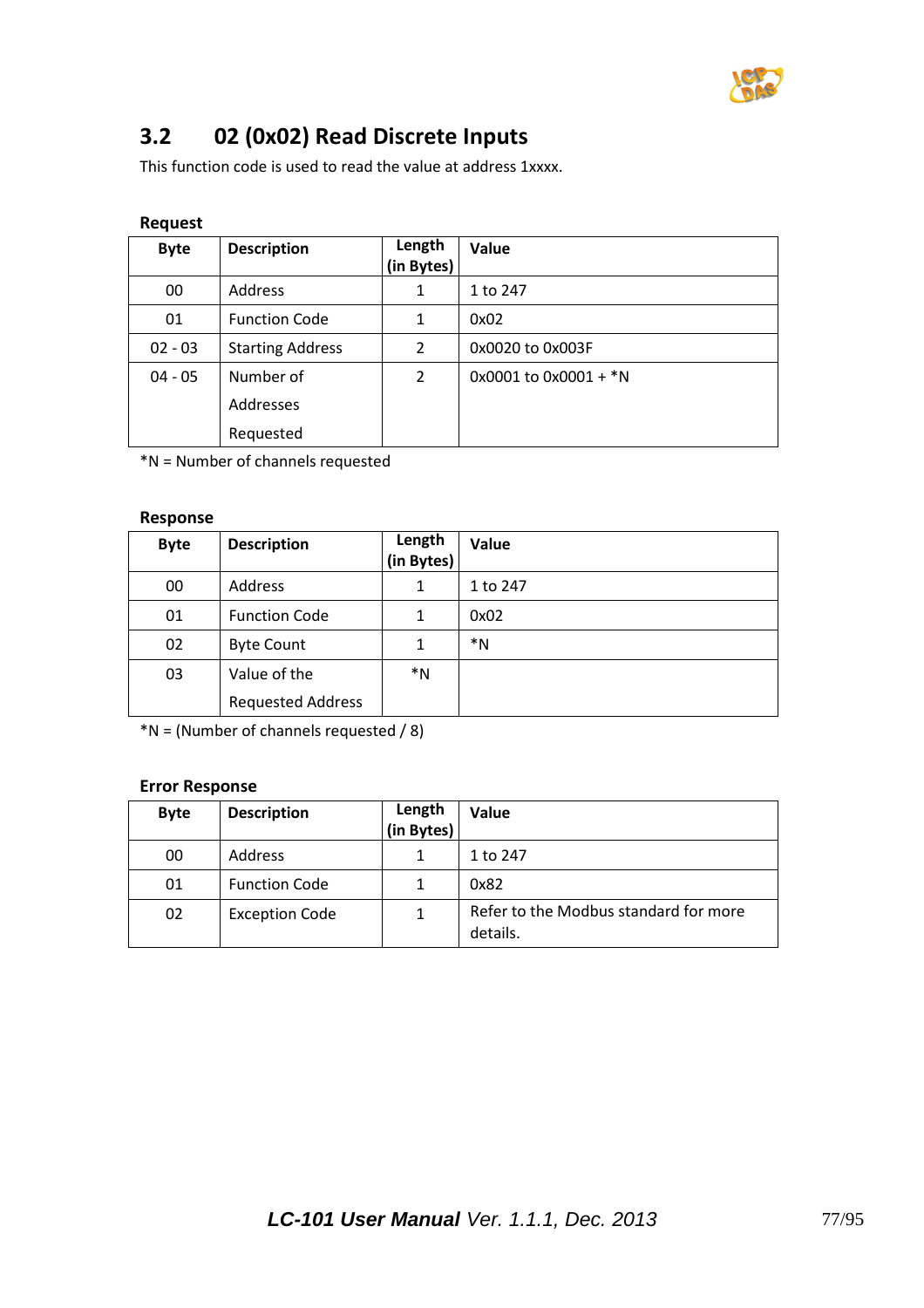

# **3.3 03 (0x03) Read Multiple Registers**

This function code is used to read the value at addresses 3xxxx and 4xxxx.

## **Request**

| <b>Byte</b> | <b>Description</b>      | Length         | Value                               |
|-------------|-------------------------|----------------|-------------------------------------|
|             |                         | (in Bytes)     |                                     |
| 00          | Address                 |                | 1 to 247                            |
| 01          | <b>Function Code</b>    | 1              | 0x03                                |
| $02 - 03$   | <b>Starting Address</b> | $\overline{2}$ | Refer to the Modbus Address Mapping |
|             |                         |                | Table for details.                  |
| $04 - 05$   | Number of               | $\overline{2}$ | 0x0001 to 0x0001 + *N               |
|             | Addresses               |                |                                     |
|             | Requested               |                |                                     |

\*N = Number of channels requested

## **Response**

| <b>Byte</b> | <b>Description</b>                       | Length<br>(in Bytes) | Value         |
|-------------|------------------------------------------|----------------------|---------------|
| 00          | Address                                  | 1                    | 1 to 247      |
| 01          | <b>Function Code</b>                     | 1                    | 0x03          |
| 02          | <b>Byte Count</b>                        | 1                    | $*N \times 2$ |
| $03 -$      | Value of the<br><b>Requested Address</b> | $*N \times 2$        | ٠             |

\*N = Number of channels requested

| <b>Byte</b> | <b>Description</b>    | Length<br>(in Bytes) | Value                                             |
|-------------|-----------------------|----------------------|---------------------------------------------------|
|             |                       |                      |                                                   |
| 00          | Address               |                      | 1 to 247                                          |
| 01          | <b>Function Code</b>  |                      | 0x83                                              |
|             |                       |                      |                                                   |
| 02          | <b>Exception Code</b> | 1                    | Refer to the Modbus standard for more<br>details. |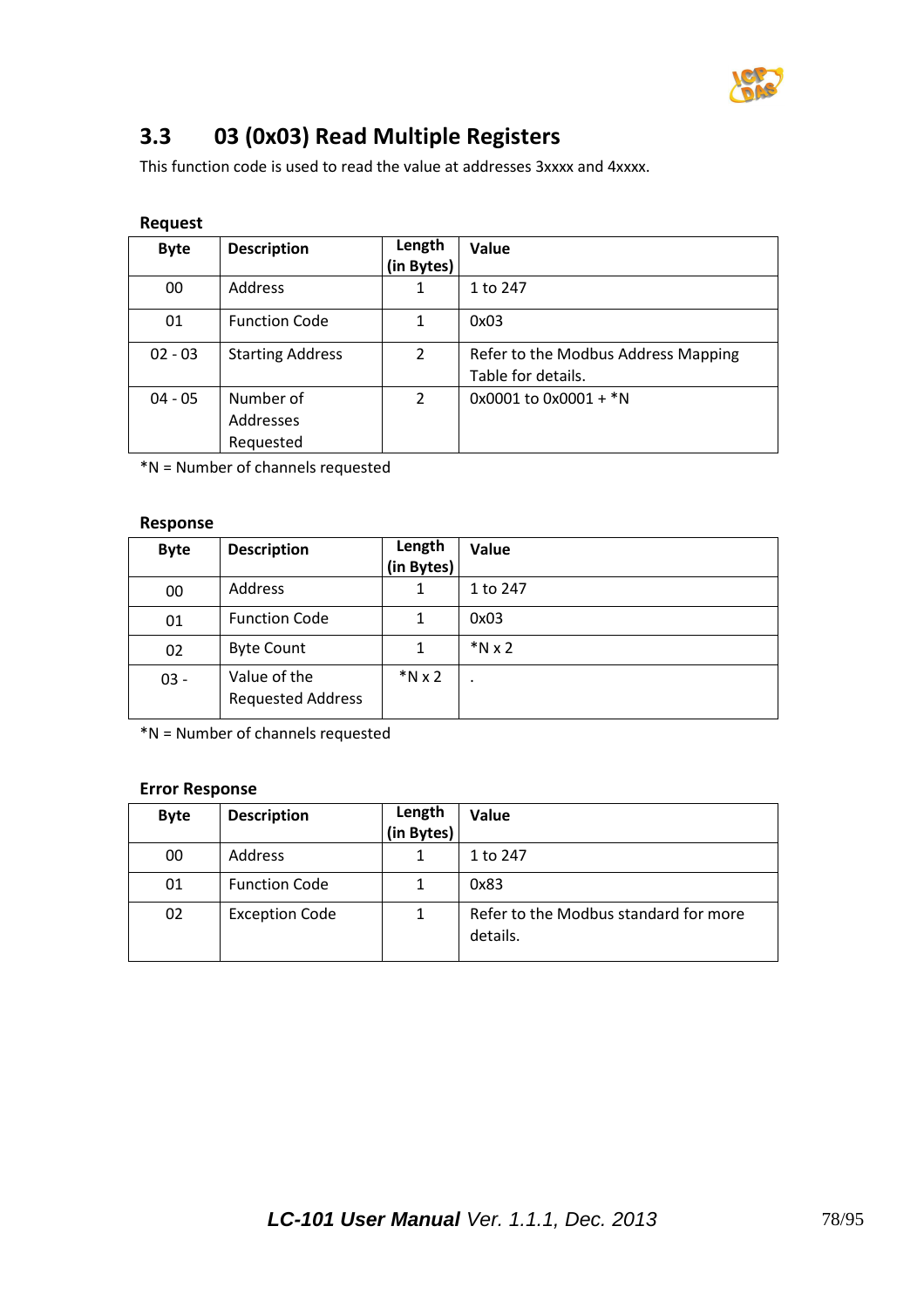

# **3.4 04 (0x04) Read Multiple Input Registers**

This function code is used to read the value at address 4xxxx.

## **Request**

| <b>Byte</b> | <b>Description</b>                  | Length<br>(in Bytes) | Value                                                     |
|-------------|-------------------------------------|----------------------|-----------------------------------------------------------|
| 00          | Address                             | 1                    | 1 to 247                                                  |
| 01          | <b>Function Code</b>                | 1                    | 0x04                                                      |
| $02 - 03$   | <b>Starting Address</b>             | $\overline{2}$       | Refer to the Modbus Address Mapping<br>Table for details. |
| $04 - 05$   | Number of<br>Addresses<br>Requested | $\overline{2}$       | $0x0001$ to $0x0001 + *N$                                 |

\*N = Number of channels requested

## **Response**

| <b>Byte</b> | <b>Description</b>       | Length<br>(in Bytes) | Value         |
|-------------|--------------------------|----------------------|---------------|
| 00          | Address                  | 1                    | 1 to 247      |
| 01          | <b>Function Code</b>     | 1                    | 0x04          |
| 02          | <b>Byte Count</b>        | 1                    | $*N \times 2$ |
| $03 -$      | Value of the             | $*N \times 2$        |               |
|             | <b>Requested Address</b> |                      |               |

\*N = Number of channels requested

| <b>Byte</b> | <b>Description</b>    | Length<br>(in Bytes) | Value                                             |
|-------------|-----------------------|----------------------|---------------------------------------------------|
| 00          | Address               |                      | 1 to 247                                          |
| 01          | <b>Function Code</b>  |                      | 0x84                                              |
| 02          | <b>Exception Code</b> |                      | Refer to the Modbus standard for more<br>details. |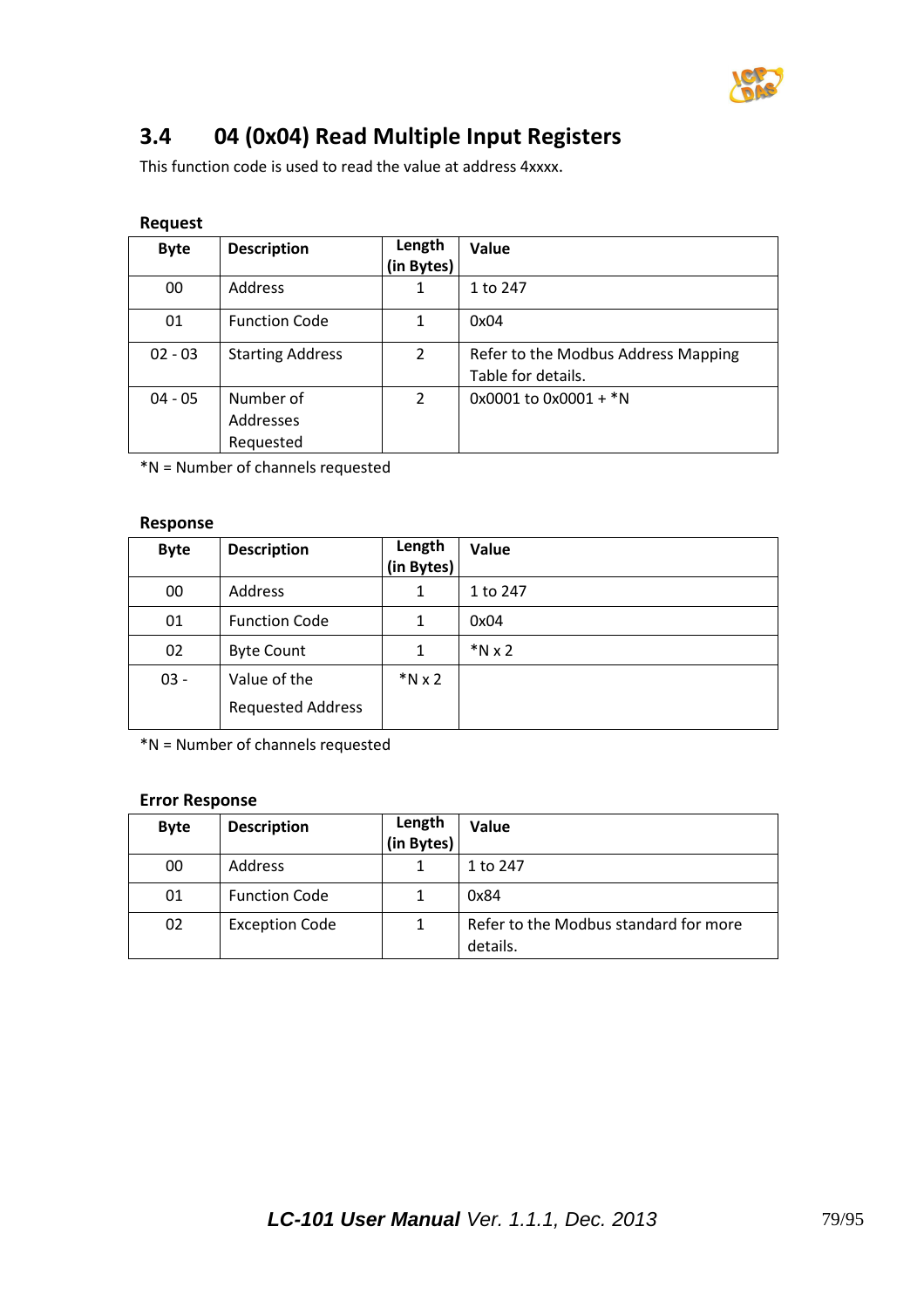

# **3.5 05 (0x05) Write Single Coil**

This function code is used to write a value to address 0xxxx.

## **Request**

| <b>Byte</b> | <b>Description</b>      | Length<br>(in Bytes) | Value                                         |
|-------------|-------------------------|----------------------|-----------------------------------------------|
|             |                         |                      |                                               |
| 00          | Address                 | 1                    | 1 to 247                                      |
| 01          | <b>Function Code</b>    | 1                    | 0x05                                          |
| $02 - 03$   | <b>Starting Address</b> | 2                    | Refer to the Modbus Address Mapping           |
|             |                         |                      | Table for details.                            |
| $04 - 05$   | <b>Requested Value</b>  | 2                    | A value of 0xFF00 will set the output to      |
|             |                         |                      | ON. A value of 0x0000 will set it to OFF. All |
|             |                         |                      | other values are invalid and will not affect  |
|             |                         |                      | the coil.                                     |

## **Response**

| <b>Byte</b> | <b>Description</b>                       | Length<br>(in Bytes) | Value                                                      |
|-------------|------------------------------------------|----------------------|------------------------------------------------------------|
| 00          | Address                                  |                      | 1 to 247                                                   |
| 01          | <b>Function Code</b>                     |                      | 0x05                                                       |
| $02 - 03$   | <b>Requested Address</b>                 | $\overline{2}$       | The value is the same as bytes 02 and 03<br>of the Request |
| $04 - 05$   | Value of the<br><b>Requested Address</b> | $\overline{2}$       | The value is the same as bytes 04 and 05<br>of the Request |

#### **Error Response**

| <b>Byte</b> | <b>Description</b>    | Length     | Value                                 |
|-------------|-----------------------|------------|---------------------------------------|
|             |                       | (in Bytes) |                                       |
| 00          | Address               | 1          | 1 to 247                              |
| 01          | <b>Function Code</b>  | 1          | 0x85                                  |
| 02          | <b>Exception Code</b> | 1          | Refer to the Modbus standard for more |
|             |                       |            | details.                              |

## **3.6 05 (0x06) Write Single Register**

This function code is used to write a value to address 3xxxx.

## **Request**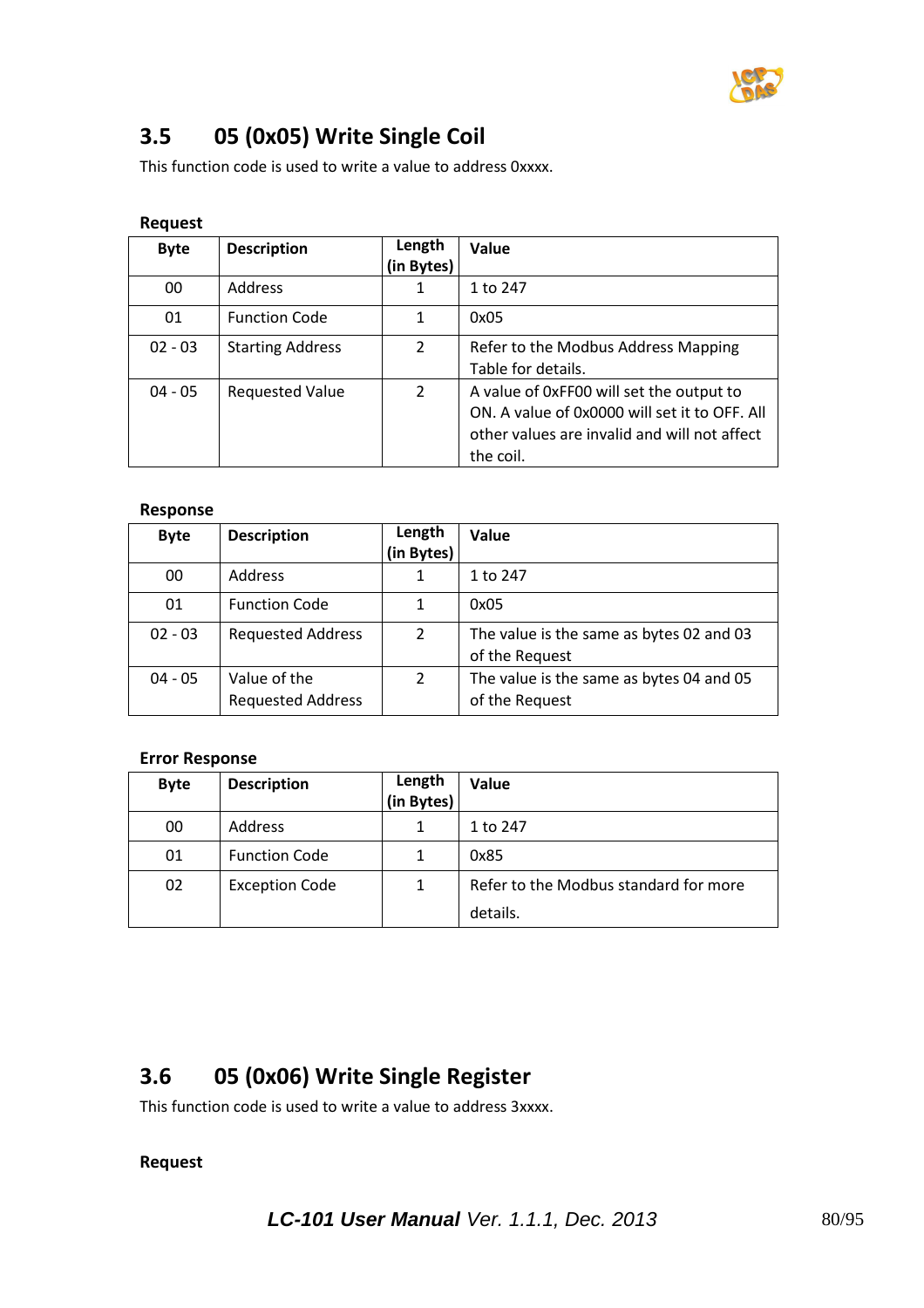

| <b>Byte</b> | <b>Description</b>      | Length         | Value                               |
|-------------|-------------------------|----------------|-------------------------------------|
|             |                         | (in Bytes)     |                                     |
| 00          | Address                 |                | 1 to 247                            |
| 01          | <b>Function Code</b>    |                | 0x05                                |
| $02 - 03$   | <b>Starting Address</b> | $\overline{2}$ | Refer to the Modbus Address Mapping |
|             |                         |                | Table for details.                  |
| $04 - 05$   | Write Value             | 2              |                                     |
|             |                         |                |                                     |

## **Response**

| <b>Byte</b> | <b>Description</b>                       | Length<br>(in Bytes) | Value                                                      |
|-------------|------------------------------------------|----------------------|------------------------------------------------------------|
| 00          | Address                                  |                      | 1 to 247                                                   |
| 01          | <b>Function Code</b>                     |                      | 0x06                                                       |
| $02 - 03$   | <b>Requested Address</b>                 | $\overline{2}$       | The value is the same as bytes 02 and 03<br>of the Request |
| $04 - 05$   | Value of the<br><b>Requested Address</b> | 2                    | The value is the same as bytes 04 and 05<br>of the Request |

| <b>Byte</b> | <b>Description</b>    | Length<br>(in Bytes) | Value                                 |
|-------------|-----------------------|----------------------|---------------------------------------|
| 00          | Address               |                      | 1 to 247                              |
| 01          | <b>Function Code</b>  | 1                    | 0x86                                  |
| 02          | <b>Exception Code</b> | 1                    | Refer to the Modbus standard for more |
|             |                       |                      | details.                              |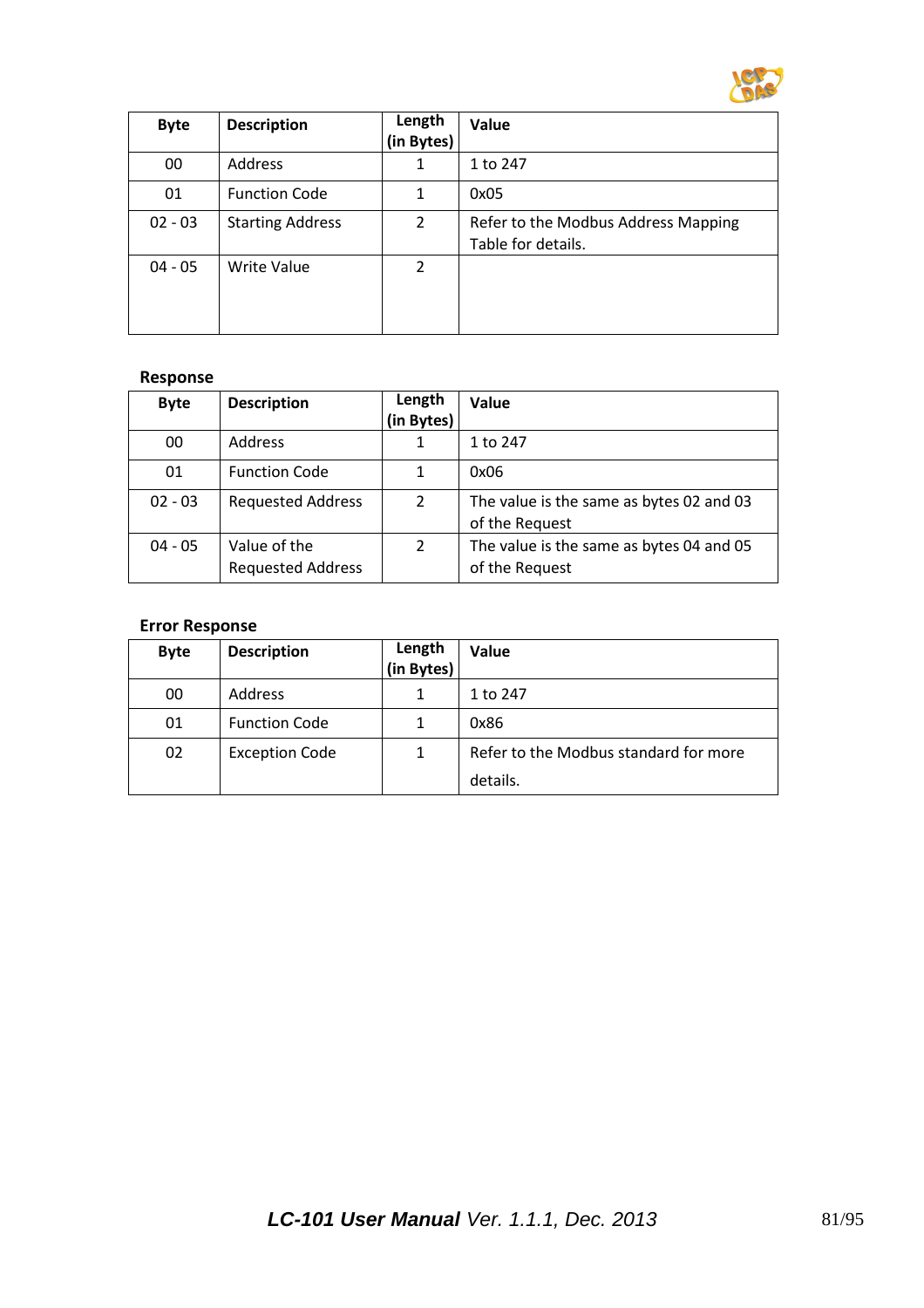

# **3.7 15 (0x0F) Write Multiple Coils**

This function code is used to write a value to address 0xxxx.

## **Request**

| <b>Byte</b> | <b>Description</b>      | Length         | Value                                         |
|-------------|-------------------------|----------------|-----------------------------------------------|
|             |                         | (in Bytes)     |                                               |
| $00 \,$     | Address                 |                | 1 to 247                                      |
| 01          | <b>Function Code</b>    | 1              | 0x0F                                          |
| $02 - 03$   | <b>Starting Address</b> | $\overline{2}$ | Refer to the Modbus Address Mapping           |
|             |                         |                | Table for details.                            |
| $04 - 05$   | Number of               | $\overline{2}$ | $0x0001$ to $0x0001 + *N$                     |
|             | Addresses               |                |                                               |
|             | Requested               |                |                                               |
| 06          | <b>Byte Count</b>       | 1              | $*N/8$                                        |
| 07          | Write Value             | 1              | A bit corresponds to a channel. If the bit is |
|             |                         |                | 1, it denotes that the channel that was set   |
|             |                         |                | is ON. If the bit is 0, it denotes that the   |
|             |                         |                | channel that was set is OFF.                  |

\*N = Number of channels requested

## **Response**

| <b>Byte</b> | <b>Description</b>                  | Length<br>(in Bytes) | Value                                                     |
|-------------|-------------------------------------|----------------------|-----------------------------------------------------------|
| 00          | Address                             |                      | 1 to 247                                                  |
| 01          | <b>Function Code</b>                |                      | 0x0F                                                      |
| $02 - 03$   | <b>Starting Address</b>             | $\overline{2}$       | The value is the same as byte 02 and 03 of<br>the Request |
| $04 - 05$   | Number of<br>Addresses<br>Requested | $\overline{2}$       | The value is the same as byte 04 and 05 of<br>the Request |

| <b>Byte</b> | <b>Description</b>    | Length<br>(in Bytes) | Value                                             |
|-------------|-----------------------|----------------------|---------------------------------------------------|
| 00          | Address               |                      | 1 to 247                                          |
| 01          | <b>Function Code</b>  |                      | 0x8F                                              |
| 02          | <b>Exception Code</b> |                      | Refer to the Modbus standard for more<br>details. |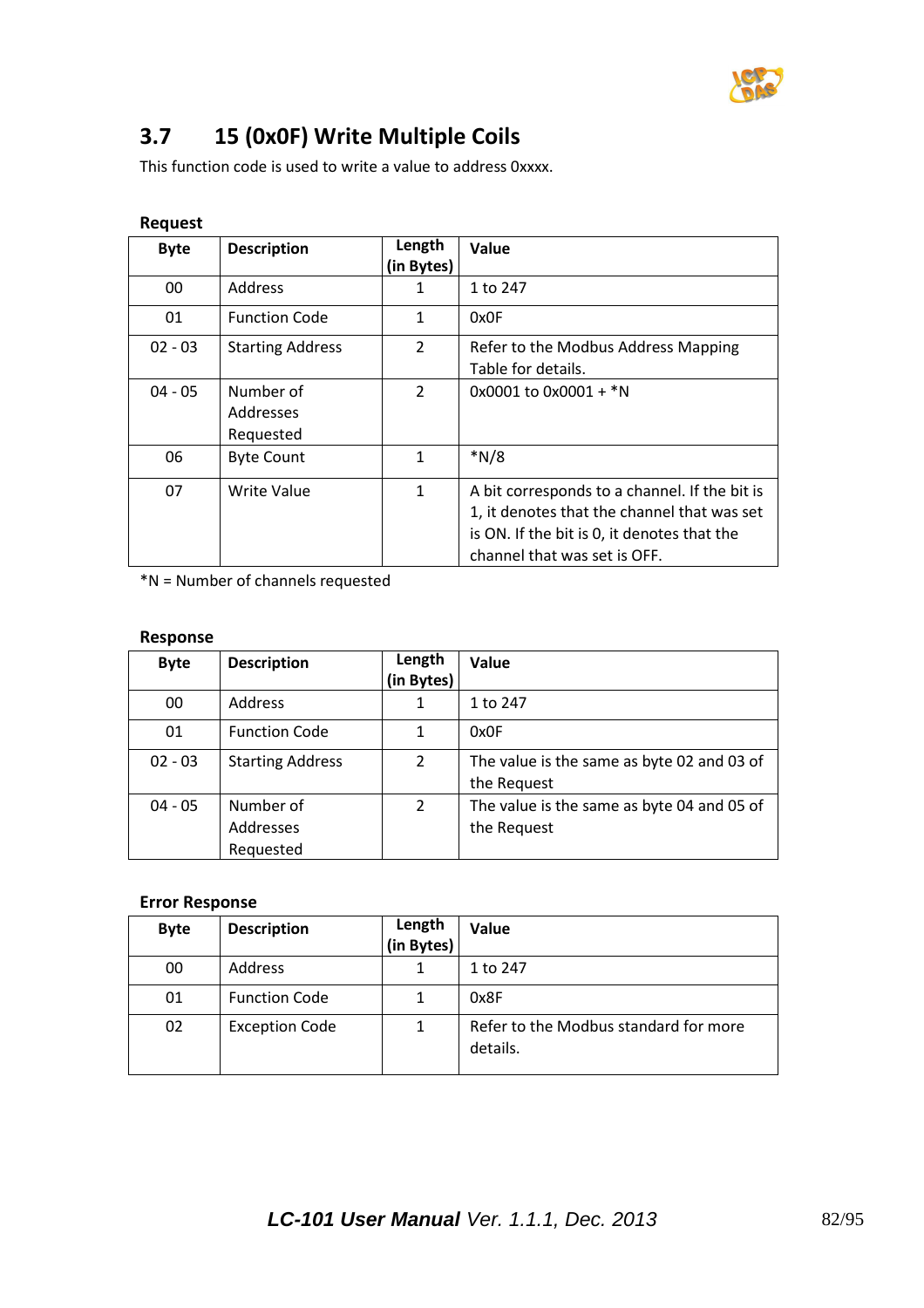

# **3.8 16 (0x10) Write Multiple Registers**

This function code is used to write a value to address 0xxxx.

#### **Request**

| <b>Byte</b> | <b>Description</b>                  | Length         | Value                                                     |
|-------------|-------------------------------------|----------------|-----------------------------------------------------------|
|             |                                     | (in Bytes)     |                                                           |
| 00          | <b>Address</b>                      | 1              | 1 to 247                                                  |
| 01          | <b>Function Code</b>                | 1              | 0x0F                                                      |
| $02 - 03$   | <b>Starting Address</b>             | $\overline{2}$ | Refer to the Modbus Address Mapping<br>Table for details. |
| $04 - 05$   | Number of<br>Addresses<br>Requested | $\overline{2}$ | $0x0001$ to $0x0001 + *N$                                 |
| 06          | <b>Byte Count</b>                   | 1              | $*N \times 2$                                             |
| 07          | Write Value                         | $*$ N x 2      |                                                           |

\*N = Number of channels requested

#### **Response**

| <b>Byte</b> | <b>Description</b>      | Length         | Value                                      |
|-------------|-------------------------|----------------|--------------------------------------------|
|             |                         | (in Bytes)     |                                            |
| 00          | Address                 |                | 1 to 247                                   |
| 01          | <b>Function Code</b>    |                | 0x010                                      |
| $02 - 03$   | <b>Starting Address</b> | $\overline{2}$ | The value is the same as byte 02 and 03 of |
|             |                         |                | the Request                                |
| $04 - 05$   | Number of               | $\overline{2}$ | The value is the same as byte 04 and 05 of |
|             | Addresses               |                | the Request                                |
|             | Requested               |                |                                            |

| <b>Byte</b> | <b>Description</b>    | Length     | Value                                             |
|-------------|-----------------------|------------|---------------------------------------------------|
|             |                       | (in Bytes) |                                                   |
| 00          | Address               |            | 1 to 247                                          |
| 01          | <b>Function Code</b>  |            | 0x91                                              |
| 02          | <b>Exception Code</b> | 1.         | Refer to the Modbus standard for more<br>details. |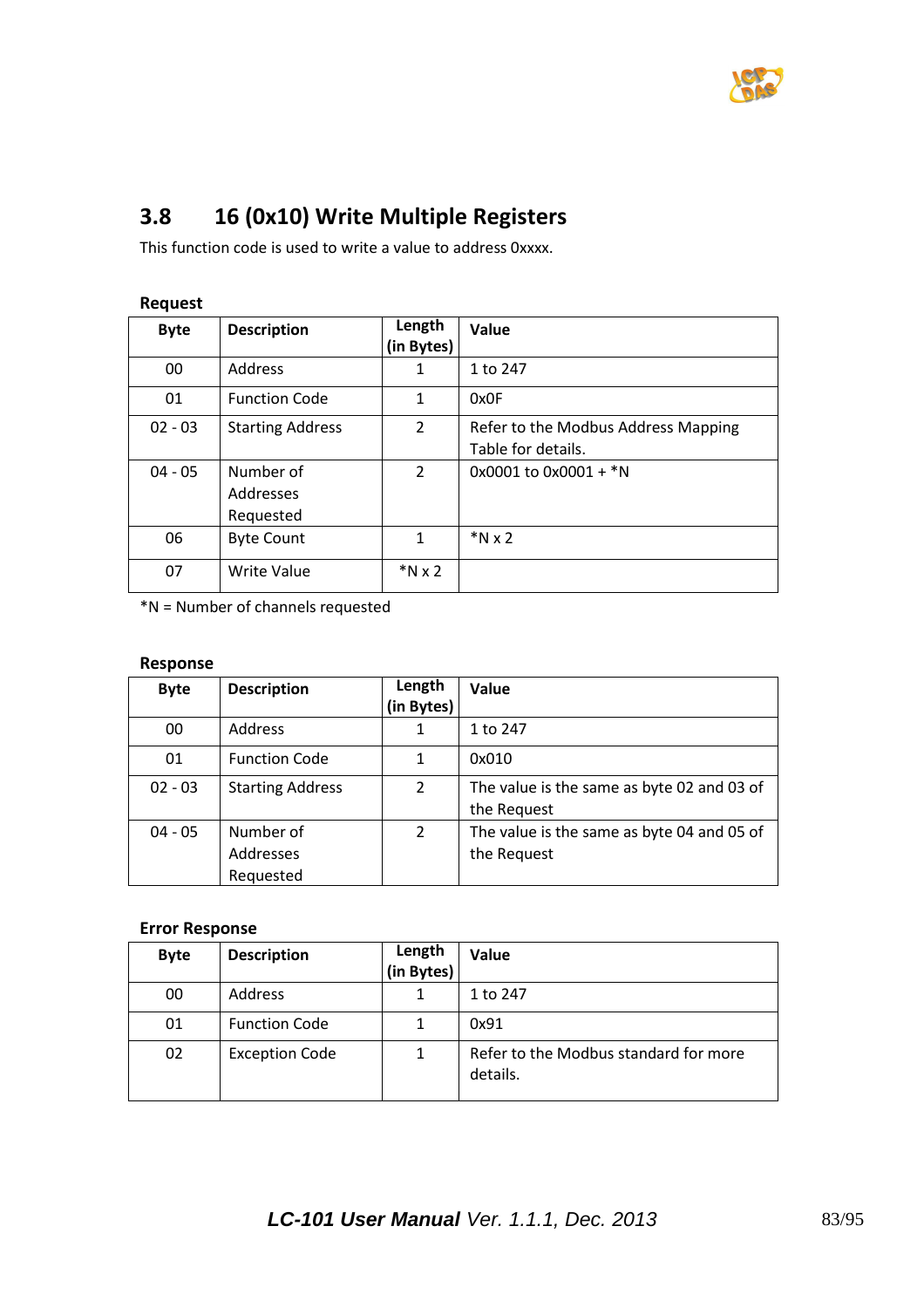

## **3.9 70 (0x46) Read/Write Module Settings**

This function code is used to read the configuration settings from the module or to change the settings for the module. The following sub-function codes are supported.

| <b>Sub-function Code</b> | <b>Description</b>                                     | <b>Section</b> |
|--------------------------|--------------------------------------------------------|----------------|
| 00 (0x00)                | Reads the Name of the Module                           | 3.9.1          |
| 04 (0x04)                | Sets the Module Address                                | 3.9.2          |
| 05 (0x05)                | Reads the Communication Settings                       | 3.9.3          |
| 06 (0x06)                | Sets the Communication Settings                        | 3.9.4          |
| 32 (0x20)                | Reads the Firmware Version                             | 3.9.5          |
| 33 (0x21)                | Sets the Digital Input Counter Edge                    | 3.9.6          |
| 34 (0x22)                | Reads the Digital Input Counter Edge Settings<br>Value | 3.9.7          |
| 39 (0x27)                | Sets the Digital Output Power-on Value                 | 3.9.8          |
| 40 (0x28)                | Reads the Digital Output Power-on Value                | 3.9.9          |

If the module does not support the sub-function code specified in the message, then it will respond as follows:

| <b>Byte</b> | <b>Description</b>    | Length<br>(in Bytes) | Value                                 |
|-------------|-----------------------|----------------------|---------------------------------------|
|             |                       |                      |                                       |
| 00          | <b>Address</b>        |                      | 1 to 247                              |
|             |                       |                      |                                       |
| 01          | <b>Function Code</b>  |                      | 0xC6                                  |
| 02          | <b>Exception Code</b> | 1                    | Refer to the Modbus standard for more |
|             |                       |                      | details.                              |
|             |                       |                      |                                       |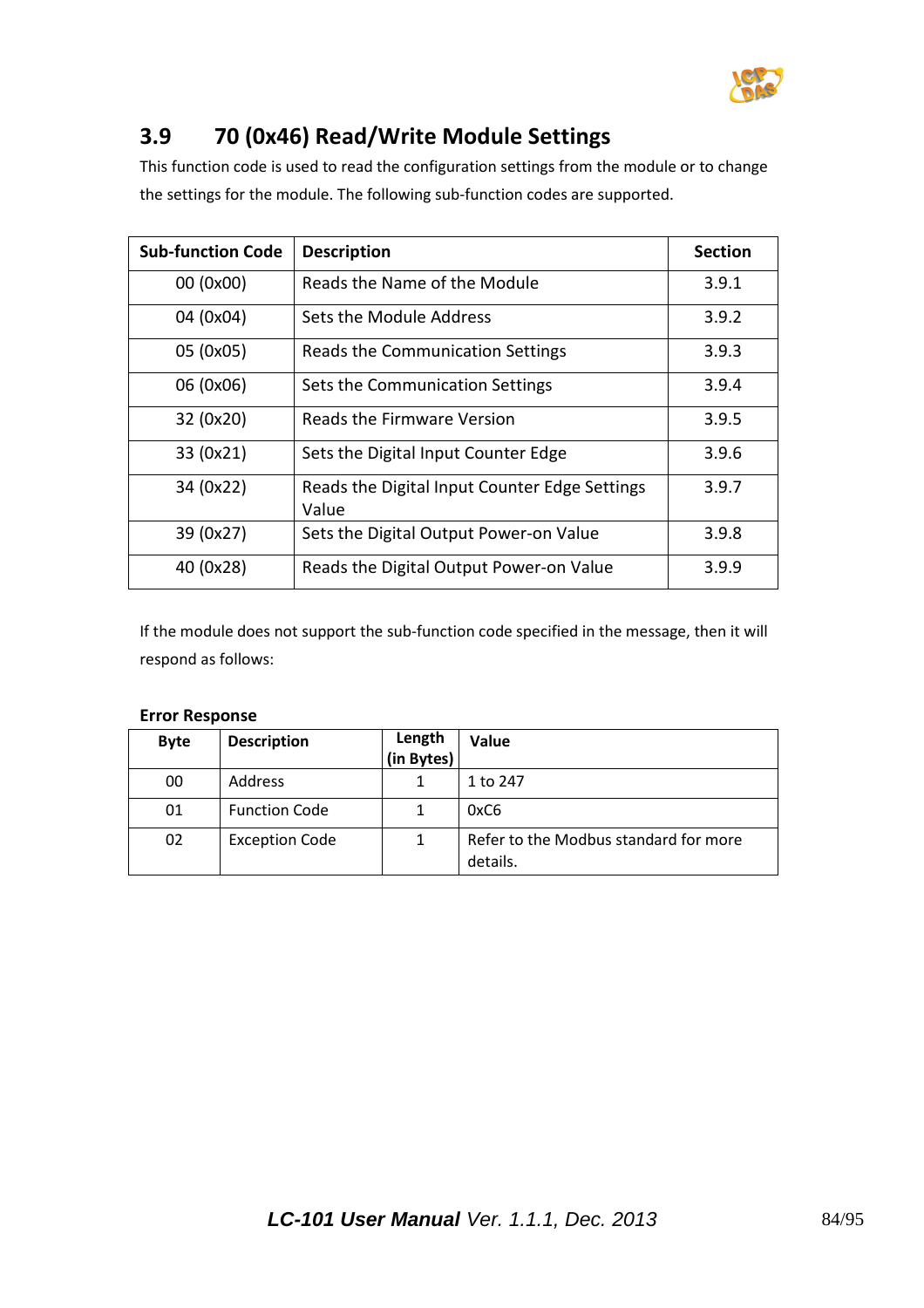

## **3.7.1 Sub-function 00 (0x00) Read Module Name**

This sub-function code is used to read the name of the LC-101 module.

## **Request**

| <b>Byte</b> | <b>Description</b>   | Length     | Value    |
|-------------|----------------------|------------|----------|
|             |                      | (in Bytes) |          |
| 00          | Address              |            | 1 to 247 |
| 01          | <b>Function Code</b> |            | 0x46     |
| 02          | Sub-function Code    |            | 0x00     |

## **Response**

| <b>Byte</b> | <b>Description</b>   | Length     | Value               |
|-------------|----------------------|------------|---------------------|
|             |                      | (in Bytes) |                     |
| $00\,$      | Address              | 1          | 1 to 247            |
| 01          | <b>Function Code</b> | 1          | 0x46                |
| 02          | Sub-function Code    | 1          | 0x00                |
| $03 - 06$   | <b>Module Name</b>   | 4          | 0x4C 0x43 0x01 0x01 |
|             |                      |            | $(LC-101)$          |

| <b>Byte</b> | <b>Description</b>    | Length<br>(in Bytes) | Value                                             |
|-------------|-----------------------|----------------------|---------------------------------------------------|
| 00          | Address               |                      | 1 to 247                                          |
| 01          | <b>Function Code</b>  |                      | 0xC6                                              |
| 02          | <b>Exception Code</b> | 1                    | Refer to the Modbus standard for more<br>details. |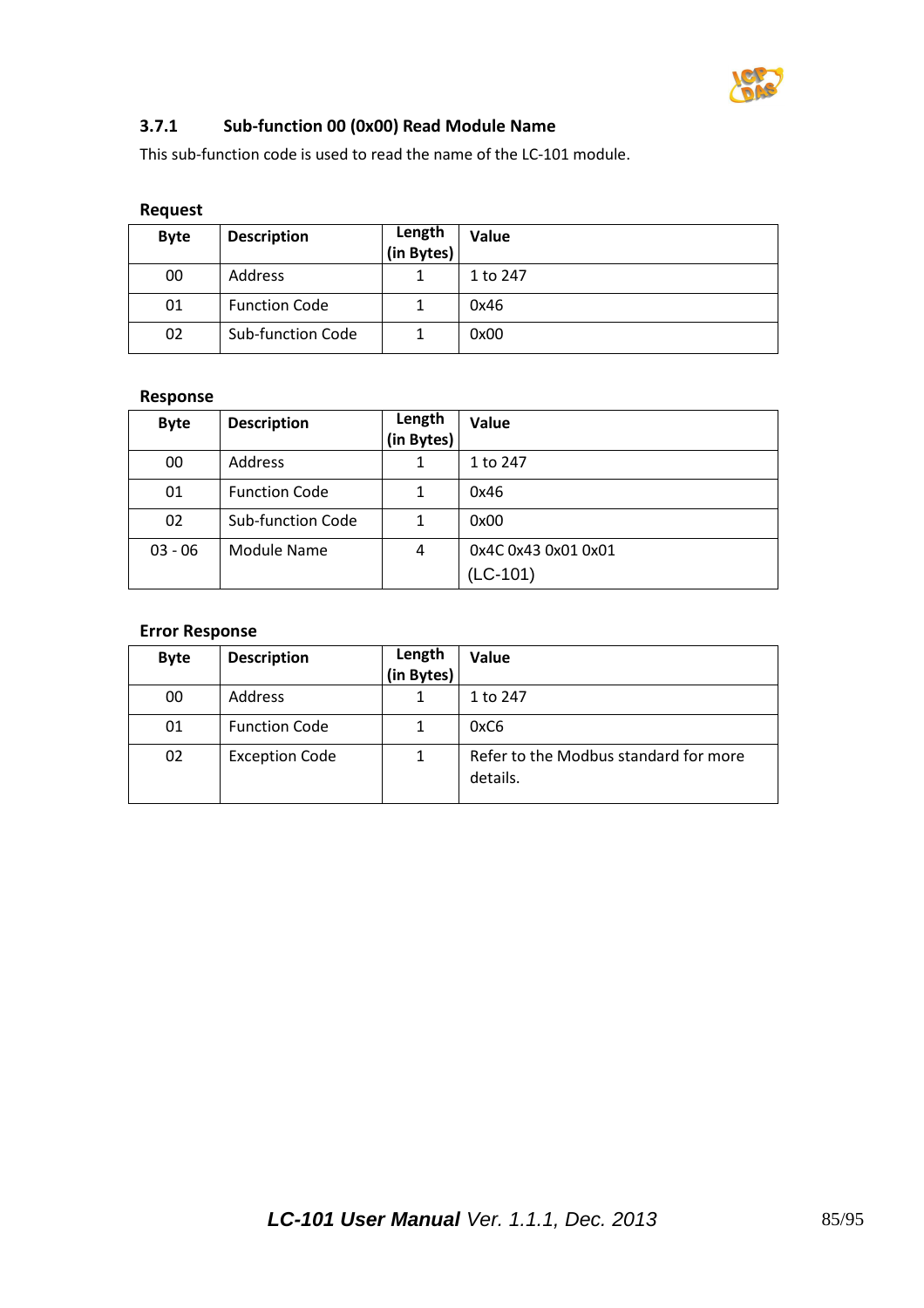

## **3.7.2 Sub-function 04 (0x04) Write Module Address**

This sub-function code is used to set the address of the LC-101 module.

| <b>Byte</b> | <b>Description</b>   | Length<br>(in Bytes) | Value          |
|-------------|----------------------|----------------------|----------------|
| 00          | Address              | 1                    | 1 to 247       |
| 01          | <b>Function Code</b> | 1                    | 0x46           |
| 02          | Sub-function Code    | 1                    | 0x04           |
| 03          | New Address          | 1                    | 1 to 247       |
| $04 - 06$   | Reserved             | 3                    | 0x00 0x00 0x00 |

## **Response**

| <b>Byte</b> | <b>Description</b>       | Length<br>(in Bytes) | Value                  |
|-------------|--------------------------|----------------------|------------------------|
| 00          | Address                  | 1                    | 1 to 247               |
| 01          | <b>Function Code</b>     | 1                    | 0x46                   |
| 02          | <b>Sub-function Code</b> | 1                    | 0x04                   |
| 03          | New Address              | 1                    | 0: OK<br>Others: Error |
| $04 - 06$   | Reserved                 | 3                    | 0x00 0x00 0x00         |

| <b>Byte</b> | <b>Description</b>    | Length<br>(in Bytes) | Value                                             |
|-------------|-----------------------|----------------------|---------------------------------------------------|
| 00          | Address               |                      | 1 to 247                                          |
| 01          | <b>Function Code</b>  |                      | 0xC6                                              |
| 02          | <b>Exception Code</b> | 1                    | Refer to the Modbus standard for more<br>details. |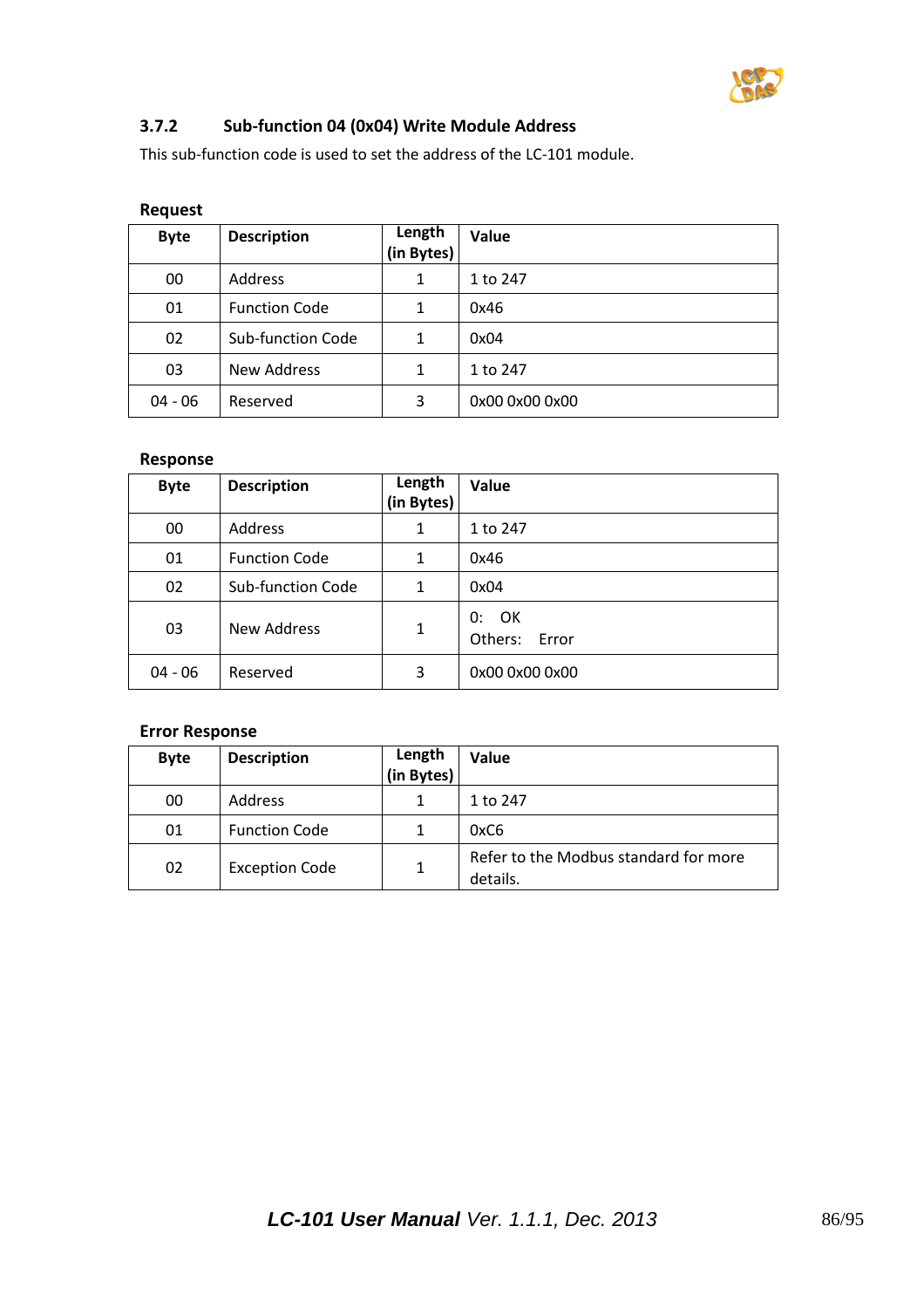

## **3.7.3 Sub-function 05 (0x05) Read Communication Settings**

This sub-function code is used to read the communication protocol settings for the LC-101 module.

#### **Request**

| <b>Byte</b> | <b>Description</b>   | Length     | <b>Value</b> |
|-------------|----------------------|------------|--------------|
|             |                      | (in Bytes) |              |
| 00          | Address              | 1          | 1 to 247     |
| 01          | <b>Function Code</b> | 1          | 0x46         |
| 02          | Sub-function Code    | 1          | 0x05         |
| 03          | Reserved             | 1          | 0x00         |

#### **Response**

| <b>Byte</b> | <b>Description</b>   | Length<br>(in Bytes) | Value                                   |
|-------------|----------------------|----------------------|-----------------------------------------|
|             |                      |                      |                                         |
| $00 \,$     | Address              | 1                    | 1 to 247                                |
| 01          | <b>Function Code</b> | 1                    | 0x46                                    |
| 02          | Sub-function Code    | 1                    | 0x05                                    |
| 03          | Reserved             | 1                    | 0x00                                    |
| 04          | <b>Baud Rate</b>     | 1                    | Refer to the Baud Rate Settings table 錯 |
|             |                      |                      | 誤! 尚未指定書籤名稱。below for details.          |
| $05 - 07$   | Reserved             | 3                    | 0x00 0x00 0x00                          |
| 08          | Mode                 | 1                    | 0: DCON Protocol                        |
|             |                      |                      | 1: Modbus RTU Protocol                  |
| $09 - 10$   | Reserved             | $\overline{2}$       | 0x00 0x00                               |

**Note**: This information is the data saved in the EEPROM and will be used for the next power-on reset. It is **NOT** the currently used settings.

#### **Baud Rate Settings:**

| Value            | 03   | 04   | 05   | 06   | 07    | 08    | 09    | 0A     |
|------------------|------|------|------|------|-------|-------|-------|--------|
| <b>Baud Rate</b> | 1200 | 2400 | 4800 | 9600 | 19200 | 38400 | 57600 | 115200 |

| <b>Byte</b> | <b>Description</b>    | Length<br>(in Bytes) | Value                                 |
|-------------|-----------------------|----------------------|---------------------------------------|
| 00          | Address               |                      | $1 - 247$                             |
| 01          | <b>Function Code</b>  |                      | 0xC6                                  |
| 02          | <b>Exception Code</b> |                      | Refer to the Modbus standard for more |
|             |                       |                      | details.                              |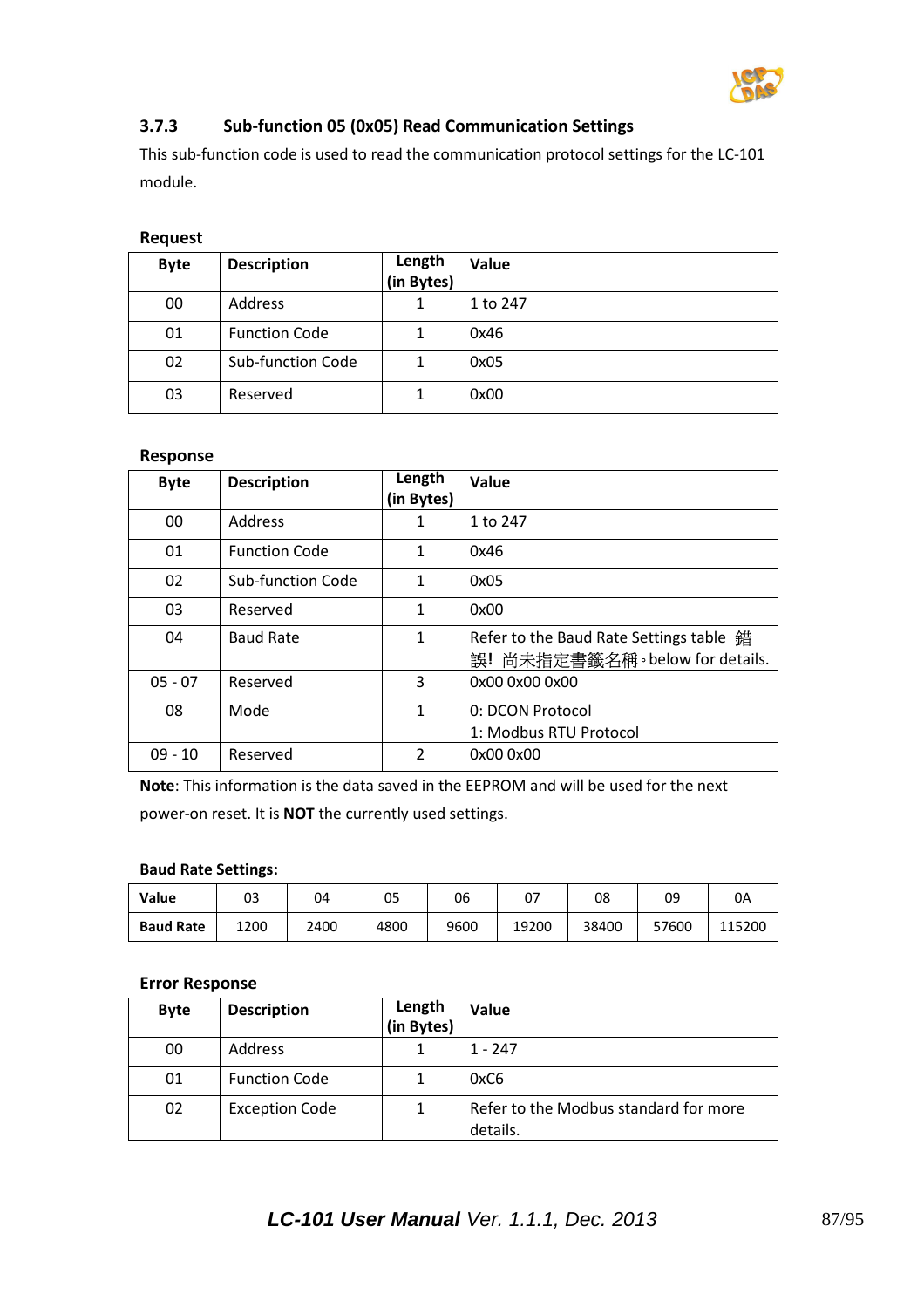

## **3.7.4 Sub-function 06 (0x06) Write Communication Settings**

This sub-function code is used to configure the communication protocol for the LC-101 module.

#### **Request**

| <b>Byte</b> | <b>Description</b>   | Length         | Value                                     |
|-------------|----------------------|----------------|-------------------------------------------|
|             |                      | (in Bytes)     |                                           |
| 00          | Address              | 1              | $1 - 247$                                 |
| 01          | <b>Function Code</b> | 1              | 0x46                                      |
| 02          | Sub-function Code    | 1              | 0x06                                      |
| 03          | Reserved             | $\mathbf{1}$   | 0x00                                      |
| 04          | <b>Baud Rate</b>     | $\mathbf{1}$   | Refer to the Baud Rate Settings table for |
|             |                      |                | details.                                  |
| $05 - 07$   | Reserved             | 3              | 0x00 0x00 0x00                            |
| 08          | Mode                 | 1              | <b>DCON Protocol</b><br>0:                |
|             |                      |                | <b>Modbus RTU Protocol</b><br>1:          |
| $09 - 10$   | Reserved             | $\overline{2}$ | 0x00 0x00                                 |

#### **Response**

| <b>Byte</b> | <b>Description</b>       | Length<br>(in Bytes) | Value          |
|-------------|--------------------------|----------------------|----------------|
| 00          | Address                  | 1                    | $1 - 247$      |
| 01          | <b>Function Code</b>     | 1                    | 0x46           |
| 02          | <b>Sub-function Code</b> | 1                    | 0x06           |
| 03          | Reserved                 | $\mathbf{1}$         | 0x00           |
| 04          | <b>Baud Rate</b>         | 1                    | 0: OK          |
|             |                          |                      | Others: Error  |
| $05 - 07$   | Reserved                 | 3                    | 0x00 0x00 0x00 |
| 08          | Mode                     | 1                    | $0:$ OK        |
|             |                          |                      | Others: Error  |
| $09 - 10$   | Reserved                 | $\overline{2}$       | 0x00 0x00      |

**Note**: The new Baud Rate and Protocol settings will only become effective after the next power-on reset.

| <b>Byte</b> | <b>Description</b>    | Length<br>(in Bytes) | Value                                             |
|-------------|-----------------------|----------------------|---------------------------------------------------|
| 00          | Address               |                      | $1 - 247$                                         |
| 01          | <b>Function Code</b>  |                      | 0xC6                                              |
| 02          | <b>Exception Code</b> | 1                    | Refer to the Modbus standard for more<br>details. |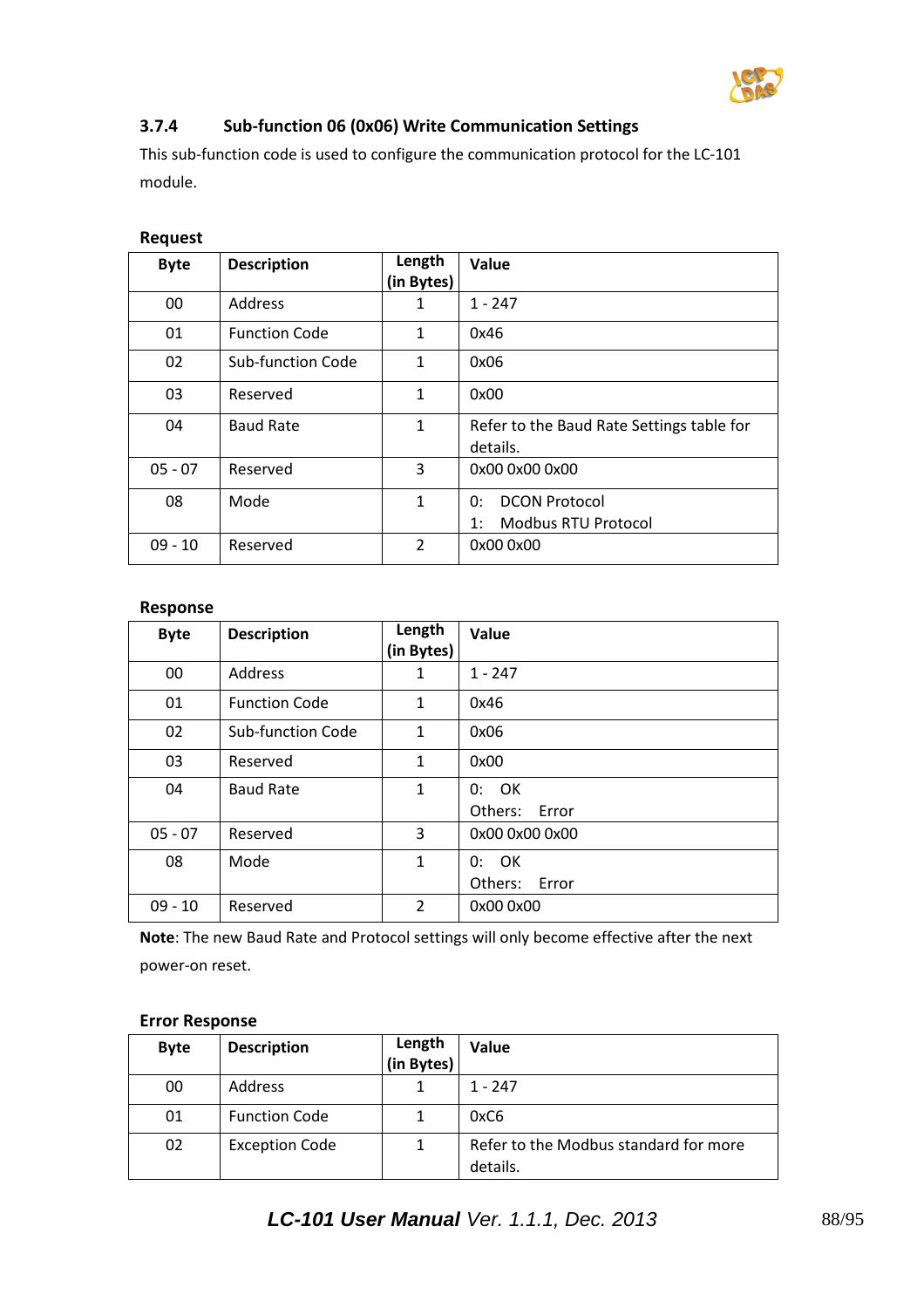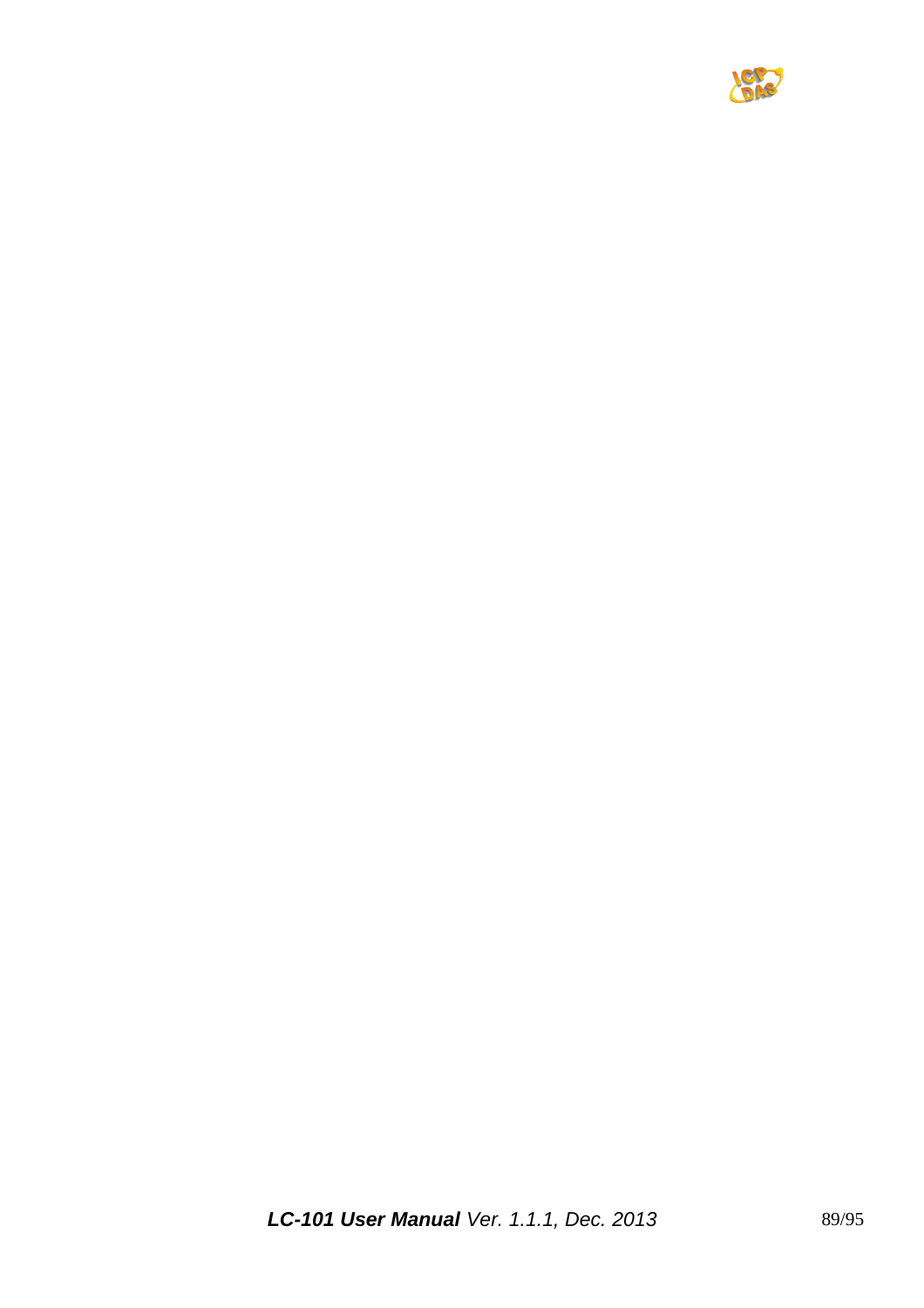

## **3.7.5 Sub-function 32 (0x20) Read Firmware Version**

This sub-function code is used to read the firmware version information for the LC-101 module.

### **Request**

| <b>Byte</b> | <b>Description</b>   | Length     | Value     |
|-------------|----------------------|------------|-----------|
|             |                      | (in Bytes) |           |
| 00          | Address              |            | $1 - 247$ |
| 01          | <b>Function Code</b> |            | 0x46      |
| 02          | Sub-function Code    |            | 0x20      |

#### **Response**

| <b>Byte</b> | <b>Description</b>   | Length<br>(in Bytes) | Value         |
|-------------|----------------------|----------------------|---------------|
| 00          | Address              | 1                    | $1 - 247$     |
| 01          | <b>Function Code</b> | 1                    | 0x46          |
| 02          | Sub-function Code    | 1                    | 0x20          |
| 03          | <b>Major Version</b> | 1                    | $0x00 - 0xFF$ |
| 04          | <b>Minor Version</b> | 1                    | $0x00 - 0xFF$ |
| 05          | <b>Build Version</b> | 1                    | $0x00 - 0xFF$ |

| <b>Byte</b> | <b>Description</b>    | Length<br>(in Bytes) | Value                                             |
|-------------|-----------------------|----------------------|---------------------------------------------------|
| 00          | Address               |                      | $1 - 247$                                         |
| 01          | <b>Function Code</b>  | 1                    | 0xC6                                              |
| 02          | <b>Exception Code</b> | 1                    | Refer to the Modbus standard for more<br>details. |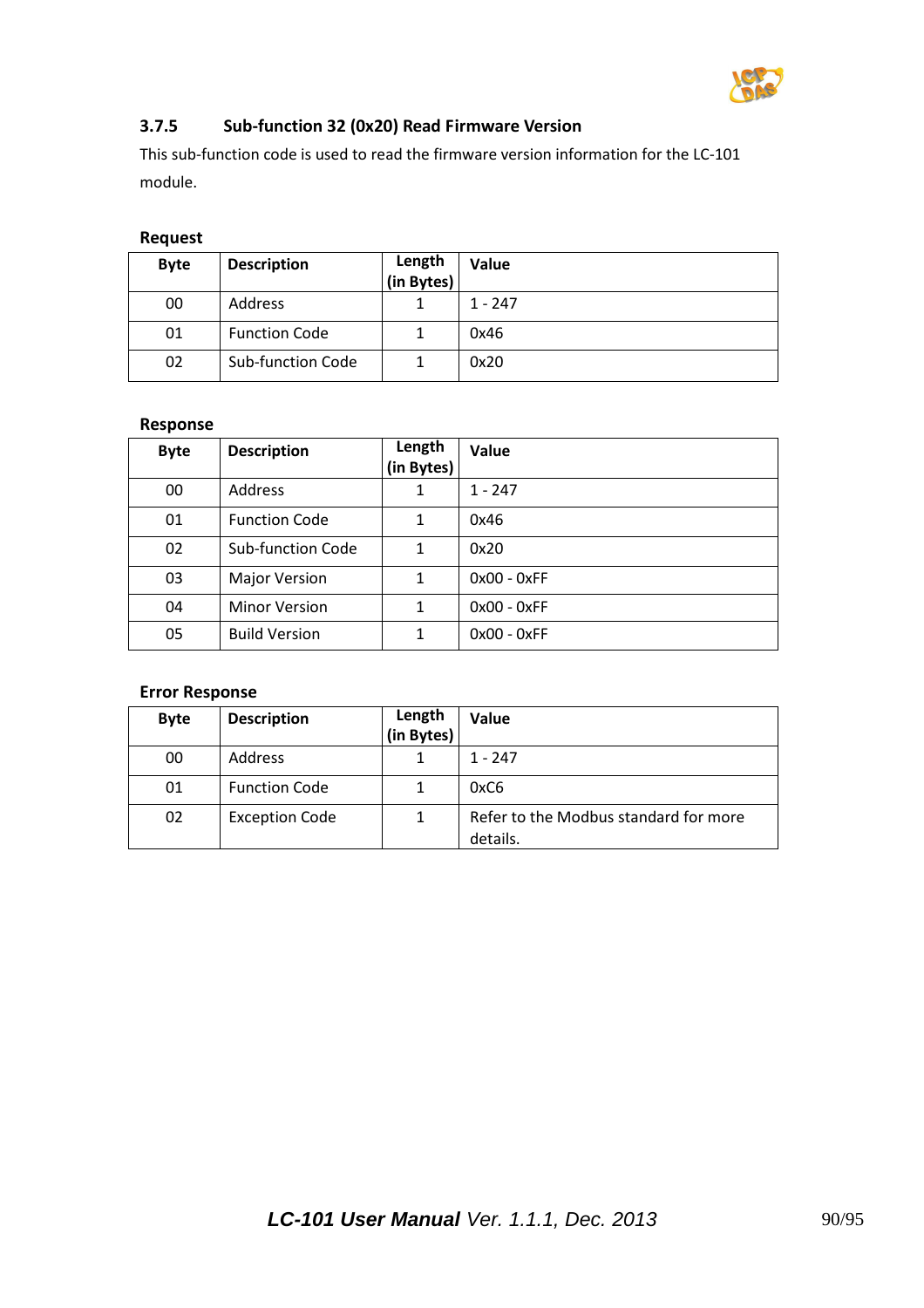

## **3.7.6 Sub-function 33 (0x21) Write Digital Input Counter Edge Settings**

This sub-function code is used to set the Digital Input counter edge value for the LC-101 module.

#### **Request**

| <b>Byte</b> | <b>Description</b>        | Length     | Value          |
|-------------|---------------------------|------------|----------------|
|             |                           | (in Bytes) |                |
| 00          | Address                   |            | 1 to 247       |
| 01          | <b>Function Code</b>      |            | 0x46           |
| 02          | <b>Sub-function Code</b>  |            | 0x21           |
| 03          | <b>Edge Setting Value</b> |            | $*0x00 - 0x0F$ |

\* 0 = Falling Edge, 1 = Rising Edge. For example, 0x03 denotes that the counters for channels 0 and 1 are set to rising edge and those for channels 2 and 3 are set to falling edge.

#### **Response**

| <b>Byte</b> | <b>Description</b>        | Length     | Value            |
|-------------|---------------------------|------------|------------------|
|             |                           | (in Bytes) |                  |
| 00          | Address                   |            | 1 to 247         |
| 01          | <b>Function Code</b>      |            | 0x46             |
| 02          | Sub-function Code         |            | 0x21             |
| 03          | <b>Edge Setting Value</b> |            | 0: OK            |
|             |                           |            | Others:<br>Error |

| <b>Byte</b> | <b>Description</b>    | Length<br>(in Bytes) | Value                                             |
|-------------|-----------------------|----------------------|---------------------------------------------------|
| 00          | Address               |                      | 1 to 247                                          |
| 01          | <b>Function Code</b>  |                      | 0xC6                                              |
| 02          | <b>Exception Code</b> |                      | Refer to the Modbus standard for more<br>details. |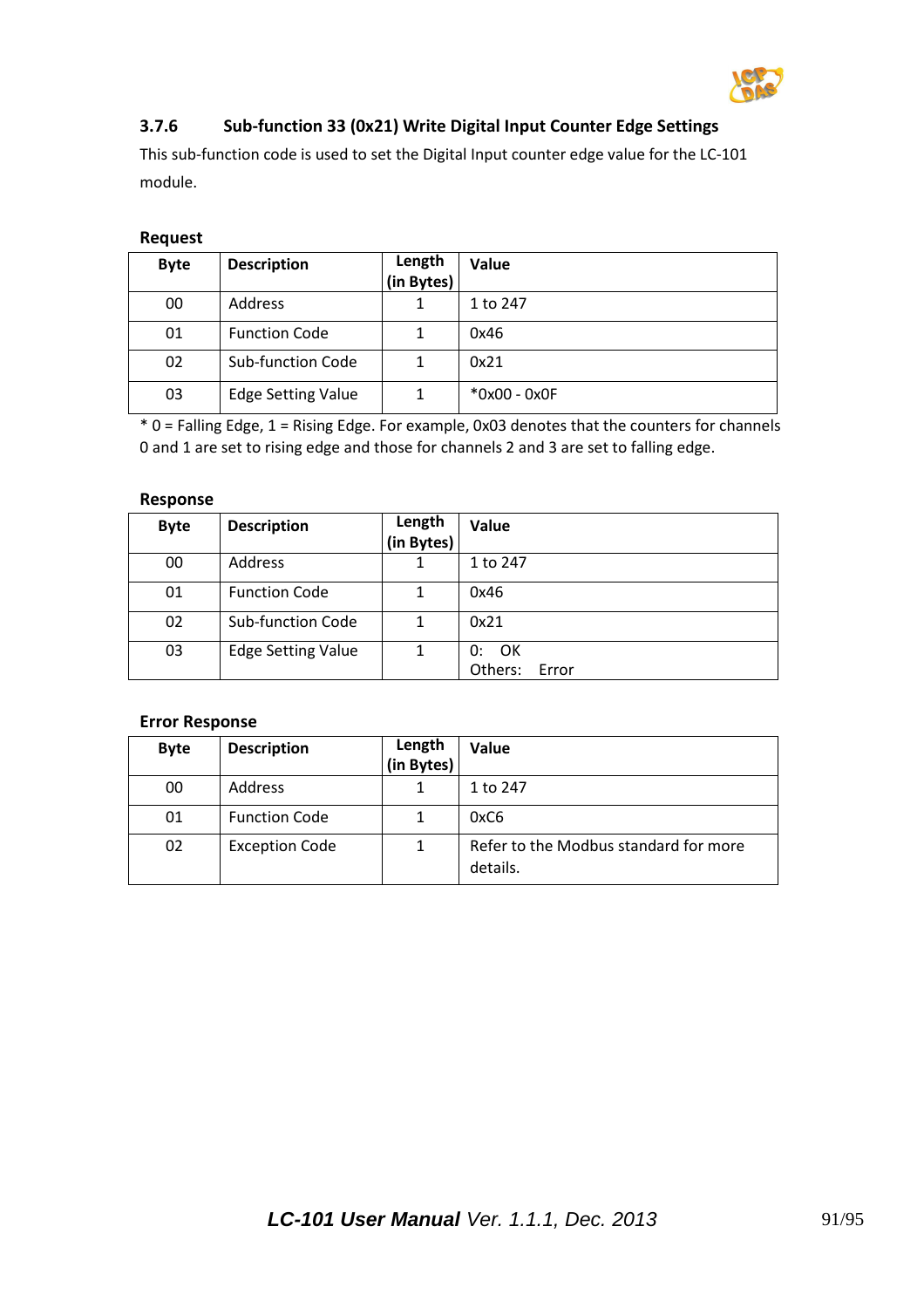

## **3.7.7 Sub-function 34 (0x22) Read Digital Input Counter Edge Settings**

This sub-function code is used to read the Digital Input counter edge value for the LC-101 module.

#### **Request**

| <b>Byte</b> | <b>Description</b>   | Length     | Value    |
|-------------|----------------------|------------|----------|
|             |                      | (in Bytes) |          |
| 00          | Address              |            | 1 to 247 |
| 01          | <b>Function Code</b> |            | 0x46     |
| 02          | Sub-function Code    |            | 0x22     |

#### **Response**

| <b>Byte</b> | <b>Description</b>        | Length<br>(in Bytes) | Value        |
|-------------|---------------------------|----------------------|--------------|
| 00          | Address                   |                      | 1 to 247     |
| 01          | <b>Function Code</b>      |                      | 0x46         |
| 02          | Sub-function Code         | 1                    | 0x22         |
| 03          | <b>Edge Setting Value</b> |                      | *0x00 - 0x0F |

\*0 = Falling Edge, 1 = Rising Edge. For example, 0x03 denotes that the counters for channels 0 and 1 are set to rising edge and those for channels 2 and 3 are set to falling edge.

| <b>Byte</b> | <b>Description</b>    | Length<br>(in Bytes) | Value                                             |
|-------------|-----------------------|----------------------|---------------------------------------------------|
| 00          | Address               |                      | 1 to 247                                          |
| 01          | <b>Function Code</b>  |                      | 0xC6                                              |
| 02          | <b>Exception Code</b> |                      | Refer to the Modbus standard for more<br>details. |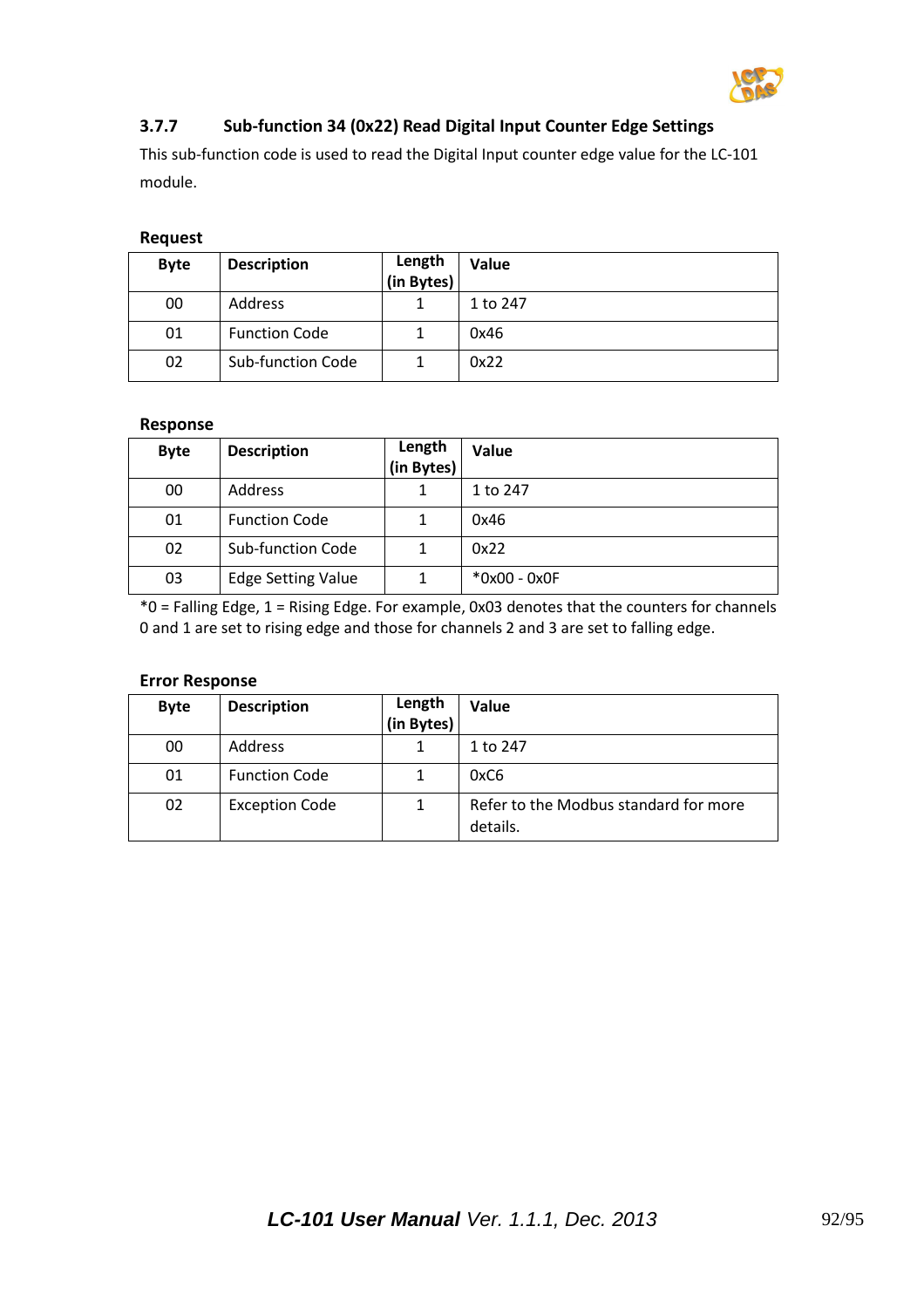

## **3.7.8 Sub-function 39 (0x27) Write Power-on Value**

This sub-function code is used to set the power-on value for the LC-101 module.

### **Request**

| <b>Byte</b> | <b>Description</b>   | Length     | Value      |
|-------------|----------------------|------------|------------|
|             |                      | (in Bytes) |            |
| 00          | Address              | 1          | 1 to 247   |
| 01          | <b>Function Code</b> | 1          | 0x46       |
| 02          | Sub-function Code    | 1          | 0x27       |
| 03          | Power-on Value       | 1          | *0x00-0xFF |

\*0x00~0x0F for M-7060/M-7060D

0x00~0x7F for M-7067/M-7067D

#### **Response**

| <b>Byte</b> | <b>Description</b>   | Length     | Value            |
|-------------|----------------------|------------|------------------|
|             |                      | (in Bytes) |                  |
| 00          | Address              | 1          | 1 to 247         |
| 01          | <b>Function Code</b> | 1          | 0x46             |
| 02          | Sub-function Code    | 1          | 0x28             |
| 03          | Power-on Value       | 1          | 0: OK            |
|             |                      |            | Others:<br>Error |

| <b>Byte</b> | <b>Description</b>    | Length<br>(in Bytes) | Value                                             |
|-------------|-----------------------|----------------------|---------------------------------------------------|
| 00          | Address               |                      | 1 to 247                                          |
| 01          | <b>Function Code</b>  |                      | 0xC6                                              |
| 02          | <b>Exception Code</b> |                      | Refer to the Modbus standard for more<br>details. |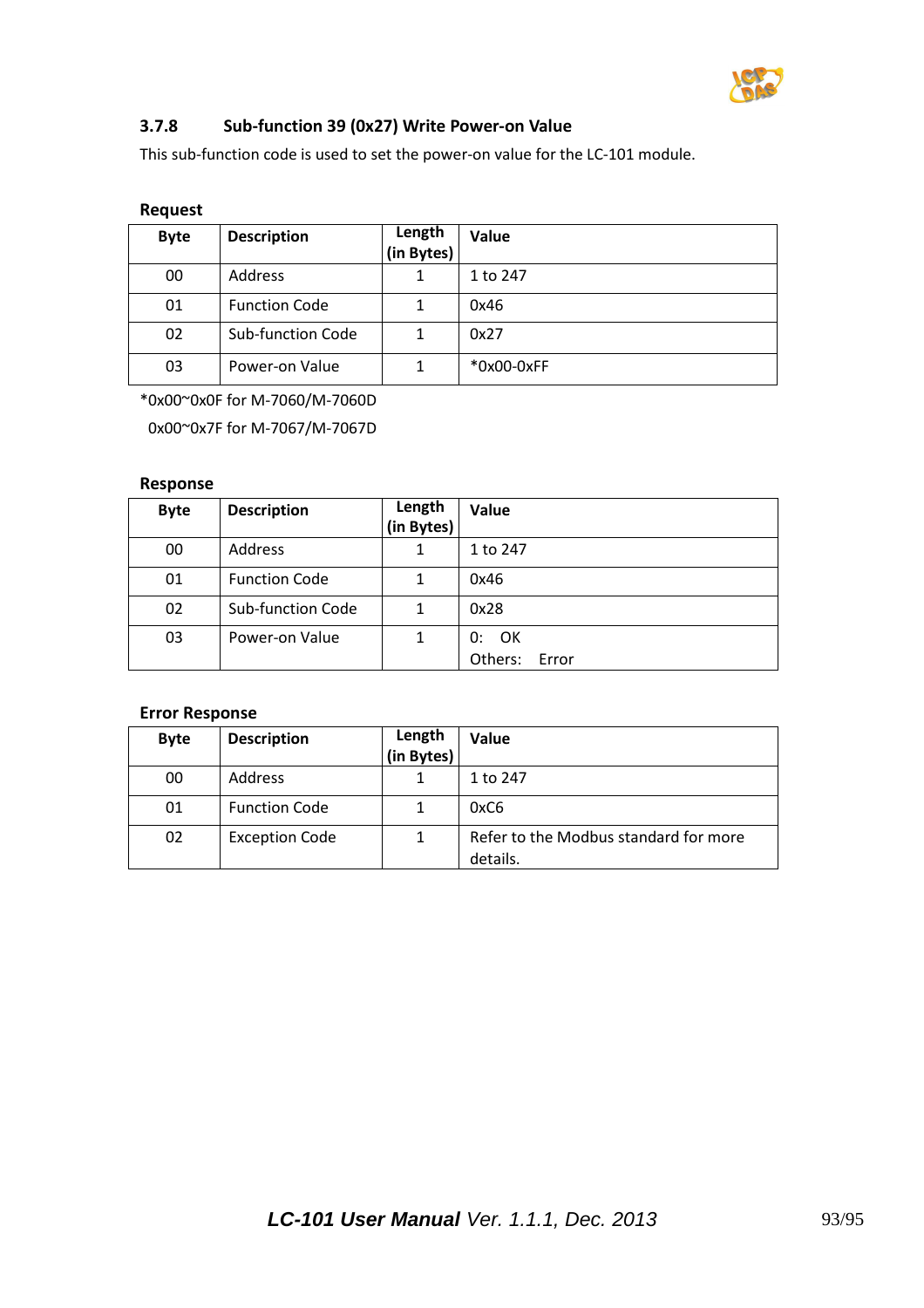

## **3.7.9 Sub-function 40 (0x28) Read Power-on Value**

This sub-function code is used to read the power-on value for the LC-101 module.

### **Request**

| <b>Byte</b> | <b>Description</b>   | Length     | Value    |
|-------------|----------------------|------------|----------|
|             |                      | (in Bytes) |          |
| 00          | Address              |            | 1 to 247 |
| 01          | <b>Function Code</b> |            | 0x46     |
| 02          | Sub-function Code    |            | 0x28     |

## **Response**

| <b>Byte</b> | <b>Description</b>       | Length     | Value        |
|-------------|--------------------------|------------|--------------|
|             |                          | (in Bytes) |              |
| 00          | Address                  |            | 1 to 247     |
| 01          | <b>Function Code</b>     | 1          | 0x46         |
| 02          | <b>Sub-function Code</b> | 1          | 0x28         |
| 03          | Power-on Value           | 1          | *0x00 - 0xFF |

\*0x00~0x0F for M-7060/M-7060D

0x00~0x7F for M-7067/M-7067D

| <b>Byte</b> | <b>Description</b>    | Length<br>(in Bytes) | Value                                 |
|-------------|-----------------------|----------------------|---------------------------------------|
| 00          | Address               |                      | 1 to 247                              |
| 01          | <b>Function Code</b>  | 1                    | 0xC6                                  |
| 02          | <b>Exception Code</b> | 1.                   | Refer to the Modbus standard for more |
|             |                       |                      | details.                              |